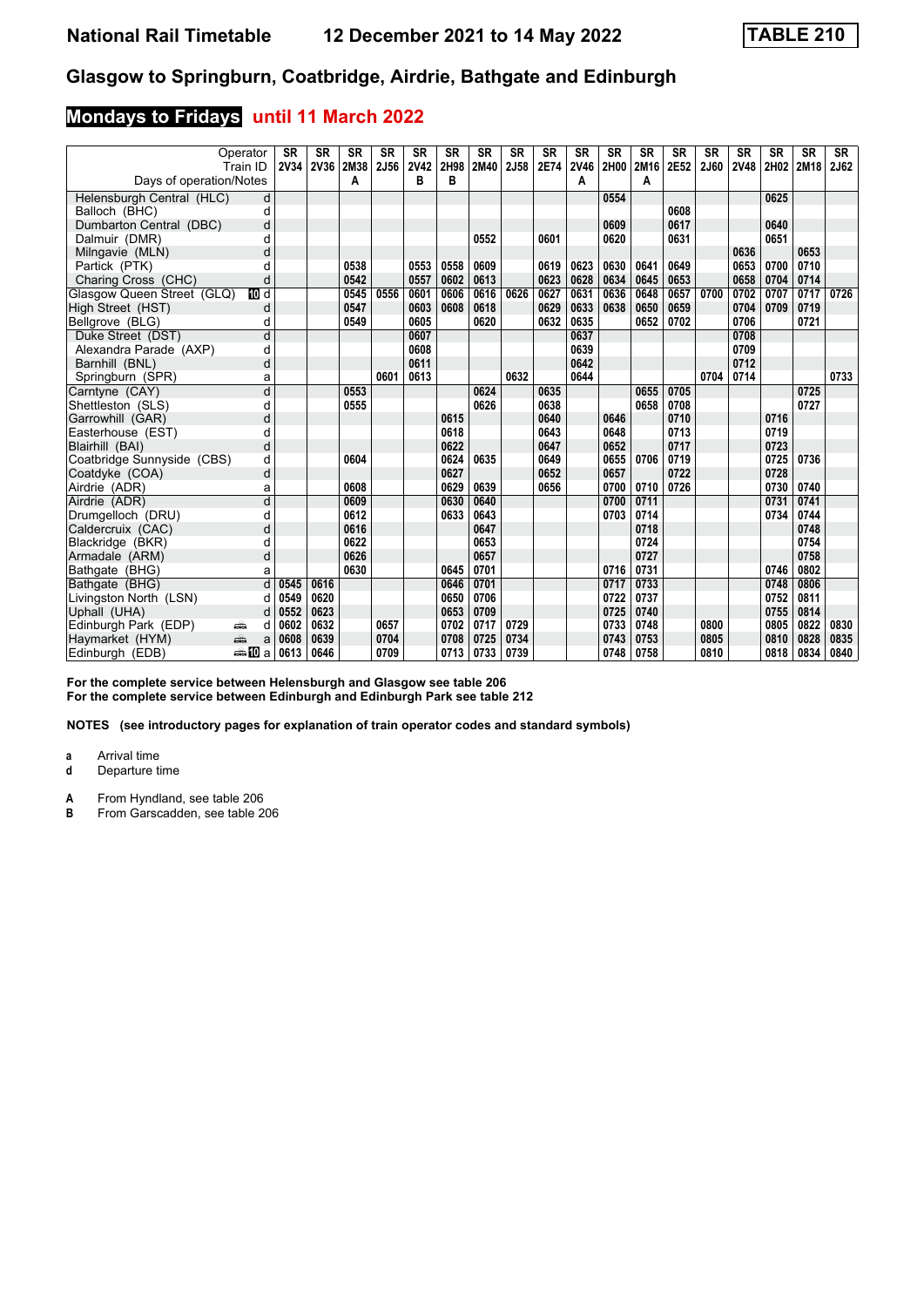## **Mondays to Fridays until 11 March 2022**

|                            | Operator<br>Train ID | <b>SR</b><br>2E54 | <b>SR</b><br><b>2V50</b> | <b>SR</b><br>2H04 | <b>SR</b><br>2M20 | <b>SR</b><br>2J64 | <b>SR</b><br>2E56 | <b>SR</b><br><b>2V52</b> | <b>SR</b><br>2H06 | <b>SR</b><br>2M22 | <b>SR</b><br>2J66 | <b>SR</b><br>2E58 | <b>SR</b><br><b>2V54</b> | <b>SR</b><br>2H40 | <b>SR</b><br>2M24 | <b>SR</b><br>2E60 | <b>SR</b><br><b>2V56</b> | <b>SR</b><br>2H42 | <b>SR</b><br>2M26 |
|----------------------------|----------------------|-------------------|--------------------------|-------------------|-------------------|-------------------|-------------------|--------------------------|-------------------|-------------------|-------------------|-------------------|--------------------------|-------------------|-------------------|-------------------|--------------------------|-------------------|-------------------|
| Helensburgh Central (HLC)  | d                    |                   |                          | 0654              |                   |                   |                   |                          | 0725              |                   |                   |                   |                          | 0755              |                   |                   |                          | 0825              |                   |
| Balloch (BHC)              | d                    | 0638              |                          |                   |                   |                   | 0708              |                          |                   |                   |                   | 0738              |                          |                   |                   | 0808              |                          |                   |                   |
| Dumbarton Central (DBC)    | d                    | 0647              |                          | 0709              |                   |                   | 0717              |                          | 0740              |                   |                   | 0747              |                          | 0810              |                   | 0817              |                          | 0840              |                   |
| Dalmuir (DMR)              | d                    | 0701              |                          | 0720              |                   |                   | 0731              |                          | 0751              |                   |                   | 0801              |                          | 0821              |                   | 0832              |                          | 0851              |                   |
| Milngavie (MLN)            | d                    |                   | 0706                     |                   | 0723              |                   |                   | 0736                     |                   | 0753              |                   |                   | 0806                     |                   | 0823              |                   | 0837                     |                   | 0853              |
| Partick (PTK)              | d                    | 0719              | 0723                     | 0730              | 0740              |                   | 0749              | 0753                     | 0800              | 0810              |                   | 0819              | 0823                     | 0830              | 0840              | 0850              | 0854                     | 0901              | 0911              |
| Charing Cross (CHC)        | d                    | 0723              | 0728                     | 0734              | 0744              |                   | 0753              | 0758                     | 0805              | 0814              |                   | 0823              | 0828                     | 0835              | 0844              | 0855              | 0859                     | 0905              | 0915              |
| Glasgow Queen Street (GLQ) | 10 d                 | 0727              | 0731                     | 0737              | 0748              | 0756              | 0757              | 0801                     | 0808              | 0817              | 0826              | 0827              | 0831                     | 0838              | 0847              | 0858              | 0903                     | 0908              | 0918              |
| High Street (HST)          | d                    | 0729              | 0733                     | 0739              | 0750              |                   | 0759              | 0803                     | 0810              | 0819              |                   | 0829              | 0833                     | 0840              | 0849              | 0901              | 0905                     | 0910              | 0920              |
| Bellgrove (BLG)            | d                    | 0732              | 0735                     |                   | 0752              |                   | 0802              | 0805                     | 0812              | 0821              |                   | 0832              | 0835                     | 0842              | 0851              | 0903              | 0907                     | 0912              | 0922              |
| Duke Street (DST)          | d                    |                   | 0737                     |                   |                   |                   |                   | 0807                     |                   |                   |                   |                   | 0837                     |                   |                   |                   | 0909                     |                   |                   |
| Alexandra Parade (AXP)     | d                    |                   | 0739                     |                   |                   |                   |                   | 0809                     |                   |                   |                   |                   | 0839                     |                   |                   |                   | 0910                     |                   |                   |
| Barnhill (BNL)             | d                    |                   | 0742                     |                   |                   |                   |                   | 0812                     |                   |                   |                   |                   | 0842                     |                   |                   |                   | 0913                     |                   |                   |
| Springburn (SPR)           | a                    |                   | 0744                     |                   |                   | 0804              |                   | 0814                     |                   |                   | 0831              |                   | 0844                     |                   |                   |                   | 0915                     |                   |                   |
| Carntyne (CAY)             | d                    | 0735              |                          |                   | 0755              |                   | 0805              |                          | 0816              | 0825              |                   | 0835              |                          | 0845              | 0855              | 0907              |                          | 0915              | 0925              |
| Shettleston (SLS)          | d                    | 0738              |                          | 0745              | 0758              |                   | 0808              |                          | 0818              | 0827              |                   | 0838              |                          | 0848              | 0857              | 0910              |                          | 0918              | 0928              |
| Garrowhill (GAR)           |                      | 0741              |                          | 0748              |                   |                   | 0811              |                          | 0821              |                   |                   | 0841              |                          | 0850              |                   | 0912              |                          | 0921              |                   |
| Easterhouse (EST)          | d                    | 0743              |                          | 0750              |                   |                   | 0813              |                          | 0823              |                   |                   | 0843              |                          | 0853              |                   | 0915              |                          | 0923              |                   |
| Blairhill (BAI)            |                      | 0747              |                          | 0754              |                   |                   | 0817              |                          | 0827              |                   |                   | 0847              |                          | 0857              |                   | 0919              |                          | 0927              |                   |
| Coatbridge Sunnyside (CBS) | d                    | 0750              |                          | 0757              | 0806              |                   | 0820              |                          | 0830              | 0840              |                   | 0850              |                          | 0900              | 0906              | 0922              |                          | 0930              | 0936              |
| Coatdyke (COA)             | d                    | 0753              |                          | 0759              |                   |                   | 0823              |                          | 0833              |                   |                   | 0853              |                          | 0902              |                   | 0924              |                          | 0933              |                   |
| Airdrie (ADR)              | a                    | 0757              |                          | 0802              | 0810              |                   | 0827              |                          | 0835              | 0844              |                   | 0857              |                          | 0905              | 0910              | 0928              |                          | 0935              | 0941              |
| Airdrie (ADR)              | d                    |                   |                          | 0802              | 0812              |                   |                   |                          | 0839              |                   |                   |                   |                          | 0907              |                   |                   |                          | 0937              |                   |
| Drumgelloch (DRU)          | d                    |                   |                          | 0805              | 0815              |                   |                   |                          | 0842              |                   |                   |                   |                          | 0910              |                   |                   |                          | 0940              |                   |
| Caldercruix (CAC)          | d                    |                   |                          |                   | 0819              |                   |                   |                          | 0846              |                   |                   |                   |                          | 0914              |                   |                   |                          | 0944              |                   |
| Blackridge (BKR)           | d                    |                   |                          |                   | 0825              |                   |                   |                          | 0852              |                   |                   |                   |                          | 0920              |                   |                   |                          | 0950              |                   |
| Armadale (ARM)             | d                    |                   |                          |                   | 0828              |                   |                   |                          | 0856              |                   |                   |                   |                          | 0924              |                   |                   |                          | 0953              |                   |
| Bathgate (BHG)             | a                    |                   |                          | 0818              | 0832              |                   |                   |                          | 0900              |                   |                   |                   |                          | 0928              |                   |                   |                          | 0957              |                   |
| Bathgate (BHG)             | d                    |                   |                          | 0818              | 0840              |                   |                   |                          | 0901              |                   |                   |                   |                          | 0931              |                   |                   |                          | 1001              |                   |
| Livingston North (LSN)     | d                    |                   |                          | 0823              | 0845              |                   |                   |                          | 0906              |                   |                   |                   |                          | 0935              |                   |                   |                          | 1006              |                   |
| Uphall (UHA)               | d                    |                   |                          | 0826              | 0849              |                   |                   |                          | 0909              |                   |                   |                   |                          | 0938              |                   |                   |                          | 1009              |                   |
| Edinburgh Park (EDP)       | d<br>پیش             |                   |                          | 0834              | 0900              | 0904              |                   |                          | 0919              |                   | 0933              |                   |                          | 0948              |                   |                   |                          | 1017              |                   |
| Haymarket (HYM)            | air<br>a             |                   |                          | 0839              | 0904              | 0908              |                   |                          | 0924              |                   | 0938              |                   |                          | 0952              |                   |                   |                          | 1026              |                   |
| Edinburgh (EDB)            | a‱Ma                 |                   |                          | 0844              | 0909              | 0914              |                   |                          | 0930              |                   | 0943              |                   |                          | 0957              |                   |                   |                          | 1031              |                   |

**NOTES (see introductory pages for explanation of train operator codes and standard symbols)**

**a** Arrival time<br>**d** Departure ti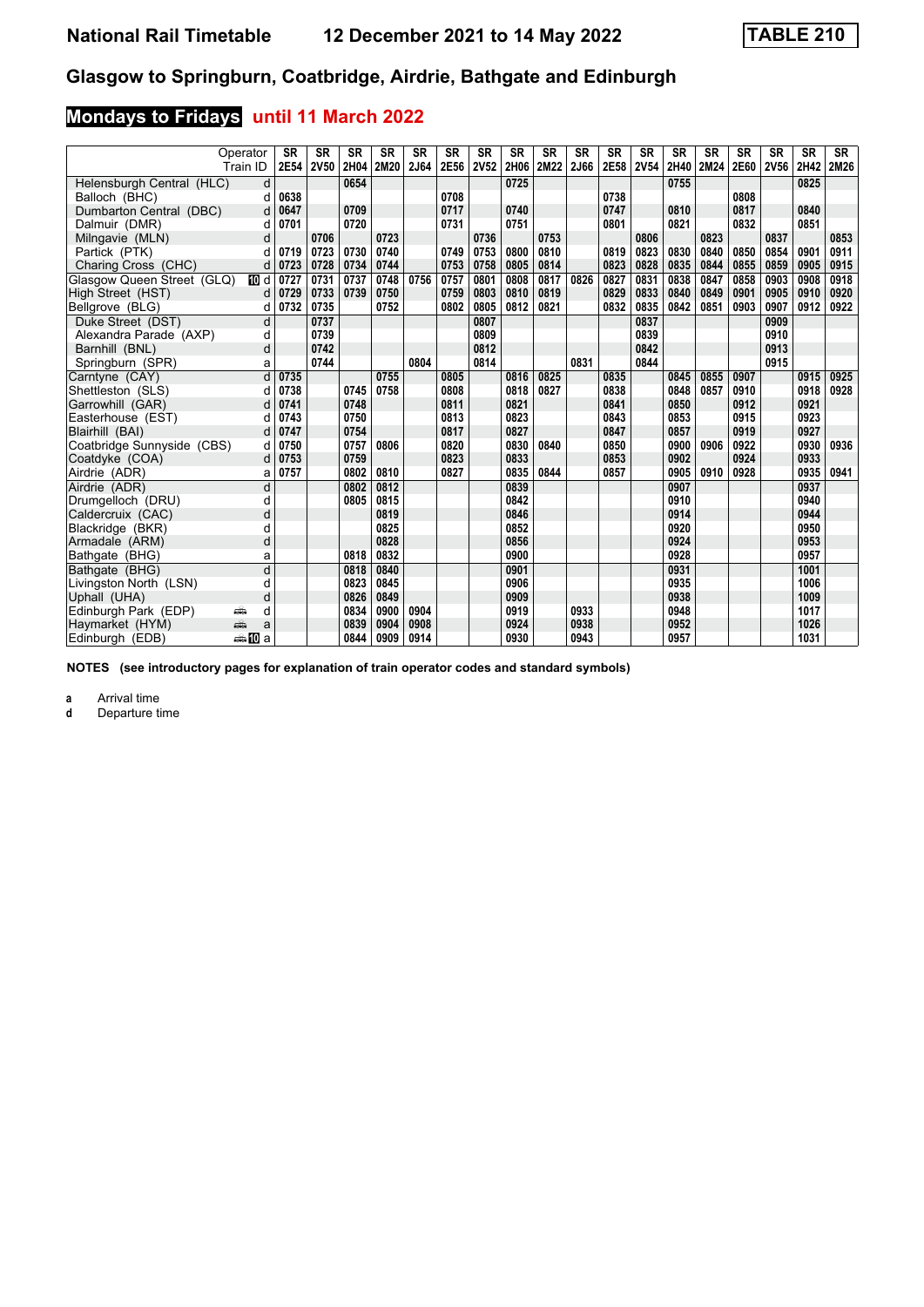## **Mondays to Fridays until 11 March 2022**

| Operator                            | <b>SR</b> | <b>SR</b> | <b>SR</b> | <b>SR</b> | <b>SR</b><br>2E64 | <b>SR</b><br><b>2V60</b> | <b>SR</b><br>2H46 | <b>SR</b> | <b>SR</b><br>2E66 | <b>SR</b>   | <b>SR</b> | <b>SR</b><br>2E68 | <b>SR</b><br><b>2V64</b> | <b>SR</b> | <b>SR</b> | <b>SR</b><br>2E70 | <b>SR</b><br><b>2V66</b> | <b>SR</b>        |
|-------------------------------------|-----------|-----------|-----------|-----------|-------------------|--------------------------|-------------------|-----------|-------------------|-------------|-----------|-------------------|--------------------------|-----------|-----------|-------------------|--------------------------|------------------|
| Train ID                            | 2J70      | 2E62      | 2V58      | 2H44      |                   |                          |                   | 2J74      |                   | <b>2V62</b> | 2H48      |                   |                          | 2H50      | 2J78      |                   |                          | 2H <sub>52</sub> |
| Helensburgh Central (HLC)<br>d      |           |           |           | 0859      |                   |                          | 0925              |           |                   |             | 0955      |                   |                          | 1025      |           |                   |                          | 1055             |
| d<br>Balloch (BHC)                  |           | 0838      |           |           | 0909              |                          |                   |           | 0939              |             |           | 1008              |                          |           |           | 1038              |                          |                  |
| d<br>Dumbarton Central (DBC)        |           | 0847      |           | 0914      | 0918              |                          | 0940              |           | 0948              |             | 1010      | 1017              |                          | 1040      |           | 1047              |                          | 1110             |
| d<br>Dalmuir (DMR)                  |           | 0901      |           | 0924      | 0932              |                          | 0951              |           | 1001              |             | 1021      | 1031              |                          | 1051      |           | 1101              |                          | 1121             |
| d<br>Milngavie (MLN)                |           |           | 0906      |           |                   | 0936                     |                   |           |                   | 1006        |           |                   | 1036                     |           |           |                   | 1106                     |                  |
| Partick (PTK)<br>d                  |           | 0920      | 0924      | 0933      | 0950              | 0954                     | 1001              |           | 1019              | 1023        | 1030      | 1049              | 1053                     | 1100      |           | 1119              | 1123                     | 1130             |
| Charing Cross (CHC)<br>d            |           | 0924      | 0928      | 0937      | 0954              | 0958                     | 1005              |           | 1023              | 1028        | 1034      | 1053              | 1058                     | 1104      |           | 1123              | 1128                     | 1134             |
| Glasgow Queen Street (GLQ)<br>100 d | 0926      | 0927      | 0931      | 0940      | 0957              | 1001                     | 1008              | 1026      | 1027              | 1031        | 1037      | 1057              | 1101                     | 1107      | 1126      | 1127              | 1131                     | 1137             |
| High Street (HST)<br>d              |           | 0929      | 0934      | 0942      | 0959              | 1003                     | 1010              |           | 1029              | 1033        | 1039      | 1059              | 1103                     | 1109      |           | 1129              | 1133                     | 1139             |
| Bellgrove (BLG)<br>d                |           | 0931      | 0936      | 0944      | 1002              | 1005                     | 1012              |           | 1032              | 1035        | 1041      | 1102              | 1105                     | 1111      |           | 1132              | 1135                     | 1141             |
| d<br>Duke Street (DST)              |           |           | 0938      |           |                   | 1007                     |                   |           |                   | 1037        |           |                   | 1107                     |           |           |                   | 1137                     |                  |
| Alexandra Parade (AXP)<br>d         |           |           | 0940      |           |                   | 1009                     |                   |           |                   | 1039        |           |                   | 1109                     |           |           |                   | 1139                     |                  |
| d<br>Barnhill (BNL)                 |           |           | 0943      |           |                   | 1012                     |                   |           |                   | 1042        |           |                   | 1112                     |           |           |                   | 1142                     |                  |
| Springburn (SPR)<br>a               | 0931      |           | 0945      |           |                   | 1014                     |                   | 1033      |                   | 1044        |           |                   | 1114                     |           | 1133      |                   | 1144                     |                  |
| d<br>Carntyne (CAY)                 |           | 0934      |           | 0947      | 1005              |                          | 1016              |           | 1035              |             | 1045      | 1105              |                          | 1115      |           | 1135              |                          | 1145             |
| Shettleston (SLS)<br>d              |           | 0937      |           | 0950      | 1008              |                          | 1018              |           | 1038              |             | 1047      | 1108              |                          | 1117      |           | 1138              |                          | 1147             |
| Garrowhill (GAR)<br>d               |           | 0940      |           | 0952      | 1011              |                          | 1021              |           | 1041              |             | 1050      | 1111              |                          | 1120      |           | 1141              |                          | 1150             |
| Easterhouse (EST)<br>d              |           | 0942      |           | 0955      | 1013              |                          | 1023              |           | 1043              |             | 1052      | 1113              |                          | 1122      |           | 1143              |                          | 1152             |
| d<br>Blairhill (BAI)                |           | 0946      |           | 0959      | 1017              |                          | 1027              |           | 1047              |             | 1056      | 1117              |                          | 1126      |           | 1147              |                          | 1156             |
| Coatbridge Sunnyside (CBS)<br>d     |           | 0949      |           | 1001      | 1020              |                          | 1030              |           | 1050              |             | 1059      | 1120              |                          | 1131      |           | 1150              |                          | 1201             |
| d<br>Coatdyke (COA)                 |           | 0952      |           | 1004      | 1023              |                          | 1033              |           | 1053              |             | 1102      | 1123              |                          | 1134      |           | 1153              |                          | 1204             |
| Airdrie (ADR)<br>а                  |           | 0956      |           | 1006      | 1027              |                          | 1035              |           | 1057              |             | 1104      | 1127              |                          | 1136      |           | 1157              |                          | 1206             |
| d<br>Airdrie (ADR)                  |           |           |           | 1008      |                   |                          | 1037              |           |                   |             | 1107      |                   |                          | 1139      |           |                   |                          | 1208             |
| Drumgelloch (DRU)<br>d              |           |           |           | 1011      |                   |                          | 1040              |           |                   |             | 1110      |                   |                          | 1142      |           |                   |                          | 1211             |
| d<br>Caldercruix (CAC)              |           |           |           | 1015      |                   |                          | 1044              |           |                   |             | 1114      |                   |                          | 1146      |           |                   |                          | 1215             |
| Blackridge (BKR)<br>d               |           |           |           | 1021      |                   |                          | 1050              |           |                   |             | 1120      |                   |                          | 1152      |           |                   |                          | 1221             |
| d<br>Armadale (ARM)                 |           |           |           | 1024      |                   |                          | 1054              |           |                   |             | 1123      |                   |                          | 1155      |           |                   |                          | 1224             |
| Bathgate (BHG)<br>a                 |           |           |           | 1028      |                   |                          | 1058              |           |                   |             | 1127      |                   |                          | 1159      |           |                   |                          | 1228             |
| d<br>Bathgate (BHG)                 |           |           |           | 1031      |                   |                          | 1102              |           |                   |             | 1131      |                   |                          | 1201      |           |                   |                          | 1230             |
| Livingston North (LSN)<br>d         |           |           |           | 1035      |                   |                          | 1106              |           |                   |             | 1136      |                   |                          | 1206      |           |                   |                          | 1234             |
| Uphall (UHA)<br>d                   |           |           |           | 1038      |                   |                          | 1109              |           |                   |             | 1139      |                   |                          | 1209      |           |                   |                          | 1237             |
| Edinburgh Park (EDP)<br>پیش<br>d    | 1030      |           |           | 1046      |                   |                          | 1119              | 1129      |                   |             | 1147      |                   |                          | 1219      | 1229      |                   |                          | 1245             |
| Haymarket (HYM)<br>پته<br>a         | 1035      |           |           | 1051      |                   |                          | 1124              | 1134      |                   |             | 1152      |                   |                          | 1226      | 1233      |                   |                          | 1250             |
| Edinburgh (EDB)<br>danan ma         | 1042      |           |           | 1056      |                   |                          | 1130              | 1141      |                   |             | 1157      |                   |                          | 1231      | 1238      |                   |                          | 1255             |

**NOTES (see introductory pages for explanation of train operator codes and standard symbols)**

**a** Arrival time<br>**d** Departure ti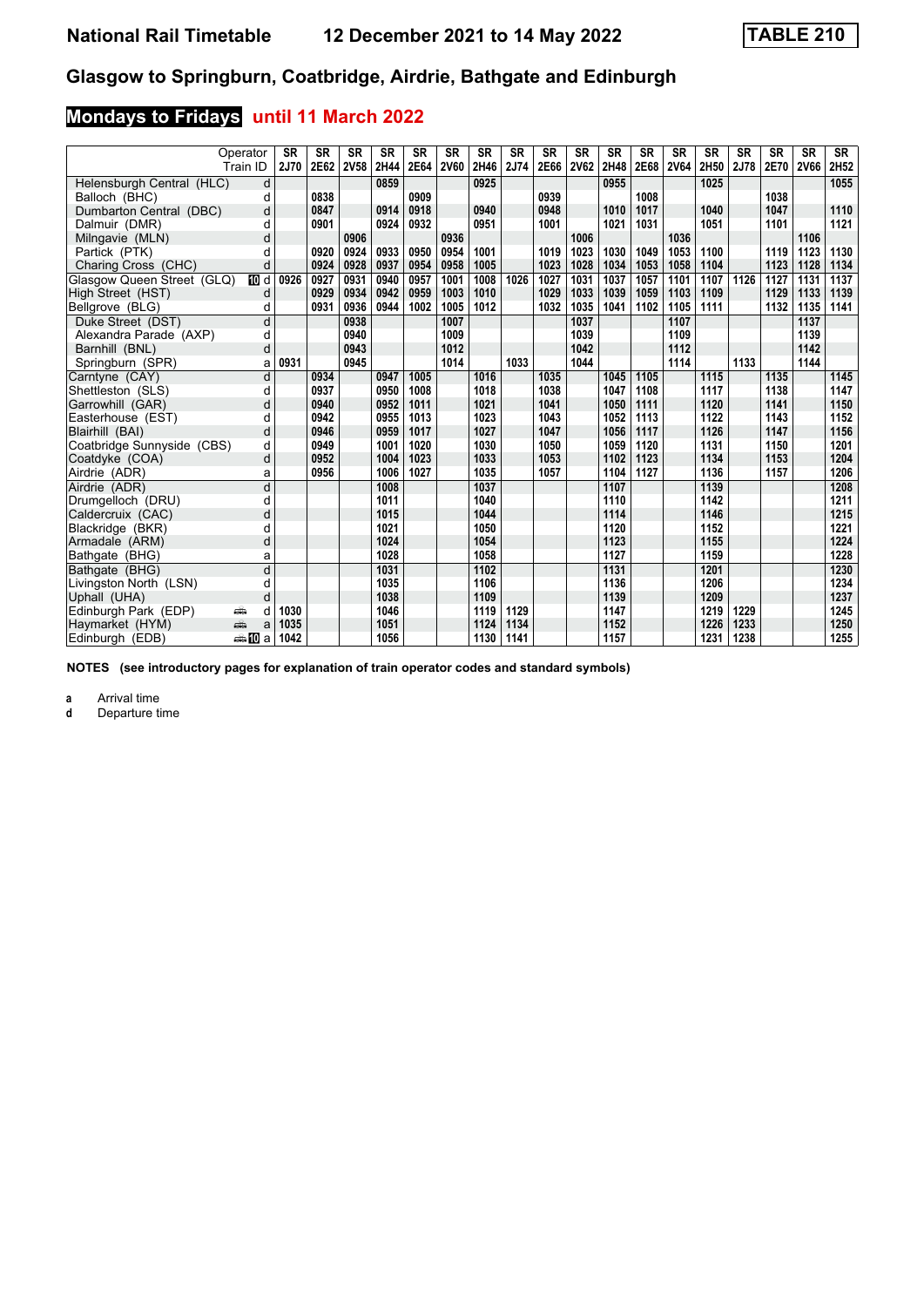## **Mondays to Fridays until 11 March 2022**

|                            | Operator<br>Train ID | <b>SR</b><br>2E72 | <b>SR</b><br><b>2V68</b> | <b>SR</b><br>2H54 | <b>SR</b><br>2J82 | <b>SR</b><br>2E74 | <b>SR</b><br><b>2V40</b> | <b>SR</b><br><b>2V46</b> | <b>SR</b><br>2H56 | <b>SR</b><br>2E52 | <b>SR</b><br><b>2V48</b> | <b>SR</b><br>2H34 | <b>SR</b><br>2J86 | <b>SR</b><br>2E54 | <b>SR</b><br><b>2V50</b> | <b>SR</b><br>2H36 | <b>SR</b><br>2E56 | <b>SR</b><br><b>2V52</b> | <b>SR</b><br>2H38 |
|----------------------------|----------------------|-------------------|--------------------------|-------------------|-------------------|-------------------|--------------------------|--------------------------|-------------------|-------------------|--------------------------|-------------------|-------------------|-------------------|--------------------------|-------------------|-------------------|--------------------------|-------------------|
| Helensburgh Central (HLC)  | d                    |                   |                          | 1125              |                   |                   |                          |                          | 1152              |                   |                          | 1225              |                   |                   |                          | 1255              |                   |                          | 1324              |
| Balloch (BHC)              | d                    | 1108              |                          |                   |                   | 1138              |                          |                          |                   | 1208              |                          |                   |                   | 1238              |                          |                   | 1308              |                          |                   |
| Dumbarton Central (DBC)    | d                    | 1117              |                          | 1140              |                   | 1147              |                          |                          | 1207              | 1217              |                          | 1240              |                   | 1247              |                          | 1310              | 1317              |                          | 1339              |
| Dalmuir (DMR)              | d                    | 1131              |                          | 1151              |                   | 1201              |                          |                          | 1222              | 1232              |                          | 1251              |                   | 1301              |                          | 1321              | 1331              |                          | 1350              |
| Milngavie (MLN)            | d                    |                   | 1136                     |                   |                   |                   |                          | 1206                     |                   |                   | 1236                     |                   |                   |                   | 1306                     |                   |                   | 1336                     |                   |
| Partick (PTK)              | d                    | 1149              | 1157                     | 1201              |                   | 1219              |                          | 1223                     | 1231              | 1250              | 1253                     | 1300              |                   | 1319              | 1323                     | 1330              | 1349              | 1353                     | 1400              |
| Charing Cross (CHC)        | d                    | 1153              | 1201                     | 1205              |                   | 1223              |                          | 1228                     | 1235              | 1254              | 1258                     | 1304              |                   | 1324              | 1328                     | 1334              | 1353              | 1358                     | 1404              |
| Glasgow Queen Street (GLQ) | 10 d                 | 1157              | 1203                     | 1208              | 1226              | 1227              |                          | 1231                     | 1238              | 1257              | 1301                     | 1307              | 1326              | 1327              | 1331                     | 1337              | 1357              | 1401                     | 1407              |
| High Street (HST)          | d                    | 1159              | 1205                     | 1210              |                   | 1229              |                          | 1234                     | 1240              | 1259              | 1303                     | 1309              |                   | 1329              | 1333                     | 1339              | 1359              | 1403                     | 1409              |
| Bellgrove (BLG)            | d                    | 1202              | 1207                     | 1212              |                   | 1232              |                          | 1236                     | 1242              | 1302              | 1305                     | 1311              |                   | 1331              | 1335                     | 1341              | 1402              | 1405                     | 1411              |
| Duke Street (DST)          | d                    |                   | 1209                     |                   |                   |                   |                          | 1238                     |                   |                   | 1307                     |                   |                   |                   | 1337                     |                   |                   | 1407                     |                   |
| Alexandra Parade (AXP)     | d                    |                   | 1211                     |                   |                   |                   |                          | 1239                     |                   |                   | 1309                     |                   |                   |                   | 1339                     |                   |                   | 1409                     |                   |
| Barnhill (BNL)             | d                    |                   | 1214                     |                   |                   |                   |                          | 1242                     |                   |                   | 1312                     |                   |                   |                   | 1342                     |                   |                   | 1412                     |                   |
| Springburn (SPR)           | a                    |                   | 1216                     |                   | 1232              |                   |                          | 1244                     |                   |                   | 1314                     |                   | 1330              |                   | 1344                     |                   |                   | 1414                     |                   |
| Carntyne (CAY)             | d                    | 1205              |                          | 1216              |                   | 1235              |                          |                          | 1246              | 1305              |                          | 1315              |                   | 1336              |                          | 1345              | 1405              |                          | 1415              |
| Shettleston (SLS)          | d                    | 1208              |                          | 1218              |                   | 1238              |                          |                          | 1248              | 1308              |                          | 1317              |                   | 1339              |                          | 1347              | 1408              |                          | 1417              |
| Garrowhill (GAR)           |                      | 1211              |                          | 1221              |                   | 1241              |                          |                          | 1251              | 1311              |                          | 1320              |                   | 1341              |                          | 1350              | 1411              |                          | 1420              |
| Easterhouse (EST)          | d                    | 1213              |                          | 1223              |                   | 1243              |                          |                          | 1253              | 1313              |                          | 1322              |                   | 1344              |                          | 1352              | 1413              |                          | 1422              |
| Blairhill (BAI)            | d                    | 1217              |                          | 1227              |                   | 1247              |                          |                          | 1257              | 1317              |                          | 1326              |                   | 1348              |                          | 1356              | 1417              |                          | 1426              |
| Coatbridge Sunnyside (CBS) | d                    | 1220              |                          | 1230              |                   | 1250              |                          |                          | 1300              | 1320              |                          | 1329              |                   | 1351              |                          | 1359              | 1420              |                          | 1429              |
| Coatdyke (COA)             | d                    | 1223              |                          | 1233              |                   | 1253              |                          |                          | 1303              | 1323              |                          | 1332              |                   | 1353              |                          | 1402              | 1423              |                          | 1432              |
| Airdrie (ADR)              | a                    | 1227              |                          | 1235              |                   | 1257              |                          |                          | 1305              | 1327              |                          | 1334              |                   | 1357              |                          | 1404              | 1427              |                          | 1434              |
| Airdrie (ADR)              | d                    |                   |                          | 1237              |                   |                   |                          |                          | 1308              |                   |                          | 1337              |                   |                   |                          | 1407              |                   |                          | 1437              |
| Drumgelloch (DRU)          | d                    |                   |                          | 1240              |                   |                   |                          |                          | 1311              |                   |                          | 1340              |                   |                   |                          | 1410              |                   |                          | 1440              |
| Caldercruix (CAC)          | d                    |                   |                          | 1244              |                   |                   |                          |                          | 1315              |                   |                          | 1344              |                   |                   |                          | 1414              |                   |                          | 1444              |
| Blackridge (BKR)           | d                    |                   |                          | 1250              |                   |                   |                          |                          | 1321              |                   |                          | 1350              |                   |                   |                          | 1420              |                   |                          | 1450              |
| Armadale (ARM)             | d                    |                   |                          | 1253              |                   |                   |                          |                          | 1324              |                   |                          | 1353              |                   |                   |                          | 1423              |                   |                          | 1453              |
| Bathgate (BHG)             | a                    |                   |                          | 1257              |                   |                   |                          |                          | 1328              |                   |                          | 1357              |                   |                   |                          | 1427              |                   |                          | 1457              |
| Bathgate (BHG)             | d                    |                   |                          | 1259              |                   |                   | 1323                     |                          | 1334              |                   |                          | 1402              |                   |                   |                          | 1431              |                   |                          | 1501              |
| Livingston North (LSN)     | d                    |                   |                          | 1304              |                   |                   | 1327                     |                          | 1339              |                   |                          | 1406              |                   |                   |                          | 1436              |                   |                          | 1506              |
| Uphall (UHA)               | d                    |                   |                          | 1307              |                   |                   | 1330                     |                          | 1342              |                   |                          | 1409              |                   |                   |                          | 1439              |                   |                          | 1509              |
| Edinburgh Park (EDP)       | d<br>پیشته           |                   |                          | 1316              | 1329              |                   | 1338                     |                          | 1352              |                   |                          | 1417              | 1431              |                   |                          | 1449              |                   |                          | 1517              |
| Haymarket (HYM)            | ain<br>a             |                   |                          | 1320              | 1334              |                   | 1343                     |                          | 1358              |                   |                          | 1423              | 1438              |                   |                          | 1454              |                   |                          | 1523              |
| Edinburgh (EDB)            | ⇔≞MDa                |                   |                          | 1325              | 1339              |                   | 1348                     |                          | 1403              |                   |                          | 1428              | 1443              |                   |                          | 1459              |                   |                          | 1529              |

**NOTES (see introductory pages for explanation of train operator codes and standard symbols)**

**a** Arrival time<br>**d** Departure ti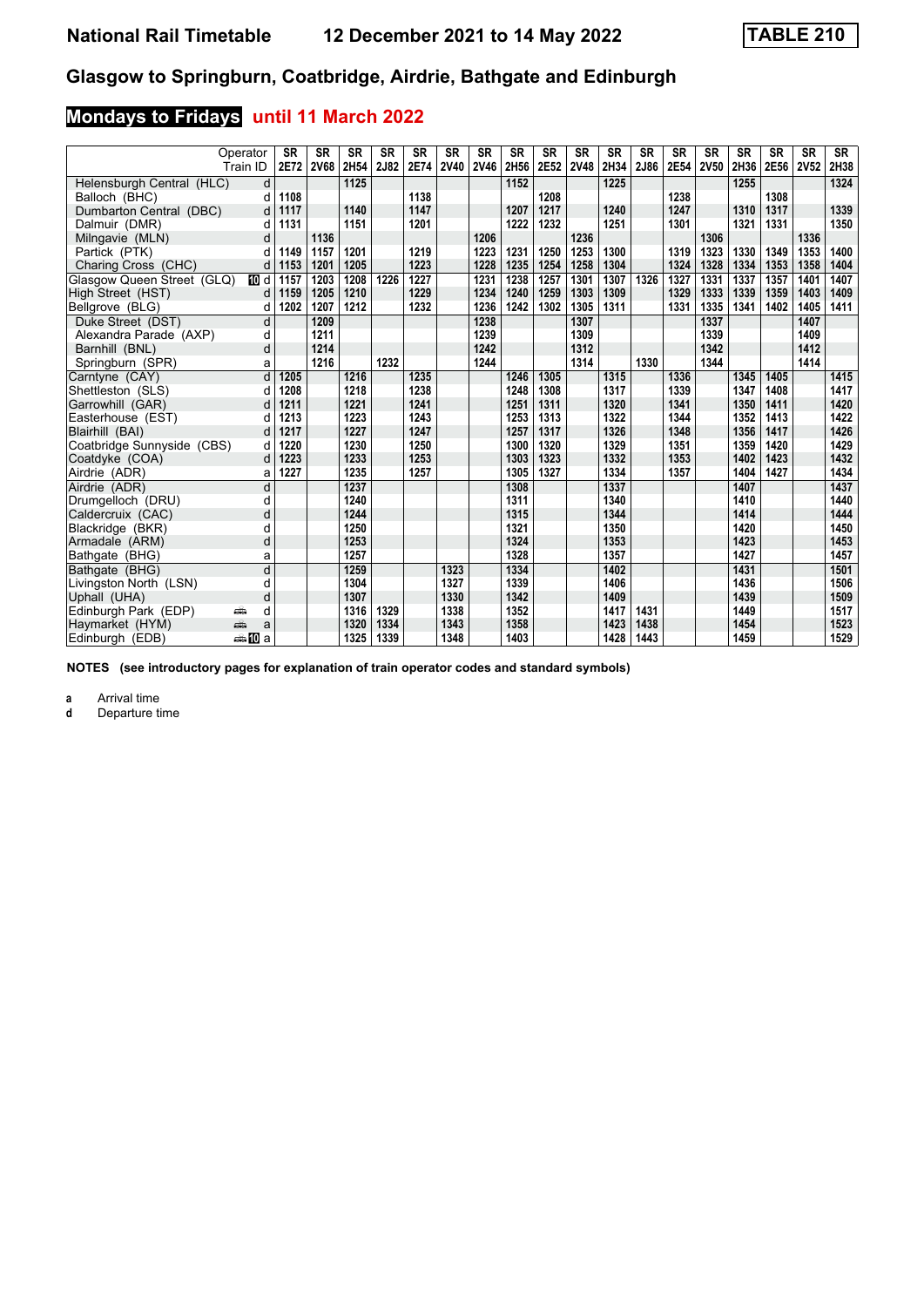## **Mondays to Fridays until 11 March 2022**

| Operator<br>Train ID                     | <b>SR</b><br><b>2J90</b> | <b>SR</b><br>2E58 | <b>SR</b><br>2M24 | <b>SR</b><br><b>2V54</b> | <b>SR</b><br>2H40 | <b>SR</b><br>2E60 | <b>SR</b><br><b>2V56</b> | <b>SR</b><br>2M26 | <b>SR</b><br>2H42 | <b>SR</b><br>2J94 | <b>SR</b><br>2E62 | <b>SR</b><br>2M28 | <b>SR</b><br><b>2V58</b> | <b>SR</b><br>2H44 | <b>SR</b><br>2E64 | <b>SR</b><br><b>2V60</b> | <b>SR</b><br>2H46 | <b>SR</b><br>2M30 |
|------------------------------------------|--------------------------|-------------------|-------------------|--------------------------|-------------------|-------------------|--------------------------|-------------------|-------------------|-------------------|-------------------|-------------------|--------------------------|-------------------|-------------------|--------------------------|-------------------|-------------------|
| Days of operation/Notes                  |                          |                   |                   |                          |                   |                   |                          | в                 |                   |                   |                   |                   |                          |                   |                   |                          |                   |                   |
| Helensburgh Central (HLC)<br>d           |                          |                   |                   |                          | 1355              |                   |                          |                   | 1422              |                   |                   |                   |                          | 1455              |                   |                          | 1524              |                   |
| Balloch (BHC)<br>d                       |                          | 1338              |                   |                          |                   | 1408              |                          |                   |                   |                   | 1438              |                   |                          |                   | 1508              |                          |                   |                   |
| d<br>Dumbarton Central (DBC)             |                          | 1347              |                   |                          | 1410              | 1417              |                          |                   | 1437              |                   | 1448              |                   |                          | 1510              | 1517              |                          | 1539              |                   |
| Dalmuir (DMR)<br>d                       |                          | 1401              |                   |                          | 1421              | 1431              |                          |                   | 1450              |                   | 1502              |                   |                          | 1521              | 1531              |                          | 1550              |                   |
| d<br>Milngavie (MLN)                     |                          |                   |                   | 1406                     |                   |                   | 1436                     |                   |                   |                   |                   |                   | 1506                     |                   |                   | 1536                     |                   | 1553              |
| Partick (PTK)<br>d                       |                          | 1419              |                   | 1423                     | 1431              | 1449              | 1453                     | 1459              | 1502              |                   | 1520              |                   | 1523                     | 1530              | 1549              | 1553                     | 1600              | 1610              |
| Charing Cross (CHC)<br>d                 |                          | 1423              |                   | 1428                     | 1435              | 1453              | 1458                     | 1503              | 1507              |                   | 1524              |                   | 1528                     | 1534              | 1553              | 1558                     | 1604              | 1614              |
| Glasgow Queen Street (GLQ)<br>10 d       | 1426                     | 1427              |                   | 1431                     | 1437              | 1456              | 1501                     | 1506              | 1510              | 1526              | 1527              |                   | 1531                     | 1537              | 1557              | 1601                     | 1607              | 1617              |
| High Street (HST)<br>d                   |                          | 1429              |                   | 1433                     | 1439              | 1459              | 1503                     | 1508              | 1512              |                   | 1529              |                   | 1533                     | 1539              | 1559              | 1603                     | 1609              | 1619              |
| d<br>Bellgrove (BLG)                     |                          | 1432              |                   | 1435                     | 1441              | 1501              | 1505                     | 1510              | 1514              |                   | 1532              |                   | 1535                     | 1541              | 1602              | 1605                     |                   | 1621              |
| d<br>Duke Street (DST)                   |                          |                   |                   | 1437                     |                   |                   | 1507                     |                   |                   |                   |                   |                   | 1537                     |                   |                   | 1607                     |                   |                   |
| Alexandra Parade (AXP)<br>d              |                          |                   |                   | 1439                     |                   |                   | 1509                     |                   |                   |                   |                   |                   | 1539                     |                   |                   | 1609                     |                   |                   |
| d<br>Barnhill (BNL)                      |                          |                   |                   | 1442                     |                   |                   | 1512                     |                   |                   |                   |                   |                   | 1542                     |                   |                   | 1612                     |                   |                   |
| Springburn (SPR)<br>a                    | 1432                     |                   |                   | 1444                     |                   |                   | 1514                     |                   |                   | 1533              |                   |                   | 1544                     |                   |                   | 1614                     |                   |                   |
| d<br>Carntyne (CAY)                      |                          | 1435              |                   |                          | 1445              | 1505              |                          | 1513              | 1518              |                   | 1535              |                   |                          | 1545              | 1605              |                          |                   | 1625              |
| Shettleston (SLS)<br>d                   |                          | 1438              |                   |                          | 1447              | 1507              |                          | 1516              | 1520              |                   | 1538              |                   |                          | 1547              | 1608              |                          | 1615              | 1627              |
| Garrowhill (GAR)<br>d                    |                          | 1441              |                   |                          | 1450              | 1510              |                          |                   | 1523              |                   | 1541              |                   |                          | 1550              | 1611              |                          | 1618              |                   |
| Easterhouse (EST)<br>d                   |                          | 1443              |                   |                          | 1452              | 1512              |                          |                   | 1525              |                   | 1543              |                   |                          | 1552              | 1613              |                          | 1620              |                   |
| Blairhill (BAI)<br>d                     |                          | 1447              |                   |                          | 1456              | 1516              |                          |                   | 1529              |                   | 1547              |                   |                          | 1556              | 1617              |                          | 1624              | 1634              |
| Coatbridge Sunnyside (CBS)<br>d          |                          | 1450              |                   |                          | 1459              | 1519              |                          | 1525              | 1532              |                   | 1550              |                   |                          | 1559              | 1620              |                          | 1627              | 1636              |
| d<br>Coatdyke (COA)                      |                          | 1453              |                   |                          | 1502              | 1521              |                          |                   | 1535              |                   | 1553              |                   |                          | 1602              | 1623              |                          | 1630              |                   |
| Airdrie (ADR)<br>a                       |                          | 1457              |                   |                          | 1504              | 1525              |                          | 1529              | 1537              |                   | 1557              |                   |                          | 1604              | 1627              |                          | 1632              | 1640              |
| d<br>Airdrie (ADR)                       |                          |                   |                   |                          | 1507              |                   |                          | 1531              | 1539              |                   |                   |                   |                          | 1607              |                   |                          | 1635              | 1642              |
| Drumgelloch (DRU)<br>d                   |                          |                   |                   |                          | 1510              |                   |                          | 1534              | 1542              |                   |                   |                   |                          | 1610              |                   |                          | 1638              | 1645              |
| Caldercruix (CAC)<br>d                   |                          |                   |                   |                          | 1514              |                   |                          | 1538              | 1546              |                   |                   |                   |                          | 1614              |                   |                          |                   | 1649              |
| Blackridge (BKR)<br>d                    |                          |                   |                   |                          | 1520              |                   |                          | 1544              | 1552              |                   |                   |                   |                          | 1620              |                   |                          |                   | 1655              |
| d<br>Armadale (ARM)                      |                          |                   |                   |                          | 1523              |                   |                          | 1547              | 1555              |                   |                   |                   |                          | 1624              |                   |                          |                   | 1658              |
| Bathgate (BHG)<br>a                      |                          |                   |                   |                          | 1527              |                   |                          | 1551              | 1559              |                   |                   |                   |                          | 1628              |                   |                          | 1650              | 1702              |
| d<br>Bathgate (BHG)                      |                          |                   | 1521              |                          | 1530              |                   |                          | 1553              | 1601              |                   |                   | 1622              |                          | 1631              |                   |                          | 1651              | 1704              |
| Livingston North (LSN)<br>d              |                          |                   | 1526              |                          | 1534              |                   |                          | 1557              | 1606              |                   |                   | 1627              |                          | 1635              |                   |                          | 1656              | 1708              |
| Uphall (UHA)<br>d                        |                          |                   | 1529              |                          | 1537              |                   |                          | 1600              | 1609              |                   |                   | 1630              |                          | 1638              |                   |                          | 1659              | 1711              |
| Edinburgh Park (EDP)<br>پیش<br>d         | 1528                     |                   | 1539              |                          | 1547              |                   |                          | 1608              | 1617              | 1629              |                   | 1639              |                          | 1646              |                   |                          | 1710              | 1719              |
| 驫<br>Havmarket (HYM)<br>a                | 1535                     |                   | 1546              |                          | 1553              |                   |                          | 1615              | 1623              | 1633              |                   | 1646              |                          | 1651              |                   |                          | 1716              | 1725              |
| Edinburgh (EDB)<br>densin <mark>a</mark> | 1540                     |                   | 1551              |                          | 1559              |                   |                          | 1622              | 1629              | 1640              |                   | 1652              |                          | 1658              |                   |                          | 1721              | 1730              |

**NOTES (see introductory pages for explanation of train operator codes and standard symbols)**

**a** Arrival time<br>**d** Departure t

**d** Departure time

 $\overline{\mathbf{B}}$ From Garscadden, see table 206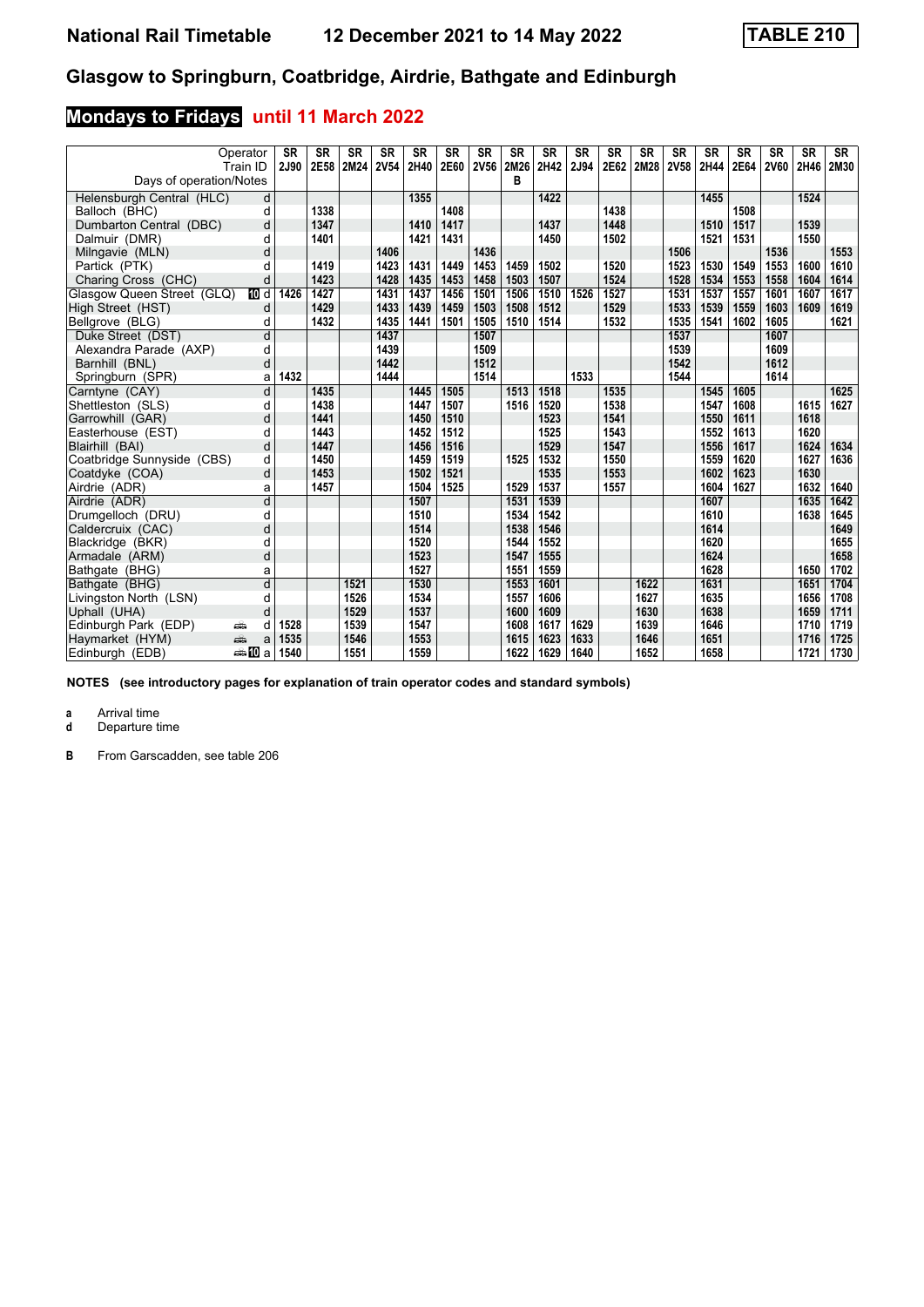## **Mondays to Fridays until 11 March 2022**

|                            | Operator<br>Train ID | <b>SR</b><br>2J50 | <b>SR</b><br>2E66 | <b>SR</b><br><b>2V62</b> | <b>SR</b><br>2H16 | <b>SR</b><br>2M32 | <b>SR</b><br><b>2J52</b> | <b>SR</b><br>2E68 | <b>SR</b><br><b>2V64</b> | <b>SR</b><br>2H18 | <b>SR</b><br>2M34 | <b>SR</b><br><b>2J54</b> | <b>SR</b><br>2E70 | <b>SR</b><br><b>2V66</b> | <b>SR</b><br>2H20 | <b>SR</b><br>2M36 | <b>SR</b><br><b>2J56</b> | <b>SR</b><br>2E72 | SR<br><b>2V68</b> |
|----------------------------|----------------------|-------------------|-------------------|--------------------------|-------------------|-------------------|--------------------------|-------------------|--------------------------|-------------------|-------------------|--------------------------|-------------------|--------------------------|-------------------|-------------------|--------------------------|-------------------|-------------------|
| Helensburgh Central (HLC)  | d                    |                   |                   |                          | 1554              |                   |                          |                   |                          | 1623              |                   |                          |                   |                          | 1653              |                   |                          |                   |                   |
| Balloch (BHC)              | d                    |                   | 1538              |                          |                   |                   |                          | 1608              |                          |                   |                   |                          | 1638              |                          |                   |                   |                          | 1708              |                   |
| Dumbarton Central (DBC)    | d                    |                   | 1547              |                          | 1609              |                   |                          | 1617              |                          | 1638              |                   |                          | 1647              |                          | 1708              |                   |                          | 1718              |                   |
| Dalmuir (DMR)              | d                    |                   | 1601              |                          | 1620              |                   |                          | 1631              |                          | 1649              |                   |                          | 1701              |                          | 1720              |                   |                          | 1732              |                   |
| Milngavie (MLN)            | d                    |                   |                   | 1606                     |                   | 1623              |                          |                   | 1636                     |                   | 1653              |                          |                   | 1707                     |                   | 1722              |                          |                   | 1737              |
| Partick (PTK)              | d                    |                   | 1619              | 1623                     | 1630              | 1640              |                          | 1649              | 1653                     | 1659              | 1710              |                          | 1719              | 1724                     | 1730              | 1739              |                          | 1750              | 1754              |
| Charing Cross (CHC)        | d                    |                   | 1623              | 1628                     | 1634              | 1644              |                          | 1653              | 1658                     | 1703              | 1714              |                          | 1723              | 1728                     | 1734              | 1744              |                          | 1754              | 1800              |
| Glasgow Queen Street (GLQ) | IIII d               | 1622              | 1627              | 1631                     | 1637              | 1647              | 1656                     | 1657              | 1701                     | 1706              | 1717              | 1725                     | 1727              | 1732                     | 1737              | 1748              | 1756                     | 1758              | 1803              |
| High Street (HST)          | d                    |                   | 1629              | 1633                     | 1639              | 1649              |                          | 1659              | 1703                     | 1708              | 1719              |                          | 1729              | 1734                     | 1739              | 1750              |                          | 1801              | 1805              |
| Bellgrove (BLG)            | d                    |                   | 1632              | 1635                     |                   | 1651              |                          | 1701              | 1705                     |                   | 1721              |                          | 1732              | 1736                     | 1741              | 1752              |                          | 1803              | 1807              |
| Duke Street (DST)          | d                    |                   |                   | 1637                     |                   |                   |                          |                   | 1707                     |                   |                   |                          |                   | 1738                     |                   |                   |                          |                   | 1809              |
| Alexandra Parade (AXP)     | d                    |                   |                   | 1639                     |                   |                   |                          |                   | 1709                     |                   |                   |                          |                   | 1740                     |                   |                   |                          |                   | 1810              |
| Barnhill (BNL)             | d                    |                   |                   | 1642                     |                   |                   |                          |                   | 1712                     |                   |                   |                          |                   | 1743                     |                   |                   |                          |                   | 1813              |
| Springburn (SPR)           | a                    | 1629              |                   | 1644                     |                   |                   | 1700                     |                   | 1714                     |                   |                   | 1733                     |                   | 1745                     |                   |                   | 1801                     |                   | 1815              |
| Carntyne (CAY)             | d                    |                   | 1635              |                          |                   | 1655              |                          | 1705              |                          |                   | 1725              |                          | 1735              |                          | 1745              | 1755              |                          | 1807              |                   |
| Shettleston (SLS)          | d                    |                   | 1638              |                          | 1645              | 1657              |                          | 1708              |                          | 1714              | 1727              |                          | 1738              |                          | 1747              | 1758              |                          | 1809              |                   |
| Garrowhill (GAR)           | d                    |                   | 1641              |                          | 1648              |                   |                          | 1710              |                          | 1716              |                   |                          | 1741              |                          | 1750              |                   |                          | 1812              |                   |
| Easterhouse (EST)          | d                    |                   | 1643              |                          | 1650              |                   |                          | 1713              |                          | 1719              |                   |                          | 1743              |                          | 1752              |                   |                          | 1814              |                   |
| Blairhill (BAI)            | d                    |                   | 1647              |                          | 1654              | 1704              |                          | 1717              |                          | 1723              | 1734              |                          | 1747              |                          | 1756              |                   |                          | 1818              |                   |
| Coatbridge Sunnyside (CBS) | d                    |                   | 1650              |                          | 1657              | 1706              |                          | 1719              |                          | 1725              | 1736              |                          | 1750              |                          | 1759              | 1806              |                          | 1821              |                   |
| Coatdyke (COA)             | d                    |                   | 1653              |                          | 1700              | 1709              |                          | 1722              |                          | 1728              | 1739              |                          | 1753              |                          | 1802              |                   |                          | 1823              |                   |
| Airdrie (ADR)              | a                    |                   | 1657              |                          | 1702              | 1711              |                          | 1726              |                          | 1730              | 1741              |                          | 1757              |                          | 1804              | 1810              |                          | 1827              |                   |
| Airdrie (ADR)              | d                    |                   |                   |                          | 1705              | 1713              |                          |                   |                          | 1731              | 1743              |                          |                   |                          | 1806              | 1818              |                          |                   |                   |
| Drumgelloch (DRU)          | d                    |                   |                   |                          | 1708              | 1716              |                          |                   |                          | 1734              | 1746              |                          |                   |                          | 1809              | 1821              |                          |                   |                   |
| Caldercruix (CAC)          | d                    |                   |                   |                          |                   | 1720              |                          |                   |                          |                   | 1750              |                          |                   |                          | 1813              |                   |                          |                   |                   |
| Blackridge (BKR)           | d                    |                   |                   |                          |                   | 1726              |                          |                   |                          |                   | 1756              |                          |                   |                          | 1819              |                   |                          |                   |                   |
| Armadale (ARM)             | d                    |                   |                   |                          |                   | 1729              |                          |                   |                          |                   | 1759              |                          |                   |                          | 1822              |                   |                          |                   |                   |
| Bathgate (BHG)             | а                    |                   |                   |                          | 1720              | 1733              |                          |                   |                          | 1746              | 1803              |                          |                   |                          | 1826              | 1836              |                          |                   |                   |
| Bathgate (BHG)             | d                    |                   |                   |                          | 1723              | 1735              |                          |                   |                          | 1749              | 1805              |                          |                   |                          | 1832              |                   |                          |                   |                   |
| Livingston North (LSN)     | d                    |                   |                   |                          | 1728              | 1739              |                          |                   |                          | 1754              | 1809              |                          |                   |                          | 1836              |                   |                          |                   |                   |
| Uphall (UHA)               | d                    |                   |                   |                          | 1731              | 1742              |                          |                   |                          | 1757              | 1812              |                          |                   |                          | 1839              |                   |                          |                   |                   |
| Edinburgh Park (EDP)       | پیش<br>d             | 1731              |                   |                          | 1741              | 1752              | 1801                     |                   |                          | 1806              | 1822              | 1831                     |                   |                          | 1847              |                   | 1859                     |                   |                   |
| Haymarket (HYM)            | يتنيه<br>a           | 1736              |                   |                          | 1747              | 1757              | 1809                     |                   |                          | 1812              | 1826              | 1835                     |                   |                          | 1854              |                   | 1903                     |                   |                   |
| Edinburgh (EDB)            | dan <b>in</b> a      | 1742              |                   |                          | 1752              | 1804              | 1814                     |                   |                          | 1819              | 1831              | 1840                     |                   |                          | 1859              |                   | 1908                     |                   |                   |

**NOTES (see introductory pages for explanation of train operator codes and standard symbols)**

**a** Arrival time<br>**d** Departure ti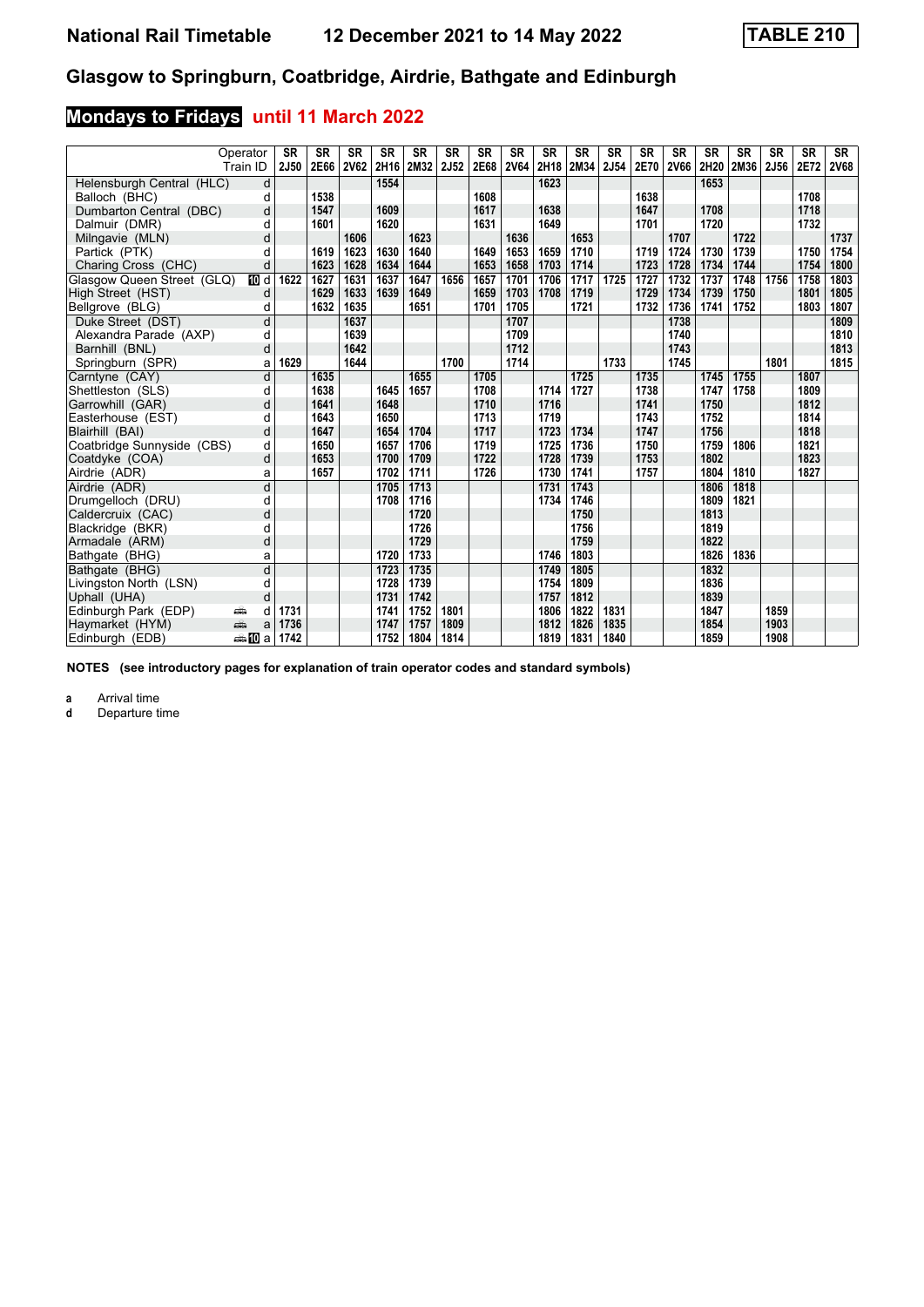## **Mondays to Fridays until 11 March 2022**

| Operator<br>Train ID               | <b>SR</b><br>2H54 | <b>SR</b><br>2M38 | <b>SR</b><br>2E74 | <b>SR</b><br>2J58 | <b>SR</b><br><b>2V46</b> | <b>SR</b><br>2H56 | <b>SR</b><br>2E52 | <b>SR</b><br><b>2V48</b> | <b>SR</b><br>2H02 | <b>SR</b><br>2J62 | <b>SR</b><br>2E54 | <b>SR</b><br><b>2V50</b> | <b>SR</b><br>2H04 | <b>SR</b><br>2J64 | SR<br>2E56 | <b>SR</b><br>2V38 | <b>SR</b><br><b>2V52</b> | <b>SR</b><br>2H06 |
|------------------------------------|-------------------|-------------------|-------------------|-------------------|--------------------------|-------------------|-------------------|--------------------------|-------------------|-------------------|-------------------|--------------------------|-------------------|-------------------|------------|-------------------|--------------------------|-------------------|
| Days of operation/Notes            |                   |                   |                   |                   |                          |                   |                   |                          |                   |                   |                   |                          |                   | C                 |            |                   |                          |                   |
| Helensburgh Central (HLC)<br>d     | 1725              |                   |                   |                   |                          | 1756              |                   |                          | 1823              |                   |                   |                          | 1854              |                   |            |                   |                          | 1932              |
| Balloch (BHC)<br>d                 |                   |                   | 1738              |                   |                          |                   | 1807              |                          |                   |                   | 1838              |                          |                   |                   | 1908       |                   |                          |                   |
| d<br>Dumbarton Central (DBC)       | 1740              |                   | 1747              |                   |                          | 1811              | 1817              |                          | 1838              |                   | 1848              |                          | 1910              |                   | 1917       |                   |                          | 1947              |
| Dalmuir (DMR)<br>d                 | 1751              |                   | 1801              |                   |                          | 1822              | 1831              |                          | 1849              |                   | 1902              |                          | 1921              |                   | 1931       |                   |                          | 1959              |
| d<br>Milngavie (MLN)               |                   | 1754              |                   |                   | 1806                     |                   |                   | 1836                     |                   |                   |                   | 1907                     |                   |                   |            |                   | 1936                     |                   |
| Partick (PTK)<br>d                 | 1801              | 1811              | 1819              |                   | 1823                     | 1832              | 1849              | 1853                     | 1900              |                   | 1920              | 1923                     | 1931              |                   | 1949       |                   | 1953                     | 2019              |
| Charing Cross (CHC)<br>d           | 1805              | 1815              | 1823              |                   | 1828                     | 1836              | 1853              | 1858                     | 1904              |                   | 1924              | 1928                     | 1935              |                   | 1953       |                   | 1958                     | 2023              |
| Glasgow Queen Street (GLQ)<br>10 d | 1809              | 1817              | 1826              | 1828              | 1831                     | 1839              | 1855              | 1901                     | 1907              | 1925              | 1926              | 1931                     | 1939              | 1955              | 1957       |                   | 2001                     | 2025              |
| High Street (HST)<br>d             | 1811              | 1819              | 1829              |                   | 1833                     | 1841              | 1857              | 1903                     | 1909              |                   | 1929              | 1933                     | 1941              |                   | 1959       |                   | 2003                     | 2027              |
| Bellgrove (BLG)<br>d               | 1813              | 1821              | 1832              |                   | 1835                     | 1843              | 1859              | 1905                     |                   |                   | 1931              | 1935                     |                   |                   | 2002       |                   | 2005                     | 2029              |
| d<br>Duke Street (DST)             |                   |                   |                   |                   | 1837                     |                   |                   | 1907                     |                   |                   |                   | 1937                     |                   |                   |            |                   | 2007                     |                   |
| Alexandra Parade (AXP)<br>d        |                   |                   |                   |                   | 1839                     |                   |                   | 1909                     |                   |                   |                   | 1939                     |                   |                   |            |                   | 2009                     |                   |
| d<br>Barnhill (BNL)                |                   |                   |                   |                   | 1842                     |                   |                   | 1912                     |                   |                   |                   | 1942                     |                   |                   |            |                   | 2012                     |                   |
| Springburn (SPR)<br>a              |                   |                   |                   | 1832              | 1844                     |                   |                   | 1914                     |                   | 1931              |                   | 1944                     |                   | 2000              |            |                   | 2014                     |                   |
| d<br>Carntyne (CAY)                | 1816              | 1825              | 1835              |                   |                          | 1847              | 1903              |                          |                   |                   | 1935              |                          |                   |                   | 2005       |                   |                          | 2033              |
| Shettleston (SLS)<br>d             | 1819              | 1827              | 1838              |                   |                          | 1849              | 1905              |                          | 1915              |                   | 1937              |                          | 1947              |                   | 2008       |                   |                          | 2035              |
| Garrowhill (GAR)<br>d              | 1821              |                   | 1841              |                   |                          | 1852              | 1908              |                          |                   |                   | 1940              |                          |                   |                   | 2011       |                   |                          | 2038              |
| Easterhouse (EST)<br>d             | 1824              |                   | 1843              |                   |                          | 1854              | 1910              |                          |                   |                   | 1942              |                          |                   |                   | 2013       |                   |                          | 2040              |
| Blairhill (BAI)<br>d               | 1828              |                   | 1847              |                   |                          | 1858              | 1914              |                          |                   |                   | 1946              |                          |                   |                   | 2017       |                   |                          | 2044              |
| Coatbridge Sunnyside (CBS)<br>d    | 1831              | 1836              | 1850              |                   |                          | 1901              | 1917              |                          | 1923              |                   | 1949              |                          | 1956              |                   | 2020       |                   |                          | 2047              |
| Coatdyke (COA)<br>d                | 1833              |                   | 1853              |                   |                          | 1903              | 1919              |                          |                   |                   |                   |                          | 1958              |                   | 2023       |                   |                          | 2049              |
| Airdrie (ADR)<br>a                 | 1836              | 1840              | 1857              |                   |                          | 1906              | 1923              |                          | 1927              |                   | 1953              |                          | 2002              |                   | 2025       |                   |                          | 2052              |
| d<br>Airdrie (ADR)                 | 1837              | 1849              |                   |                   |                          | 1908              |                   |                          | 1929              |                   |                   |                          | 2003              |                   |            |                   |                          | 2052              |
| Drumgelloch (DRU)<br>d             | 1840              | 1852              |                   |                   |                          | 1911              |                   |                          | 1932              |                   |                   |                          | 2006              |                   |            |                   |                          | 2055              |
| Caldercruix (CAC)<br>d             | 1844              |                   |                   |                   |                          | 1915              |                   |                          | 1936              |                   |                   |                          | 2010              |                   |            |                   |                          | 2059              |
| Blackridge (BKR)<br>d              | 1850              |                   |                   |                   |                          | 1921              |                   |                          | 1942              |                   |                   |                          | 2016              |                   |            |                   |                          | 2105              |
| Armadale (ARM)<br>d                | 1854              |                   |                   |                   |                          | 1925              |                   |                          | 1945              |                   |                   |                          | 2019              |                   |            |                   |                          | 2109              |
| Bathgate (BHG)<br>a                | 1858              | 1904              |                   |                   |                          | 1929              |                   |                          | 1949              |                   |                   |                          | 2023              |                   |            |                   |                          | 2113              |
| d<br>Bathgate (BHG)                | 1900              |                   |                   |                   |                          | 1935              |                   |                          | 1951              |                   |                   |                          | 2025              |                   |            | 2047              |                          | 2114              |
| Livingston North (LSN)<br>d        | 1906              |                   |                   |                   |                          | 1940              |                   |                          | 1955              |                   |                   |                          | 2029              |                   |            | 2051              |                          | 2119              |
| Uphall (UHA)<br>d                  | 1909              |                   |                   |                   |                          | 1943              |                   |                          | 1958              |                   |                   |                          | 2032              |                   |            | 2054              |                          | 2122              |
| Edinburgh Park (EDP)<br>d<br>پیش   | 1918              |                   |                   | 1928              |                          | 1951              |                   |                          | 2007              | 2030              |                   |                          | 2040              |                   |            | 2103              |                          | 2130              |
| ain<br>Haymarket (HYM)<br>a        | 1923              |                   |                   | 1932              |                          | 1958              |                   |                          | 2012              | 2035              |                   |                          | 2045              |                   |            | 2108              |                          | 2138              |
| Edinburgh (EDB)<br>anna mDa        | 1928              |                   |                   | 1937              |                          | 2004              |                   |                          | 2017              | 2040              |                   |                          | 2051              |                   |            | 2113              |                          | 2144              |

**NOTES (see introductory pages for explanation of train operator codes and standard symbols)**

**a** Arrival time<br>**d** Departure t

**d** Departure time

**` ` C** To Falkirk Grahamston, see table 208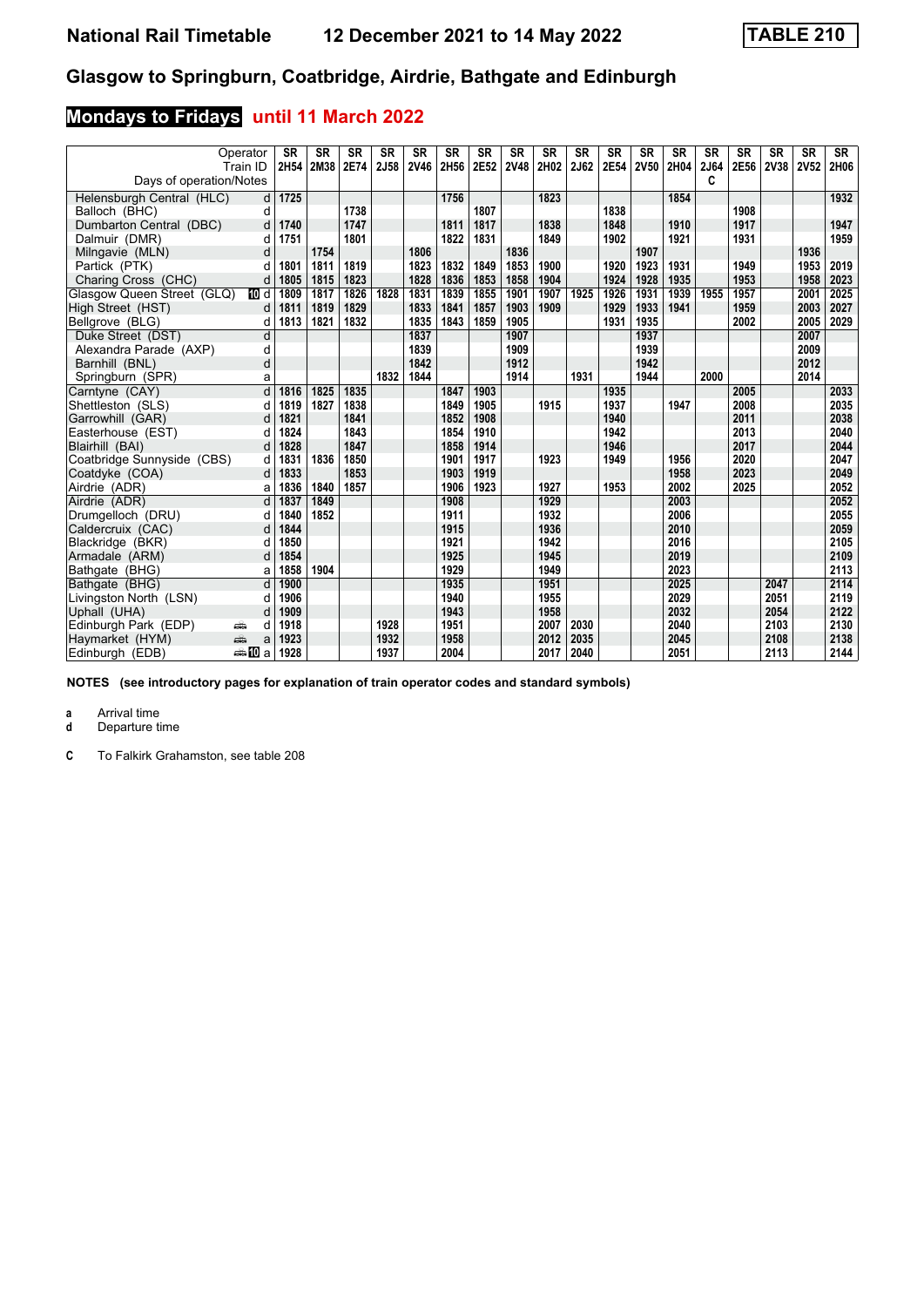## **Mondays to Fridays until 11 March 2022**

| Operator<br>Days of operation/Notes                                                                                                                                                                                                               | Train ID | <b>SR</b><br>2H08 | <b>SR</b><br>2J68<br>C | <b>SR</b><br><b>2V56</b> | <b>SR</b><br>2H10 | <b>SR</b><br>2H12 | <b>SR</b><br>2J72<br>C | <b>SR</b><br><b>2V60</b> | <b>SR</b><br>2H14 | <b>SR</b><br><b>2V62</b> | <b>SR</b><br>2H16 | <b>SR</b><br>2J76<br>C | <b>SR</b><br>2H18 | <b>SR</b><br><b>2V66</b> | <b>SR</b><br>2H20 | <b>SR</b><br>2J80<br>D | <b>SR</b><br>2H22 |
|---------------------------------------------------------------------------------------------------------------------------------------------------------------------------------------------------------------------------------------------------|----------|-------------------|------------------------|--------------------------|-------------------|-------------------|------------------------|--------------------------|-------------------|--------------------------|-------------------|------------------------|-------------------|--------------------------|-------------------|------------------------|-------------------|
|                                                                                                                                                                                                                                                   |          |                   |                        |                          |                   |                   |                        |                          |                   |                          |                   |                        |                   |                          |                   |                        |                   |
| Helensburgh Central (HLC)                                                                                                                                                                                                                         | d        | 2002              |                        |                          | 2031              | 2102              |                        |                          | 2132              |                          | 2202              |                        | 2231              |                          | 2302              |                        | 2332              |
| Balloch (BHC)                                                                                                                                                                                                                                     | d        |                   |                        | 2013                     |                   |                   |                        | 2113                     |                   | 2143                     |                   |                        |                   | 2244                     |                   |                        |                   |
| Dumbarton Central (DBC)                                                                                                                                                                                                                           | d        | 2017              |                        | 2026                     | 2046              | 2117              |                        | 2126                     | 2147              | 2156                     | 2217              |                        | 2247              | 2254                     | 2317              |                        | 2347              |
| Dalmuir (DMR)                                                                                                                                                                                                                                     | d        | 2029              |                        | 2041                     | 2057              | 2129              |                        | 2141                     | 2159              | 2211                     | 2228              |                        | 2259              | 2309                     | 2329              |                        | 2359              |
| Milngavie (MLN)                                                                                                                                                                                                                                   | d        |                   |                        |                          |                   |                   |                        |                          |                   |                          |                   |                        |                   |                          |                   |                        |                   |
| Partick (PTK)                                                                                                                                                                                                                                     | d        | 2047              |                        | 2058                     | 2116              | 2147              |                        | 2158                     | 2217              | 2229                     | 2246              |                        | 2317              | 2328                     | 2347              |                        | 0017              |
| Charing Cross (CHC)                                                                                                                                                                                                                               | d        | 2051              |                        | 2102                     | 2120              | 2151              |                        | 2202                     | 2221              | 2233                     | 2251              |                        | 2321              | 2332                     | 2351              |                        | 0021              |
| Glasgow Queen Street (GLQ)                                                                                                                                                                                                                        | [10] d   | 2053              | 2105                   | 2106                     | 2123              | 2153              | 2207                   | 2207                     | 2226              | 2236                     | 2253              | 2307                   | 2323              | 2335                     | 2353              | 2355                   | 0023              |
| High Street (HST)                                                                                                                                                                                                                                 | d        | 2055              |                        | 2108                     | 2125              | 2155              |                        | 2209                     | 2228              | 2238                     | 2255              |                        | 2325              | 2337                     | 2355              |                        | 0025              |
| Bellgrove (BLG)                                                                                                                                                                                                                                   | d        | 2057              |                        | 2110                     | 2127              | 2157              |                        | 2211                     | 2230              | 2240                     | 2257              |                        | 2327              | 2339                     | 2357              |                        | 0027              |
| Duke Street (DST)                                                                                                                                                                                                                                 | d        |                   |                        | 2112                     |                   |                   |                        | 2213                     |                   | 2242                     |                   |                        |                   | 2341                     |                   |                        |                   |
| Alexandra Parade (AXP)                                                                                                                                                                                                                            | d        |                   |                        | 2113                     |                   |                   |                        | 2215                     |                   | 2243                     |                   |                        |                   | 2342                     |                   |                        |                   |
| Barnhill (BNL)                                                                                                                                                                                                                                    | d        |                   |                        | 2116                     |                   |                   |                        | 2218                     |                   | 2246                     |                   |                        |                   | 2345                     |                   |                        |                   |
| Springburn (SPR)                                                                                                                                                                                                                                  | a        |                   | 2109                   | 2118                     |                   |                   | 2213                   | 2220                     |                   | 2248                     |                   | 2311                   |                   | 2347                     |                   | 2359                   |                   |
| Carntyne (CAY)                                                                                                                                                                                                                                    | d        | 2101              |                        |                          | 2131              | 2201              |                        |                          | 2233              |                          | 2301              |                        | 2331              |                          | 0002              |                        | 0031              |
| Shettleston (SLS)                                                                                                                                                                                                                                 | d        | 2103              |                        |                          | 2133              | 2203              |                        |                          | 2236              |                          | 2303              |                        | 2333              |                          | 0003              |                        | 0033              |
| Garrowhill (GAR)                                                                                                                                                                                                                                  | d        | 2106              |                        |                          | 2136              | 2206              |                        |                          | 2238              |                          | 2306              |                        | 2336              |                          | 0006              |                        | 0036              |
| Easterhouse (EST)                                                                                                                                                                                                                                 | d        | 2108              |                        |                          | 2138              | 2208              |                        |                          | 2241              |                          | 2308              |                        | 2338              |                          | 0008              |                        | 0038              |
| Blairhill (BAI)                                                                                                                                                                                                                                   | d        | 2112              |                        |                          | 2142              | 2212              |                        |                          | 2245              |                          | 2312              |                        | 2342              |                          | 0012              |                        | 0042              |
| Coatbridge Sunnyside (CBS)                                                                                                                                                                                                                        | d        | 2115              |                        |                          | 2145              | 2215              |                        |                          | 2247              |                          | 2315              |                        | 2345              |                          | 0015              |                        | 0045              |
| Coatdyke (COA)                                                                                                                                                                                                                                    | d        | 2117              |                        |                          | 2147              | 2217              |                        |                          | 2250              |                          | 2317              |                        | 2347              |                          | 0017              |                        | 0047              |
| Airdrie (ADR)                                                                                                                                                                                                                                     | а        | 2120              |                        |                          | 2150              | 2220              |                        |                          | 2252              |                          | 2320              |                        | 2350              |                          | 0020              |                        | 0051              |
| Airdrie (ADR)                                                                                                                                                                                                                                     | d        | 2121              |                        |                          | 2150              | 2221              |                        |                          | 2254              |                          | 2320              |                        | 2351              |                          | 0021              |                        |                   |
| Drumgelloch (DRU)                                                                                                                                                                                                                                 | d        | 2124              |                        |                          | 2153              | 2224              |                        |                          | 2257              |                          | 2323              |                        | 2354              |                          | 0024              |                        |                   |
| Caldercruix (CAC)                                                                                                                                                                                                                                 | d        | 2128              |                        |                          | 2157              | 2228              |                        |                          | 2301              |                          | 2327              |                        | 2358              |                          | 0028              |                        |                   |
| Blackridge (BKR)                                                                                                                                                                                                                                  | d        | 2134              |                        |                          | 2203              | 2234              |                        |                          | 2307              |                          | 2333              |                        | 0004              |                          | 0034              |                        |                   |
| Armadale (ARM)                                                                                                                                                                                                                                    | d        | 2138              |                        |                          | 2207              | 2238              |                        |                          | 2310              |                          | 2337              |                        | 0008              |                          | 0038              |                        |                   |
| Bathgate (BHG)                                                                                                                                                                                                                                    | a        | 2142              |                        |                          | 2211              | 2242              |                        |                          | 2314              |                          | 2341              |                        | 0012              |                          | 0042              |                        |                   |
| Bathgate (BHG)                                                                                                                                                                                                                                    | d        | 2144              |                        |                          | 2213              | 2243              |                        |                          | 2319              |                          |                   |                        |                   |                          |                   |                        |                   |
| Livingston North (LSN)                                                                                                                                                                                                                            | d        | 2149              |                        |                          | 2218              | 2248              |                        |                          | 2323              |                          |                   |                        |                   |                          |                   |                        |                   |
| Uphall (UHA)                                                                                                                                                                                                                                      | d        | 2152              |                        |                          | 2221              | 2251              |                        |                          | 2326              |                          |                   |                        |                   |                          |                   |                        |                   |
| Edinburgh Park (EDP)<br>پتيم                                                                                                                                                                                                                      | d        | 2202              |                        |                          | 2231              | 2300              |                        |                          | 2334              |                          |                   |                        |                   |                          |                   |                        |                   |
| and the second second second second second second second second second second second second second second second second second second second second second second second second second second second second second second seco<br>Haymarket (HYM) | a        | 2207              |                        |                          | 2239              | 2305              |                        |                          | 2340              |                          |                   |                        |                   |                          |                   |                        |                   |
| Edinburgh (EDB)                                                                                                                                                                                                                                   | a≞MDa    | 2212              |                        |                          | 2244              | 2312              |                        |                          | 2345              |                          |                   |                        |                   |                          |                   |                        |                   |

**NOTES (see introductory pages for explanation of train operator codes and standard symbols)**

**a** Arrival time<br>**d** Departure t **d** Departure time

**C** To Falkirk Grahamston, see table 208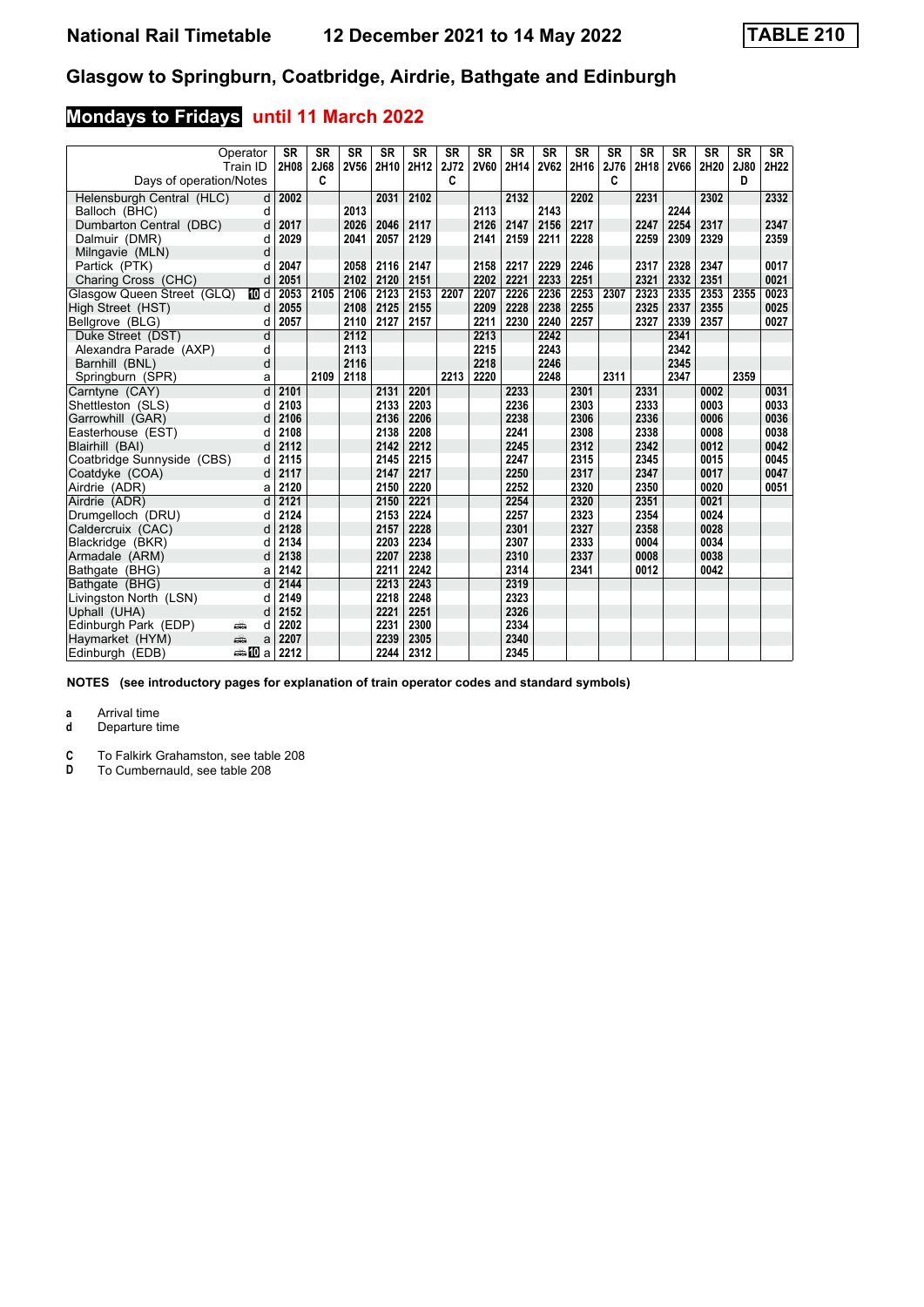### **Saturdays until 12 March 2022**

| Operator<br>Train ID                         | <b>SR</b><br><b>2V34</b> | <b>SR</b><br><b>2V36</b> | <b>SR</b><br>2J56 | <b>SR</b><br><b>2V42</b> | <b>SR</b><br><b>2V96</b> | <b>SR</b><br>2H98 | <b>SR</b><br>2J58 | <b>SR</b><br>2E74 | <b>SR</b><br><b>2V46</b> | <b>SR</b><br>2H00 | <b>SR</b><br>2E52 | <b>SR</b><br>2J60 | <b>SR</b><br><b>2V48</b> | <b>SR</b><br>2H02 | <b>SR</b><br><b>2J62</b> | <b>SR</b><br>2E54 | <b>SR</b><br><b>2V50</b> | <b>SR</b><br>2H04 |
|----------------------------------------------|--------------------------|--------------------------|-------------------|--------------------------|--------------------------|-------------------|-------------------|-------------------|--------------------------|-------------------|-------------------|-------------------|--------------------------|-------------------|--------------------------|-------------------|--------------------------|-------------------|
| Days of operation/Notes                      |                          |                          |                   | Α                        |                          | A                 |                   |                   | в                        |                   |                   |                   |                          |                   |                          |                   |                          |                   |
| Helensburgh Central (HLC)<br>d               |                          |                          |                   |                          |                          |                   |                   |                   |                          | 0554              |                   |                   |                          | 0625              |                          |                   |                          | 0654              |
| Balloch (BHC)<br>d                           |                          |                          |                   |                          |                          |                   |                   |                   |                          |                   | 0608              |                   |                          |                   |                          | 0638              |                          |                   |
| d<br>Dumbarton Central (DBC)                 |                          |                          |                   |                          |                          |                   |                   |                   |                          | 0609              | 0617              |                   |                          | 0640              |                          | 0647              |                          | 0709              |
| Dalmuir (DMR)<br>d                           |                          |                          |                   |                          |                          |                   |                   | 0601              |                          | 0620              | 0631              |                   |                          | 0651              |                          | 0701              |                          | 0720              |
| d<br>Milngavie (MLN)                         |                          |                          |                   |                          |                          |                   |                   |                   |                          |                   |                   |                   | 0636                     |                   |                          |                   | 0706                     |                   |
| Partick (PTK)<br>d                           |                          |                          |                   | 0553                     |                          | 0559              |                   | 0619              | 0623                     | 0630              | 0649              |                   | 0653                     | 0701              |                          | 0719              | 0723                     | 0730              |
| Charing Cross (CHC)<br>d                     |                          |                          |                   | 0557                     |                          | 0604              |                   | 0623              | 0628                     | 0634              | 0653              |                   | 0658                     | 0705              |                          | 0723              | 0728                     | 0734              |
| Glasgow Queen Street (GLQ)<br>10 d           |                          |                          | 0556              | 0601                     |                          | 0606              | 0626              | 0627              | 0631                     | 0637              | 0657              | 0657              | 0702                     | 0707              | 0725                     | 0727              | 0731                     | 0738              |
| High Street (HST)<br>d                       |                          |                          |                   | 0603                     |                          | 0608              |                   | 0629              | 0633                     | 0639              | 0659              |                   | 0704                     | 0709              |                          | 0729              | 0733                     | 0740              |
| d<br>Bellgrove (BLG)                         |                          |                          |                   | 0605                     |                          | 0610              |                   | 0632              | 0635                     | 0641              | 0702              |                   | 0706                     | 0711              |                          | 0732              | 0735                     | 0742              |
| d<br>Duke Street (DST)                       |                          |                          |                   | 0607                     |                          |                   |                   |                   | 0637                     |                   |                   |                   | 0708                     |                   |                          |                   | 0737                     |                   |
| Alexandra Parade (AXP)<br>d                  |                          |                          |                   | 0608                     |                          |                   |                   |                   | 0639                     |                   |                   |                   | 0709                     |                   |                          |                   | 0739                     |                   |
| d<br>Barnhill (BNL)                          |                          |                          |                   | 0611                     |                          |                   |                   |                   | 0642                     |                   |                   |                   | 0712                     |                   |                          |                   | 0742                     |                   |
| Springburn (SPR)<br>a                        |                          |                          | 0600              | 0613                     |                          |                   | 0630              |                   | 0644                     |                   |                   | 0701              | 0714                     |                   | 0729                     |                   | 0744                     |                   |
| d<br>Carntyne (CAY)                          |                          |                          |                   |                          |                          | 0614              |                   | 0635              |                          | 0644              | 0705              |                   |                          | 0715              |                          | 0735              |                          | 0745              |
| Shettleston (SLS)<br>d                       |                          |                          |                   |                          |                          | 0616              |                   | 0638              |                          | 0647              | 0708              |                   |                          | 0717              |                          | 0738              |                          | 0748              |
| Garrowhill (GAR)<br>d                        |                          |                          |                   |                          |                          | 0619              |                   | 0640              |                          | 0649              | 0710              |                   |                          | 0720              |                          | 0741              |                          | 0750              |
| Easterhouse (EST)<br>d                       |                          |                          |                   |                          |                          | 0621              |                   | 0643              |                          | 0652              | 0713              |                   |                          | 0722              |                          | 0743              |                          | 0753              |
| d<br>Blairhill (BAI)                         |                          |                          |                   |                          |                          | 0625              |                   | 0647              |                          | 0656              | 0717              |                   |                          | 0726              |                          | 0747              |                          | 0757              |
| Coatbridge Sunnyside (CBS)<br>d              |                          |                          |                   |                          |                          | 0628              |                   | 0649              |                          | 0658              | 0719              |                   |                          | 0729              |                          | 0750              |                          | 0800              |
| d<br>Coatdyke (COA)                          |                          |                          |                   |                          |                          | 0630              |                   | 0652              |                          | 0701              | 0722              |                   |                          | 0731              |                          | 0753              |                          | 0802              |
| Airdrie (ADR)<br>a                           |                          |                          |                   |                          |                          | 0633              |                   | 0656              |                          | 0703              | 0726              |                   |                          | 0734              |                          | 0757              |                          | 0805              |
| d<br>Airdrie (ADR)                           |                          |                          |                   |                          |                          | 0635              |                   |                   |                          | 0705              |                   |                   |                          | 0735              |                          |                   |                          | 0806              |
| Drumgelloch (DRU)<br>d                       |                          |                          |                   |                          |                          | 0638              |                   |                   |                          | 0708              |                   |                   |                          | 0738              |                          |                   |                          | 0809              |
| Caldercruix (CAC)<br>d                       |                          |                          |                   |                          |                          | 0642              |                   |                   |                          | 0712              |                   |                   |                          | 0742              |                          |                   |                          | 0813              |
| Blackridge (BKR)<br>d                        |                          |                          |                   |                          |                          | 0648              |                   |                   |                          | 0718              |                   |                   |                          | 0748              |                          |                   |                          | 0819              |
| d<br>Armadale (ARM)                          |                          |                          |                   |                          |                          | 0652              |                   |                   |                          | 0721              |                   |                   |                          | 0752              |                          |                   |                          | 0823              |
| Bathgate (BHG)<br>a                          |                          |                          |                   |                          |                          | 0656              |                   |                   |                          | 0725              |                   |                   |                          | 0756              |                          |                   |                          | 0827              |
| d<br>Bathgate (BHG)                          | 0544                     | 0616                     |                   |                          | 0645                     | 0700              |                   |                   |                          | 0732              |                   |                   |                          | 0802              |                          |                   |                          | 0833              |
| Livingston North (LSN)<br>d                  | 0548                     | 0620                     |                   |                          | 0649                     | 0705              |                   |                   |                          | 0736              |                   |                   |                          | 0807              |                          |                   |                          | 0838              |
| Uphall (UHA)<br>d                            | 0551                     | 0623                     |                   |                          | 0652                     | 0708              |                   |                   |                          | 0739              |                   |                   |                          | 0810              |                          |                   |                          | 0842              |
| Edinburgh Park (EDP)<br>پیش<br>d             | 0602                     | 0632                     | 0657              |                          | 0703                     | 0716              | 0729              |                   |                          | 0749              |                   | 0758              |                          | 0820              | 0829                     |                   |                          | 0852              |
| $\frac{1}{\sqrt{2}}$<br>Haymarket (HYM)<br>a | 0606                     | 0637                     | 0701              |                          | 0707                     | 0723              | 0735              |                   |                          | 0754              |                   | 0805              |                          | 0824              | 0837                     |                   |                          | 0856              |
| Edinburgh (EDB)<br>a‱ ¶Dia                   | 0612                     | 0644                     | 0706              |                          | 0712                     | 0729              | 0740              |                   |                          | 0759              |                   | 0811              |                          | 0830              | 0844                     |                   |                          | 0902              |

**NOTES (see introductory pages for explanation of train operator codes and standard symbols)**

**a** Arrival time<br>**d** Departure t

**d** Departure time

**A** From Garscadden, see table 206<br>**B** From Hyndland, see table 206

From Hyndland, see table 206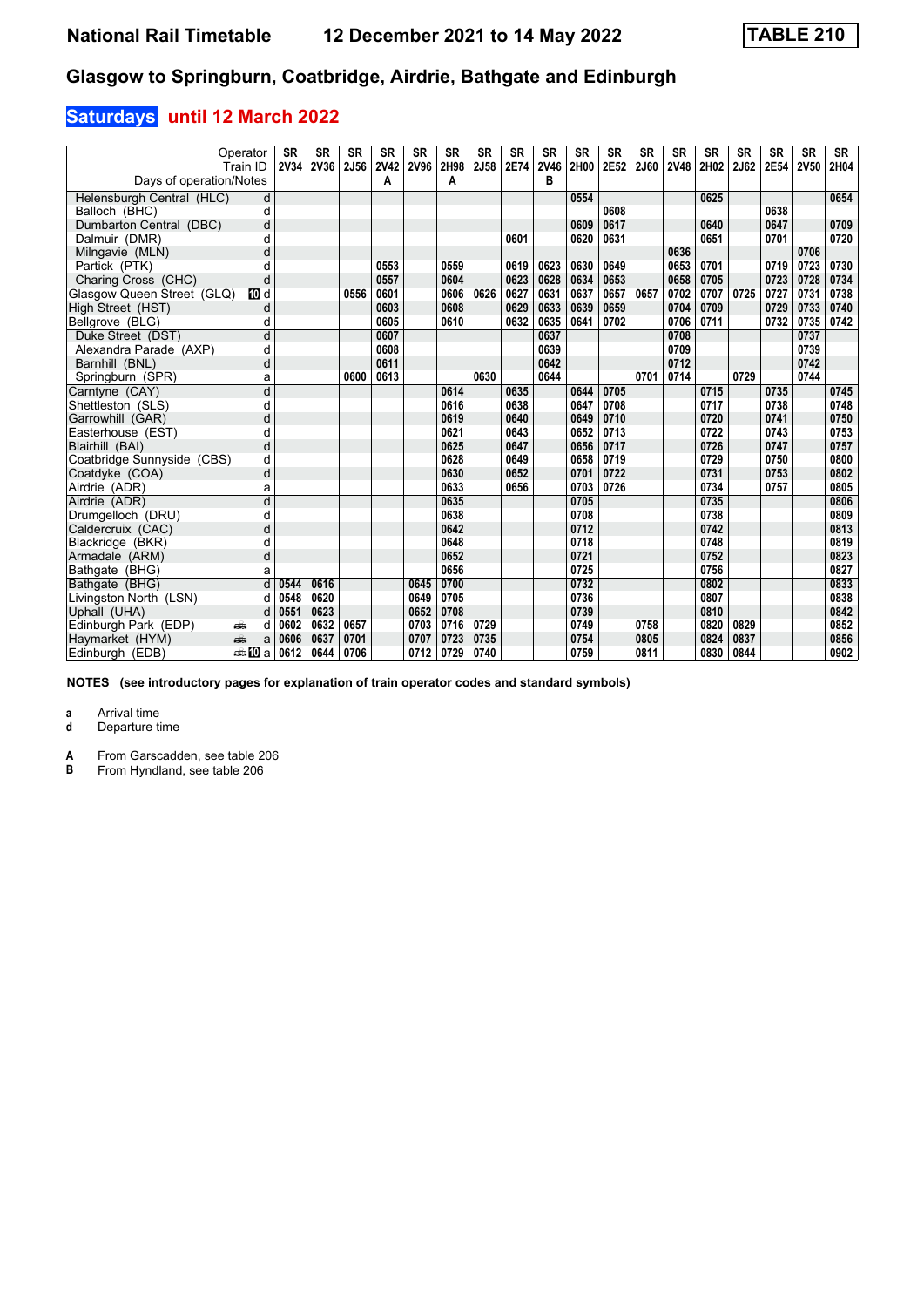## **Saturdays until 12 March 2022**

|                            | Operator<br>Train ID | <b>SR</b><br>2J64 | <b>SR</b><br>2E56 | <b>SR</b><br><b>2V52</b> | <b>SR</b><br>2H06 | <b>SR</b><br>2E58 | <b>SR</b><br>2J66 | <b>SR</b><br><b>2V92</b> | <b>SR</b><br><b>2V54</b> | <b>SR</b><br>2H40 | <b>SR</b><br>2E60 | <b>SR</b><br><b>2V56</b> | <b>SR</b><br>2H42 | <b>SR</b><br>2E62 | <b>SR</b><br>2J70 | <b>SR</b><br>2V58 | <b>SR</b><br>2H44 | <b>SR</b><br>2E64 | SR<br><b>2V60</b> |
|----------------------------|----------------------|-------------------|-------------------|--------------------------|-------------------|-------------------|-------------------|--------------------------|--------------------------|-------------------|-------------------|--------------------------|-------------------|-------------------|-------------------|-------------------|-------------------|-------------------|-------------------|
| Helensburgh Central (HLC)  | d                    |                   |                   |                          | 0725              |                   |                   |                          |                          | 0755              |                   |                          | 0825              |                   |                   |                   | 0859              |                   |                   |
| Balloch (BHC)              | d                    |                   | 0708              |                          |                   | 0738              |                   |                          |                          |                   | 0808              |                          |                   | 0838              |                   |                   |                   | 0909              |                   |
| Dumbarton Central (DBC)    | d                    |                   | 0717              |                          | 0740              | 0747              |                   |                          |                          | 0810              | 0817              |                          | 0840              | 0847              |                   |                   | 0914              | 0918              |                   |
| Dalmuir (DMR)              | d                    |                   | 0731              |                          | 0751              | 0801              |                   |                          |                          | 0821              | 0832              |                          | 0851              | 0901              |                   |                   | 0924              | 0932              |                   |
| Milngavie (MLN)            | d                    |                   |                   | 0736                     |                   |                   |                   |                          | 0806                     |                   |                   | 0837                     |                   |                   |                   | 0906              |                   |                   | 0936              |
| Partick (PTK)              | d                    |                   | 0749              | 0753                     | 0800              | 0819              |                   |                          | 0823                     | 0830              | 0850              | 0854                     | 0901              | 0919              |                   | 0923              | 0933              | 0950              | 0954              |
| Charing Cross (CHC)        | d                    |                   | 0753              | 0758                     | 0805              | 0823              |                   |                          | 0828                     | 0835              | 0855              | 0859                     | 0905              | 0923              |                   | 0929              | 0937              | 0954              | 0958              |
| Glasgow Queen Street (GLQ) | 100 d                | 0755              | 0757              | 0801                     | 0808              | 0827              | 0829              |                          | 0831                     | 0838              | 0858              | 0903                     | 0908              | 0927              | 0927              | 0932              | 0940              | 0957              | 1001              |
| High Street (HST)          | d                    |                   | 0759              | 0803                     | 0810              | 0829              |                   |                          | 0833                     | 0840              | 0901              | 0905                     | 0910              | 0930              |                   | 0934              | 0942              | 0959              | 1003              |
| Bellgrove (BLG)            | d                    |                   | 0802              | 0805                     | 0812              | 0832              |                   |                          | 0835                     | 0842              | 0903              | 0907                     | 0912              | 0933              |                   | 0936              | 0944              | 1002              | 1005              |
| Duke Street (DST)          | d                    |                   |                   | 0807                     |                   |                   |                   |                          | 0837                     |                   |                   | 0909                     |                   |                   |                   | 0938              |                   |                   | 1007              |
| Alexandra Parade (AXP)     | d                    |                   |                   | 0809                     |                   |                   |                   |                          | 0839                     |                   |                   | 0910                     |                   |                   |                   | 0940              |                   |                   | 1009              |
| Barnhill (BNL)             | d                    |                   |                   | 0812                     |                   |                   |                   |                          | 0842                     |                   |                   | 0913                     |                   |                   |                   | 0943              |                   |                   | 1012              |
| Springburn (SPR)           | a                    | 0803              |                   | 0814                     |                   |                   | 0833              |                          | 0844                     |                   |                   | 0915                     |                   |                   | 0934              | 0945              |                   |                   | 1014              |
| Carntyne (CAY)             | d                    |                   | 0805              |                          | 0816              | 0835              |                   |                          |                          | 0845              | 0907              |                          | 0915              | 0936              |                   |                   | 0947              | 1005              |                   |
| Shettleston (SLS)          | d                    |                   | 0808              |                          | 0818              | 0838              |                   |                          |                          | 0848              | 0910              |                          | 0918              | 0939              |                   |                   | 0950              | 1008              |                   |
| Garrowhill (GAR)           | d                    |                   | 0811              |                          | 0821              | 0841              |                   |                          |                          | 0850              | 0912              |                          | 0921              | 0942              |                   |                   | 0952              | 1011              |                   |
| Easterhouse (EST)          | d                    |                   | 0813              |                          | 0823              | 0843              |                   |                          |                          | 0853              | 0915              |                          | 0923              | 0944              |                   |                   | 0955              | 1013              |                   |
| Blairhill (BAI)            | d                    |                   | 0817              |                          | 0827              | 0847              |                   |                          |                          | 0857              | 0919              |                          | 0927              | 0948              |                   |                   | 0959              | 1017              |                   |
| Coatbridge Sunnyside (CBS) | d                    |                   | 0820              |                          | 0830              | 0850              |                   |                          |                          | 0900              | 0922              |                          | 0930              | 0951              |                   |                   | 1002              | 1020              |                   |
| Coatdyke (COA)             | d                    |                   | 0823              |                          | 0833              | 0853              |                   |                          |                          | 0902              | 0924              |                          | 0933              | 0954              |                   |                   | 1004              | 1023              |                   |
| Airdrie (ADR)              | a                    |                   | 0827              |                          | 0835              | 0857              |                   |                          |                          | 0905              | 0928              |                          | 0935              | 0958              |                   |                   | 1007              | 1027              |                   |
| Airdrie (ADR)              | d                    |                   |                   |                          | 0837              |                   |                   |                          |                          | 0906              |                   |                          | 0937              |                   |                   |                   | 1008              |                   |                   |
| Drumgelloch (DRU)          | d                    |                   |                   |                          | 0840              |                   |                   |                          |                          | 0909              |                   |                          | 0940              |                   |                   |                   | 1011              |                   |                   |
| Caldercruix (CAC)          | d                    |                   |                   |                          | 0844              |                   |                   |                          |                          | 0913              |                   |                          | 0944              |                   |                   |                   | 1015              |                   |                   |
| Blackridge (BKR)           | d                    |                   |                   |                          | 0850              |                   |                   |                          |                          | 0919              |                   |                          | 0950              |                   |                   |                   | 1021              |                   |                   |
| Armadale (ARM)             | d                    |                   |                   |                          | 0853              |                   |                   |                          |                          | 0923              |                   |                          | 0953              |                   |                   |                   | 1025              |                   |                   |
| Bathgate (BHG)             | a                    |                   |                   |                          | 0857              |                   |                   |                          |                          | 0927              |                   |                          | 0957              |                   |                   |                   | 1029              |                   |                   |
| Bathgate (BHG)             | d                    |                   |                   |                          | 0901              |                   |                   | 0923                     |                          | 0931              |                   |                          | 1001              |                   |                   |                   | 1033              |                   |                   |
| Livingston North (LSN)     | d                    |                   |                   |                          | 0905              |                   |                   | 0928                     |                          | 0936              |                   |                          | 1006              |                   |                   |                   | 1037              |                   |                   |
| Uphall (UHA)               | d                    |                   |                   |                          | 0908              |                   |                   | 0931                     |                          | 0939              |                   |                          | 1009              |                   |                   |                   | 1040              |                   |                   |
| Edinburgh Park (EDP)       | d<br>پیش             | 0901              |                   |                          | 0918              |                   | 0930              | 0941                     |                          | 0949              |                   |                          | 1018              |                   | 1029              |                   | 1048              |                   |                   |
| Haymarket (HYM)            | پېښ<br>a             | 0905              |                   |                          | 0923              |                   | 0936              | 0947                     |                          | 0958              |                   |                          | 1022              |                   | 1033              |                   | 1055              |                   |                   |
| Edinburgh (EDB)            | an‱Ma                | 0910              |                   |                          | 0928              |                   | 0942              | 0952                     |                          | 1003              |                   |                          | 1027              |                   | 1038              |                   | 1101              |                   |                   |

**NOTES (see introductory pages for explanation of train operator codes and standard symbols)**

**a** Arrival time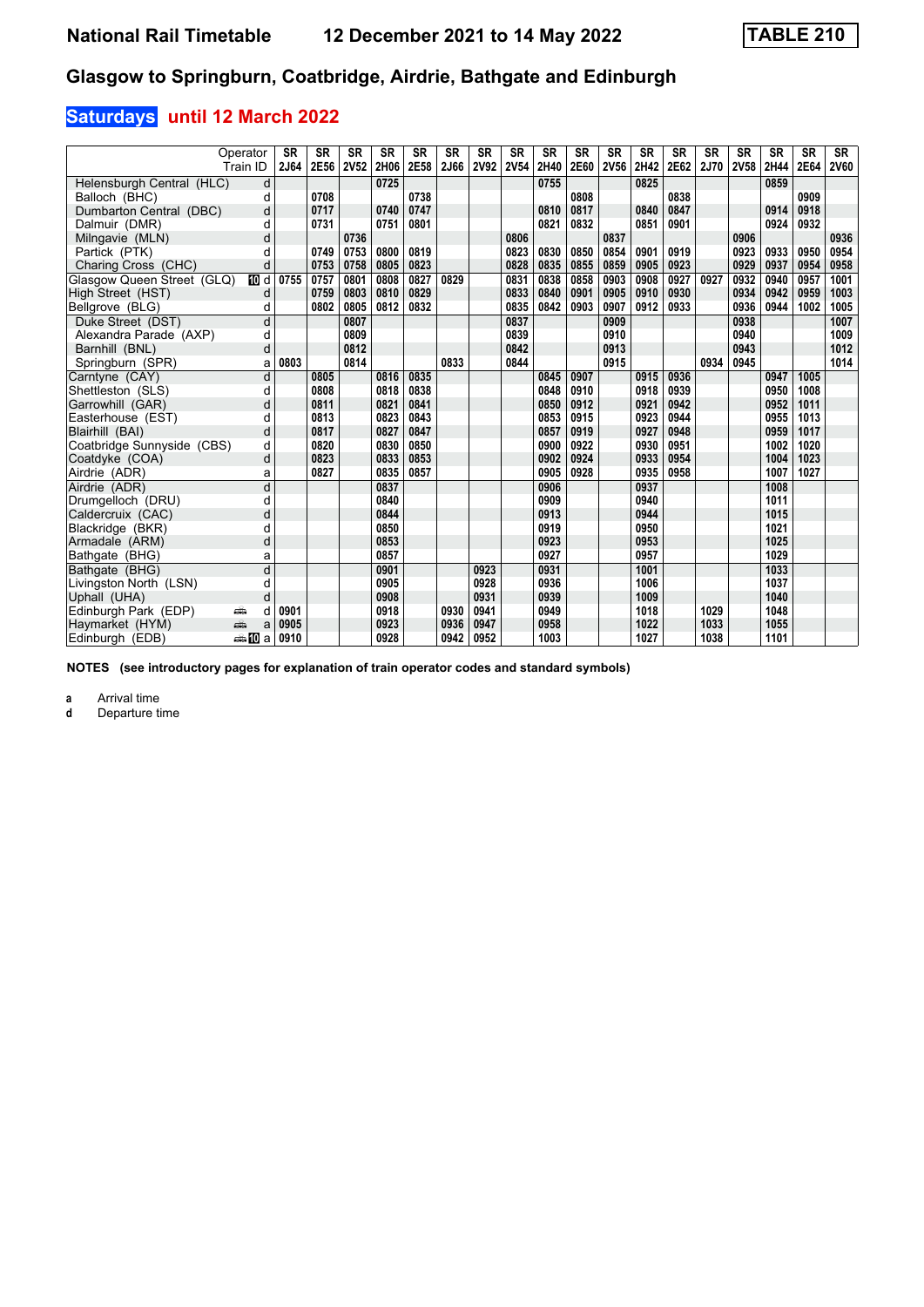## **Saturdays until 12 March 2022**

|                            | Operator<br>Train ID          | <b>SR</b><br>2H46 | <b>SR</b><br>2J74 | <b>SR</b><br>2E66 | <b>SR</b><br><b>2V62</b> | <b>SR</b><br>2H48 | <b>SR</b><br>2J76 | <b>SR</b><br>2E68 | <b>SR</b><br><b>2V64</b> | <b>SR</b><br>2H50 | <b>SR</b><br>2E70 | <b>SR</b><br>2J78 | <b>SR</b><br><b>2V66</b> | <b>SR</b><br>2H52 | <b>SR</b><br>2E72 | <b>SR</b><br><b>2V68</b> | <b>SR</b><br>2H54 | <b>SR</b><br>2E74 | <b>SR</b><br><b>2J82</b> |
|----------------------------|-------------------------------|-------------------|-------------------|-------------------|--------------------------|-------------------|-------------------|-------------------|--------------------------|-------------------|-------------------|-------------------|--------------------------|-------------------|-------------------|--------------------------|-------------------|-------------------|--------------------------|
| Helensburgh Central (HLC)  | d                             | 0925              |                   |                   |                          | 0955              |                   |                   |                          | 1025              |                   |                   |                          | 1055              |                   |                          | 1125              |                   |                          |
| Balloch (BHC)              | d                             |                   |                   | 0938              |                          |                   |                   | 1008              |                          |                   | 1038              |                   |                          |                   | 1108              |                          |                   | 1138              |                          |
| Dumbarton Central (DBC)    | d                             | 0940              |                   | 0947              |                          | 1010              |                   | 1017              |                          | 1040              | 1047              |                   |                          | 1110              | 1117              |                          | 1140              | 1147              |                          |
| Dalmuir (DMR)              | d                             | 0950              |                   | 1001              |                          | 1021              |                   | 1031              |                          | 1051              | 1101              |                   |                          | 1121              | 1131              |                          | 1151              | 1201              |                          |
| Milngavie (MLN)            | d                             |                   |                   |                   | 1006                     |                   |                   |                   | 1036                     |                   |                   |                   | 1106                     |                   |                   | 1136                     |                   |                   |                          |
| Partick (PTK)              | d                             | 1001              |                   | 1019              | 1023                     | 1030              |                   | 1049              | 1053                     | 1101              | 1119              |                   | 1123                     | 1130              | 1149              | 1157                     | 1201              | 1219              |                          |
| Charing Cross (CHC)        |                               | 1005              |                   | 1023              | 1028                     | 1034              |                   | 1053              | 1058                     | 1105              | 1123              |                   | 1128                     | 1134              | 1153              | 1201                     | 1205              | 1223              |                          |
| Glasgow Queen Street (GLQ) | 100 d                         | 1007              | 1026              | 1027              | 1031                     | 1037              | 1055              | 1057              | 1101                     | 1108              | 1127              | 1127              | 1131                     | 1137              | 1157              | 1203                     | 1208              | 1227              | 1227                     |
| High Street (HST)          | d                             | 1009              |                   | 1029              | 1033                     | 1039              |                   | 1059              | 1103                     | 1110              | 1129              |                   | 1133                     | 1139              | 1159              | 1205                     | 1210              | 1229              |                          |
| Bellgrove (BLG)            | d                             | 1012              |                   | 1032              | 1035                     | 1041              |                   | 1102              | 1105                     | 1112              | 1132              |                   | 1135                     | 1141              | 1202              | 1207                     | 1212              | 1232              |                          |
| Duke Street (DST)          | d                             |                   |                   |                   | 1037                     |                   |                   |                   | 1107                     |                   |                   |                   | 1137                     |                   |                   | 1209                     |                   |                   |                          |
| Alexandra Parade (AXP)     | d                             |                   |                   |                   | 1039                     |                   |                   |                   | 1109                     |                   |                   |                   | 1139                     |                   |                   | 1211                     |                   |                   |                          |
| Barnhill (BNL)             | d                             |                   |                   |                   | 1042                     |                   |                   |                   | 1112                     |                   |                   |                   | 1142                     |                   |                   | 1214                     |                   |                   |                          |
| Springburn (SPR)           | a                             |                   | 1030              |                   | 1044                     |                   | 1100              |                   | 1114                     |                   |                   | 1134              | 1144                     |                   |                   | 1216                     |                   |                   | 1233                     |
| Carntyne (CAY)             | d                             | 1015              |                   | 1035              |                          | 1045              |                   | 1105              |                          | 1115              | 1135              |                   |                          | 1145              | 1205              |                          | 1216              | 1235              |                          |
| Shettleston (SLS)          | d                             | 1018              |                   | 1038              |                          | 1047              |                   | 1108              |                          | 1118              | 1138              |                   |                          | 1147              | 1208              |                          | 1218              | 1238              |                          |
| Garrowhill (GAR)           | d                             | 1020              |                   | 1041              |                          | 1050              |                   | 1111              |                          | 1120              | 1141              |                   |                          | 1150              | 1211              |                          | 1221              | 1241              |                          |
| Easterhouse (EST)          | d                             | 1023              |                   | 1043              |                          | 1052              |                   | 1113              |                          | 1123              | 1143              |                   |                          | 1152              | 1213              |                          | 1223              | 1243              |                          |
| Blairhill (BAI)            | d                             | 1027              |                   | 1047              |                          | 1056              |                   | 1117              |                          | 1127              | 1147              |                   |                          | 1156              | 1217              |                          | 1227              | 1247              |                          |
| Coatbridge Sunnyside (CBS) | d                             | 1030              |                   | 1050              |                          | 1059              |                   | 1120              |                          | 1130              | 1150              |                   |                          | 1159              | 1220              |                          | 1230              | 1250              |                          |
| Coatdyke (COA)             | d                             | 1032              |                   | 1053              |                          | 1102              |                   | 1123              |                          | 1132              | 1153              |                   |                          | 1202              | 1223              |                          | 1233              | 1253              |                          |
| Airdrie (ADR)              | a                             | 1035              |                   | 1057              |                          | 1104              |                   | 1127              |                          | 1135              | 1157              |                   |                          | 1204              | 1227              |                          | 1235              | 1257              |                          |
| Airdrie (ADR)              | d                             | 1036              |                   |                   |                          | 1106              |                   |                   |                          | 1136              |                   |                   |                          | 1206              |                   |                          | 1237              |                   |                          |
| Drumgelloch (DRU)          | d                             | 1039              |                   |                   |                          | 1109              |                   |                   |                          | 1139              |                   |                   |                          | 1209              |                   |                          | 1240              |                   |                          |
| Caldercruix (CAC)          | d                             | 1043              |                   |                   |                          | 1113              |                   |                   |                          | 1143              |                   |                   |                          | 1213              |                   |                          | 1244              |                   |                          |
| Blackridge (BKR)           | d                             | 1049              |                   |                   |                          | 1119              |                   |                   |                          | 1149              |                   |                   |                          | 1219              |                   |                          | 1250              |                   |                          |
| Armadale (ARM)             | d                             | 1053              |                   |                   |                          | 1122              |                   |                   |                          | 1153              |                   |                   |                          | 1222              |                   |                          | 1253              |                   |                          |
| Bathgate (BHG)             | a                             | 1057              |                   |                   |                          | 1126              |                   |                   |                          | 1157              |                   |                   |                          | 1226              |                   |                          | 1257              |                   |                          |
| Bathgate (BHG)             | d                             | 1102              |                   |                   |                          | 1129              |                   |                   |                          | 1203              |                   |                   |                          | 1231              |                   |                          | 1300              |                   |                          |
| Livingston North (LSN)     | d                             | 1106              |                   |                   |                          | 1133              |                   |                   |                          | 1208              |                   |                   |                          | 1236              |                   |                          | 1304              |                   |                          |
| Uphall (UHA)               | d                             | 1109              |                   |                   |                          | 1136              |                   |                   |                          | 1211              |                   |                   |                          | 1239              |                   |                          | 1307              |                   |                          |
| Edinburgh Park (EDP)       | d<br>پیش                      | 1119              | 1131              |                   |                          | 1148              | 1159              |                   |                          | 1219              |                   | 1231              |                          | 1247              |                   |                          | 1317              |                   | 1329                     |
| Haymarket (HYM)            | پيش<br>a                      | 1123              | 1135              |                   |                          | 1154              | 1207              |                   |                          | 1224              |                   | 1235              |                          | 1252              |                   |                          | 1321              |                   | 1334                     |
| Edinburgh (EDB)            | anna <mark>a</mark> nn ann an | 1129              | 1141              |                   |                          | 1159              | 1214              |                   |                          | 1229              |                   | 1241              |                          | 1259              |                   |                          | 1326              |                   | 1341                     |

**NOTES (see introductory pages for explanation of train operator codes and standard symbols)**

**a** Arrival time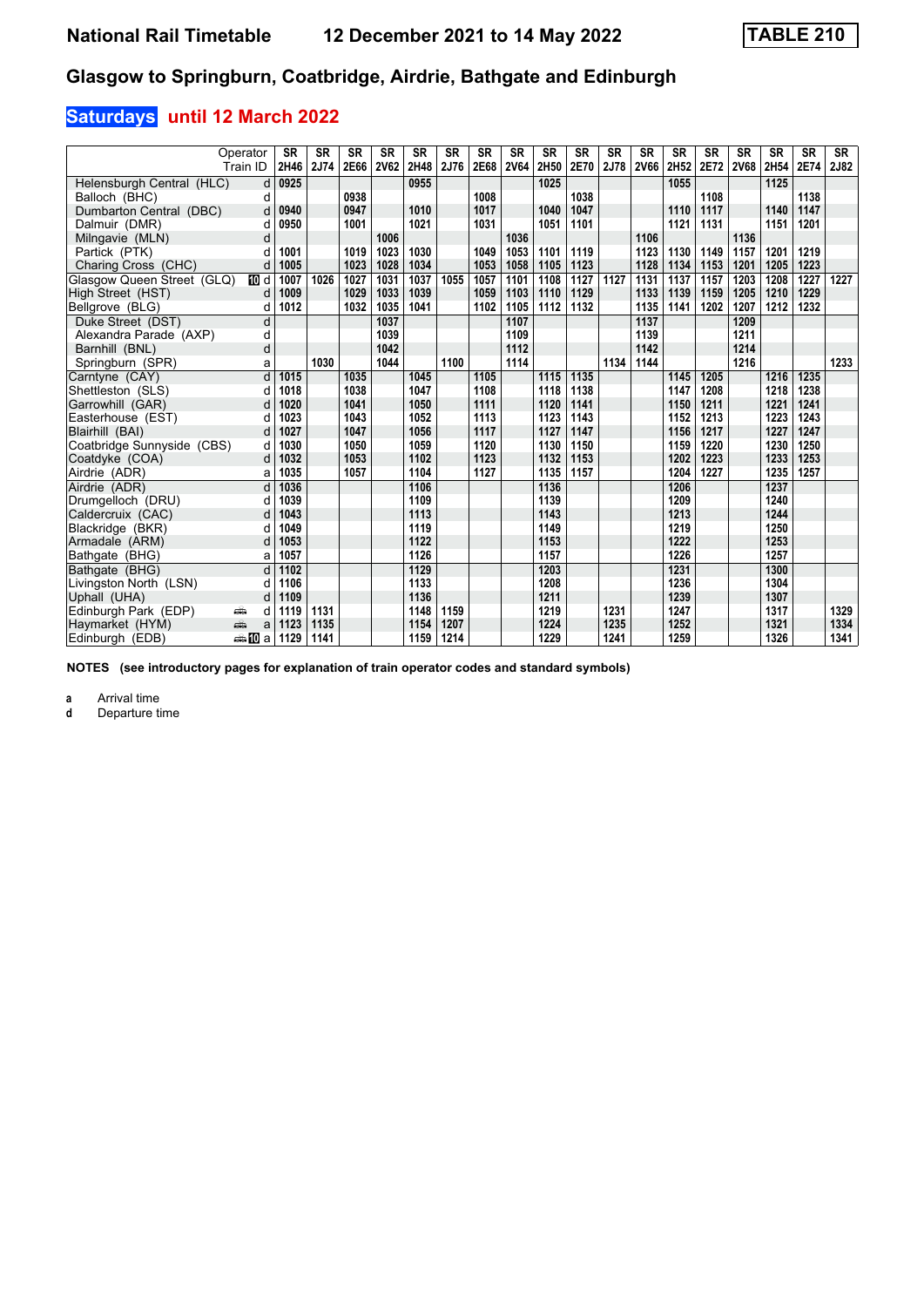## **Saturdays until 12 March 2022**

| Operator                      | Train ID | <b>SR</b><br><b>2V46</b> | <b>SR</b><br>2H56 | <b>SR</b><br>2J84 | <b>SR</b><br>2E52 | <b>SR</b><br><b>2V48</b> | <b>SR</b><br>2H34 | <b>SR</b><br>2E54 | <b>SR</b><br>2J86 | <b>SR</b><br>2V50 | <b>SR</b><br>2H36 | <b>SR</b><br>2E56 | <b>SR</b><br>2V52 | <b>SR</b><br>2H38 | <b>SR</b><br>2J90 | <b>SR</b><br>2E58 | <b>SR</b><br><b>2V54</b> | <b>SR</b><br>2H40 | <b>SR</b><br>2E60 |
|-------------------------------|----------|--------------------------|-------------------|-------------------|-------------------|--------------------------|-------------------|-------------------|-------------------|-------------------|-------------------|-------------------|-------------------|-------------------|-------------------|-------------------|--------------------------|-------------------|-------------------|
| Helensburgh Central (HLC)     | d        |                          | 1152              |                   |                   |                          | 1225              |                   |                   |                   | 1255              |                   |                   | 1324              |                   |                   |                          | 1355              |                   |
| Balloch (BHC)                 | d        |                          |                   |                   | 1208              |                          |                   | 1238              |                   |                   |                   | 1308              |                   |                   |                   | 1338              |                          |                   | 1408              |
| Dumbarton Central (DBC)       | d        |                          | 1207              |                   | 1217              |                          | 1240              | 1247              |                   |                   | 1310              | 1317              |                   | 1339              |                   | 1347              |                          | 1410              | 1417              |
| Dalmuir (DMR)                 | d        |                          | 1222              |                   | 1232              |                          | 1251              | 1301              |                   |                   | 1321              | 1331              |                   | 1350              |                   | 1401              |                          | 1421              | 1431              |
| Milngavie (MLN)               | d        | 1206                     |                   |                   |                   | 1236                     |                   |                   |                   | 1306              |                   |                   | 1336              |                   |                   |                   | 1406                     |                   |                   |
| Partick (PTK)                 | d        | 1223                     | 1231              |                   | 1250              | 1253                     | 1300              | 1319              |                   | 1323              | 1330              | 1349              | 1353              | 1400              |                   | 1419              | 1423                     | 1431              | 1449              |
| Charing Cross (CHC)           | d        | 1228                     | 1235              |                   | 1254              | 1258                     | 1304              | 1323              |                   | 1328              | 1334              | 1353              | 1358              | 1404              |                   | 1423              | 1428                     | 1435              | 1453              |
| Glasgow Queen Street (GLQ)    | 100 d    | 1231                     | 1238              | 1256              | 1257              | 1301                     | 1307              | 1326              | 1327              | 1331              | 1337              | 1357              | 1401              | 1407              | 1425              | 1427              | 1431                     | 1437              | 1457              |
| High Street (HST)             | d        | 1233                     | 1240              |                   | 1259              | 1303                     | 1309              | 1328              |                   | 1334              | 1339              | 1359              | 1403              | 1409              |                   | 1429              | 1433                     | 1439              | 1459              |
| Bellgrove (BLG)               | d        | 1235                     | 1242              |                   | 1302              | 1305                     | 1311              | 1330              |                   | 1336              | 1341              | 1402              | 1405              | 1411              |                   | 1432              | 1435                     | 1441              | 1502              |
| Duke Street (DST)             | d        | 1237                     |                   |                   |                   | 1307                     |                   |                   |                   | 1338              |                   |                   | 1407              |                   |                   |                   | 1437                     |                   |                   |
| Alexandra Parade (AXP)        | d        | 1239                     |                   |                   |                   | 1309                     |                   |                   |                   | 1339              |                   |                   | 1409              |                   |                   |                   | 1439                     |                   |                   |
| Barnhill (BNL)                | d        | 1242                     |                   |                   |                   | 1312                     |                   |                   |                   | 1342              |                   |                   | 1412              |                   |                   |                   | 1442                     |                   |                   |
| Springburn (SPR)              | a        | 1244                     |                   | 1300              |                   | 1314                     |                   |                   | 1333              | 1344              |                   |                   | 1414              |                   | 1430              |                   | 1444                     |                   |                   |
| Carntyne (CAY)                | d        |                          | 1246              |                   | 1305              |                          | 1315              | 1336              |                   |                   | 1345              | 1405              |                   | 1415              |                   | 1435              |                          | 1445              | 1505              |
| Shettleston (SLS)             | d        |                          | 1248              |                   | 1308              |                          | 1317              | 1339              |                   |                   | 1347              | 1408              |                   | 1417              |                   | 1438              |                          | 1447              | 1508              |
| Garrowhill (GAR)              | d        |                          | 1251              |                   | 1311              |                          | 1320              | 1341              |                   |                   | 1350              | 1411              |                   | 1420              |                   | 1441              |                          | 1450              | 1511              |
| Easterhouse (EST)             | d        |                          | 1253              |                   | 1313              |                          | 1322              | 1344              |                   |                   | 1352              | 1413              |                   | 1422              |                   | 1443              |                          | 1452              | 1513              |
| Blairhill (BAI)               | d        |                          | 1257              |                   | 1317              |                          | 1326              | 1348              |                   |                   | 1356              | 1417              |                   | 1426              |                   | 1447              |                          | 1456              | 1517              |
| Coatbridge Sunnyside (CBS)    | d        |                          | 1300              |                   | 1320              |                          | 1329              | 1351              |                   |                   | 1359              | 1420              |                   | 1429              |                   | 1450              |                          | 1459              | 1520              |
| Coatdyke (COA)                | d        |                          | 1303              |                   | 1323              |                          | 1332              | 1353              |                   |                   | 1402              | 1423              |                   | 1432              |                   | 1453              |                          | 1502              | 1523              |
| Airdrie (ADR)                 | a        |                          | 1305              |                   | 1327              |                          | 1334              | 1357              |                   |                   | 1404              | 1427              |                   | 1434              |                   | 1457              |                          | 1504              | 1527              |
| Airdrie (ADR)                 | d        |                          | 1307              |                   |                   |                          | 1336              |                   |                   |                   | 1406              |                   |                   | 1436              |                   |                   |                          | 1506              |                   |
| Drumgelloch (DRU)             | d        |                          | 1310              |                   |                   |                          | 1339              |                   |                   |                   | 1409              |                   |                   | 1439              |                   |                   |                          | 1509              |                   |
| Caldercruix (CAC)             | d        |                          | 1314              |                   |                   |                          | 1343              |                   |                   |                   | 1413              |                   |                   | 1443              |                   |                   |                          | 1513              |                   |
| Blackridge (BKR)              | d        |                          | 1320              |                   |                   |                          | 1349              |                   |                   |                   | 1419              |                   |                   | 1449              |                   |                   |                          | 1519              |                   |
| Armadale (ARM)                | d        |                          | 1323              |                   |                   |                          | 1352              |                   |                   |                   | 1422              |                   |                   | 1452              |                   |                   |                          | 1522              |                   |
| Bathgate (BHG)                | a        |                          | 1327              |                   |                   |                          | 1356              |                   |                   |                   | 1426              |                   |                   | 1456              |                   |                   |                          | 1526              |                   |
| Bathgate (BHG)                | d        |                          | 1329              |                   |                   |                          | 1401              |                   |                   |                   | 1430              |                   |                   | 1502              |                   |                   |                          | 1530              |                   |
| Livingston North (LSN)        | d        |                          | 1333              |                   |                   |                          | 1406              |                   |                   |                   | 1434              |                   |                   | 1506              |                   |                   |                          | 1534              |                   |
| Uphall (UHA)                  | d        |                          | 1336              |                   |                   |                          | 1409              |                   |                   |                   | 1437              |                   |                   | 1509              |                   |                   |                          | 1537              |                   |
| Edinburgh Park (EDP)<br>پېښتو | d        |                          | 1345              | 1359              |                   |                          | 1419              |                   | 1429              |                   | 1445              |                   |                   | 1517              | 1530              |                   |                          | 1547              |                   |
| پيش<br>Haymarket (HYM)        | a        |                          | 1349              | 1405              |                   |                          | 1424              |                   | 1434              |                   | 1450              |                   |                   | 1523              | 1537              |                   |                          | 1552              |                   |
| Edinburgh (EDB)               | a‱Ma     |                          | 1355              | 1410              |                   |                          | 1429              |                   | 1439              |                   | 1455              |                   |                   | 1530              | 1543              |                   |                          | 1559              |                   |

**NOTES (see introductory pages for explanation of train operator codes and standard symbols)**

**a** Arrival time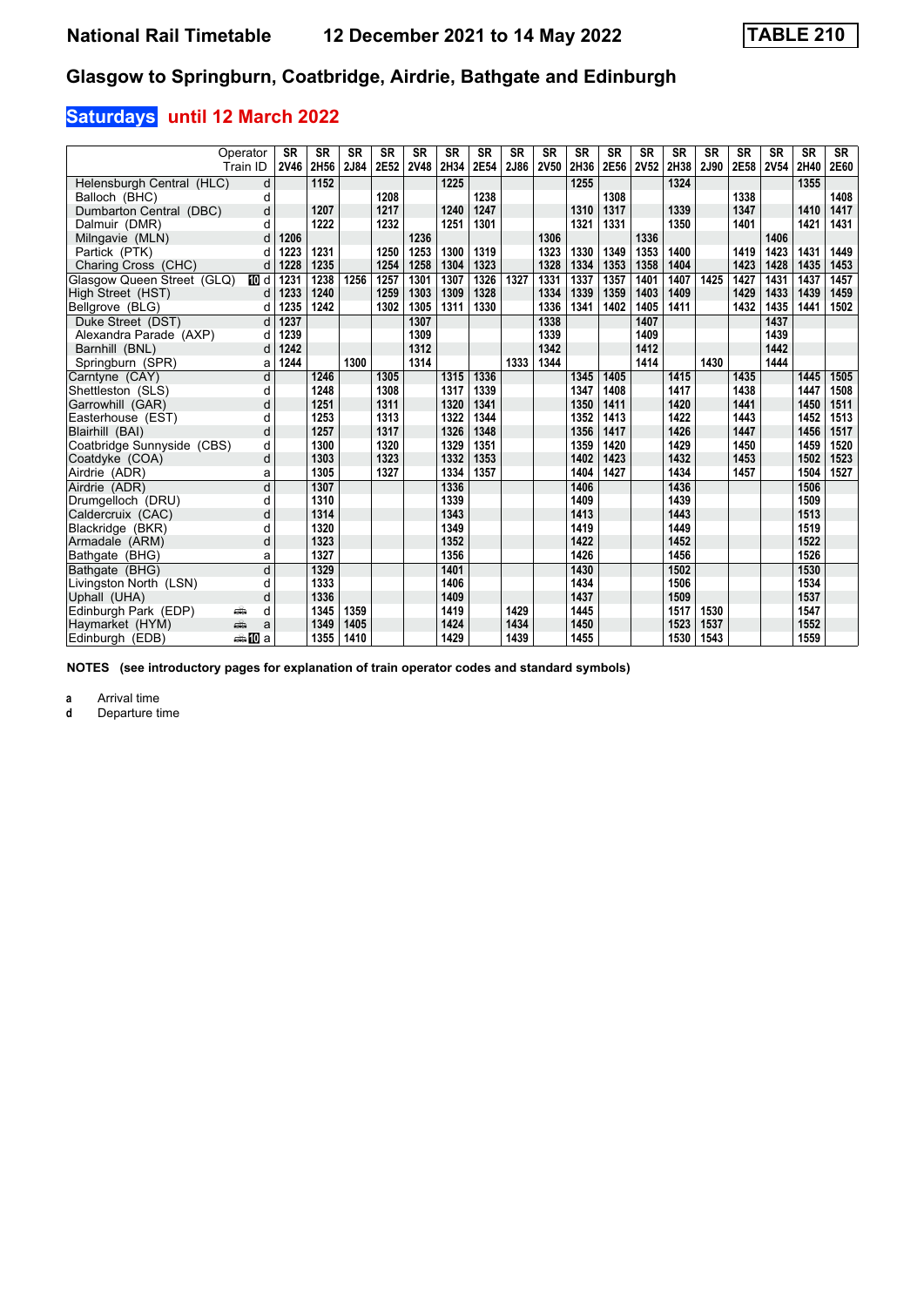# **Saturdays until 12 March 2022**

| Operator<br>Train ID                | <b>SR</b><br><b>2V56</b> | <b>SR</b><br>2H42 | <b>SR</b><br>2J94 | <b>SR</b><br>2E62 | <b>SR</b><br><b>2V58</b> | <b>SR</b><br>2H44 | <b>SR</b><br>2E64 | <b>SR</b><br><b>2V60</b> | <b>SR</b><br>2H46 | <b>SR</b><br>2M70 | <b>SR</b><br>2J50 | <b>SR</b><br>2E66 | <b>SR</b><br><b>2V62</b> | <b>SR</b><br>2H16 | <b>SR</b><br><b>2J52</b> | <b>SR</b><br>2E68 | <b>SR</b><br><b>2V64</b> | <b>SR</b><br>2H18 |
|-------------------------------------|--------------------------|-------------------|-------------------|-------------------|--------------------------|-------------------|-------------------|--------------------------|-------------------|-------------------|-------------------|-------------------|--------------------------|-------------------|--------------------------|-------------------|--------------------------|-------------------|
| Days of operation/Notes             |                          |                   |                   |                   |                          |                   |                   |                          |                   | A                 |                   |                   |                          |                   |                          |                   |                          |                   |
| Helensburgh Central (HLC)           | d                        | 1422              |                   |                   |                          | 1455              |                   |                          | 1525              |                   |                   |                   |                          | 1554              |                          |                   |                          | 1624              |
| Balloch (BHC)<br>d                  |                          |                   |                   | 1438              |                          |                   | 1508              |                          |                   |                   |                   | 1538              |                          |                   |                          | 1608              |                          |                   |
| Dumbarton Central (DBC)             | d                        | 1437              |                   | 1448              |                          | 1510              | 1517              |                          | 1540              |                   |                   | 1547              |                          | 1609              |                          | 1617              |                          | 1639              |
| Dalmuir (DMR)                       | d                        | 1450              |                   | 1502              |                          | 1521              | 1531              |                          | 1551              |                   |                   | 1601              |                          | 1620              |                          | 1631              |                          | 1649              |
| Milngavie (MLN)                     | d<br>1436                |                   |                   |                   | 1506                     |                   |                   | 1536                     |                   |                   |                   |                   | 1606                     |                   |                          |                   | 1636                     |                   |
| Partick (PTK)<br>d                  | 1453                     | 1500              |                   | 1520              | 1523                     | 1530              | 1549              | 1553                     | 1600              | 1612              |                   | 1619              | 1623                     | 1630              |                          | 1649              | 1653                     | 1659              |
| Charing Cross (CHC)<br>d            | 1458                     | 1504              |                   | 1524              | 1528                     | 1534              | 1553              | 1558                     | 1604              | 1617              |                   | 1623              | 1628                     | 1634              |                          | 1653              | 1658                     | 1703              |
| Glasgow Queen Street (GLQ)<br>100 d | 1501                     | 1507              | 1526              | 1527              | 1531                     | 1537              | 1557              | 1601                     | 1607              | 1621              | 1625              | 1627              | 1631                     | 1637              | 1655                     | 1657              | 1701                     | 1706              |
| High Street (HST)                   | 1503<br>d                | 1509              |                   | 1529              | 1533                     | 1539              | 1559              | 1603                     | 1609              | 1623              |                   | 1629              | 1633                     | 1639              |                          | 1659              | 1703                     | 1708              |
| Bellgrove (BLG)<br>d                | 1505                     | 1511              |                   | 1532              | 1535                     | 1541              | 1602              | 1605                     | 1611              | 1626              |                   | 1632              | 1635                     | 1641              |                          | 1702              | 1705                     | 1710              |
| Duke Street (DST)                   | d<br>1507                |                   |                   |                   | 1537                     |                   |                   | 1607                     |                   |                   |                   |                   | 1637                     |                   |                          |                   | 1707                     |                   |
| Alexandra Parade (AXP)<br>d         | 1509                     |                   |                   |                   | 1539                     |                   |                   | 1609                     |                   |                   |                   |                   | 1639                     |                   |                          |                   | 1709                     |                   |
| Barnhill (BNL)                      | 1512<br>d                |                   |                   |                   | 1542                     |                   |                   | 1612                     |                   |                   |                   |                   | 1642                     |                   |                          |                   | 1712                     |                   |
| Springburn (SPR)                    | 1514<br>a                |                   | 1533              |                   | 1544                     |                   |                   | 1614                     |                   |                   | 1630              |                   | 1644                     |                   | 1701                     |                   | 1714                     |                   |
| Carntyne (CAY)                      | d                        | 1515              |                   | 1535              |                          | 1545              | 1605              |                          | 1615              | 1629              |                   | 1635              |                          | 1645              |                          | 1705              |                          | 1713              |
| Shettleston (SLS)<br>d              |                          | 1517              |                   | 1538              |                          | 1547              | 1608              |                          | 1617              | 1632              |                   | 1638              |                          | 1647              |                          | 1708              |                          | 1716              |
| Garrowhill (GAR)                    | d                        | 1520              |                   | 1541              |                          | 1550              | 1611              |                          | 1620              |                   |                   | 1641              |                          | 1650              |                          | 1711              |                          | 1718              |
| Easterhouse (EST)                   | d                        | 1522              |                   | 1543              |                          | 1552              | 1613              |                          | 1622              |                   |                   | 1643              |                          | 1652              |                          | 1713              |                          | 1721              |
| d<br>Blairhill (BAI)                |                          | 1526              |                   | 1547              |                          | 1556              | 1617              |                          | 1626              | 1638              |                   | 1647              |                          | 1656              |                          | 1717              |                          | 1725              |
| Coatbridge Sunnyside (CBS)<br>d     |                          | 1529              |                   | 1550              |                          | 1600              | 1620              |                          | 1629              | 1641              |                   | 1650              |                          | 1659              |                          | 1720              |                          | 1727              |
| d<br>Coatdyke (COA)                 |                          | 1531              |                   | 1553              |                          | 1603              | 1623              |                          | 1632              | 1644              |                   | 1653              |                          | 1702              |                          | 1722              |                          | 1730              |
| Airdrie (ADR)                       | a                        | 1534              |                   | 1557              |                          | 1605              | 1627              |                          | 1634              | 1646              |                   | 1657              |                          | 1704              |                          | 1726              |                          | 1733              |
| d<br>Airdrie (ADR)                  |                          | 1535              |                   |                   |                          | 1610              |                   |                          | 1636              | 1652              |                   |                   |                          | 1708              |                          |                   |                          | 1737              |
| Drumgelloch (DRU)                   | d                        | 1538              |                   |                   |                          | 1613              |                   |                          | 1639              | 1655              |                   |                   |                          | 1711              |                          |                   |                          | 1740              |
| Caldercruix (CAC)                   | d                        | 1542              |                   |                   |                          | 1617              |                   |                          | 1643              |                   |                   |                   |                          | 1715              |                          |                   |                          | 1744              |
| Blackridge (BKR)<br>d               |                          | 1548              |                   |                   |                          | 1623              |                   |                          | 1649              |                   |                   |                   |                          | 1721              |                          |                   |                          | 1750              |
| Armadale (ARM)                      | d                        | 1552              |                   |                   |                          | 1627              |                   |                          | 1652              |                   |                   |                   |                          | 1724              |                          |                   |                          | 1754              |
| Bathgate (BHG)                      | a                        | 1556              |                   |                   |                          | 1631              |                   |                          | 1656              | 1713              |                   |                   |                          | 1728              |                          |                   |                          | 1758              |
| Bathgate (BHG)                      | d                        | 1601              |                   |                   |                          | 1631              |                   |                          | 1702              | 1723              |                   |                   |                          | 1730              |                          |                   |                          | 1804              |
| Livingston North (LSN)              | d                        | 1606              |                   |                   |                          | 1636              |                   |                          | 1706              | 1728              |                   |                   |                          | 1734              |                          |                   |                          | 1809              |
| Uphall (UHA)<br>d                   |                          | 1609              |                   |                   |                          | 1639              |                   |                          | 1709              | 1731              |                   |                   |                          | 1737              |                          |                   |                          | 1812              |
| Edinburgh Park (EDP)<br>d<br>يتتبه  |                          | 1618              | 1628              |                   |                          | 1648              |                   |                          | 1718              | 1740              | 1730              |                   |                          | 1746              | 1759                     |                   |                          | 1822              |
| پېښ<br>Havmarket (HYM)              | a                        | 1625              | 1633              |                   |                          | 1655              |                   |                          | 1723              | 1750              | 1736              |                   |                          | 1753              | 1805                     |                   |                          | 1826              |
| Edinburgh (EDB)<br>danan ⊡a         |                          | 1632              | 1640              |                   |                          | 1700              |                   |                          | 1730              | 1755              | 1741              |                   |                          | 1759              | 1811                     |                   |                          | 1831              |

**NOTES (see introductory pages for explanation of train operator codes and standard symbols)**

**a** Arrival time<br>**d** Departure t

**d** Departure time

**A** From Garscadden, see table 20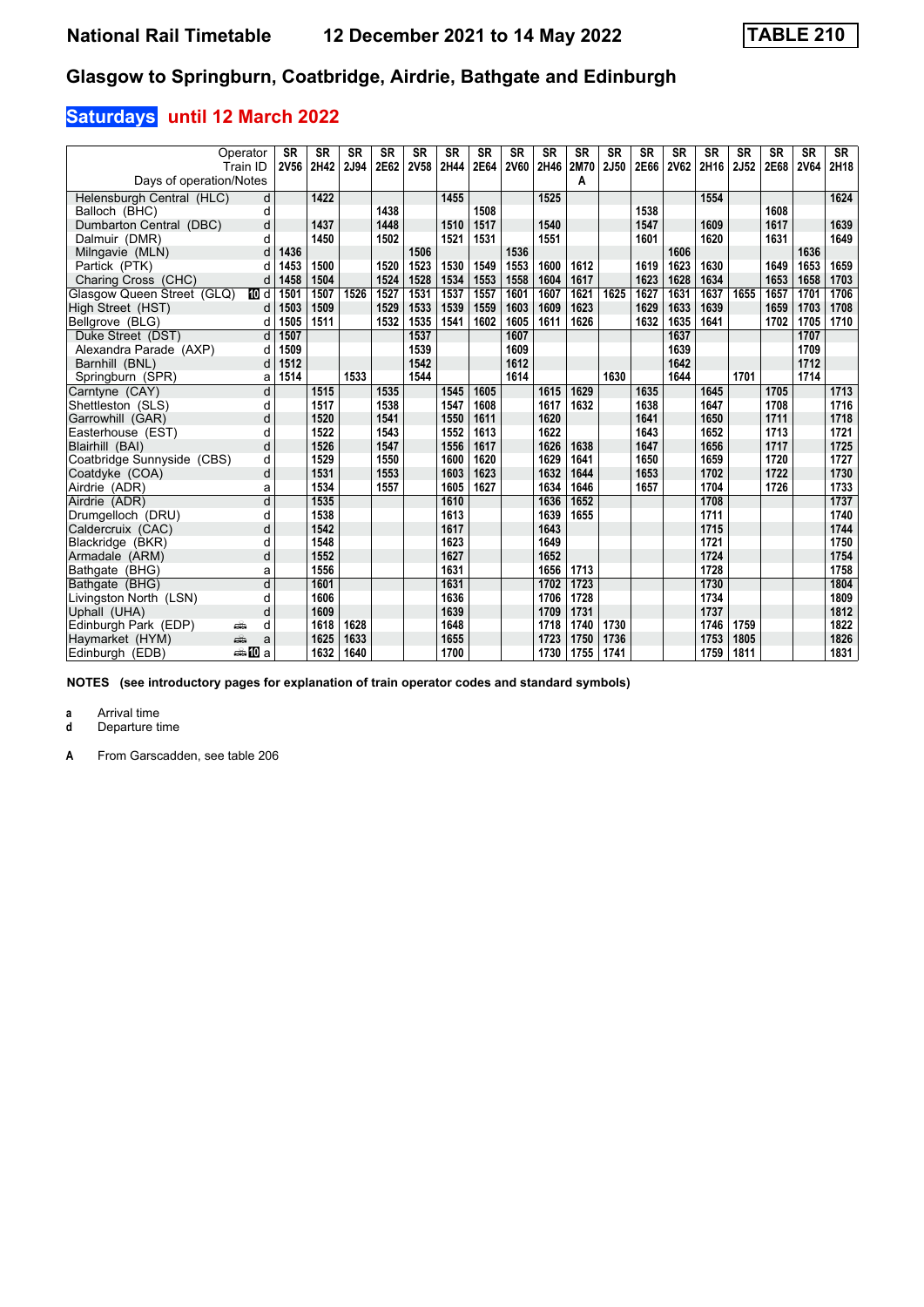## **Saturdays until 12 March 2022**

|                            | Operator<br>Train ID | <b>SR</b><br>2J54 | <b>SR</b><br>2E70 | <b>SR</b><br><b>2V66</b> | <b>SR</b><br>2H20 | <b>SR</b><br>2E72 | <b>SR</b><br><b>2J56</b> | <b>SR</b><br><b>2V68</b> | <b>SR</b><br>2H54 | <b>SR</b><br>2E74 | <b>SR</b><br>2J58 | <b>SR</b><br><b>2V46</b> | <b>SR</b><br>2H56 | <b>SR</b><br>2E52 | <b>SR</b><br><b>2V48</b> | <b>SR</b><br>2H02 | <b>SR</b><br>2E54 | <b>SR</b><br>2J62 | SR<br><b>2V50</b> |
|----------------------------|----------------------|-------------------|-------------------|--------------------------|-------------------|-------------------|--------------------------|--------------------------|-------------------|-------------------|-------------------|--------------------------|-------------------|-------------------|--------------------------|-------------------|-------------------|-------------------|-------------------|
| Helensburgh Central (HLC)  | d                    |                   |                   |                          | 1653              |                   |                          |                          | 1725              |                   |                   |                          | 1756              |                   |                          | 1823              |                   |                   |                   |
| Balloch (BHC)              | d                    |                   | 1638              |                          |                   | 1708              |                          |                          |                   | 1738              |                   |                          |                   | 1807              |                          |                   | 1838              |                   |                   |
| Dumbarton Central (DBC)    | d                    |                   | 1647              |                          | 1708              | 1718              |                          |                          | 1740              | 1747              |                   |                          | 1811              | 1817              |                          | 1838              | 1848              |                   |                   |
| Dalmuir (DMR)              | d                    |                   | 1701              |                          | 1720              | 1732              |                          |                          | 1751              | 1801              |                   |                          | 1822              | 1831              |                          | 1849              | 1902              |                   |                   |
| Milngavie (MLN)            | d                    |                   |                   | 1707                     |                   |                   |                          | 1737                     |                   |                   |                   | 1806                     |                   |                   | 1836                     |                   |                   |                   | 1907              |
| Partick (PTK)              | d                    |                   | 1719              | 1724                     | 1730              | 1750              |                          | 1754                     | 1801              | 1819              |                   | 1823                     | 1832              | 1849              | 1853                     | 1900              | 1920              |                   | 1923              |
| Charing Cross (CHC)        | d                    |                   | 1723              | 1728                     | 1734              | 1754              |                          | 1758                     | 1805              | 1823              |                   | 1828                     | 1836              | 1853              | 1858                     | 1904              | 1924              |                   | 1928              |
| Glasgow Queen Street (GLQ) | III d                | 1726              | 1727              | 1732                     | 1737              | 1757              | 1757                     | 1801                     | 1808              | 1826              | 1826              | 1831                     | 1839              | 1855              | 1901                     | 1907              | 1926              | 1926              | 1931              |
| High Street (HST)          | d                    |                   | 1729              | 1734                     | 1739              | 1759              |                          | 1803                     | 1810              | 1829              |                   | 1833                     | 1841              | 1857              | 1903                     | 1909              | 1928              |                   | 1933              |
| Bellgrove (BLG)            | d                    |                   | 1732              | 1736                     | 1741              | 1802              |                          | 1805                     | 1812              | 1832              |                   | 1835                     | 1843              | 1859              | 1905                     |                   | 1931              |                   | 1935              |
| Duke Street (DST)          | d                    |                   |                   | 1738                     |                   |                   |                          | 1807                     |                   |                   |                   | 1837                     |                   |                   | 1907                     |                   |                   |                   | 1937              |
| Alexandra Parade (AXP)     | d                    |                   |                   | 1740                     |                   |                   |                          | 1809                     |                   |                   |                   | 1839                     |                   |                   | 1909                     |                   |                   |                   | 1939              |
| Barnhill (BNL)             | d                    |                   |                   | 1743                     |                   |                   |                          | 1812                     |                   |                   |                   | 1842                     |                   |                   | 1912                     |                   |                   |                   | 1942              |
| Springburn (SPR)           | a                    | 1731              |                   | 1745                     |                   |                   | 1803                     | 1814                     |                   |                   | 1833              | 1844                     |                   |                   | 1914                     |                   |                   | 1933              | 1944              |
| Carntyne (CAY)             | d                    |                   | 1735              |                          | 1745              | 1805              |                          |                          | 1816              | 1835              |                   |                          | 1847              | 1903              |                          |                   | 1934              |                   |                   |
| Shettleston (SLS)          | d                    |                   | 1738              |                          | 1747              | 1808              |                          |                          | 1818              | 1838              |                   |                          | 1849              | 1905              |                          | 1915              | 1937              |                   |                   |
| Garrowhill (GAR)           | d                    |                   | 1741              |                          | 1750              | 1811              |                          |                          | 1821              | 1841              |                   |                          | 1852              | 1908              |                          |                   | 1939              |                   |                   |
| Easterhouse (EST)          | d                    |                   | 1743              |                          | 1752              | 1813              |                          |                          | 1823              | 1843              |                   |                          | 1854              | 1910              |                          |                   | 1942              |                   |                   |
| Blairhill (BAI)            | d                    |                   | 1747              |                          | 1756              | 1817              |                          |                          | 1827              | 1847              |                   |                          | 1858              | 1914              |                          |                   | 1946              |                   |                   |
| Coatbridge Sunnyside (CBS) | d                    |                   | 1750              |                          | 1759              | 1820              |                          |                          | 1830              | 1850              |                   |                          | 1901              | 1917              |                          | 1923              | 1948              |                   |                   |
| Coatdyke (COA)             | d                    |                   | 1753              |                          | 1802              | 1823              |                          |                          | 1833              | 1853              |                   |                          | 1904              | 1919              |                          |                   | 1951              |                   |                   |
| Airdrie (ADR)              | a                    |                   | 1757              |                          | 1804              | 1827              |                          |                          | 1835              | 1857              |                   |                          | 1906              | 1923              |                          | 1927              | 1953              |                   |                   |
| Airdrie (ADR)              | d                    |                   |                   |                          | 1806              |                   |                          |                          | 1837              |                   |                   |                          | 1908              |                   |                          | 1929              |                   |                   |                   |
| Drumgelloch (DRU)          | d                    |                   |                   |                          | 1809              |                   |                          |                          | 1840              |                   |                   |                          | 1911              |                   |                          | 1932              |                   |                   |                   |
| Caldercruix (CAC)          | d                    |                   |                   |                          | 1813              |                   |                          |                          | 1844              |                   |                   |                          | 1915              |                   |                          | 1936              |                   |                   |                   |
| Blackridge (BKR)           | d                    |                   |                   |                          | 1819              |                   |                          |                          | 1850              |                   |                   |                          | 1921              |                   |                          | 1942              |                   |                   |                   |
| Armadale (ARM)             | d                    |                   |                   |                          | 1822              |                   |                          |                          | 1853              |                   |                   |                          | 1924              |                   |                          | 1945              |                   |                   |                   |
| Bathgate (BHG)             | a                    |                   |                   |                          | 1826              |                   |                          |                          | 1857              |                   |                   |                          | 1928              |                   |                          | 1949              |                   |                   |                   |
| Bathgate (BHG)             | d                    |                   |                   |                          | 1832              |                   |                          |                          | 1902              |                   |                   |                          | 1931              |                   |                          | 1951              |                   |                   |                   |
| Livingston North (LSN)     | d                    |                   |                   |                          | 1836              |                   |                          |                          | 1906              |                   |                   |                          | 1936              |                   |                          | 1956              |                   |                   |                   |
| Uphall (UHA)               | d                    |                   |                   |                          | 1839              |                   |                          |                          | 1909              |                   |                   |                          | 1939              |                   |                          | 1959              |                   |                   |                   |
| Edinburgh Park (EDP)       | d<br>پیش             | 1831              |                   |                          | 1848              |                   | 1901                     |                          | 1917              |                   | 1931              |                          | 1948              |                   |                          | 2007              |                   | 2029              |                   |
| Haymarket (HYM)            | پېښ<br>a             | 1835              |                   |                          | 1853              |                   | 1905                     |                          | 1922              |                   | 1937              |                          | 1956              |                   |                          | 2012              |                   | 2033              |                   |
| Edinburgh (EDB)            | a‱Ma                 | 1841              |                   |                          | 1859              |                   | 1910                     |                          | 1928              |                   | 1942              |                          | 2001              |                   |                          | 2018              |                   | 2040              |                   |

**NOTES (see introductory pages for explanation of train operator codes and standard symbols)**

**a** Arrival time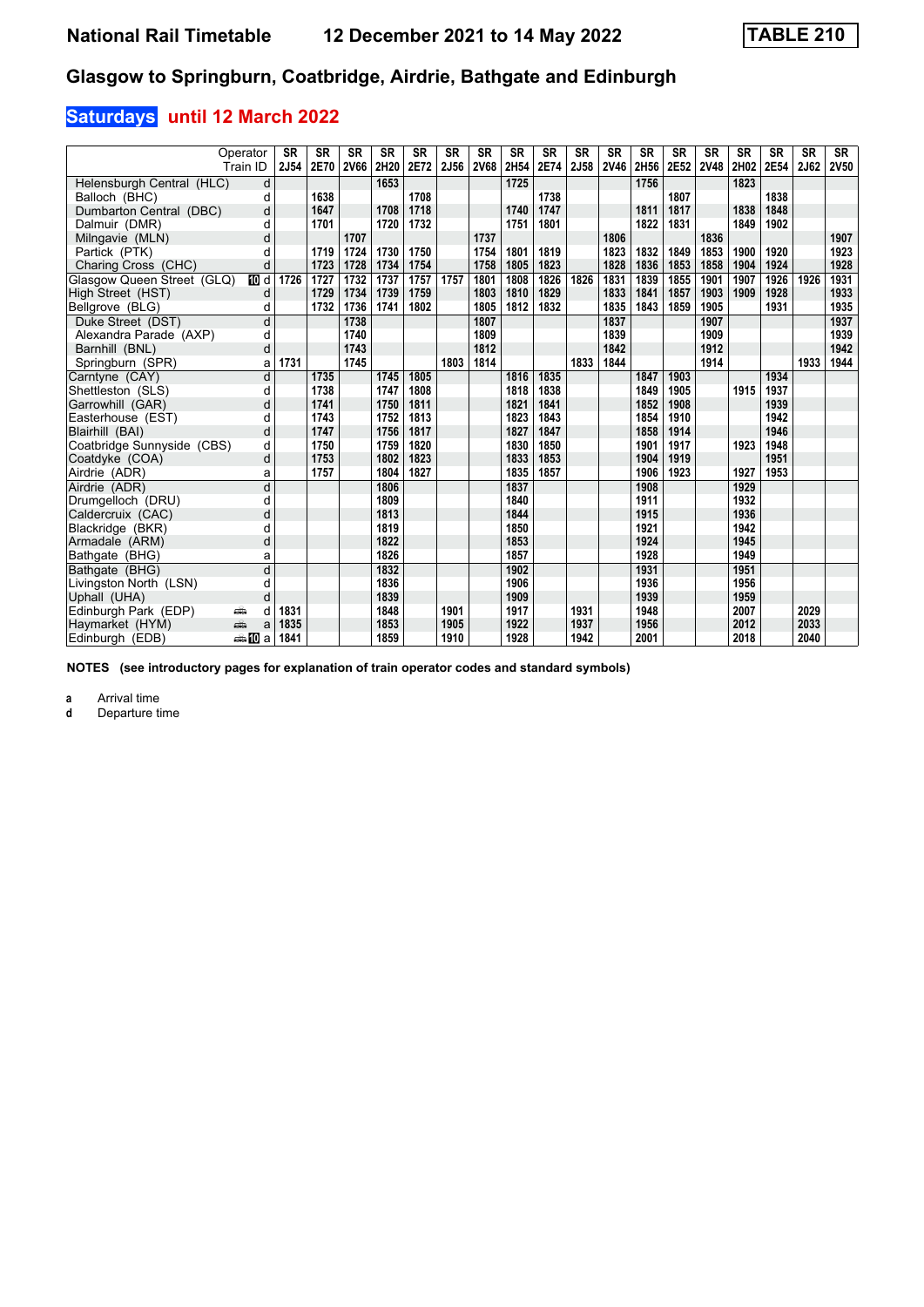# **Saturdays until 12 March 2022**

| Operator<br>Train ID                                                                                                                                                                                                                                   | <b>SR</b><br>2H04 | <b>SR</b><br>2J64 | <b>SR</b><br>2E56 | <b>SR</b><br><b>2V38</b> | <b>SR</b><br><b>2V52</b> | <b>SR</b><br>2H06 | <b>SR</b><br>2H08 | <b>SR</b><br>2V56 | <b>SR</b><br>2J68 | <b>SR</b><br>2H10 | <b>SR</b><br>2H12 | <b>SR</b><br><b>2V60</b> | <b>SR</b><br>2J72 | <b>SR</b><br>2H14 | <b>SR</b><br><b>2V62</b> | <b>SR</b><br>2H16 | <b>SR</b><br>2J76 | <b>SR</b><br>2H18 |
|--------------------------------------------------------------------------------------------------------------------------------------------------------------------------------------------------------------------------------------------------------|-------------------|-------------------|-------------------|--------------------------|--------------------------|-------------------|-------------------|-------------------|-------------------|-------------------|-------------------|--------------------------|-------------------|-------------------|--------------------------|-------------------|-------------------|-------------------|
| Days of operation/Notes                                                                                                                                                                                                                                |                   | C                 |                   |                          |                          |                   |                   |                   | C                 |                   |                   |                          | C                 |                   |                          |                   | C                 |                   |
| Helensburgh Central (HLC)<br>d                                                                                                                                                                                                                         | 1854              |                   |                   |                          |                          | 1932              | 2002              |                   |                   | 2031              | 2102              |                          |                   | 2132              |                          | 2202              |                   | 2231              |
| Balloch (BHC)<br>d                                                                                                                                                                                                                                     |                   |                   | 1908              |                          |                          |                   |                   | 2013              |                   |                   |                   | 2113                     |                   |                   | 2143                     |                   |                   |                   |
| d<br>Dumbarton Central (DBC)                                                                                                                                                                                                                           | 1910              |                   | 1917              |                          |                          | 1947              | 2017              | 2026              |                   | 2046              | 2117              | 2126                     |                   | 2147              | 2156                     | 2217              |                   | 2247              |
| Dalmuir (DMR)<br>d                                                                                                                                                                                                                                     | 1922              |                   | 1931              |                          |                          | 1959              | 2029              | 2041              |                   | 2057              | 2129              | 2141                     |                   | 2159              | 2211                     | 2228              |                   | 2259              |
| d<br>Milngavie (MLN)                                                                                                                                                                                                                                   |                   |                   |                   |                          | 1936                     |                   |                   |                   |                   |                   |                   |                          |                   |                   |                          |                   |                   |                   |
| Partick (PTK)<br>d                                                                                                                                                                                                                                     | 1931              |                   | 1949              |                          | 1953                     | 2019              | 2047              | 2058              |                   | 2116              | 2147              | 2158                     |                   | 2217              | 2229                     | 2246              |                   | 2317              |
| Charing Cross (CHC)<br>d                                                                                                                                                                                                                               | 1936              |                   | 1953              |                          | 1958                     | 2023              | 2051              | 2102              |                   | 2120              | 2151              | 2202                     |                   | 2221              | 2233                     | 2251              |                   | 2321              |
| Glasgow Queen Street (GLQ)<br>10 d                                                                                                                                                                                                                     | 1939              | 1956              | 1957              |                          | 2001                     | 2025              | 2053              | 2106              | 2108              | 2123              | 2153              | 2207                     | 2211              | 2226              | 2236                     | 2253              | 2306              | 2323              |
| High Street (HST)<br>d                                                                                                                                                                                                                                 | 1941              |                   | 1959              |                          | 2003                     | 2027              | 2055              | 2108              |                   | 2125              | 2155              | 2209                     |                   | 2228              | 2238                     | 2255              |                   | 2325              |
| Bellgrove (BLG)<br>d                                                                                                                                                                                                                                   |                   |                   | 2002              |                          | 2005                     | 2029              | 2057              | 2110              |                   | 2127              | 2157              | 2211                     |                   | 2230              | 2240                     | 2257              |                   | 2327              |
| d<br>Duke Street (DST)                                                                                                                                                                                                                                 |                   |                   |                   |                          | 2007                     |                   |                   | 2112              |                   |                   |                   | 2213                     |                   |                   | 2242                     |                   |                   |                   |
| Alexandra Parade (AXP)<br>d                                                                                                                                                                                                                            |                   |                   |                   |                          | 2009                     |                   |                   | 2113              |                   |                   |                   | 2215                     |                   |                   | 2243                     |                   |                   |                   |
| d<br>Barnhill (BNL)                                                                                                                                                                                                                                    |                   |                   |                   |                          | 2012                     |                   |                   | 2116              |                   |                   |                   | 2218                     |                   |                   | 2246                     |                   |                   |                   |
| Springburn (SPR)<br>a                                                                                                                                                                                                                                  |                   | 2000              |                   |                          | 2014                     |                   |                   | 2118              | 2114              |                   |                   | 2220                     | 2215              |                   | 2248                     |                   | 2311              |                   |
| $\overline{\mathsf{d}}$<br>Carntyne (CAY)                                                                                                                                                                                                              |                   |                   | 2005              |                          |                          | 2033              | 2101              |                   |                   | 2131              | 2201              |                          |                   | 2233              |                          | 2301              |                   | 2331              |
| Shettleston (SLS)<br>d                                                                                                                                                                                                                                 | 1947              |                   | 2008              |                          |                          | 2035              | 2103              |                   |                   | 2133              | 2203              |                          |                   | 2236              |                          | 2303              |                   | 2333              |
| Garrowhill (GAR)<br>d                                                                                                                                                                                                                                  |                   |                   | 2011              |                          |                          | 2038              | 2106              |                   |                   | 2136              | 2206              |                          |                   | 2238              |                          | 2306              |                   | 2336              |
| Easterhouse (EST)<br>d                                                                                                                                                                                                                                 |                   |                   | 2013              |                          |                          | 2040              | 2108              |                   |                   | 2138              | 2208              |                          |                   | 2241              |                          | 2308              |                   | 2338              |
| d<br>Blairhill (BAI)                                                                                                                                                                                                                                   |                   |                   | 2017              |                          |                          | 2044              | 2112              |                   |                   | 2142              | 2212              |                          |                   | 2245              |                          | 2312              |                   | 2342              |
| Coatbridge Sunnyside (CBS)<br>d                                                                                                                                                                                                                        | 1956              |                   | 2020              |                          |                          | 2047              | 2115              |                   |                   | 2145              | 2215              |                          |                   | 2247              |                          | 2315              |                   | 2345              |
| d<br>Coatdyke (COA)                                                                                                                                                                                                                                    |                   |                   | 2023              |                          |                          | 2049              | 2117              |                   |                   | 2147              | 2217              |                          |                   | 2250              |                          | 2317              |                   | 2347              |
| Airdrie (ADR)<br>a                                                                                                                                                                                                                                     | 2002              |                   | 2025              |                          |                          | 2052              | 2120              |                   |                   | 2150              | 2220              |                          |                   | 2252              |                          | 2320              |                   | 2350              |
| d<br>Airdrie (ADR)                                                                                                                                                                                                                                     | 2003              |                   |                   |                          |                          | 2052              | 2121              |                   |                   | 2150              | 2221              |                          |                   | 2253              |                          | 2320              |                   | 2351              |
| Drumgelloch (DRU)<br>d                                                                                                                                                                                                                                 | 2006              |                   |                   |                          |                          | 2055              | 2124              |                   |                   | 2153              | 2224              |                          |                   | 2256              |                          | 2323              |                   | 2354              |
| Caldercruix (CAC)<br>d                                                                                                                                                                                                                                 | 2010              |                   |                   |                          |                          | 2059              | 2128              |                   |                   | 2157              | 2228              |                          |                   | 2300              |                          | 2327              |                   | 2358              |
| Blackridge (BKR)<br>d                                                                                                                                                                                                                                  | 2016              |                   |                   |                          |                          | 2105              | 2134              |                   |                   | 2203              | 2234              |                          |                   | 2306              |                          | 2333              |                   | 0004              |
| Armadale (ARM)<br>d                                                                                                                                                                                                                                    | 2019              |                   |                   |                          |                          | 2109              | 2138              |                   |                   | 2207              | 2238              |                          |                   | 2309              |                          | 2337              |                   | 0008              |
| Bathgate (BHG)<br>a                                                                                                                                                                                                                                    | 2023              |                   |                   |                          |                          | 2113              | 2142              |                   |                   | 2211              | 2242              |                          |                   | 2313              |                          | 2341              |                   | 0012              |
| d<br>Bathgate (BHG)                                                                                                                                                                                                                                    | 2024              |                   |                   | 2045                     |                          | 2115              | 2144              |                   |                   | 2213              | 2243              |                          |                   | 2314              |                          |                   |                   |                   |
| Livingston North (LSN)<br>d                                                                                                                                                                                                                            | 2028              |                   |                   | 2049                     |                          | 2119              | 2148              |                   |                   | 2217              | 2248              |                          |                   | 2318              |                          |                   |                   |                   |
| Uphall (UHA)<br>d                                                                                                                                                                                                                                      | 2031              |                   |                   | 2052                     |                          | 2122              | 2151              |                   |                   | 2220              | 2251              |                          |                   | 2321              |                          |                   |                   |                   |
| Edinburgh Park (EDP)<br>d<br>پېښ                                                                                                                                                                                                                       | 2039              |                   |                   | 2102                     |                          | 2132              | 2201              |                   |                   | 2231              | 2300              |                          |                   | 2332              |                          |                   |                   |                   |
| and the second second second second second second second second second second second second second second second second second second second second second second second second second second second second second second seco<br>Haymarket (HYM)<br>a | 2045              |                   |                   | 2106                     |                          | 2139              | 2205              |                   |                   | 2240              | 2304              |                          |                   | 2339              |                          |                   |                   |                   |
| <del>⊯</del> ∎Da<br>Edinburgh (EDB)                                                                                                                                                                                                                    | 2052              |                   |                   | 2111                     |                          | 2144              | 2210              |                   |                   | 2245              | 2310              |                          |                   | 2348              |                          |                   |                   |                   |

**NOTES (see introductory pages for explanation of train operator codes and standard symbols)**

**a** Arrival time<br>**d** Departure t

**d** Departure time

**` ` C** To Falkirk Grahamston, see table 208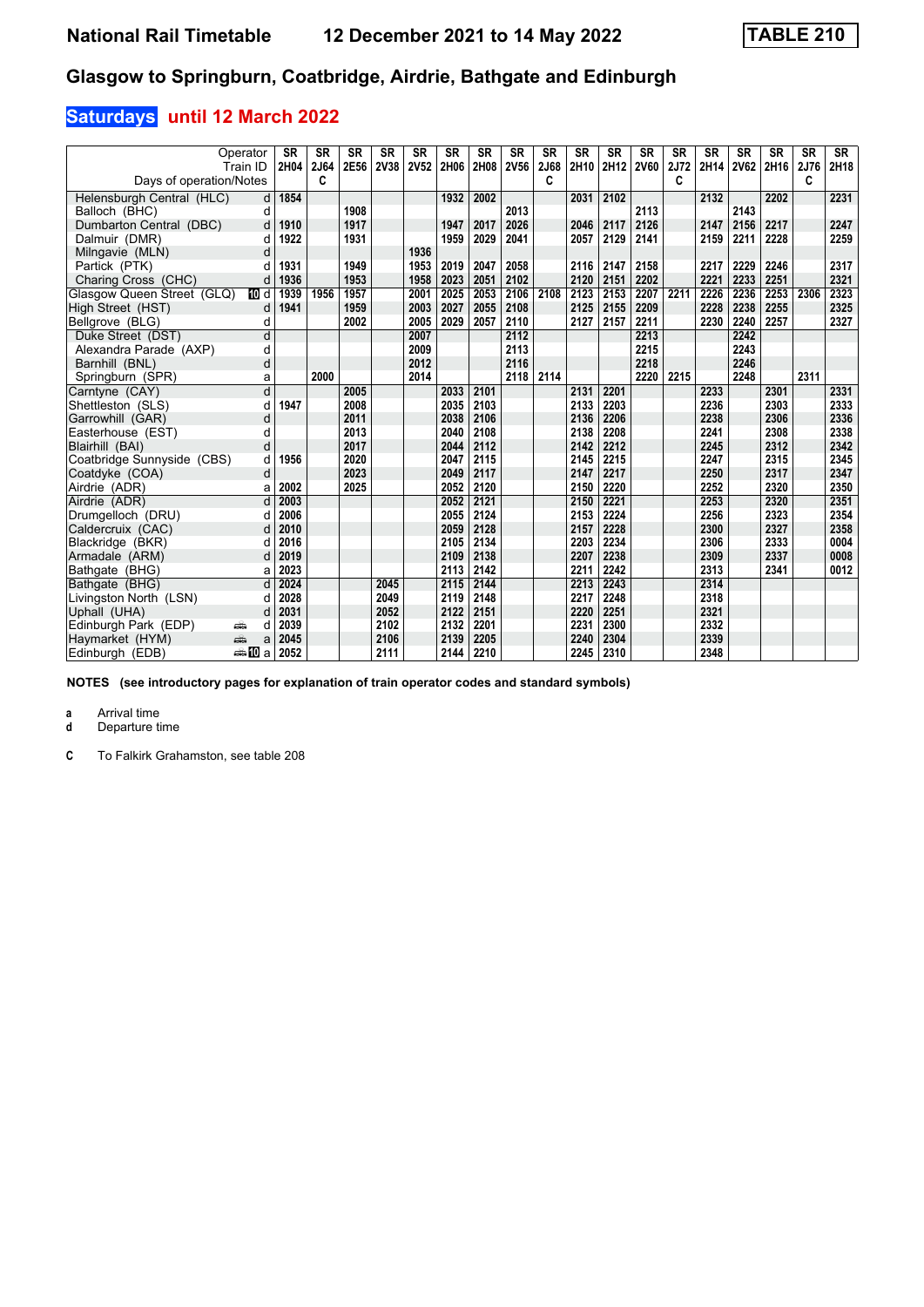# **Saturdays until 12 March 2022**

|                            | Operator<br>Train ID |          | <b>SR</b><br><b>2V66</b> | <b>SR</b><br>2H20 | <b>SR</b><br><b>2J80</b> | <b>SR</b><br>2H22 |
|----------------------------|----------------------|----------|--------------------------|-------------------|--------------------------|-------------------|
| Days of operation/Notes    |                      |          |                          |                   | D                        |                   |
| Helensburgh Central (HLC)  |                      | d        |                          | 2302              |                          | 2332              |
| Balloch (BHC)              |                      | d        | 2244                     |                   |                          |                   |
| Dumbarton Central (DBC)    |                      | d        | 2254                     | 2317              |                          | 2347              |
| Dalmuir (DMR)              |                      | d        | 2308                     | 2329              |                          | 2359              |
| Milngavie (MLN)            |                      | d        |                          |                   |                          |                   |
| Partick (PTK)              |                      | d        | 2328                     | 2347              |                          | 0017              |
| Charing Cross (CHC)        |                      | $d \mid$ | 2332                     | 2351              |                          | 0021              |
| Glasgow Queen Street (GLQ) | 10 d                 |          | 2335                     | 2353              | 2355                     | 0023              |
| High Street (HST)          |                      | $d \mid$ | 2337                     | 2355              |                          | 0025              |
| Bellgrove (BLG)            |                      | d        | 2339                     | 2357              |                          | 0027              |
| Duke Street (DST)          |                      | d l      | 2341                     |                   |                          |                   |
| Alexandra Parade (AXP)     |                      | d        | 2342                     |                   |                          |                   |
| Barnhill (BNL)             |                      | d        | 2345                     |                   |                          |                   |
| Springburn (SPR)           |                      | a        | 2347                     |                   | 0001                     |                   |
| Carntyne (CAY)             |                      | d        |                          | 0002              |                          | 0031              |
| Shettleston (SLS)          |                      | d        |                          | 0003              |                          | 0033              |
| Garrowhill (GAR)           |                      | d        |                          | 0006              |                          | 0036              |
| Easterhouse (EST)          |                      | d        |                          | 0008              |                          | 0038              |
| Blairhill (BAI)            |                      | d        |                          | 0012              |                          | 0042              |
| Coatbridge Sunnyside (CBS) |                      | d        |                          | 0015              |                          | 0045              |
| Coatdyke (COA)             |                      | d        |                          | 0017              |                          | 0047              |
| Airdrie (ADR)              |                      | a        |                          | 0020              |                          | 0051              |
| Airdrie (ADR)              |                      | d        |                          | 0021              |                          |                   |
| Drumgelloch (DRU)          |                      | d        |                          | 0024              |                          |                   |
| Caldercruix (CAC)          |                      | d        |                          | 0028              |                          |                   |
| Blackridge (BKR)           |                      | d        |                          | 0034              |                          |                   |
| Armadale (ARM)             |                      | d        |                          | 0038              |                          |                   |
| Bathgate (BHG)             |                      | а        |                          | 0042              |                          |                   |
| Bathgate (BHG)             |                      | d        |                          |                   |                          |                   |
| Livingston North (LSN)     |                      | d        |                          |                   |                          |                   |
| Uphall (UHA)               |                      | d        |                          |                   |                          |                   |
| Edinburgh Park (EDP)       | ۵Ť۵                  | d        |                          |                   |                          |                   |
| Haymarket (HYM)            | ക്ക                  | a        |                          |                   |                          |                   |
| Edinburgh (EDB)            | ⇔10                  | a        |                          |                   |                          |                   |

**NOTES (see introductory pages for explanation of train operator codes and standard symbols)**

**a** Arrival time<br>**d** Departure t

**d** Departure time

 $\bf{D}$ **'** To Cumbernauld, see table 208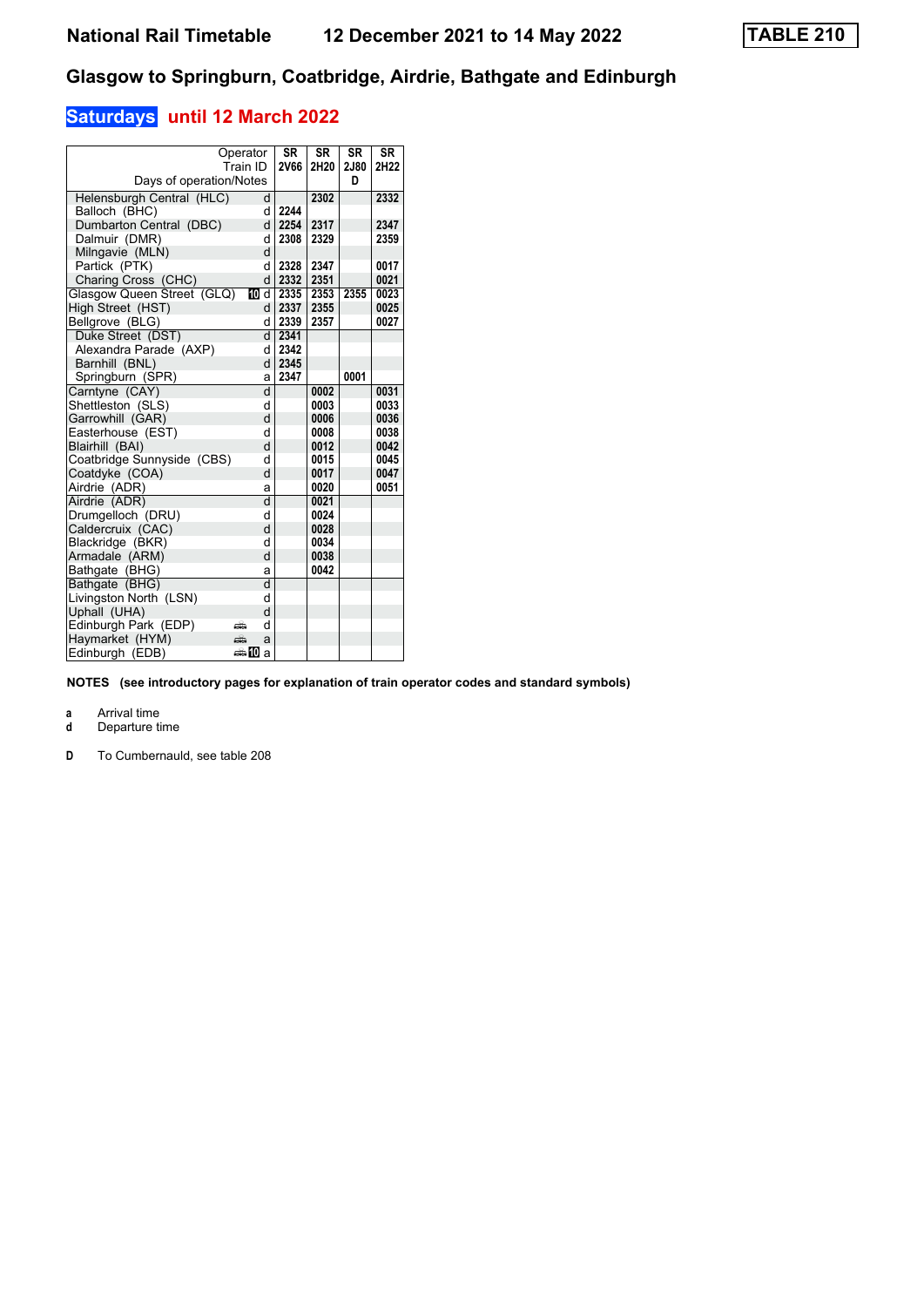## **Sundays until 6 March 2022**

| Operator<br>Train ID          |      | <b>SR</b><br><b>2V34</b> | <b>SR</b><br><b>2V44</b> | <b>SR</b><br>2H74 | <b>SR</b><br>2J66 | <b>SR</b><br>2H76 | <b>SR</b><br><b>2V48</b> | <b>SR</b><br>2H78 | <b>SR</b><br>2J70 | <b>SR</b><br>2H80 | <b>SR</b><br><b>2V52</b> | <b>SR</b><br>2H82 | <b>SR</b><br>2J74 | <b>SR</b><br>2H84 | <b>SR</b><br><b>2V56</b> | <b>SR</b><br>2H86 | <b>SR</b><br>2J78 | <b>SR</b><br>2H88 | <b>SR</b><br><b>2V36</b> |
|-------------------------------|------|--------------------------|--------------------------|-------------------|-------------------|-------------------|--------------------------|-------------------|-------------------|-------------------|--------------------------|-------------------|-------------------|-------------------|--------------------------|-------------------|-------------------|-------------------|--------------------------|
| Days of operation/Notes       |      |                          |                          |                   | Α                 |                   |                          |                   | A                 |                   |                          |                   | A                 |                   |                          |                   | A                 |                   |                          |
| Helensburgh Central (HLC)     | d    |                          |                          |                   |                   | 0755              |                          | 0825              |                   | 0855              |                          | 0925              |                   | 0955              |                          | 1025              |                   | 1054              |                          |
| Balloch (BHC)                 | d    |                          |                          |                   |                   |                   |                          |                   |                   |                   |                          |                   |                   |                   |                          |                   |                   |                   |                          |
| Dumbarton Central (DBC)       | d    |                          |                          |                   |                   | 0810              |                          | 0840              |                   | 0910              |                          | 0940              |                   | 1010              |                          | 1040              |                   | 1109              |                          |
| Dalmuir (DMR)                 | d    |                          |                          | 0746              |                   | 0821              |                          | 0851              |                   | 0921              |                          | 0951              |                   | 1021              |                          | 1051              |                   | 1120              |                          |
| Milngavie (MLN)               | d    |                          |                          |                   |                   |                   |                          |                   |                   |                   |                          |                   |                   |                   |                          |                   |                   |                   |                          |
| Partick (PTK)                 | d    |                          | 0801                     | 0805              |                   | 0839              | 0901                     | 0909              |                   | 0939              | 1001                     | 1009              |                   | 1039              | 1101                     | 1109              |                   | 1138              | 1202                     |
| Charing Cross (CHC)           | d    |                          | 0805                     | 0809              |                   | 0843              | 0905                     | 0913              |                   | 0943              | 1005                     | 1013              |                   | 1043              | 1105                     | 1113              |                   | 1142              | 1206                     |
| Glasgow Queen Street (GLQ)    | 10 d |                          | 0807                     | 0811              | 0826              | 0845              | 0907                     | 0915              | 0926              | 0945              | 1007                     | 1015              | 1026              | 1045              | 1107                     | 1115              | 1126              | 1144              | 1208                     |
| High Street (HST)             | d    |                          | 0809                     | 0813              |                   | 0847              | 0909                     | 0917              |                   | 0947              | 1009                     | 1017              |                   | 1047              | 1109                     | 1117              |                   | 1146              | 1210                     |
| Bellgrove (BLG)               | d    |                          | 0811                     | 0815              |                   | 0849              | 0911                     | 0919              |                   | 0949              | 1011                     | 1019              |                   | 1049              | 1111                     | 1119              |                   | 1148              | 1212                     |
| Duke Street (DST)             | d    |                          |                          |                   |                   |                   | 0913                     |                   |                   |                   | 1013                     |                   |                   |                   | 1113                     |                   |                   |                   | 1214                     |
| Alexandra Parade (AXP)        | d    |                          |                          |                   |                   |                   | 0915                     |                   |                   |                   | 1015                     |                   |                   |                   | 1115                     |                   |                   |                   | 1216                     |
| Barnhill (BNL)                | d    |                          |                          |                   |                   |                   | 0918                     |                   |                   |                   | 1018                     |                   |                   |                   | 1118                     |                   |                   |                   | 1219                     |
| Springburn (SPR)              | a    |                          | 0820                     |                   | 0830              |                   | 0920                     |                   | 0930              |                   | 1020                     |                   | 1030              |                   | 1120                     |                   | 1130              |                   | 1221                     |
| Carntyne (CAY)                | d    |                          |                          | 0819              |                   | 0853              |                          | 0923              |                   | 0953              |                          | 1023              |                   | 1053              |                          | 1123              |                   | 1152              |                          |
| Shettleston (SLS)             | d    |                          |                          | 0821              |                   | 0855              |                          | 0925              |                   | 0955              |                          | 1025              |                   | 1055              |                          | 1125              |                   | 1154              |                          |
| Garrowhill (GAR)              | d    |                          |                          | 0824              |                   | 0858              |                          | 0928              |                   | 0958              |                          | 1028              |                   | 1058              |                          | 1128              |                   | 1157              |                          |
| Easterhouse (EST)             | d    |                          |                          | 0826              |                   | 0900              |                          | 0930              |                   | 1000              |                          | 1030              |                   | 1100              |                          | 1130              |                   | 1159              |                          |
| Blairhill (BAI)               | d    |                          |                          | 0830              |                   | 0904              |                          | 0934              |                   | 1004              |                          | 1034              |                   | 1104              |                          | 1134              |                   | 1203              |                          |
| Coatbridge Sunnyside (CBS)    | d    |                          |                          | 0833              |                   | 0907              |                          | 0937              |                   | 1007              |                          | 1037              |                   | 1107              |                          | 1137              |                   | 1206              |                          |
| Coatdyke (COA)                | d    |                          |                          | 0835              |                   | 0909              |                          | 0939              |                   | 1009              |                          | 1039              |                   | 1109              |                          | 1139              |                   | 1208              |                          |
| Airdrie (ADR)                 | a    |                          |                          | 0838              |                   | 0912              |                          | 0942              |                   | 1012              |                          | 1042              |                   | 1112              |                          | 1142              |                   | 1211              |                          |
| Airdrie (ADR)                 | d    |                          |                          | 0839              |                   | 0913              |                          | 0943              |                   | 1013              |                          | 1042              |                   | 1113              |                          | 1143              |                   | 1212              |                          |
| Drumgelloch (DRU)             | d    |                          |                          | 0842              |                   | 0916              |                          | 0946              |                   | 1016              |                          | 1045              |                   | 1116              |                          | 1146              |                   | 1215              |                          |
| Caldercruix (CAC)             | d    |                          |                          | 0846              |                   | 0920              |                          | 0950              |                   | 1020              |                          | 1049              |                   | 1120              |                          | 1150              |                   | 1219              |                          |
| Blackridge (BKR)              | d    |                          |                          | 0852              |                   | 0926              |                          | 0956              |                   | 1026              |                          | 1055              |                   | 1126              |                          | 1156              |                   | 1225              |                          |
| Armadale (ARM)                | d    |                          |                          | 0855              |                   | 0930              |                          | 1000              |                   | 1030              |                          | 1059              |                   | 1130              |                          | 1200              |                   | 1229              |                          |
| Bathgate (BHG)                | a    |                          |                          | 0859              |                   | 0934              |                          | 1004              |                   | 1034              |                          | 1103              |                   | 1134              |                          | 1204              |                   | 1233              |                          |
| Bathgate (BHG)                | d    | 0757                     |                          | 0901              |                   | 0936              |                          | 1005              |                   | 1035              |                          | 1104              |                   | 1139              |                          | 1204              |                   | 1234              |                          |
| Livingston North (LSN)        | d    | 0801                     |                          | 0905              |                   | 0941              |                          | 1010              |                   | 1040              |                          | 1109              |                   | 1143              |                          | 1209              |                   | 1238              |                          |
| Uphall (UHA)                  | d    | 0804                     |                          | 0908              |                   | 0944              |                          | 1013              |                   | 1043              |                          | 1112              |                   | 1146              |                          | 1212              |                   | 1241              |                          |
| Edinburgh Park (EDP)<br>پیشته | d    | 0812                     |                          | 0916              |                   | 0953              |                          | 1021              |                   | 1052              |                          | 1120              |                   | 1154              |                          | 1220              |                   | 1249              |                          |
| پيش<br>Haymarket (HYM)        | a    | 0823                     |                          | 0928              |                   | 1004              |                          | 1029              |                   | 1056              |                          | 1124              |                   | 1159              |                          | 1224              |                   | 1255              |                          |
| Edinburgh (EDB)               | a‱Ma | 0828                     |                          | 0933              |                   | 1009              |                          | 1034              |                   | 1101              |                          | 1129              |                   | 1204              |                          | 1229              |                   | 1300              |                          |

**NOTES (see introductory pages for explanation of train operator codes and standard symbols)**

**a** Arrival time<br>**d** Departure t

**d** Departure time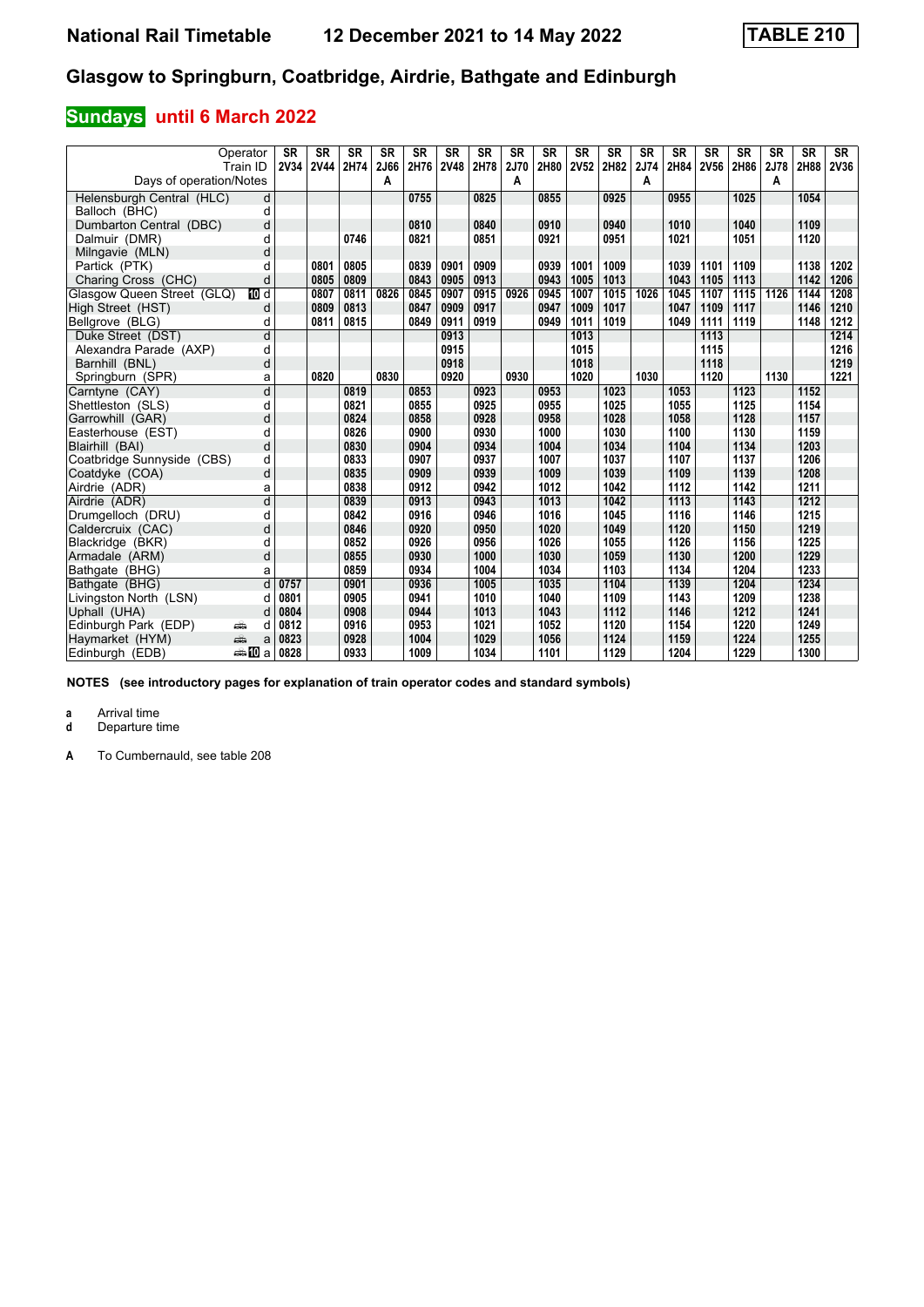## **Sundays until 6 March 2022**

| Operator<br>Train ID               | <b>SR</b><br>2H90 | <b>SR</b><br>2J82 | <b>SR</b><br>2H92 | <b>SR</b><br><b>2V40</b> | <b>SR</b><br>2H94 | <b>SR</b><br>2J86 | <b>SR</b><br>2H96 | <b>SR</b><br><b>2V44</b> | <b>SR</b><br>2H98 | <b>SR</b><br>2J90 | <b>SR</b><br>2H76 | <b>SR</b><br><b>2V48</b> | <b>SR</b><br>2H78 | <b>SR</b><br>2J94 | <b>SR</b><br>2H80 | <b>SR</b><br><b>2V52</b> | <b>SR</b><br>2H82 | <b>SR</b><br><b>2J50</b> |
|------------------------------------|-------------------|-------------------|-------------------|--------------------------|-------------------|-------------------|-------------------|--------------------------|-------------------|-------------------|-------------------|--------------------------|-------------------|-------------------|-------------------|--------------------------|-------------------|--------------------------|
| Days of operation/Notes            |                   | A                 |                   |                          |                   | A                 |                   |                          |                   | A                 |                   |                          |                   | A                 |                   |                          |                   | A                        |
| Helensburgh Central (HLC)<br>d     | 1125              |                   | 1155              |                          | 1224              |                   | 1255              |                          | 1325              |                   | 1354              |                          | 1425              |                   | 1455              |                          | 1525              |                          |
| d<br>Balloch (BHC)                 |                   |                   |                   |                          |                   |                   |                   |                          |                   |                   |                   |                          |                   |                   |                   |                          |                   |                          |
| Dumbarton Central (DBC)<br>d       | 1140              |                   | 1210              |                          | 1239              |                   | 1310              |                          | 1340              |                   | 1409              |                          | 1440              |                   | 1510              |                          | 1540              |                          |
| Dalmuir (DMR)<br>d                 | 1151              |                   | 1221              |                          | 1250              |                   | 1321              |                          | 1351              |                   | 1420              |                          | 1450              |                   | 1521              |                          | 1551              |                          |
| d<br>Milngavie (MLN)               |                   |                   |                   |                          |                   |                   |                   |                          |                   |                   |                   |                          |                   |                   |                   |                          |                   |                          |
| Partick (PTK)<br>d                 | 1209              |                   | 1239              | 1301                     | 1308              |                   | 1339              | 1401                     | 1409              |                   | 1438              | 1501                     | 1509              |                   | 1539              | 1602                     | 1609              |                          |
| Charing Cross (CHC)<br>d           | 1213              |                   | 1243              | 1305                     | 1312              |                   | 1343              | 1405                     | 1413              |                   | 1442              | 1505                     | 1513              |                   | 1543              | 1606                     | 1613              |                          |
| Glasgow Queen Street (GLQ)<br>10 d | 1215              | 1226              | 1245              | 1307                     | 1314              | 1326              | 1345              | 1407                     | 1415              | 1426              | 1444              | 1507                     | 1515              | 1527              | 1545              | 1608                     | 1615              | 1626                     |
| High Street (HST)<br>d             | 1217              |                   | 1247              | 1309                     | 1316              |                   | 1347              | 1409                     | 1417              |                   | 1446              | 1509                     | 1517              |                   | 1547              | 1610                     | 1617              |                          |
| Bellgrove (BLG)<br>d               | 1219              |                   | 1249              | 1311                     | 1318              |                   | 1349              | 1411                     | 1419              |                   | 1448              | 1511                     | 1519              |                   | 1549              | 1612                     | 1619              |                          |
| Duke Street (DST)<br>d             |                   |                   |                   | 1313                     |                   |                   |                   | 1413                     |                   |                   |                   | 1513                     |                   |                   |                   | 1614                     |                   |                          |
| Alexandra Parade (AXP)<br>d        |                   |                   |                   | 1315                     |                   |                   |                   | 1415                     |                   |                   |                   | 1515                     |                   |                   |                   | 1616                     |                   |                          |
| Barnhill (BNL)<br>d                |                   |                   |                   | 1318                     |                   |                   |                   | 1418                     |                   |                   |                   | 1518                     |                   |                   |                   | 1619                     |                   |                          |
| Springburn (SPR)<br>a              |                   | 1230              |                   | 1320                     |                   | 1330              |                   | 1420                     |                   | 1430              |                   | 1520                     |                   | 1531              |                   | 1621                     |                   | 1630                     |
| d<br>Carntyne (CAY)                | 1223              |                   | 1253              |                          | 1322              |                   | 1353              |                          | 1423              |                   | 1452              |                          | 1523              |                   | 1553              |                          | 1623              |                          |
| Shettleston (SLS)<br>d             | 1225              |                   | 1255              |                          | 1324              |                   | 1355              |                          | 1425              |                   | 1454              |                          | 1525              |                   | 1555              |                          | 1625              |                          |
| Garrowhill (GAR)<br>d              | 1228              |                   | 1258              |                          | 1327              |                   | 1358              |                          | 1428              |                   | 1457              |                          | 1528              |                   | 1558              |                          | 1628              |                          |
| Easterhouse (EST)<br>d             | 1230              |                   | 1300              |                          | 1329              |                   | 1400              |                          | 1430              |                   | 1459              |                          | 1530              |                   | 1600              |                          | 1630              |                          |
| Blairhill (BAI)<br>d               | 1234              |                   | 1304              |                          | 1333              |                   | 1404              |                          | 1434              |                   | 1503              |                          | 1534              |                   | 1604              |                          | 1634              |                          |
| Coatbridge Sunnyside (CBS)<br>d    | 1237              |                   | 1307              |                          | 1336              |                   | 1407              |                          | 1437              |                   | 1506              |                          | 1537              |                   | 1607              |                          | 1637              |                          |
| Coatdyke (COA)<br>d                | 1239              |                   | 1309              |                          | 1338              |                   | 1409              |                          | 1439              |                   | 1508              |                          | 1539              |                   | 1609              |                          | 1639              |                          |
| Airdrie (ADR)<br>a                 | 1242              |                   | 1312              |                          | 1341              |                   | 1412              |                          | 1442              |                   | 1511              |                          | 1542              |                   | 1612              |                          | 1642              |                          |
| d<br>Airdrie (ADR)                 | 1243              |                   | 1312              |                          | 1342              |                   | 1413              |                          | 1442              |                   | 1512              |                          | 1542              |                   | 1613              |                          | 1642              |                          |
| Drumgelloch (DRU)<br>d             | 1246              |                   | 1315              |                          | 1345              |                   | 1416              |                          | 1445              |                   | 1515              |                          | 1545              |                   | 1616              |                          | 1645              |                          |
| Caldercruix (CAC)<br>d             | 1250              |                   | 1319              |                          | 1349              |                   | 1420              |                          | 1449              |                   | 1519              |                          | 1549              |                   | 1620              |                          | 1649              |                          |
| Blackridge (BKR)<br>d              | 1256              |                   | 1325              |                          | 1355              |                   | 1426              |                          | 1455              |                   | 1525              |                          | 1555              |                   | 1626              |                          | 1655              |                          |
| Armadale (ARM)<br>d                | 1300              |                   | 1329              |                          | 1359              |                   | 1430              |                          | 1459              |                   | 1529              |                          | 1559              |                   | 1630              |                          | 1659              |                          |
| Bathgate (BHG)<br>a                | 1304              |                   | 1333              |                          | 1403              |                   | 1434              |                          | 1503              |                   | 1533              |                          | 1603              |                   | 1634              |                          | 1703              |                          |
| d<br>Bathgate (BHG)                | 1305              |                   | 1334              |                          | 1404              |                   | 1435              |                          | 1504              |                   | 1534              |                          | 1604              |                   | 1635              |                          | 1704              |                          |
| Livingston North (LSN)<br>d        | 1310              |                   | 1339              |                          | 1409              |                   | 1440              |                          | 1509              |                   | 1539              |                          | 1609              |                   | 1640              |                          | 1709              |                          |
| Uphall (UHA)<br>d                  | 1313              |                   | 1342              |                          | 1412              |                   | 1443              |                          | 1512              |                   | 1542              |                          | 1612              |                   | 1643              |                          | 1712              |                          |
| Edinburgh Park (EDP)<br>d<br>پیشته | 1322              |                   | 1350              |                          | 1420              |                   | 1451              |                          | 1520              |                   | 1550              |                          | 1620              |                   | 1651              |                          | 1720              |                          |
| پيش<br>Haymarket (HYM)<br>a        | 1327              |                   | 1354              |                          | 1424              |                   | 1455              |                          | 1524              |                   | 1555              |                          | 1624              |                   | 1655              |                          | 1724              |                          |
| Edinburgh (EDB)<br>a‱Ma            | 1333              |                   | 1359              |                          | 1429              |                   | 1501              |                          | 1529              |                   | 1600              |                          | 1629              |                   | 1700              |                          | 1729              |                          |

**NOTES (see introductory pages for explanation of train operator codes and standard symbols)**

**a** Arrival time<br>**d** Departure t

**d** Departure time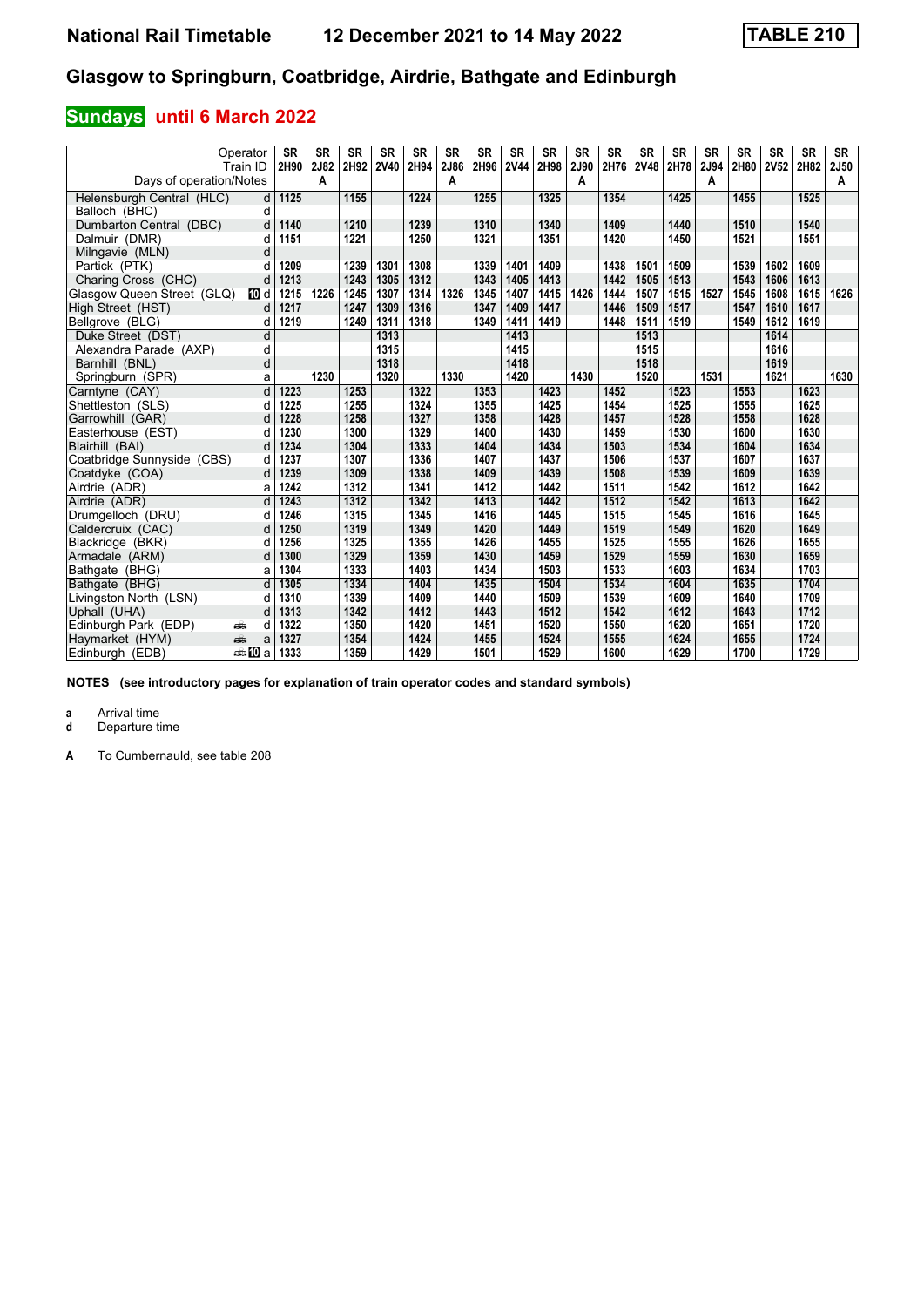## **Sundays until 6 March 2022**

| Operator<br>Train ID        |      | <b>SR</b><br>2H84 | <b>SR</b><br><b>2V56</b> | <b>SR</b><br>2H86 | <b>SR</b><br>2J54 | <b>SR</b><br>2H88 | <b>SR</b><br>2V36 | <b>SR</b><br>2H90 | <b>SR</b><br>2J58 | <b>SR</b><br>2H92 | <b>SR</b><br><b>2V40</b> | <b>SR</b><br>2H94 | <b>SR</b><br>2J62 | <b>SR</b><br>2H96 | <b>SR</b><br><b>2V44</b> | <b>SR</b><br>2H98 | <b>SR</b><br>2J66 | <b>SR</b><br>2H76 | <b>SR</b><br><b>2V48</b> |
|-----------------------------|------|-------------------|--------------------------|-------------------|-------------------|-------------------|-------------------|-------------------|-------------------|-------------------|--------------------------|-------------------|-------------------|-------------------|--------------------------|-------------------|-------------------|-------------------|--------------------------|
| Days of operation/Notes     |      |                   |                          |                   | A                 |                   |                   |                   | A                 |                   |                          |                   | A                 |                   |                          |                   | A                 |                   |                          |
| Helensburgh Central (HLC)   | d    | 1555              |                          | 1625              |                   | 1655              |                   | 1725              |                   | 1755              |                          | 1824              |                   | 1855              |                          | 1924              |                   | 1955              |                          |
| Balloch (BHC)               | d    |                   |                          |                   |                   |                   |                   |                   |                   |                   |                          |                   |                   |                   |                          |                   |                   |                   |                          |
| Dumbarton Central (DBC)     | d    | 1610              |                          | 1640              |                   | 1710              |                   | 1740              |                   | 1810              |                          | 1839              |                   | 1910              |                          | 1939              |                   | 2010              |                          |
| Dalmuir (DMR)               | d    | 1621              |                          | 1651              |                   | 1721              |                   | 1751              |                   | 1821              |                          | 1850              |                   | 1921              |                          | 1950              |                   | 2021              |                          |
| Milngavie (MLN)             | d    |                   |                          |                   |                   |                   |                   |                   |                   |                   |                          |                   |                   |                   |                          |                   |                   |                   |                          |
| Partick (PTK)               | d    | 1639              | 1701                     | 1709              |                   | 1739              | 1801              | 1809              |                   | 1839              | 1901                     | 1908              |                   | 1939              | 2002                     | 2008              |                   | 2039              | 2101                     |
| Charing Cross (CHC)         | d    | 1643              | 1705                     | 1713              |                   | 1743              | 1805              | 1813              |                   | 1843              | 1905                     | 1912              |                   | 1943              | 2006                     | 2013              |                   | 2043              | 2105                     |
| Glasgow Queen Street (GLQ)  | 10 d | 1645              | 1707                     | 1715              | 1726              | 1745              | 1807              | 1815              | 1826              | 1845              | 1907                     | 1915              | 1926              | 1945              | 2008                     | 2015              | 2026              | 2045              | 2107                     |
| High Street (HST)           | d    | 1647              | 1709                     | 1717              |                   | 1747              | 1809              | 1817              |                   | 1847              | 1909                     | 1917              |                   | 1947              | 2010                     | 2017              |                   | 2047              | 2109                     |
| Bellgrove (BLG)             | d    | 1649              | 1711                     | 1719              |                   | 1749              | 1811              | 1819              |                   | 1849              | 1911                     | 1919              |                   | 1949              | 2012                     | 2019              |                   | 2049              | 2111                     |
| Duke Street (DST)           | d    |                   | 1713                     |                   |                   |                   | 1813              |                   |                   |                   | 1913                     |                   |                   |                   |                          |                   |                   |                   |                          |
| Alexandra Parade (AXP)      | d    |                   | 1715                     |                   |                   |                   | 1815              |                   |                   |                   | 1915                     |                   |                   |                   |                          |                   |                   |                   |                          |
| Barnhill (BNL)              | d    |                   | 1718                     |                   |                   |                   | 1818              |                   |                   |                   | 1918                     |                   |                   |                   |                          |                   |                   |                   |                          |
| Springburn (SPR)            | a    |                   | 1720                     |                   | 1730              |                   | 1820              |                   | 1830              |                   | 1920                     |                   | 1930              |                   | 2021                     |                   | 2030              |                   | 2120                     |
| Carntyne (CAY)              | d    | 1653              |                          | 1723              |                   | 1753              |                   | 1823              |                   | 1853              |                          | 1923              |                   | 1953              |                          | 2023              |                   | 2053              |                          |
| Shettleston (SLS)           | d    | 1655              |                          | 1725              |                   | 1755              |                   | 1825              |                   | 1855              |                          | 1925              |                   | 1955              |                          | 2025              |                   | 2055              |                          |
| Garrowhill (GAR)            | d    | 1658              |                          | 1728              |                   | 1758              |                   | 1828              |                   | 1858              |                          | 1928              |                   | 1958              |                          | 2028              |                   | 2058              |                          |
| Easterhouse (EST)           | d    | 1700              |                          | 1730              |                   | 1800              |                   | 1830              |                   | 1900              |                          | 1930              |                   | 2000              |                          | 2030              |                   | 2100              |                          |
| Blairhill (BAI)             | d    | 1704              |                          | 1734              |                   | 1804              |                   | 1834              |                   | 1904              |                          | 1934              |                   | 2004              |                          | 2034              |                   | 2104              |                          |
| Coatbridge Sunnyside (CBS)  | d    | 1707              |                          | 1737              |                   | 1807              |                   | 1837              |                   | 1907              |                          | 1937              |                   | 2007              |                          | 2037              |                   | 2107              |                          |
| Coatdyke (COA)              | d    | 1709              |                          | 1739              |                   | 1809              |                   | 1839              |                   | 1909              |                          | 1939              |                   | 2009              |                          | 2039              |                   | 2109              |                          |
| Airdrie (ADR)               | a    | 1712              |                          | 1742              |                   | 1812              |                   | 1842              |                   | 1912              |                          | 1943              |                   | 2012              |                          | 2043              |                   | 2112              |                          |
| Airdrie (ADR)               | d    | 1713              |                          | 1742              |                   | 1812              |                   | 1842              |                   | 1912              |                          |                   |                   | 2012              |                          |                   |                   | 2113              |                          |
| Drumgelloch (DRU)           | d    | 1716              |                          | 1745              |                   | 1815              |                   | 1845              |                   | 1915              |                          |                   |                   | 2015              |                          |                   |                   | 2116              |                          |
| Caldercruix (CAC)           | d    | 1720              |                          | 1749              |                   | 1819              |                   | 1849              |                   | 1919              |                          |                   |                   | 2019              |                          |                   |                   | 2120              |                          |
| Blackridge (BKR)            | d    | 1726              |                          | 1755              |                   | 1825              |                   | 1855              |                   | 1925              |                          |                   |                   | 2025              |                          |                   |                   | 2126              |                          |
| Armadale (ARM)              | d    | 1730              |                          | 1759              |                   | 1829              |                   | 1859              |                   | 1929              |                          |                   |                   | 2029              |                          |                   |                   | 2130              |                          |
| Bathgate (BHG)              | a    | 1734              |                          | 1803              |                   | 1833              |                   | 1903              |                   | 1933              |                          |                   |                   | 2033              |                          |                   |                   | 2134              |                          |
| Bathgate (BHG)              | d    | 1740              |                          | 1804              |                   | 1834              |                   | 1904              |                   | 1934              |                          |                   |                   | 2034              |                          |                   |                   | 2134              |                          |
| Livingston North (LSN)      | d    | 1744              |                          | 1809              |                   | 1839              |                   | 1909              |                   | 1939              |                          |                   |                   | 2039              |                          |                   |                   | 2139              |                          |
| Uphall (UHA)                | d    | 1747              |                          | 1812              |                   | 1842              |                   | 1912              |                   | 1942              |                          |                   |                   | 2042              |                          |                   |                   | 2142              |                          |
| Edinburgh Park (EDP)<br>پته | d    | 1758              |                          | 1820              |                   | 1850              |                   | 1920              |                   | 1950              |                          |                   |                   | 2052              |                          |                   |                   | 2152              |                          |
| ain<br>Haymarket (HYM)      | a    | 1802              |                          | 1824              |                   | 1854              |                   | 1924              |                   | 1954              |                          |                   |                   | 2056              |                          |                   |                   | 2156              |                          |
| Edinburgh (EDB)<br>an⊪Ma    |      | 1809              |                          | 1829              |                   | 1859              |                   | 1929              |                   | 1959              |                          |                   |                   | 2101              |                          |                   |                   | 2203              |                          |

**NOTES (see introductory pages for explanation of train operator codes and standard symbols)**

**a** Arrival time<br>**d** Departure t

**d** Departure time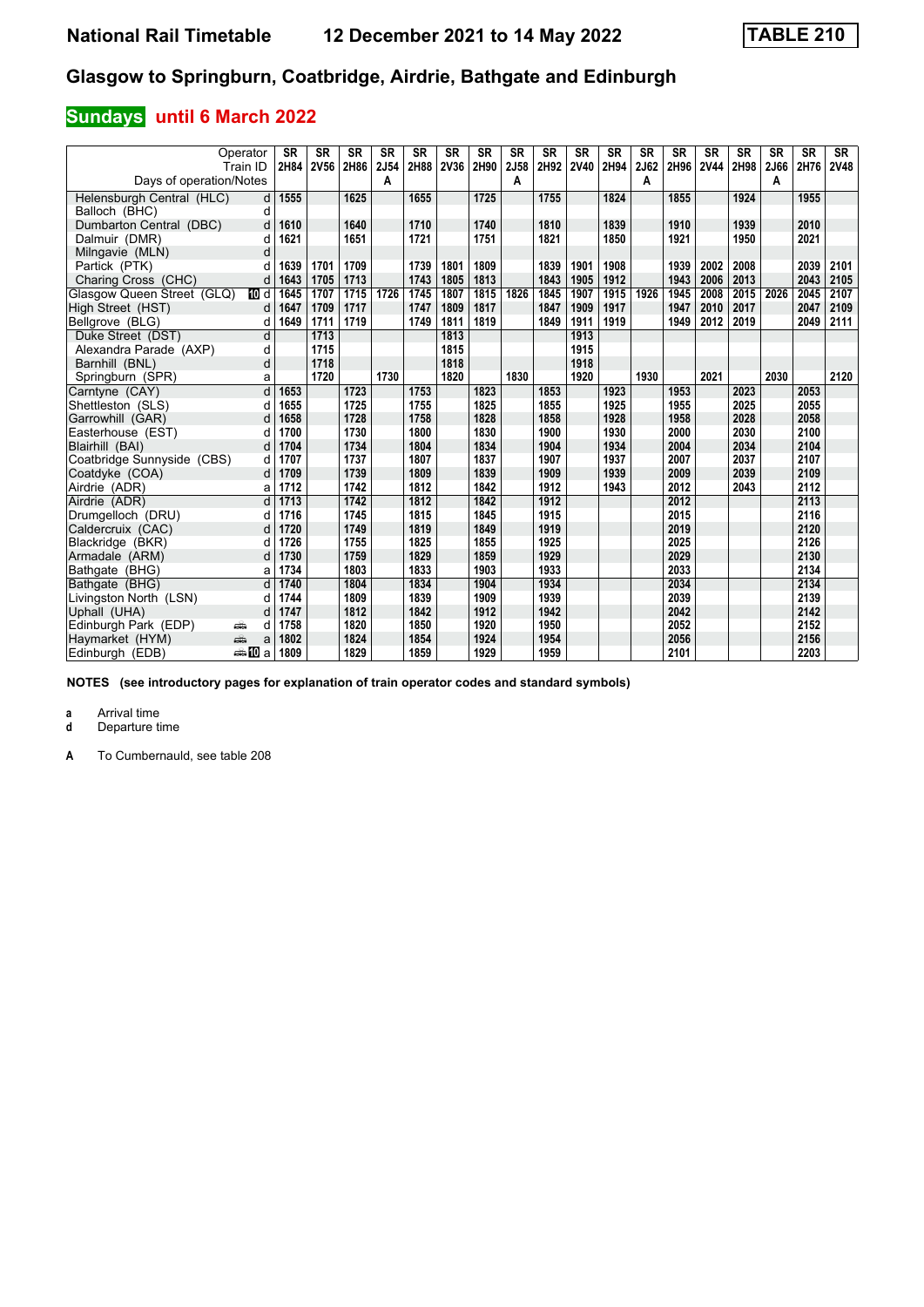## **Sundays until 6 March 2022**

| Days of operation/Notes     | Operator<br>Train ID | <b>SR</b><br>2H78 | <b>SR</b><br><b>2J70</b><br>A | <b>SR</b><br>2H80 | <b>SR</b><br><b>2V52</b> | <b>SR</b><br>2H82 | <b>SR</b><br>2J74<br>A | <b>SR</b><br>2H84 | <b>SR</b><br>2J76<br>A | <b>SR</b><br><b>2V56</b> | <b>SR</b><br>2H86 |
|-----------------------------|----------------------|-------------------|-------------------------------|-------------------|--------------------------|-------------------|------------------------|-------------------|------------------------|--------------------------|-------------------|
|                             |                      |                   |                               |                   |                          |                   |                        |                   |                        |                          |                   |
| Helensburgh Central (HLC)   | d                    | 2025              |                               | 2055              |                          | 2125              |                        | 2155              |                        |                          | 2225              |
| Balloch (BHC)               | d                    |                   |                               |                   |                          |                   |                        |                   |                        |                          |                   |
| Dumbarton Central (DBC)     | d                    | 2040              |                               | 2110              |                          | 2140              |                        | 2210              |                        |                          | 2240              |
| Dalmuir (DMR)               | d                    | 2051              |                               | 2121              |                          | 2151              |                        | 2221              |                        |                          | 2251              |
| Milngavie (MLN)             | d                    |                   |                               |                   |                          |                   |                        |                   |                        |                          |                   |
| Partick (PTK)               | d                    | 2109              |                               | 2139              | 2201                     | 2209              |                        | 2239              |                        | 2301                     | 2309              |
| Charing Cross (CHC)         | d                    | 2113              |                               | 2143              | 2205                     | 2213              |                        | 2243              |                        | 2305                     | 2313              |
| Glasgow Queen Street (GLQ)  | <b>M</b> d           | 2115              | 2126                          | 2145              | 2207                     | 2215              | 2227                   | 2245              | 2304                   | 2307                     | 2315              |
| High Street (HST)           | d                    | 2117              |                               | 2147              | 2209                     | 2217              |                        | 2247              |                        | 2309                     | 2317              |
| Bellgrove (BLG)             | d                    | 2119              |                               | 2149              | 2211                     | 2219              |                        | 2249              |                        | 2311                     | 2319              |
| Duke Street (DST)           | d                    |                   |                               |                   |                          |                   |                        |                   |                        |                          |                   |
| Alexandra Parade (AXP)      | d                    |                   |                               |                   |                          |                   |                        |                   |                        |                          |                   |
| Barnhill (BNL)              | d                    |                   |                               |                   |                          |                   |                        |                   |                        |                          |                   |
| Springburn (SPR)            | a                    |                   | 2130                          |                   | 2220                     |                   | 2231                   |                   | 2308                   | 2320                     |                   |
| Carntyne (CAY)              | $\overline{d}$       | 2123              |                               | 2153              |                          | 2223              |                        | 2253              |                        |                          | 2323              |
| Shettleston (SLS)           | d                    | 2125              |                               | 2155              |                          | 2225              |                        | 2255              |                        |                          | 2325              |
| Garrowhill (GAR)            | d                    | 2128              |                               | 2158              |                          | 2228              |                        | 2258              |                        |                          | 2328              |
| Easterhouse (EST)           | d                    | 2130              |                               | 2200              |                          | 2230              |                        | 2300              |                        |                          | 2330              |
| Blairhill (BAI)             | d                    | 2134              |                               | 2204              |                          | 2234              |                        | 2304              |                        |                          | 2334              |
| Coatbridge Sunnyside (CBS)  | d                    | 2137              |                               | 2207              |                          | 2237              |                        | 2307              |                        |                          | 2337              |
| Coatdyke (COA)              | d                    | 2139              |                               | 2209              |                          | 2239              |                        | 2309              |                        |                          | 2339              |
| Airdrie (ADR)               | a                    | 2143              |                               | 2212              |                          | 2243              |                        | 2312              |                        |                          | 2343              |
| Airdrie (ADR)               | d                    |                   |                               | 2213              |                          |                   |                        | 2312              |                        |                          |                   |
| Drumgelloch (DRU)           | d                    |                   |                               | 2216              |                          |                   |                        | 2315              |                        |                          |                   |
| Caldercruix (CAC)           | d                    |                   |                               | 2220              |                          |                   |                        | 2319              |                        |                          |                   |
| Blackridge (BKR)            | d                    |                   |                               | 2226              |                          |                   |                        | 2325              |                        |                          |                   |
| Armadale (ARM)              | d                    |                   |                               | 2230              |                          |                   |                        | 2329              |                        |                          |                   |
| Bathgate (BHG)              | a                    |                   |                               | 2234              |                          |                   |                        | 2333              |                        |                          |                   |
| Bathgate (BHG)              | $\overline{d}$       |                   |                               | 2240              |                          |                   |                        |                   |                        |                          |                   |
| Livingston North (LSN)      | d                    |                   |                               | 2244              |                          |                   |                        |                   |                        |                          |                   |
| Uphall (UHA)                | d                    |                   |                               | 2247              |                          |                   |                        |                   |                        |                          |                   |
| Edinburgh Park (EDP)<br>پېښ | d                    |                   |                               | 2257              |                          |                   |                        |                   |                        |                          |                   |
| Haymarket (HYM)<br>ей       | a                    |                   |                               | 2302              |                          |                   |                        |                   |                        |                          |                   |
| Edinburgh (EDB)             | $\oplus 10$<br>a     |                   |                               | 2307              |                          |                   |                        |                   |                        |                          |                   |

**NOTES (see introductory pages for explanation of train operator codes and standard symbols)**

**a** Arrival time<br>**d** Departure t

**d** Departure time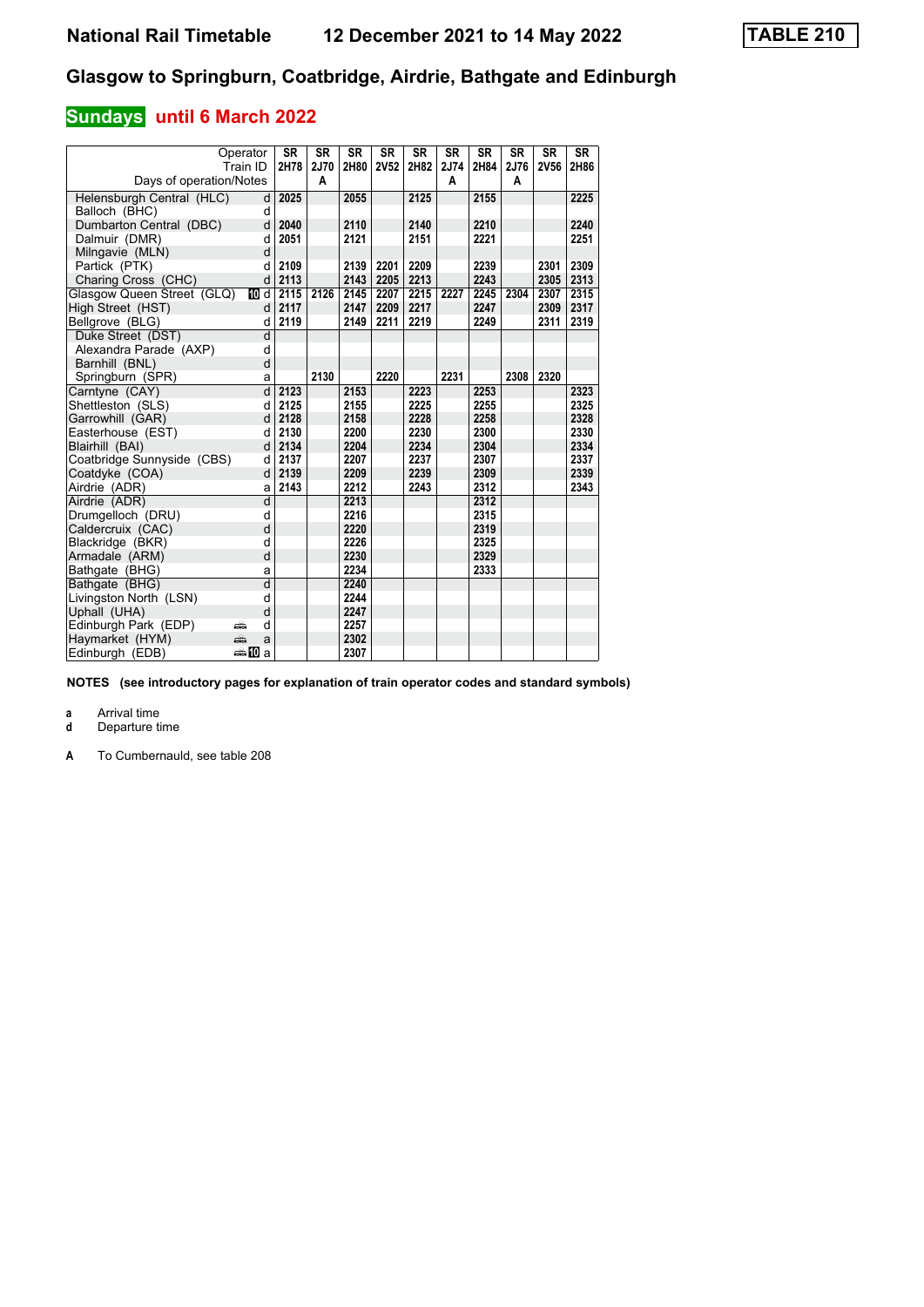## **Mondays to Fridays until 11 March 2022**

|                            | Operator<br>Train ID | <b>SR</b><br>2H35 | <b>SR</b><br>2M15 | <b>SR</b><br>2V33 | <b>SR</b><br>2E51 | <b>SR</b><br>2M17 | <b>SR</b><br>2J55 | <b>SR</b><br>2H39 | <b>SR</b><br>2V35 | <b>SR</b><br>2E53 | <b>SR</b><br>2J57 | <b>SR</b><br>2M19 | <b>SR</b><br>2H41 | <b>SR</b><br><b>2V37</b> | <b>SR</b><br>2E55 | <b>SR</b><br>2J59 | <b>SR</b><br>2M21 | <b>SR</b><br>2H43 | <b>SR</b><br><b>2V39</b> |
|----------------------------|----------------------|-------------------|-------------------|-------------------|-------------------|-------------------|-------------------|-------------------|-------------------|-------------------|-------------------|-------------------|-------------------|--------------------------|-------------------|-------------------|-------------------|-------------------|--------------------------|
| Edinburgh (EDB)            | <b>ential</b> d      |                   |                   |                   |                   |                   | 0533              |                   |                   |                   | 0604              |                   | 0607              |                          |                   | 0633              |                   | 0637              |                          |
| Haymarket (HYM)            | d                    |                   |                   |                   |                   |                   | 0537              |                   |                   |                   | 0608              |                   | 0612              |                          |                   | 0638              |                   | 0641              |                          |
| Edinburgh Park (EDP)       | پیش<br>په<br>d       |                   |                   |                   |                   |                   | 0542              |                   |                   |                   | 0613              |                   | 0616              |                          |                   | 0642              |                   | 0646              |                          |
| Uphall (UHA)               | d                    |                   |                   |                   |                   |                   |                   |                   |                   |                   |                   |                   | 0624              |                          |                   |                   |                   | 0654              |                          |
| Livingston North (LSN)     | d                    |                   |                   |                   |                   |                   |                   |                   |                   |                   |                   |                   | 0628              |                          |                   |                   |                   | 0658              |                          |
| Bathgate (BHG)             | a                    |                   |                   |                   |                   |                   |                   |                   |                   |                   |                   |                   | 0638              |                          |                   |                   |                   | 0708              |                          |
| Bathgate (BHG)             | d                    |                   |                   |                   |                   | 0606              |                   | 0619              |                   |                   |                   | 0634              | 0641              |                          |                   |                   | 0704              | 0710              |                          |
| Armadale (ARM)             | d                    |                   |                   |                   |                   | 0610              |                   |                   |                   |                   |                   |                   | 0645              |                          |                   |                   |                   | 0714              |                          |
| Blackridge (BKR)           | d                    |                   |                   |                   |                   | 0614              |                   |                   |                   |                   |                   |                   | 0649              |                          |                   |                   |                   | 0718              |                          |
| Caldercruix (CAC)          | d                    |                   |                   |                   |                   | 0620              |                   |                   |                   |                   |                   |                   | 0655              |                          |                   |                   |                   | 0724              |                          |
| Drumgelloch (DRU)          | d                    |                   |                   |                   |                   | 0624              |                   | 0631              |                   |                   |                   | 0653              | 0659              |                          |                   |                   | 0722              | 0728              |                          |
| Airdrie (ADR)              | a                    |                   |                   |                   |                   | 0627              |                   | 0634              |                   |                   |                   | 0656              | 0702              |                          |                   |                   | 0725              | 0731              |                          |
| Airdrie (ADR)              | d                    | 0532              | 0555              |                   | 0615              | 0628              |                   | 0636              |                   | 0644              |                   | 0658              | 0704              |                          | 0714              |                   | 0727              | 0734              |                          |
| Coatdyke (COA)             | d                    | 0535              |                   |                   | 0617              |                   |                   | 0638              |                   | 0646              |                   |                   | 0706              |                          | 0716              |                   | 0729              | 0736              |                          |
| Coatbridge Sunnyside (CBS) | d                    | 0538              | 0558              |                   | 0620              | 0632              |                   | 0640              |                   | 0649              |                   | 0702              | 0708              |                          | 0719              |                   | 0732              | 0738              |                          |
| Blairhill (BAI)            | d                    | 0541              |                   |                   | 0623              |                   |                   | 0643              |                   | 0652              |                   |                   | 0711              |                          | 0722              |                   | 0734              | 0741              |                          |
| Easterhouse (EST)          | d                    | 0545              |                   |                   | 0627              |                   |                   | 0647              |                   | 0656              |                   |                   | 0715              |                          | 0726              |                   |                   | 0745              |                          |
| Garrowhill (GAR)           | d                    | 0547              |                   |                   | 0629              |                   |                   | 0649              |                   | 0658              |                   |                   | 0717              |                          | 0728              |                   |                   | 0747              |                          |
| Shettleston (SLS)          | d                    | 0550              | 0607              |                   | 0632              | 0640              |                   | 0652              |                   | 0701              |                   | 0710              | 0720              |                          | 0731              |                   | 0740              | 0750              |                          |
| Carntyne (CAY)             | d                    | 0552              | 0609              |                   | 0634              | 0642              |                   |                   |                   | 0703              |                   | 0712              | 0722              |                          | 0733              |                   | 0742              | 0752              |                          |
| Springburn (SPR)           | d                    |                   |                   | 0621              |                   |                   | 0647c             |                   | 0651              |                   | 0713              |                   |                   | 0721                     |                   | 0742              |                   |                   | 0751                     |
| Barnhill (BNL)             | d                    |                   |                   | 0623              |                   |                   |                   |                   | 0653              |                   |                   |                   |                   | 0723                     |                   |                   |                   |                   | 0753                     |
| Alexandra Parade (AXP)     | d                    |                   |                   | 0626              |                   |                   |                   |                   | 0656              |                   |                   |                   |                   | 0726                     |                   |                   |                   |                   | 0756                     |
| Duke Street (DST)          | d                    |                   |                   | 0628              |                   |                   |                   |                   | 0658              |                   |                   |                   |                   | 0728                     |                   |                   |                   |                   | 0758                     |
| Bellarove (BLG)            | d                    | 0556              | 0612              | 0630              | 0638              | 0646              |                   |                   | 0700              | 0707              |                   | 0715              | 0726              | 0730                     | 0737              |                   | 0746              | 0756              | 0800                     |
| High Street (HST)          | d                    | 0558              | 0615              | 0633              | 0640              | 0648              |                   | 0658              | 0703              | 0710              |                   | 0717              | 0728              | 0733                     | 0739              |                   | 0748              | 0758              | 0803                     |
| Glasgow Queen Street (GLQ) | <b>III</b> a         | 0600              | 0617              | 0635              | 0642              | 0650              | 0653              | 0700              | 0705              | 0712              | 0718              | 0719              | 0730              | 0735                     | 0741              | 0748              | 0750              | 0800              | 0805                     |
| Charing Cross (CHC)        | a                    | 0604              | 0620              | 0640              | 0645              | 0654              |                   | 0704              | 0710              | 0715              |                   | 0722              | 0734              | 0740                     | 0745              |                   | 0754              | 0804              | 0810                     |
| Partick (PTK)              | a                    | 0608              | 0625              | 0644              | 0650              | 0658              |                   | 0708              | 0714              | 0720              |                   | 0726              | 0738              | 0744                     | 0750              |                   | 0758              | 0808              | 0814                     |
| Milngavie (MLN)            | a                    |                   | 0645              | 0701              |                   | 0715              |                   |                   | 0731              |                   |                   | 0745              |                   | 0801                     |                   |                   | 0815              |                   | 0831                     |
| Dalmuir (DMR)              | a                    | 0619              |                   |                   | 0708              |                   |                   | 0718              |                   | 0738              |                   |                   | 0749              |                          | 0808              |                   |                   | 0825              |                          |
| Dumbarton Central (DBC)    | a                    | 0630              |                   |                   | 0722              |                   |                   | 0729              |                   | 0751              |                   |                   | 0800              |                          | 0821              |                   |                   | 0836              |                          |
| Balloch (BHC)              | a                    |                   |                   |                   | 0733              |                   |                   |                   |                   | 0802              |                   |                   |                   |                          | 0832              |                   |                   |                   |                          |
| Helensburgh Central (HLC)  | a                    | 0644              |                   |                   |                   |                   |                   | 0743              |                   |                   |                   |                   | 0815              |                          |                   |                   |                   | 0851              |                          |

**NOTES (see introductory pages for explanation of train operator codes and standard symbols)**

**a** Arrival time<br>**d** Departure ti

**d** Departure time

**c** Arrives 3 minutes earlier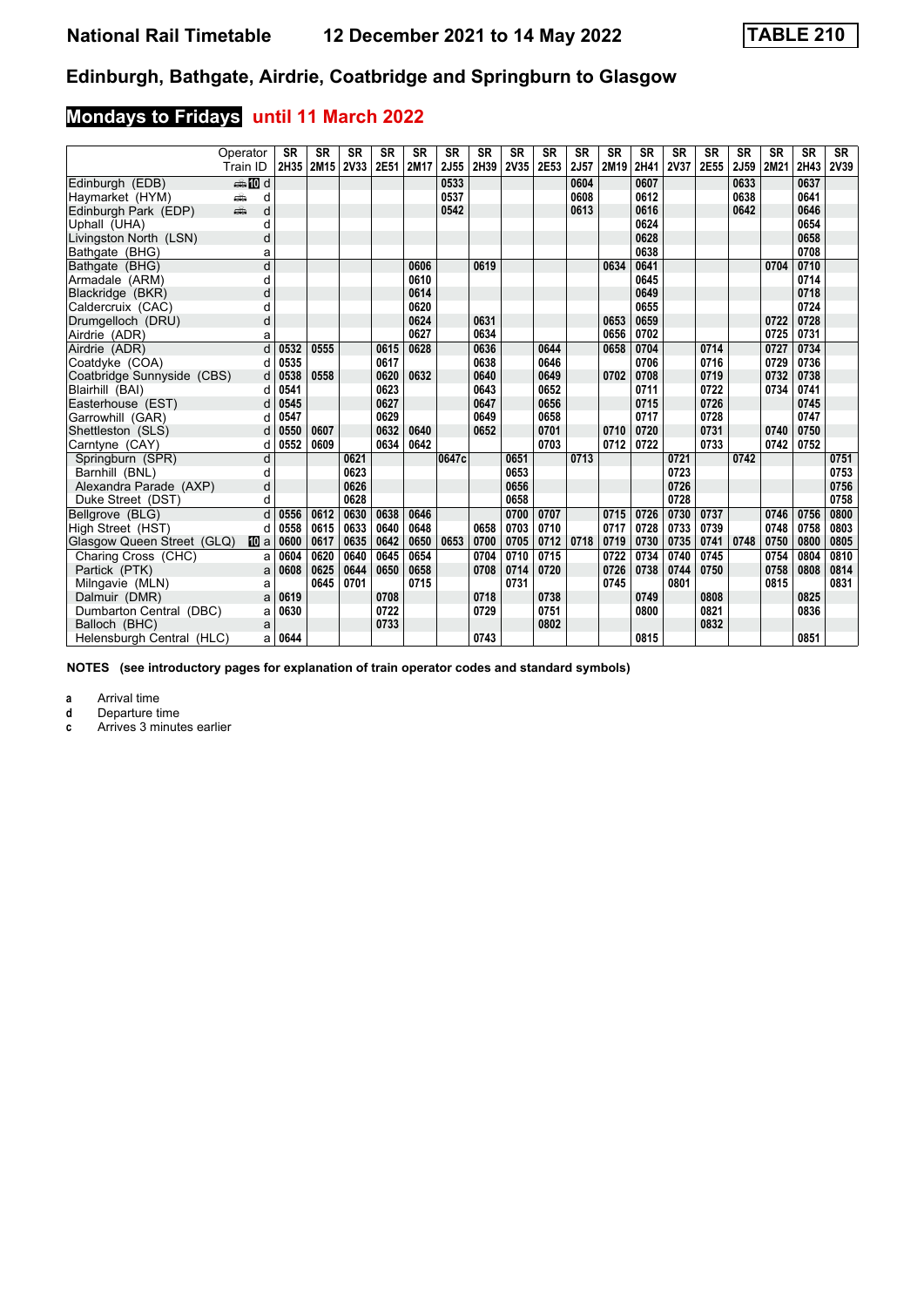## **Mondays to Fridays until 11 March 2022**

|                            | Operator<br>Train ID | <b>SR</b><br>2E57 | <b>SR</b><br>2J61 | <b>SR</b><br>2M23 | <b>SR</b><br>2H45 | <b>SR</b><br><b>2V41</b> | <b>SR</b><br>2E59 | <b>SR</b><br>2J63 | <b>SR</b><br>2M25 | <b>SR</b><br>2H47 | <b>SR</b><br><b>2V43</b> | <b>SR</b><br>2E61 | <b>SR</b><br>2H11 | <b>SR</b><br>2J65 | <b>SR</b><br>2M27 | <b>SR</b><br><b>2V45</b> | <b>SR</b><br>2E63 | <b>SR</b><br>2H13 | <b>SR</b><br>2M29 |
|----------------------------|----------------------|-------------------|-------------------|-------------------|-------------------|--------------------------|-------------------|-------------------|-------------------|-------------------|--------------------------|-------------------|-------------------|-------------------|-------------------|--------------------------|-------------------|-------------------|-------------------|
| Edinburgh (EDB)            | <b>⊯M</b> d          |                   | 0703              |                   | 0705              |                          |                   | 0735              | 0738              | 0755              |                          |                   | 0804              | 0805              | 0831              |                          |                   | 0841              | 0849              |
| Haymarket (HYM)            | d<br>پیشته           |                   | 0707              |                   | 0709              |                          |                   | 0739              | 0742              | 0759              |                          |                   | 0809              | 0812              | 0836              |                          |                   | 0845              | 0853              |
| Edinburgh Park (EDP)       | dù<br>d              |                   | 0712              |                   | 0717              |                          |                   | 0745              | 0749              | 0806              |                          |                   | 0814              | 0818              | 0841              |                          |                   | 0851              | 0858              |
| Uphall (UHA)               | d                    |                   |                   |                   | 0725              |                          |                   |                   | 0757              | 0815              |                          |                   | 0822              |                   | 0849              |                          |                   | 0859              | 0906              |
| Livingston North (LSN)     | d                    |                   |                   |                   | 0729              |                          |                   |                   | 0800              | 0818              |                          |                   | 0826              |                   | 0853              |                          |                   | 0903              | 0910              |
| Bathgate (BHG)             | а                    |                   |                   |                   | 0738              |                          |                   |                   | 0805              | 0823              |                          |                   | 0831              |                   | 0857              |                          |                   | 0910              | 0916              |
| Bathgate (BHG)             | d                    |                   |                   | 0734              | 0740              |                          |                   |                   | 0805              | 0823              |                          |                   | 0845              |                   |                   |                          |                   | 0911              |                   |
| Armadale (ARM)             | d                    |                   |                   |                   | 0744              |                          |                   |                   | 0809              |                   |                          |                   | 0849              |                   |                   |                          |                   | 0915              |                   |
| Blackridge (BKR)           | d                    |                   |                   |                   | 0748              |                          |                   |                   | 0813              |                   |                          |                   | 0852              |                   |                   |                          |                   | 0919              |                   |
| Caldercruix (CAC)          | d                    |                   |                   |                   | 0754              |                          |                   |                   | 0819              |                   |                          |                   | 0859              |                   |                   |                          |                   | 0925              |                   |
| Drumgelloch (DRU)          | d                    |                   |                   | 0753              | 0758              |                          |                   |                   | 0823              | 0836              |                          |                   | 0902              |                   |                   |                          |                   | 0929              |                   |
| Airdrie (ADR)              | a                    |                   |                   | 0756              | 0801              |                          |                   |                   | 0826              | 0839              |                          |                   | 0906              |                   |                   |                          |                   | 0932              |                   |
| Airdrie (ADR)              | d                    | 0744              |                   | 0758              | 0804              |                          | 0814              |                   | 0828              | 0839              |                          | 0844              | 0907              |                   |                   |                          | 0915              | 0934              |                   |
| Coatdyke (COA)             | d                    | 0746              |                   | 0800              | 0806              |                          | 0816              |                   | 0830              | 0841              |                          | 0846              | 0909              |                   |                   |                          | 0917              | 0936              |                   |
| Coatbridge Sunnyside (CBS) | d                    | 0749              |                   | 0802              | 0809              |                          | 0819              |                   | 0832              | 0844              |                          | 0849              | 0912              |                   |                   |                          | 0920              | 0938              |                   |
| Blairhill (BAI)            | d                    | 0752              |                   | 0805              | 0811              |                          | 0822              |                   | 0835              | 0846              |                          | 0852              | 0914              |                   |                   |                          | 0923              | 0941              |                   |
| Easterhouse (EST)          | d                    | 0756              |                   |                   | 0815              |                          | 0826              |                   |                   | 0850              |                          | 0856              | 0918              |                   |                   |                          | 0927              | 0945              |                   |
| Garrowhill (GAR)           | d                    | 0758              |                   |                   | 0818              |                          | 0828              |                   |                   | 0853              |                          | 0858              | 0921              |                   |                   |                          | 0929              | 0947              |                   |
| Shettleston (SLS)          | d                    | 0801              |                   | 0811              | 0821              |                          | 0831              |                   | 0841              |                   |                          | 0901              | 0923              |                   |                   |                          | 0932              | 0950              |                   |
| Carntyne (CAY)             | d                    | 0803              |                   | 0813              | 0823              |                          | 0833              |                   | 0845              |                   |                          | 0903              | 0925              |                   |                   |                          | 0934              | 0952              |                   |
| Springburn (SPR)           | d                    |                   | 0810              |                   |                   | 0821                     |                   | 0842              |                   |                   | 0853                     |                   |                   | 0915              |                   | 0925                     |                   |                   |                   |
| Barnhill (BNL)             | d                    |                   |                   |                   |                   | 0823                     |                   |                   |                   |                   | 0855                     |                   |                   |                   |                   | 0927                     |                   |                   |                   |
| Alexandra Parade (AXP)     | d                    |                   |                   |                   |                   | 0826                     |                   |                   |                   |                   | 0858                     |                   |                   |                   |                   | 0930                     |                   |                   |                   |
| Duke Street (DST)          | d                    |                   |                   |                   |                   | 0828                     |                   |                   |                   |                   | 0859                     |                   |                   |                   |                   | 0932                     |                   |                   |                   |
| Bellarove (BLG)            | d                    | 0807              |                   | 0816              | 0826              | 0830                     | 0837              |                   | 0848              |                   | 0901                     | 0907              | 0929              |                   |                   | 0934                     | 0938              | 0956              |                   |
| High Street (HST)          | d                    | 0809              |                   | 0819              | 0829              | 0833                     | 0839              |                   | 0850              | 0900              | 0904                     | 0909              | 0931              |                   |                   | 0936                     | 0940              | 0958              |                   |
| Glasgow Queen Street (GLQ) | 100 a                | 0811              | 0815              | 0821              | 0831              | 0835                     | 0841              | 0848              | 0852              | 0902              | 0906                     | 0911              | 0933              | 0922              |                   | 0938                     | 0942              | 1000              |                   |
| Charing Cross (CHC)        | a                    | 0813              |                   | 0824              | 0834              | 0840                     | 0844              |                   | 0855              | 0904              | 0910                     | 0915              | 0935              |                   |                   | 0941                     | 0945              | 1004              |                   |
| Partick (PTK)              | a                    | 0818              |                   | 0828              | 0838              | 0844                     | 0849              |                   | 0859              | 0908              | 0914                     | 0920              | 0939              |                   |                   | 0945                     | 0950              | 1008              |                   |
| Milngavie (MLN)            | а                    |                   |                   | 0846              |                   | 0901                     |                   |                   | 0917              |                   | 0931                     |                   |                   |                   |                   | 1002                     |                   |                   |                   |
| Dalmuir (DMR)              | a                    | 0836              |                   |                   | 0855              |                          | 0910              |                   |                   | 0920              |                          | 0939              | 0949              |                   |                   |                          | 1009              | 1019              |                   |
| Dumbarton Central (DBC)    | a                    | 0848              |                   |                   | 0906              |                          | 0923              |                   |                   | 0932              |                          | 0953              | 1000              |                   |                   |                          | 1021              | 1030              |                   |
| Balloch (BHC)              | a                    | 0859              |                   |                   |                   |                          | 0934              |                   |                   |                   |                          | 1003              |                   |                   |                   |                          | 1032              |                   |                   |
| Helensburgh Central (HLC)  | a                    |                   |                   |                   | 0920              |                          |                   |                   |                   | 0947              |                          |                   | 1014              |                   |                   |                          |                   | 1044              |                   |

**NOTES (see introductory pages for explanation of train operator codes and standard symbols)**

**a** Arrival time<br>**d** Departure ti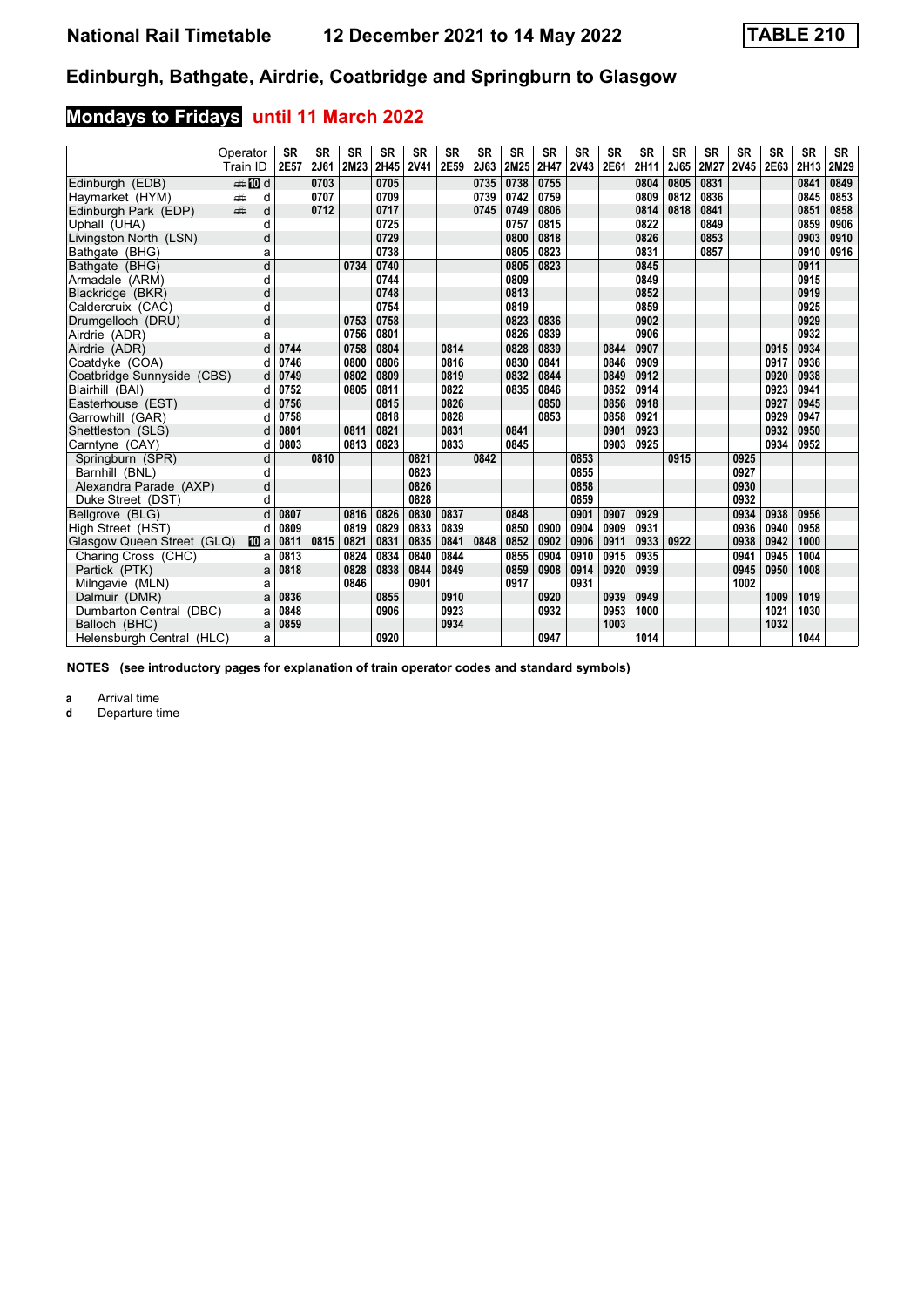## **Mondays to Fridays until 11 March 2022**

|                            | Operator<br>Train ID | <b>SR</b><br><b>2V47</b> | <b>SR</b><br>2E65 | <b>SR</b><br>2J69 | <b>SR</b><br>2H15 | <b>SR</b><br>2M31 | <b>SR</b><br><b>2V49</b> | <b>SR</b><br>2E67 | <b>SR</b><br>2J71 | <b>SR</b><br>2H17 | <b>SR</b><br><b>2V51</b> | <b>SR</b><br>2E69 | <b>SR</b><br>2J73 | <b>SR</b><br>2H19 | <b>SR</b><br><b>2V53</b> | <b>SR</b><br>2E71 | <b>SR</b><br>2H21 | <b>SR</b><br>2V55 | <b>SR</b><br>2E73 |
|----------------------------|----------------------|--------------------------|-------------------|-------------------|-------------------|-------------------|--------------------------|-------------------|-------------------|-------------------|--------------------------|-------------------|-------------------|-------------------|--------------------------|-------------------|-------------------|-------------------|-------------------|
|                            |                      |                          |                   |                   |                   |                   |                          |                   |                   |                   |                          |                   |                   |                   |                          |                   |                   |                   |                   |
| Edinburgh (EDB)            | <b>ette</b> IIII d   |                          |                   | 0905              | 0908              | 0920              |                          |                   | 0934              | 0939              |                          |                   | 1004              | 1010              |                          |                   | 1038              |                   |                   |
| Haymarket (HYM)            | d<br>æ<br>پيش        |                          |                   | 0909              | 0912              | 0924              |                          |                   | 0939              | 0944              |                          |                   | 1008              | 1016              |                          |                   | 1043              |                   |                   |
| Edinburgh Park (EDP)       | d                    |                          |                   | 0913              | 0917              | 0929              |                          |                   | 0944              | 0948              |                          |                   | 1013              | 1021              |                          |                   | 1047              |                   |                   |
| Uphall (UHA)               | d                    |                          |                   |                   | 0926              | 0937              |                          |                   |                   | 0956              |                          |                   |                   | 1029              |                          |                   | 1055              |                   |                   |
| Livingston North (LSN)     | d                    |                          |                   |                   | 0930              | 0941              |                          |                   |                   | 1000              |                          |                   |                   | 1033              |                          |                   | 1059              |                   |                   |
| Bathgate (BHG)             | a                    |                          |                   |                   | 0934              | 0946              |                          |                   |                   | 1004              |                          |                   |                   | 1037              |                          |                   | 1103              |                   |                   |
| Bathgate (BHG)             | d                    |                          |                   |                   | 0939              |                   |                          |                   |                   | 1011              |                          |                   |                   | 1041              |                          |                   | 1111              |                   |                   |
| Armadale (ARM)             | d                    |                          |                   |                   | 0943              |                   |                          |                   |                   | 1015              |                          |                   |                   | 1045              |                          |                   | 1115              |                   |                   |
| Blackridge (BKR)           | d                    |                          |                   |                   | 0947              |                   |                          |                   |                   | 1019              |                          |                   |                   | 1049              |                          |                   | 1119              |                   |                   |
| Caldercruix (CAC)          | d                    |                          |                   |                   | 0953              |                   |                          |                   |                   | 1025              |                          |                   |                   | 1055              |                          |                   | 1125              |                   |                   |
| Drumgelloch (DRU)          | d                    |                          |                   |                   | 0957              |                   |                          |                   |                   | 1029              |                          |                   |                   | 1059              |                          |                   | 1129              |                   |                   |
| Airdrie (ADR)              | a                    |                          |                   |                   | 1000              |                   |                          |                   |                   | 1032              |                          |                   |                   | 1102              |                          |                   | 1132              |                   |                   |
| Airdrie (ADR)              | d                    |                          | 0944              |                   | 1004              |                   |                          | 1014              |                   | 1034              |                          | 1044              |                   | 1105              |                          | 1114              | 1134              |                   | 1144              |
| Coatdyke (COA)             | d                    |                          | 0946              |                   | 1006              |                   |                          | 1016              |                   | 1036              |                          | 1046              |                   | 1107              |                          | 1116              | 1136              |                   | 1146              |
| Coatbridge Sunnyside (CBS) | d                    |                          | 0949              |                   | 1008              |                   |                          | 1019              |                   | 1038              |                          | 1049              |                   | 1109              |                          | 1119              | 1138              |                   | 1149              |
| Blairhill (BAI)            | d                    |                          | 0952              |                   | 1011              |                   |                          | 1022              |                   | 1041              |                          | 1052              |                   | 1112              |                          | 1122              | 1141              |                   | 1152              |
| Easterhouse (EST)          | d                    |                          | 0956              |                   | 1015              |                   |                          | 1026              |                   | 1045              |                          | 1056              |                   | 1116              |                          | 1126              | 1145              |                   | 1156              |
| Garrowhill (GAR)           | d                    |                          | 0958              |                   | 1017              |                   |                          | 1028              |                   | 1047              |                          | 1058              |                   | 1118              |                          | 1128              | 1147              |                   | 1158              |
| Shettleston (SLS)          | d                    |                          | 1001              |                   | 1020              |                   |                          | 1031              |                   | 1050              |                          | 1101              |                   | 1121              |                          | 1131              | 1150              |                   | 1201              |
| Carntyne (CAY)             | d                    |                          | 1003              |                   | 1022              |                   |                          | 1033              |                   | 1052              |                          | 1103              |                   | 1123              |                          | 1133              | 1152              |                   | 1203              |
| Springburn (SPR)           | d                    | 0951                     |                   | 1014              |                   |                   | 1021                     |                   | 1044              |                   | 1051                     |                   | 1119c             |                   | 1121                     |                   |                   | 1151              |                   |
| Barnhill (BNL)             | d                    | 0953                     |                   |                   |                   |                   | 1023                     |                   |                   |                   | 1053                     |                   |                   |                   | 1123                     |                   |                   | 1153              |                   |
| Alexandra Parade (AXP)     | d                    | 0956                     |                   |                   |                   |                   | 1026                     |                   |                   |                   | 1056                     |                   |                   |                   | 1126                     |                   |                   | 1156              |                   |
| Duke Street (DST)          | d                    | 0958                     |                   |                   |                   |                   | 1028                     |                   |                   |                   | 1058                     |                   |                   |                   | 1128                     |                   |                   | 1158              |                   |
| Bellarove (BLG)            | d                    | 1000                     | 1007              |                   | 1026              |                   | 1030                     | 1037              |                   | 1056              | 1100                     | 1107              |                   | 1126              | 1130                     | 1137              | 1156              | 1200              | 1207              |
| High Street (HST)          | d                    | 1003                     | 1009              |                   | 1028              |                   | 1033                     | 1039              |                   | 1058              | 1103                     | 1109              |                   | 1129              | 1133                     | 1139              | 1158              | 1203              | 1209              |
| Glasgow Queen Street (GLQ) | <b>ID</b> a          | 1005                     | 1011              | 1020              | 1030              |                   | 1035                     | 1041              | 1050              | 1100              | 1105                     | 1111              | 1124              | 1131              | 1135                     | 1141              | 1200              | 1205              | 1211              |
| Charing Cross (CHC)        | a                    | 1010                     | 1015              |                   | 1034              |                   | 1040                     | 1045              |                   | 1104              | 1110                     | 1115              |                   | 1134              | 1140                     | 1145              | 1204              | 1210              | 1214              |
| Partick (PTK)              | a                    | 1014                     | 1020              |                   | 1038              |                   | 1044                     | 1049              |                   | 1108              | 1114                     | 1119              |                   | 1138              | 1144                     | 1149              | 1208              | 1214              | 1218              |
| Milngavie (MLN)            | a                    | 1031                     |                   |                   |                   |                   | 1101                     |                   |                   |                   | 1131                     |                   |                   |                   | 1201                     |                   |                   | 1231              |                   |
| Dalmuir (DMR)              | a                    |                          | 1038              |                   | 1048              |                   |                          | 1108              |                   | 1120              |                          | 1138              |                   | 1150              |                          | 1208              | 1218              |                   | 1236              |
| Dumbarton Central (DBC)    | a                    |                          | 1052              |                   | 1059              |                   |                          | 1121              |                   | 1131              |                          | 1151              |                   | 1201              |                          | 1221              | 1229              |                   | 1249              |
| Balloch (BHC)              | a                    |                          | 1102              |                   |                   |                   |                          | 1132              |                   |                   |                          | 1202              |                   |                   |                          | 1232              |                   |                   | 1301              |
| Helensburgh Central (HLC)  | a                    |                          |                   |                   | 1113              |                   |                          |                   |                   | 1145              |                          |                   |                   | 1216              |                          |                   | 1243              |                   |                   |

**NOTES (see introductory pages for explanation of train operator codes and standard symbols)**

**a** Arrival time<br>**d** Departure ti

**d** Departure time

**c** Arrives 3 minutes earlier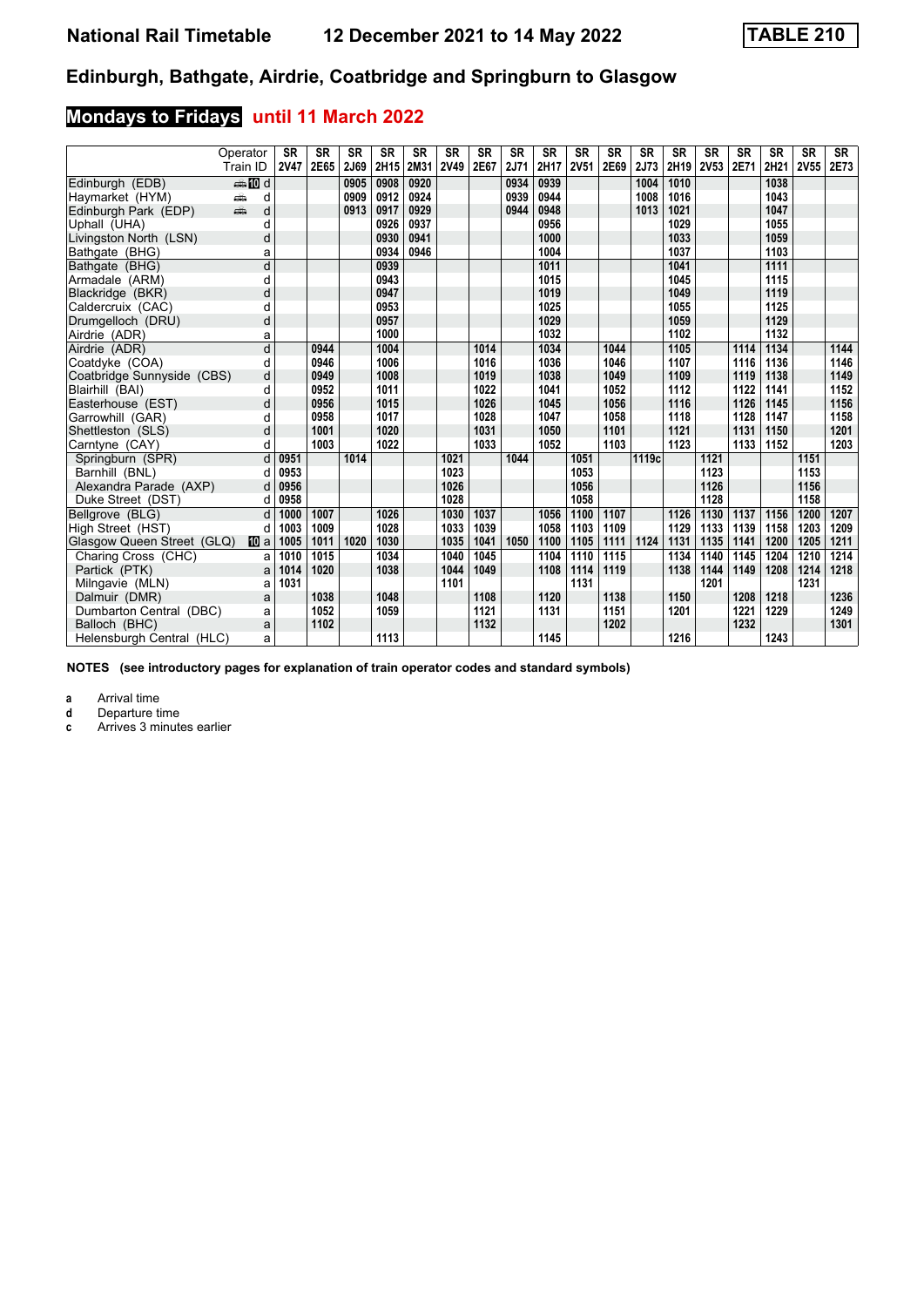## **Mondays to Fridays until 11 March 2022**

|                            | Operator<br>Train ID | <b>SR</b><br><b>2J77</b> | <b>SR</b><br>2H23 | <b>SR</b><br><b>2V33</b> | <b>SR</b><br>2E51 | <b>SR</b><br>2H01 | <b>SR</b><br>2V35 | <b>SR</b><br>2E53 | <b>SR</b><br>2J81 | <b>SR</b><br>2H03 | <b>SR</b><br>2V37 | <b>SR</b><br>2E55 | <b>SR</b><br>2H05 | <b>SR</b><br><b>2V39</b> | <b>SR</b><br>2E57 | <b>SR</b><br>2J85 | <b>SR</b><br>2H07 | <b>SR</b><br><b>2V41</b> | <b>SR</b><br>2E59 |
|----------------------------|----------------------|--------------------------|-------------------|--------------------------|-------------------|-------------------|-------------------|-------------------|-------------------|-------------------|-------------------|-------------------|-------------------|--------------------------|-------------------|-------------------|-------------------|--------------------------|-------------------|
| Edinburgh (EDB)            | <b>▲ID</b> d         | 1105                     | 1108              |                          |                   | 1138              |                   |                   | 1204              | 1208              |                   |                   | 1239              |                          |                   | 1303              | 1306              |                          |                   |
| Havmarket (HYM)            | پیش<br>d             | 1109                     | 1112              |                          |                   | 1143              |                   |                   | 1208              | 1212              |                   |                   | 1243              |                          |                   | 1307              | 1310              |                          |                   |
| Edinburgh Park (EDP)       | په<br>d              | 1113                     | 1117              |                          |                   | 1147              |                   |                   | 1214              | 1219              |                   |                   | 1248              |                          |                   | 1312              | 1317              |                          |                   |
| Uphall (UHA)               | d                    |                          | 1126              |                          |                   | 1155              |                   |                   |                   | 1227              |                   |                   | 1256              |                          |                   |                   | 1325              |                          |                   |
| Livingston North (LSN)     | d                    |                          | 1130              |                          |                   | 1159              |                   |                   |                   | 1231              |                   |                   | 1259              |                          |                   |                   | 1328              |                          |                   |
| Bathgate (BHG)             | а                    |                          | 1134              |                          |                   | 1203              |                   |                   |                   | 1235              |                   |                   | 1304              |                          |                   |                   | 1333              |                          |                   |
| Bathgate (BHG)             | d                    |                          | 1141              |                          |                   | 1211              |                   |                   |                   | 1242              |                   |                   | 1312              |                          |                   |                   | 1340              |                          |                   |
| Armadale (ARM)             | d                    |                          | 1145              |                          |                   | 1215              |                   |                   |                   | 1246              |                   |                   | 1316              |                          |                   |                   | 1344              |                          |                   |
| Blackridge (BKR)           | d                    |                          | 1148              |                          |                   | 1218              |                   |                   |                   | 1249              |                   |                   | 1319              |                          |                   |                   | 1348              |                          |                   |
| Caldercruix (CAC)          | d                    |                          | 1155              |                          |                   | 1225              |                   |                   |                   | 1256              |                   |                   | 1326              |                          |                   |                   | 1354              |                          |                   |
| Drumgelloch (DRU)          | d                    |                          | 1158              |                          |                   | 1228              |                   |                   |                   | 1259              |                   |                   | 1329              |                          |                   |                   | 1358              |                          |                   |
| Airdrie (ADR)              | а                    |                          | 1202              |                          |                   | 1232              |                   |                   |                   | 1303              |                   |                   | 1333              |                          |                   |                   | 1401              |                          |                   |
| Airdrie (ADR)              | d                    |                          | 1204              |                          | 1214              | 1234              |                   | 1244              |                   | 1304              |                   | 1314              | 1334              |                          | 1344              |                   | 1404              |                          | 1414              |
| Coatdyke (COA)             | d                    |                          | 1206              |                          | 1216              | 1236              |                   | 1246              |                   | 1306              |                   | 1316              | 1336              |                          | 1346              |                   | 1406              |                          | 1416              |
| Coatbridge Sunnyside (CBS) | d                    |                          | 1209              |                          | 1219              | 1239              |                   | 1249              |                   | 1309              |                   | 1319              | 1339              |                          | 1349              |                   | 1408              |                          | 1419              |
| Blairhill (BAI)            | d                    |                          | 1211              |                          | 1222              | 1241              |                   | 1252              |                   | 1311              |                   | 1322              | 1341              |                          | 1352              |                   | 1411              |                          | 1422              |
| Easterhouse (EST)          | d                    |                          | 1215              |                          | 1226              | 1245              |                   | 1256              |                   | 1315              |                   | 1326              | 1345              |                          | 1356              |                   | 1415              |                          | 1426              |
| Garrowhill (GAR)           | d                    |                          | 1218              |                          | 1228              | 1248              |                   | 1258              |                   | 1318              |                   | 1328              | 1348              |                          | 1358              |                   | 1417              |                          | 1428              |
| Shettleston (SLS)          | d                    |                          | 1221              |                          | 1231              | 1250              |                   | 1301              |                   | 1320              |                   | 1331              | 1350              |                          | 1401              |                   | 1420              |                          | 1431              |
| Carntyne (CAY)             | d                    |                          | 1223              |                          | 1233              | 1252              |                   | 1303              |                   | 1322              |                   | 1333              | 1352              |                          | 1403              |                   | 1422              |                          | 1433              |
| Springburn (SPR)           | d                    | 1216                     |                   | 1221                     |                   |                   | 1251              |                   | 1318              |                   | 1321              |                   |                   | 1351                     |                   | 1416              |                   | 1421                     |                   |
| Barnhill (BNL)             | d                    |                          |                   | 1223                     |                   |                   | 1253              |                   |                   |                   | 1323              |                   |                   | 1353                     |                   |                   |                   | 1423                     |                   |
| Alexandra Parade (AXP)     | d                    |                          |                   | 1226                     |                   |                   | 1256              |                   |                   |                   | 1326              |                   |                   | 1356                     |                   |                   |                   | 1426                     |                   |
| Duke Street (DST)          | d                    |                          |                   | 1227                     |                   |                   | 1258              |                   |                   |                   | 1328              |                   |                   | 1358                     |                   |                   |                   | 1428                     |                   |
| Bellarove (BLG)            | d                    |                          | 1226              | 1230                     | 1237              | 1256              | 1300              | 1307              |                   | 1326              | 1330              | 1337              | 1356              | 1400                     | 1407              |                   | 1426              | 1430                     | 1437              |
| High Street (HST)          | q                    |                          | 1229              | 1233                     | 1239              | 1258              | 1303              | 1309              |                   | 1328              | 1333              | 1339              | 1358              | 1403                     | 1409              |                   | 1428              | 1433                     | 1439              |
| Glasgow Queen Street (GLQ) | <b>ID</b> a          | 1223                     | 1231              | 1235                     | 1241              | 1300              | 1305              | 1311              | 1323              | 1330              | 1335              | 1341              | 1400              | 1405                     | 1411              | 1422              | 1430              | 1435                     | 1441              |
| Charing Cross (CHC)        | a                    |                          | 1234              | 1240                     | 1245              | 1304              | 1310              | 1315              |                   | 1334              | 1340              | 1345              | 1404              | 1410                     | 1415              |                   | 1434              | 1440                     | 1445              |
| Partick (PTK)              | a                    |                          | 1238              | 1244                     | 1250              | 1308              | 1314              | 1320              |                   | 1338              | 1344              | 1350              | 1408              | 1414                     | 1420              |                   | 1438              | 1444                     | 1450              |
| Milngavie (MLN)            | a                    |                          |                   | 1301                     |                   |                   | 1331              |                   |                   |                   | 1404              |                   |                   | 1432                     |                   |                   |                   | 1503                     |                   |
| Dalmuir (DMR)              | a                    |                          | 1248              |                          | 1308              | 1318              |                   | 1338              |                   | 1348              |                   | 1408              | 1420              |                          | 1438              |                   | 1449              |                          | 1508              |
| Dumbarton Central (DBC)    | a                    |                          | 1259              |                          | 1321              | 1329              |                   | 1352              |                   | 1359              |                   | 1421              | 1431              |                          | 1451              |                   | 1500              |                          | 1521              |
| Balloch (BHC)              | a                    |                          |                   |                          | 1332              |                   |                   | 1403              |                   |                   |                   | 1432              |                   |                          | 1502              |                   |                   |                          | 1532              |
| Helensburgh Central (HLC)  | a                    |                          | 1314              |                          |                   | 1343              |                   |                   |                   | 1415              |                   |                   | 1445              |                          |                   |                   | 1516              |                          |                   |

**NOTES (see introductory pages for explanation of train operator codes and standard symbols)**

**a** Arrival time<br>**d** Departure ti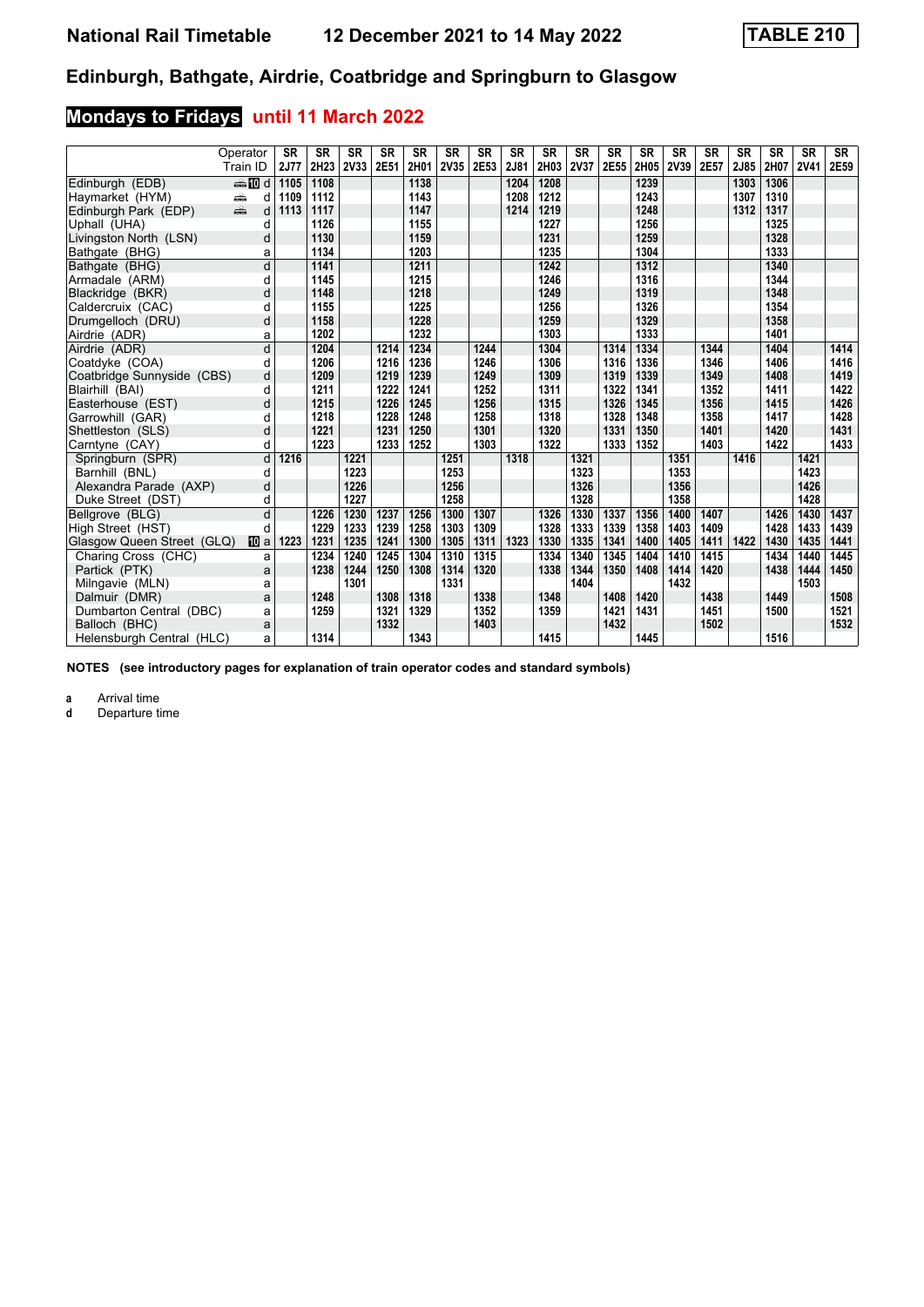## **Mondays to Fridays until 11 March 2022**

|                            | Operator<br>Train ID | <b>SR</b><br>2H09 | <b>SR</b><br><b>2V43</b> | <b>SR</b><br>2E61 | <b>SR</b><br>2J89 | <b>SR</b><br>2H11 | <b>SR</b><br><b>2V45</b> | <b>SR</b><br>2E63 | <b>SR</b><br>2M29 | <b>SR</b><br>2H13 | <b>SR</b><br><b>2V47</b> | <b>SR</b><br>2E65 | <b>SR</b><br>2M31 | <b>SR</b><br>2J93 | <b>SR</b><br>2H53 | <b>SR</b><br>2V84 | <b>SR</b><br><b>2V49</b> | <b>SR</b><br>2E67 | <b>SR</b><br>2M33 |
|----------------------------|----------------------|-------------------|--------------------------|-------------------|-------------------|-------------------|--------------------------|-------------------|-------------------|-------------------|--------------------------|-------------------|-------------------|-------------------|-------------------|-------------------|--------------------------|-------------------|-------------------|
| Edinburgh (EDB)            | <b>end</b> d         | 1338              |                          |                   | 1404              | 1407              |                          |                   |                   | 1437              |                          |                   |                   | 1504              | 1508              | 1524              |                          |                   |                   |
| Haymarket (HYM)            | پیش<br>d             | 1343              |                          |                   | 1408              | 1412              |                          |                   |                   | 1441              |                          |                   |                   | 1509              | 1512              | 1528              |                          |                   |                   |
| Edinburgh Park (EDP)       | gig<br>d             | 1347              |                          |                   | 1413              | 1417              |                          |                   |                   | 1446              |                          |                   |                   | 1513              | 1517              | 1534              |                          |                   |                   |
| Uphall (UHA)               | d                    | 1355              |                          |                   |                   | 1425              |                          |                   |                   | 1454              |                          |                   |                   |                   | 1525              | 1542              |                          |                   |                   |
| Livingston North (LSN)     |                      | 1359              |                          |                   |                   | 1428              |                          |                   |                   | 1457              |                          |                   |                   |                   | 1529              | 1549e             |                          |                   |                   |
| Bathgate (BHG)             | a                    | 1403              |                          |                   |                   | 1433              |                          |                   |                   | 1509              |                          |                   |                   |                   | 1538              | 1553              |                          |                   |                   |
| Bathgate (BHG)             | d                    | 1410              |                          |                   |                   | 1442              |                          |                   | 1504              | 1510              |                          |                   | 1534              |                   | 1540              |                   |                          |                   |                   |
| Armadale (ARM)             | d                    | 1414              |                          |                   |                   | 1446              |                          |                   |                   | 1514              |                          |                   |                   |                   | 1544              |                   |                          |                   |                   |
| Blackridge (BKR)           | d                    | 1418              |                          |                   |                   | 1449              |                          |                   |                   | 1518              |                          |                   |                   |                   | 1547              |                   |                          |                   |                   |
| Caldercruix (CAC)          | d                    | 1424              |                          |                   |                   | 1456              |                          |                   |                   | 1524              |                          |                   |                   |                   | 1554              |                   |                          |                   |                   |
| Drumgelloch (DRU)          | d                    | 1428              |                          |                   |                   | 1459              |                          |                   | 1517              | 1528              |                          |                   | 1553              |                   | 1557              |                   |                          |                   |                   |
| Airdrie (ADR)              | a                    | 1431              |                          |                   |                   | 1503              |                          |                   | 1520              | 1531              |                          |                   | 1556              |                   | 1601              |                   |                          |                   |                   |
| Airdrie (ADR)              | d                    | 1434              |                          | 1444              |                   | 1504              |                          | 1514              | 1527              | 1534              |                          | 1544              | 1558              |                   | 1604              |                   |                          | 1614              | 1628              |
| Coatdyke (COA)             | d                    | 1436              |                          | 1446              |                   | 1506              |                          | 1516              |                   | 1536              |                          | 1546              |                   |                   | 1606              |                   |                          | 1616              |                   |
| Coatbridge Sunnyside (CBS) | d                    | 1438              |                          | 1449              |                   | 1509              |                          | 1519              | 1532              | 1539              |                          | 1549              | 1601              |                   | 1608              |                   |                          | 1619              | 1631              |
| Blairhill (BAI)            | d                    | 1441              |                          | 1452              |                   | 1511              |                          | 1522              |                   | 1541              |                          | 1552              |                   |                   | 1611              |                   |                          | 1622              |                   |
| Easterhouse (EST)          | d                    | 1445              |                          | 1456              |                   | 1515              |                          | 1526              |                   | 1545              |                          | 1556              |                   |                   | 1615              |                   |                          | 1626              |                   |
| Garrowhill (GAR)           | d                    | 1447              |                          | 1458              |                   | 1518              |                          | 1528              |                   | 1548              |                          | 1558              |                   |                   | 1617              |                   |                          | 1628              |                   |
| Shettleston (SLS)          | d                    | 1450              |                          | 1501              |                   | 1520              |                          | 1531              | 1540              | 1550              |                          | 1601              | 1610              |                   | 1620              |                   |                          | 1631              | 1639              |
| Carntyne (CAY)             | d                    | 1452              |                          | 1503              |                   | 1522              |                          | 1533              | 1542              | 1552              |                          | 1603              | 1612              |                   | 1622              |                   |                          | 1633              | 1641              |
| Springburn (SPR)           | d                    |                   | 1451                     |                   | 1516              |                   | 1521                     |                   |                   |                   | 1551                     |                   |                   | 1616              |                   |                   | 1621                     |                   |                   |
| Barnhill (BNL)             | d                    |                   | 1453                     |                   |                   |                   | 1523                     |                   |                   |                   | 1553                     |                   |                   |                   |                   |                   | 1623                     |                   |                   |
| Alexandra Parade (AXP)     | d                    |                   | 1456                     |                   |                   |                   | 1526                     |                   |                   |                   | 1556                     |                   |                   |                   |                   |                   | 1626                     |                   |                   |
| Duke Street (DST)          | d                    |                   | 1457                     |                   |                   |                   | 1528                     |                   |                   |                   | 1558                     |                   |                   |                   |                   |                   | 1628                     |                   |                   |
| Bellarove (BLG)            | d                    | 1456              | 1500                     | 1507              |                   | 1526              | 1530                     | 1537              | 1546              | 1556              | 1600                     | 1607              | 1615              |                   | 1626              |                   | 1630                     | 1637              | 1645              |
| High Street (HST)          | d                    | 1458              | 1503                     | 1509              |                   | 1528              | 1533                     | 1539              | 1548              | 1558              | 1603                     | 1609              | 1618              |                   | 1628              |                   | 1633                     | 1639              | 1647              |
| Glasgow Queen Street (GLQ) | 囮 a                  | 1500              | 1505                     | 1511              | 1522              | 1530              | 1535                     | 1541              | 1550              | 1600              | 1605                     | 1611              | 1620              | 1622              | 1630              |                   | 1635                     | 1641              | 1649              |
| Charing Cross (CHC)        | a                    | 1504              | 1510                     | 1515              |                   | 1534              | 1540                     | 1545              | 1554              | 1604              | 1610                     | 1615              | 1623              |                   | 1634              |                   | 1640                     | 1645              | 1653              |
| Partick (PTK)              | a                    | 1508              | 1514                     | 1520              |                   | 1538              | 1544                     | 1550              | 1558              | 1608              | 1614                     | 1620              | 1627              |                   | 1638              |                   | 1644                     | 1650              | 1657              |
| Milngavie (MLN)            | a                    |                   | 1532                     |                   |                   |                   | 1602                     |                   | 1615              |                   | 1631                     |                   | 1645              |                   |                   |                   | 1701                     |                   | 1714              |
| Dalmuir (DMR)              | a                    | 1518              |                          | 1538              |                   | 1549              |                          | 1608              |                   | 1618              |                          | 1638              |                   |                   | 1648              |                   |                          | 1708              |                   |
| Dumbarton Central (DBC)    | a                    | 1529              |                          | 1551              |                   | 1600              |                          | 1621              |                   | 1629              |                          | 1651              |                   |                   | 1659              |                   |                          | 1721              |                   |
| Balloch (BHC)              | a                    |                   |                          | 1602              |                   |                   |                          | 1632              |                   |                   |                          | 1702              |                   |                   |                   |                   |                          | 1732              |                   |
| Helensburgh Central (HLC)  | a                    | 1543              |                          |                   |                   | 1615              |                          |                   |                   | 1643              |                          |                   |                   |                   | 1713              |                   |                          |                   |                   |

**NOTES (see introductory pages for explanation of train operator codes and standard symbols)**

**a** Arrival time<br>**d** Departure ti

**d** Departure time

**e** Arrives 4 minutes earlier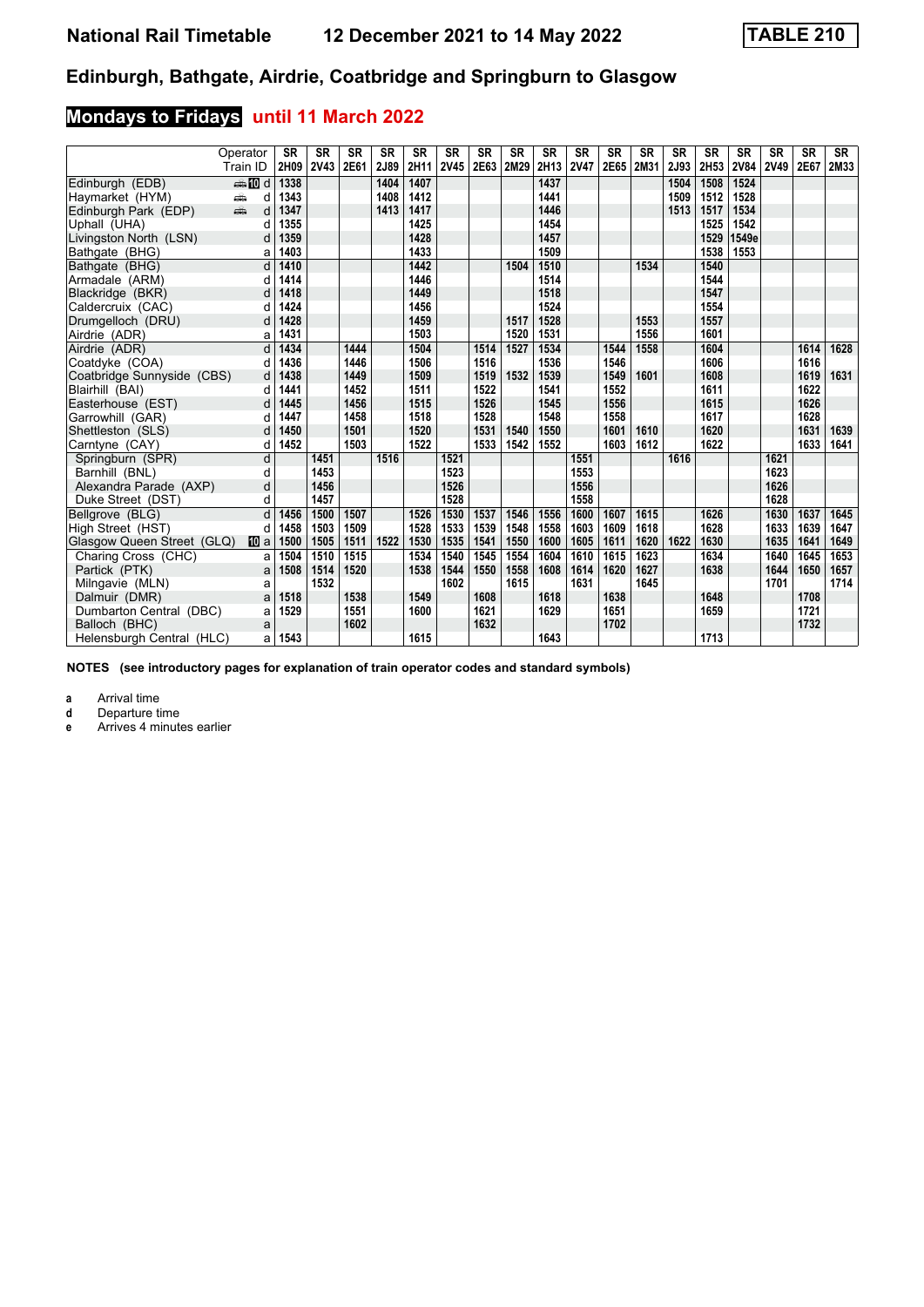## **Mondays to Fridays until 11 March 2022**

|                            | Operator                     | <b>SR</b> | <b>SR</b>   | <b>SR</b> | <b>SR</b> | <b>SR</b> | <b>SR</b> | <b>SR</b> | <b>SR</b> | <b>SR</b> | <b>SR</b> | <b>SR</b> | <b>SR</b> | <b>SR</b> | <b>SR</b> | <b>SR</b> | <b>SR</b> | <b>SR</b> | SR   |
|----------------------------|------------------------------|-----------|-------------|-----------|-----------|-----------|-----------|-----------|-----------|-----------|-----------|-----------|-----------|-----------|-----------|-----------|-----------|-----------|------|
|                            | Train ID                     | 2H55      | <b>2V51</b> | 2E69      | 2J97      | 2M35      | 2H57      | 2V53      | 2E71      | 2J51      | 2M37      | 2H59      | 2V55      | 2E73      | 2M15      | 2J53      | 2H37      | 2V33      | 2E51 |
| Edinburgh (EDB)            | <b>et 10</b> d               | 1541      |             |           | 1603      | 1607      | 1623      |           |           | 1637      | 1642      | 1655      |           |           | 1704      | 1708      | 1722      |           |      |
| Haymarket (HYM)            | پیش<br>d                     | 1545      |             |           | 1608      | 1612      | 1627      |           |           | 1643      | 1646      | 1701      |           |           | 1709      | 1712      | 1727      |           |      |
| Edinburgh Park (EDP)       | $\frac{1}{\frac{1}{2}}$<br>d | 1550      |             |           | 1612      | 1617      | 1633      |           |           | 1647      | 1651      | 1705      |           |           | 1713      | 1717      | 1732      |           |      |
| Uphall (UHA)               | d                            | 1558      |             |           |           | 1625      | 1641      |           |           |           | 1659      | 1713      |           |           | 1722      |           | 1740      |           |      |
| Livingston North (LSN)     |                              | 1601      |             |           |           | 1629      | 1644      |           |           |           | 1702      | 1717      |           |           | 1727      |           | 1744      |           |      |
| Bathgate (BHG)             | a                            | 1606      |             |           |           | 1634      | 1649      |           |           |           | 1707      | 1721      |           |           | 1731      |           | 1748      |           |      |
| Bathgate (BHG)             | d                            | 1614      |             |           |           | 1636      | 1650      |           |           |           | 1708      | 1723      |           |           | 1737      |           | 1750      |           |      |
| Armadale (ARM)             | d                            | 1618      |             |           |           | 1640      |           |           |           |           | 1712      |           |           |           | 1741      |           |           |           |      |
| Blackridge (BKR)           | d                            | 1621      |             |           |           | 1643      |           |           |           |           | 1716      |           |           |           | 1744      |           |           |           |      |
| Caldercruix (CAC)          | d                            | 1628      |             |           |           | 1650      |           |           |           |           | 1722      |           |           |           | 1751      |           |           |           |      |
| Drumgelloch (DRU)          | d                            | 1631      |             |           |           | 1653      | 1703      |           |           |           | 1726      | 1735      |           |           | 1754      |           | 1802      |           |      |
| Airdrie (ADR)              | a                            | 1635      |             |           |           | 1657      | 1706      |           |           |           | 1729      | 1738      |           |           | 1758      |           | 1805      |           |      |
| Airdrie (ADR)              | d                            | 1636      |             | 1640      |           | 1658      | 1707      |           | 1714      |           | 1730      | 1739      |           | 1744      | 1759      |           | 1807      |           | 1814 |
| Coatdyke (COA)             | d                            | 1638      |             | 1643      |           |           | 1709      |           | 1716      |           |           | 1741      |           | 1746      |           |           | 1809      |           | 1816 |
| Coatbridge Sunnyside (CBS) | d                            | 1641      |             | 1646      |           | 1702      | 1712      |           | 1719      |           | 1734      | 1743      |           | 1749      | 1803      |           | 1811      |           | 1819 |
| Blairhill (BAI)            | d                            | 1643      |             | 1648      |           |           | 1714      |           | 1722      |           |           | 1746      |           | 1752      |           |           | 1814      |           | 1822 |
| Easterhouse (EST)          | d                            | 1647      |             | 1652      |           |           | 1718      |           | 1726      |           |           | 1750      |           | 1756      |           |           | 1818      |           | 1826 |
| Garrowhill (GAR)           | d                            | 1650      |             | 1655      |           |           | 1721      |           | 1728      |           |           | 1752      |           | 1758      |           |           | 1820      |           | 1828 |
| Shettleston (SLS)          | d                            |           |             | 1658      |           | 1710      | 1723      |           | 1731      |           | 1742      | 1755      |           | 1801      | 1811      |           | 1823      |           | 1831 |
| Carntyne (CAY)             | d                            |           |             | 1700      |           | 1712      |           |           | 1733      |           | 1744      |           |           | 1803      | 1813      |           |           |           | 1833 |
| Springburn (SPR)           | d                            |           | 1651        |           | 1712      |           |           | 1721      |           | 1746      |           |           | 1752      |           |           | 1814      |           | 1821      |      |
| Barnhill (BNL)             | d                            |           | 1653        |           |           |           |           | 1723      |           |           |           |           | 1754      |           |           |           |           | 1823      |      |
| Alexandra Parade (AXP)     | d                            |           | 1656        |           |           |           |           | 1726      |           |           |           |           | 1757      |           |           |           |           | 1826      |      |
| Duke Street (DST)          | d                            |           | 1657        |           |           |           |           | 1727      |           |           |           |           | 1759      |           |           |           |           | 1828      |      |
| Bellgrove (BLG)            | d                            |           | 1700        | 1704      |           | 1716      |           | 1730      | 1737      |           | 1747      |           | 1801      | 1807      | 1817      |           |           | 1831      | 1837 |
| High Street (HST)          | d                            | 1657      | 1703        | 1707      |           | 1718      | 1729      | 1732      | 1739      |           | 1749      | 1800      | 1804      | 1809      | 1819      |           | 1829      | 1833      | 1839 |
| Glasgow Queen Street (GLQ) | <b>III</b> a                 | 1659      | 1705        | 1709      | 1718      | 1720      | 1731      | 1734      | 1741      | 1754      | 1751      | 1802      | 1806      | 1811      | 1821      | 1819      | 1831      | 1835      | 1841 |
| Charing Cross (CHC)        | a                            | 1704      | 1709        | 1713      |           | 1724      | 1734      | 1740      | 1745      |           | 1754      | 1805      | 1810      | 1815      | 1824      |           | 1834      | 1840      | 1845 |
| Partick (PTK)              | a                            | 1708      | 1714        | 1718      |           | 1728      | 1738      | 1744      | 1750      |           | 1758      | 1809      | 1815      | 1820      | 1828      |           | 1838      | 1844      | 1850 |
| Milngavie (MLN)            | a                            |           | 1731        |           |           | 1746      |           | 1801      |           |           | 1815      |           | 1831      |           | 1845      |           |           | 1901      |      |
| Dalmuir (DMR)              | a                            | 1719      |             | 1738      |           |           | 1749      |           | 1809      |           |           | 1818      |           | 1838      |           |           | 1848      |           | 1908 |
| Dumbarton Central (DBC)    | a                            | 1730      |             | 1751      |           |           | 1800      |           | 1821      |           |           | 1829      |           | 1847      |           |           | 1902      |           | 1922 |
| Balloch (BHC)              | a                            |           |             | 1802      |           |           |           |           | 1832      |           |           |           |           | 1859      |           |           |           |           | 1932 |
| Helensburgh Central (HLC)  | a۱                           | 1744      |             |           |           |           | 1814      |           |           |           |           | 1844      |           |           |           |           | 1916      |           |      |

**NOTES (see introductory pages for explanation of train operator codes and standard symbols)**

**a** Arrival time<br>**d** Departure ti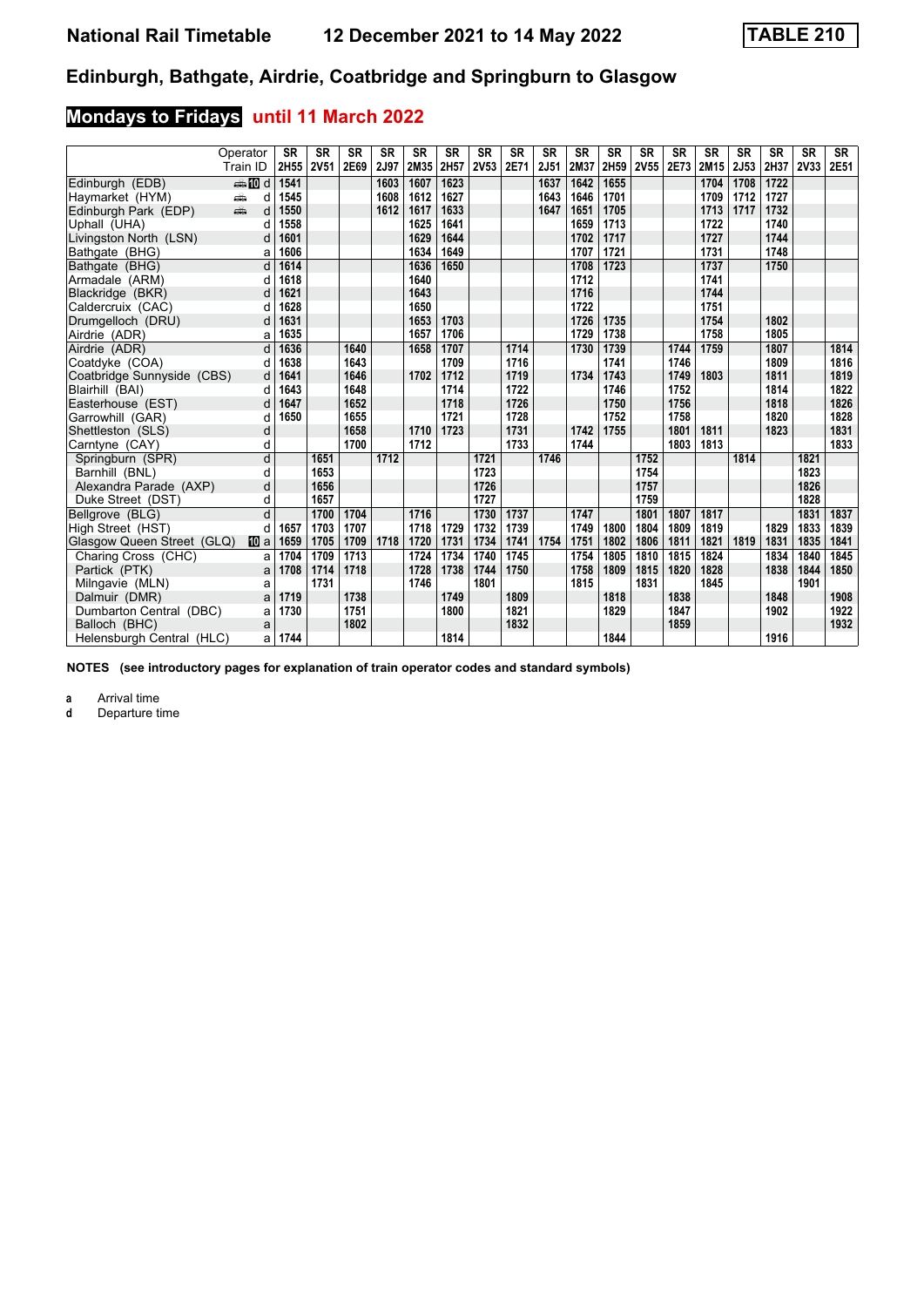## **Mondays to Fridays until 11 March 2022**

| Days of operation/Notes    | Operator<br>Train ID      | <b>SR</b><br>2J55 | <b>SR</b><br>2M17 | <b>SR</b><br>2H39 | <b>SR</b><br>2V35 | <b>SR</b><br>2E53 | <b>SR</b><br>2M19<br>А | <b>SR</b><br>2J57 | <b>SR</b><br>2H41 | <b>SR</b><br>2V37 | <b>SR</b><br>2E55 | <b>SR</b><br>2H43 | <b>SR</b><br>2M21 | <b>SR</b><br>2V39 | <b>SR</b><br>2E57 | <b>SR</b><br>2J61 | <b>SR</b><br><b>2V41</b> | <b>SR</b><br>2H45 | <b>SR</b><br>2H47 |
|----------------------------|---------------------------|-------------------|-------------------|-------------------|-------------------|-------------------|------------------------|-------------------|-------------------|-------------------|-------------------|-------------------|-------------------|-------------------|-------------------|-------------------|--------------------------|-------------------|-------------------|
| Edinburgh (EDB)            | dan <b>m</b>              | 1735              | 1738              | 1754              |                   |                   | 1803                   | 1806              | 1824              |                   |                   | 1839              | 1853              |                   |                   | 1909              |                          | 1924              | 1953              |
| Haymarket (HYM)            | پیش<br>d                  | 1739              | 1743              | 1758              |                   |                   | 1808                   | 1811              | 1828              |                   |                   | 1843              | 1857              |                   |                   | 1913              |                          | 1928              | 1958              |
| Edinburgh Park (EDP)       | $\frac{1}{\sqrt{2}}$<br>d | 1744              | 1748              | 1804              |                   |                   | 1812                   | 1817              | 1833              |                   |                   | 1848              | 1903              |                   |                   | 1917              |                          | 1933              | 2006              |
| Uphall (UHA)               | d                         |                   | 1756              | 1812              |                   |                   | 1821                   |                   | 1841              |                   |                   | 1856              | 1911              |                   |                   |                   |                          | 1941              | 2015              |
| Livingston North (LSN)     | d                         |                   | 1800              | 1816              |                   |                   | 1825                   |                   | 1845              |                   |                   | 1900              | 1914              |                   |                   |                   |                          | 1944              | 2019              |
| Bathgate (BHG)             | a                         |                   | 1804              | 1820              |                   |                   | 1829                   |                   | 1849              |                   |                   | 1905              | 1919              |                   |                   |                   |                          | 1949              | 2023              |
| Bathgate (BHG)             | d                         |                   | 1806              | 1820              |                   |                   | 1835                   |                   | 1849              |                   |                   | 1911              |                   |                   |                   |                   |                          | 1950              | 2025              |
| Armadale (ARM)             | d                         |                   | 1810              |                   |                   |                   | 1839                   |                   |                   |                   |                   | 1915              |                   |                   |                   |                   |                          | 1954              | 2029              |
| Blackridge (BKR)           | d                         |                   | 1813              |                   |                   |                   | 1842                   |                   |                   |                   |                   | 1919              |                   |                   |                   |                   |                          | 1957              | 2032              |
| Caldercruix (CAC)          | d                         |                   | 1820              |                   |                   |                   | 1849                   |                   |                   |                   |                   | 1925              |                   |                   |                   |                   |                          | 2004              | 2039              |
| Drumgelloch (DRU)          | d                         |                   | 1823              | 1833              |                   |                   | 1852                   |                   | 1902              |                   |                   | 1929              |                   |                   |                   |                   |                          | 2007              | 2042              |
| Airdrie (ADR)              | a                         |                   | 1827              | 1836              |                   |                   | 1856                   |                   | 1905              |                   |                   | 1932              |                   |                   |                   |                   |                          | 2010              | 2045              |
| Airdrie (ADR)              | d                         |                   | 1828              | 1837              |                   | 1844              | 1858                   |                   | 1906              |                   | 1914              | 1934              |                   |                   | 1945              |                   |                          | 2015              | 2047              |
| Coatdyke (COA)             | d                         |                   |                   | 1839              |                   | 1846              |                        |                   | 1908              |                   | 1916              | 1936              |                   |                   | 1947              |                   |                          | 2017              | 2049              |
| Coatbridge Sunnyside (CBS) | d                         |                   | 1832              | 1842              |                   | 1849              | 1901                   |                   | 1911              |                   | 1919              | 1939              |                   |                   | 1950              |                   |                          | 2019              | 2051              |
| Blairhill (BAI)            | d                         |                   |                   | 1844              |                   | 1852              |                        |                   | 1913              |                   | 1922              | 1941              |                   |                   | 1953              |                   |                          | 2022              | 2054              |
| Easterhouse (EST)          | d                         |                   |                   | 1848              |                   | 1856              |                        |                   | 1917              |                   | 1926              | 1945              |                   |                   | 1957              |                   |                          | 2026              | 2058              |
| Garrowhill (GAR)           | d                         |                   |                   | 1851              |                   | 1858              |                        |                   | 1920              |                   | 1928              | 1948              |                   |                   | 1959              |                   |                          | 2028              | 2100              |
| Shettleston (SLS)          | d                         |                   | 1840              | 1853              |                   | 1901              | 1909                   |                   | 1922              |                   | 1931              | 1950              |                   |                   | 2002              |                   |                          | 2031              | 2103              |
| Carntyne (CAY)             | d                         |                   | 1842              |                   |                   | 1903              |                        |                   |                   |                   | 1933              | 1952              |                   |                   | 2004              |                   |                          | 2033              | 2105              |
| Springburn (SPR)           | d                         | 1845              |                   |                   | 1854              |                   |                        | 1920              |                   | 1920              |                   |                   |                   | 1951              |                   | 2016              | 2024                     |                   |                   |
| Barnhill (BNL)             | d                         |                   |                   |                   | 1856              |                   |                        |                   |                   | 1922              |                   |                   |                   | 1953              |                   |                   | 2026                     |                   |                   |
| Alexandra Parade (AXP)     | d                         |                   |                   |                   | 1859              |                   |                        |                   |                   | 1925              |                   |                   |                   | 1956              |                   |                   | 2029                     |                   |                   |
| Duke Street (DST)          | d                         |                   |                   |                   | 1900              |                   |                        |                   |                   | 1927              |                   |                   |                   | 1957              |                   |                   | 2030                     |                   |                   |
| Bellarove (BLG)            | d                         |                   | 1846              |                   | 1902              | 1907              |                        |                   |                   | 1930              | 1937              | 1956              |                   | 2000              | 2008              |                   | 2032                     | 2037              | 2108              |
| High Street (HST)          | d                         |                   | 1848              | 1859              | 1905              | 1909              | 1915                   |                   | 1928              | 1933              | 1939              | 1958              |                   | 2003              | 2010              |                   | 2035                     | 2040              | 2111              |
| Glasgow Queen Street (GLQ) | <b>ID</b> a               | 1850              | 1850              | 1901              | 1907              | 1911              | 1917                   | 1928              | 1930              | 1935              | 1941              | 2000              |                   | 2005              | 2012              | 2027              | 2037                     | 2042              | 2113              |
| Charing Cross (CHC)        | a                         |                   | 1854              | 1904              | 1910              | 1915              | 1923                   |                   | 1934              | 1940              | 1945              | 2004              |                   | 2010              | 2015              |                   | 2040                     | 2049              | 2120              |
| Partick (PTK)              | a                         |                   | 1859              | 1908              | 1914              | 1920              | 1927                   |                   | 1938              | 1944              | 1950              | 2008              |                   | 2014              | 2019              |                   | 2045                     | 2054              | 2125              |
| Milngavie (MLN)            | a                         |                   | 1916              |                   | 1931              |                   |                        |                   |                   | 2001              |                   |                   |                   | 2031              |                   |                   |                          |                   |                   |
| Dalmuir (DMR)              | a                         |                   |                   | 1920              |                   | 1938              |                        |                   | 1948              |                   | 2008              | 2018              |                   |                   | 2038              |                   | 2106                     | 2112              | 2143              |
| Dumbarton Central (DBC)    | a                         |                   |                   | 1931              |                   | 1952              |                        |                   | 2001              |                   | 2021              | 2029              |                   |                   | 2051              |                   | 2120                     | 2124              | 2155              |
| Balloch (BHC)              | a                         |                   |                   |                   |                   | 2003              |                        |                   |                   |                   | 2032              |                   |                   |                   | 2105              |                   | 2132                     |                   |                   |
| Helensburgh Central (HLC)  | a                         |                   |                   | 1945              |                   |                   |                        |                   | 2019              |                   |                   | 2043              |                   |                   |                   |                   |                          | 2143              | 2213              |

**NOTES (see introductory pages for explanation of train operator codes and standard symbols)**

**a** Arrival time<br>**d** Departure t

**d** Departure time

**A** To Garscadden, see table 20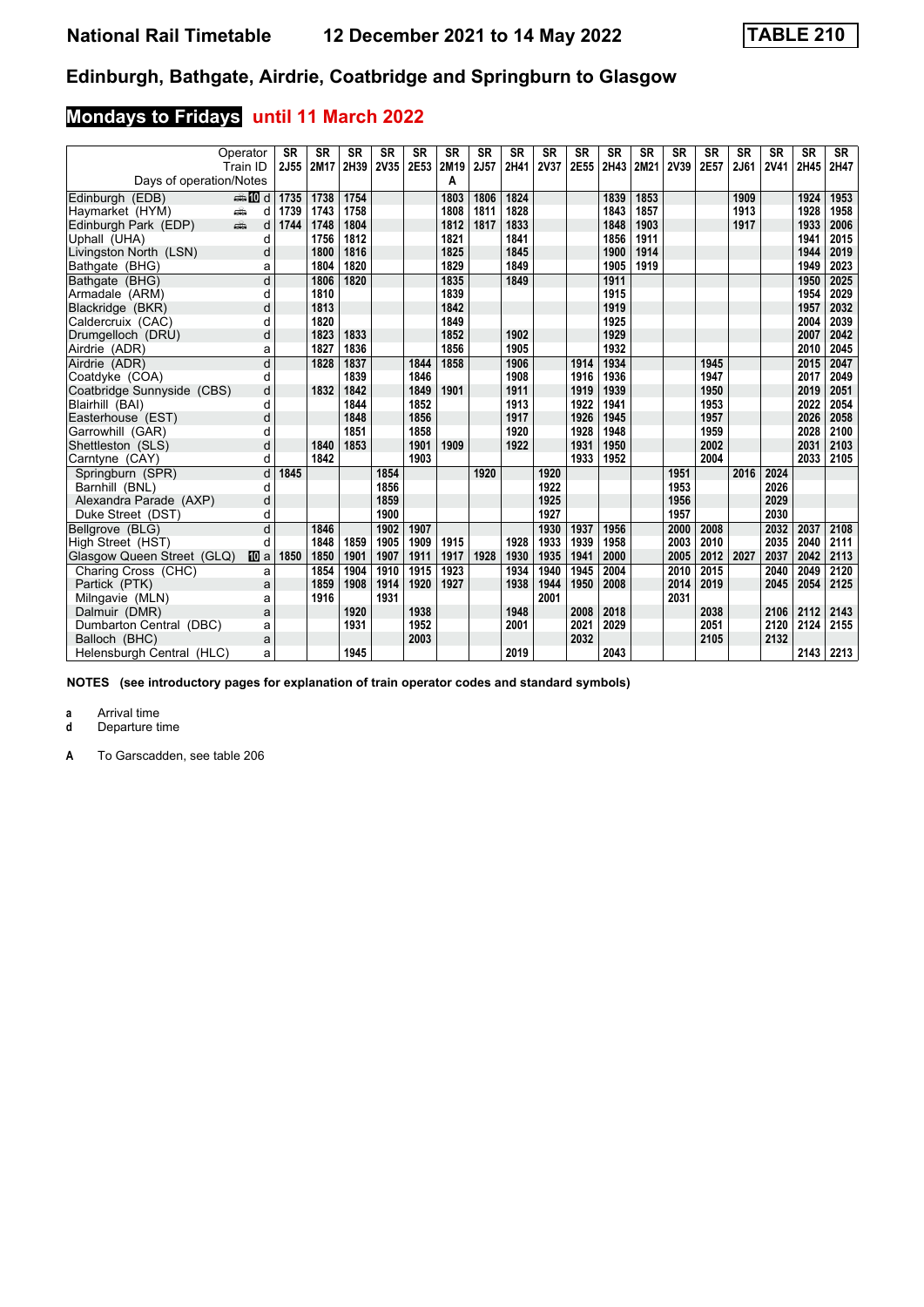## **Mondays to Fridays until 11 March 2022**

| Operator                   | Train ID          | <b>SR</b><br>2V45 | <b>SR</b><br>2H49 | <b>SR</b><br>2J67 | <b>SR</b><br>2H51 | <b>SR</b><br><b>2V49</b> | <b>SR</b><br>2H53 | <b>SR</b><br>2H55 | <b>SR</b><br>2J71 | <b>SR</b><br>2V53 | <b>SR</b><br>2H57 | <b>SR</b><br>2H59 | <b>SR</b><br><b>2V71</b> | <b>SR</b><br>2V73 | <b>SR</b><br>2V55 | <b>SR</b><br>2V75 | <b>SR</b><br>2J75 |
|----------------------------|-------------------|-------------------|-------------------|-------------------|-------------------|--------------------------|-------------------|-------------------|-------------------|-------------------|-------------------|-------------------|--------------------------|-------------------|-------------------|-------------------|-------------------|
| Days of operation/Notes    |                   |                   |                   | в                 |                   |                          |                   |                   | в                 |                   |                   | A                 |                          |                   | A                 |                   | в                 |
| Edinburgh (EDB)            | <b>ente</b> die d |                   | 2024              |                   | 2055              |                          | 2121              | 2152              |                   |                   | 2223              | 2252              | 2309                     | 2333              |                   | 2356              |                   |
| Haymarket (HYM)<br>پیش     | d                 |                   | 2028              |                   | 2059              |                          | 2126              | 2156              |                   |                   | 2227              | 2256              | 2313                     | 2339              |                   | 0001              |                   |
| په<br>Edinburgh Park (EDP) | d                 |                   | 2034              |                   | 2104              |                          | 2131              | 2201              |                   |                   | 2232              | 2301              | 2319                     | 2343              |                   | 0005              |                   |
| Uphall (UHA)               | d                 |                   | 2042              |                   | 2112              |                          | 2139              | 2209              |                   |                   | 2240              | 2309              | 2327                     | 2352              |                   | 0015              |                   |
| Livingston North (LSN)     | d                 |                   | 2046              |                   | 2115              |                          | 2142              | 2212              |                   |                   | 2243              | 2312              | 2330                     | 2356              |                   | 0018              |                   |
| Bathgate (BHG)             | a                 |                   | 2050              |                   | 2120              |                          | 2147              | 2217              |                   |                   | 2248              | 2317              | 2335                     | 0001              |                   | 0023              |                   |
| Bathgate (BHG)             | d                 |                   | 2052              |                   | 2123              |                          | 2149              | 2219              |                   |                   | 2253              | 2317              | 2336                     |                   |                   |                   |                   |
| Armadale (ARM)             | d                 |                   | 2056              |                   | 2127              |                          | 2153              | 2223              |                   |                   | 2257              | 2321              | 2340                     |                   |                   |                   |                   |
| Blackridge (BKR)           | d                 |                   | 2059              |                   | 2130              |                          | 2157              | 2227              |                   |                   | 2300              | 2324              | 2344                     |                   |                   |                   |                   |
| Caldercruix (CAC)          | d                 |                   | 2106              |                   | 2137              |                          | 2203              | 2233              |                   |                   | 2307              | 2331              | 2350                     |                   |                   |                   |                   |
| Drumgelloch (DRU)          | d                 |                   | 2109              |                   | 2140              |                          | 2207              | 2237              |                   |                   | 2310              | 2334              | 2354                     |                   |                   |                   |                   |
| Airdrie (ADR)              | a                 |                   | 2112              |                   | 2143              |                          | 2210              | 2240              |                   |                   | 2313              | 2337              | 2357                     |                   |                   |                   |                   |
| Airdrie (ADR)              | d                 |                   | 2117              |                   | 2149              |                          | 2217              | 2247              |                   |                   | 2317              | 2339              |                          |                   |                   |                   |                   |
| Coatdyke (COA)             | d                 |                   | 2119              |                   | 2151              |                          | 2219              | 2249              |                   |                   | 2320              | 2341              |                          |                   |                   |                   |                   |
| Coatbridge Sunnyside (CBS) | d                 |                   | 2121              |                   | 2154              |                          | 2221              | 2251              |                   |                   | 2324              | 2343              |                          |                   |                   |                   |                   |
| Blairhill (BAI)            | d                 |                   | 2124              |                   | 2156              |                          | 2224              | 2254              |                   |                   | 2327              | 2346              |                          |                   |                   |                   |                   |
| Easterhouse (EST)          | d                 |                   | 2128              |                   | 2200              |                          | 2228              | 2258              |                   |                   | 2332              | 2350              |                          |                   |                   |                   |                   |
| Garrowhill (GAR)           | d                 |                   | 2130              |                   | 2203              |                          | 2230              | 2300              |                   |                   | 2336              | 2352              |                          |                   |                   |                   |                   |
| Shettleston (SLS)          | d                 |                   | 2133              |                   | 2205              |                          | 2233              | 2303              |                   |                   | 2339              | 2355              |                          |                   |                   |                   |                   |
| Carntyne (CAY)             | d                 |                   | 2135              |                   | 2208              |                          | 2235              | 2305              |                   |                   | 2342              | 2357              |                          |                   |                   |                   |                   |
| Springburn (SPR)           | d                 | 2123              |                   | 2205              |                   | 2226                     |                   |                   | 2314              | 2324              |                   |                   |                          |                   | 2354              |                   | 0017              |
| Barnhill (BNL)             | d                 | 2124              |                   |                   |                   | 2227                     |                   |                   |                   | 2325              |                   |                   |                          |                   | 2355              |                   |                   |
| Alexandra Parade (AXP)     | d                 | 2127              |                   |                   |                   | 2230                     |                   |                   |                   | 2328              |                   |                   |                          |                   | 2358              |                   |                   |
| Duke Street (DST)          | d                 | 2129              |                   |                   |                   | 2232                     |                   |                   |                   | 2330              |                   |                   |                          |                   | 0003              |                   |                   |
| Bellarove (BLG)            | d                 | 2131              | 2138              |                   | 2211              | 2234                     | 2238              | 2308              |                   | 2332              | 2347              | 0001              |                          |                   | 0005              |                   |                   |
| High Street (HST)          | d                 | 2133              | 2141              |                   | 2214              | 2236                     | 2241              | 2311              |                   | 2334              | 2350              | 0002              |                          |                   | 0007              |                   |                   |
| Glasgow Queen Street (GLQ) | $\mathbf{I}$ all  | 2135              | 2143              | 2210              | 2216              | 2238                     | 2243              | 2313              | 2319              | 2336              | 2352              | 0004              |                          |                   | 0009              |                   | 0022              |
| Charing Cross (CHC)        | a                 | 2141              | 2149              |                   | 2219              | 2242                     | 2249              | 2319              |                   | 2339              | 2356              | 0007              |                          |                   | 0012              |                   |                   |
| Partick (PTK)              | a                 | 2150              | 2154              |                   | 2224              | 2250                     | 2254              | 2324              |                   | 2343              | 0002              | 0011              |                          |                   | 0016              |                   |                   |
| Milngavie (MLN)            | a                 |                   |                   |                   |                   |                          |                   |                   |                   |                   |                   |                   |                          |                   |                   |                   |                   |
| Dalmuir (DMR)              | a                 | 2206              | 2212              |                   | 2244              | 2307                     | 2312              | 2342              |                   | 0002              | 0019              |                   |                          |                   |                   |                   |                   |
| Dumbarton Central (DBC)    | a                 | 2220              | 2225              |                   | 2258              | 2320                     | 2325              | 2354              |                   | 0015              | 0030              |                   |                          |                   |                   |                   |                   |
| Balloch (BHC)              | a                 | 2232              |                   |                   |                   | 2332                     |                   |                   |                   | 0027              |                   |                   |                          |                   |                   |                   |                   |
| Helensburgh Central (HLC)  | a                 |                   | 2242              |                   | 2313              |                          | 2343              | 0010              |                   |                   | 0046              |                   |                          |                   |                   |                   |                   |

**NOTES (see introductory pages for explanation of train operator codes and standard symbols)**

**a** Arrival time<br>**d** Departure t **d** Departure time

 $\lambda$ **A** To Garscadden, see table 206<br>**B** From Falkirk Grahamston, see

**B** From Falkirk Grahamston, see table 208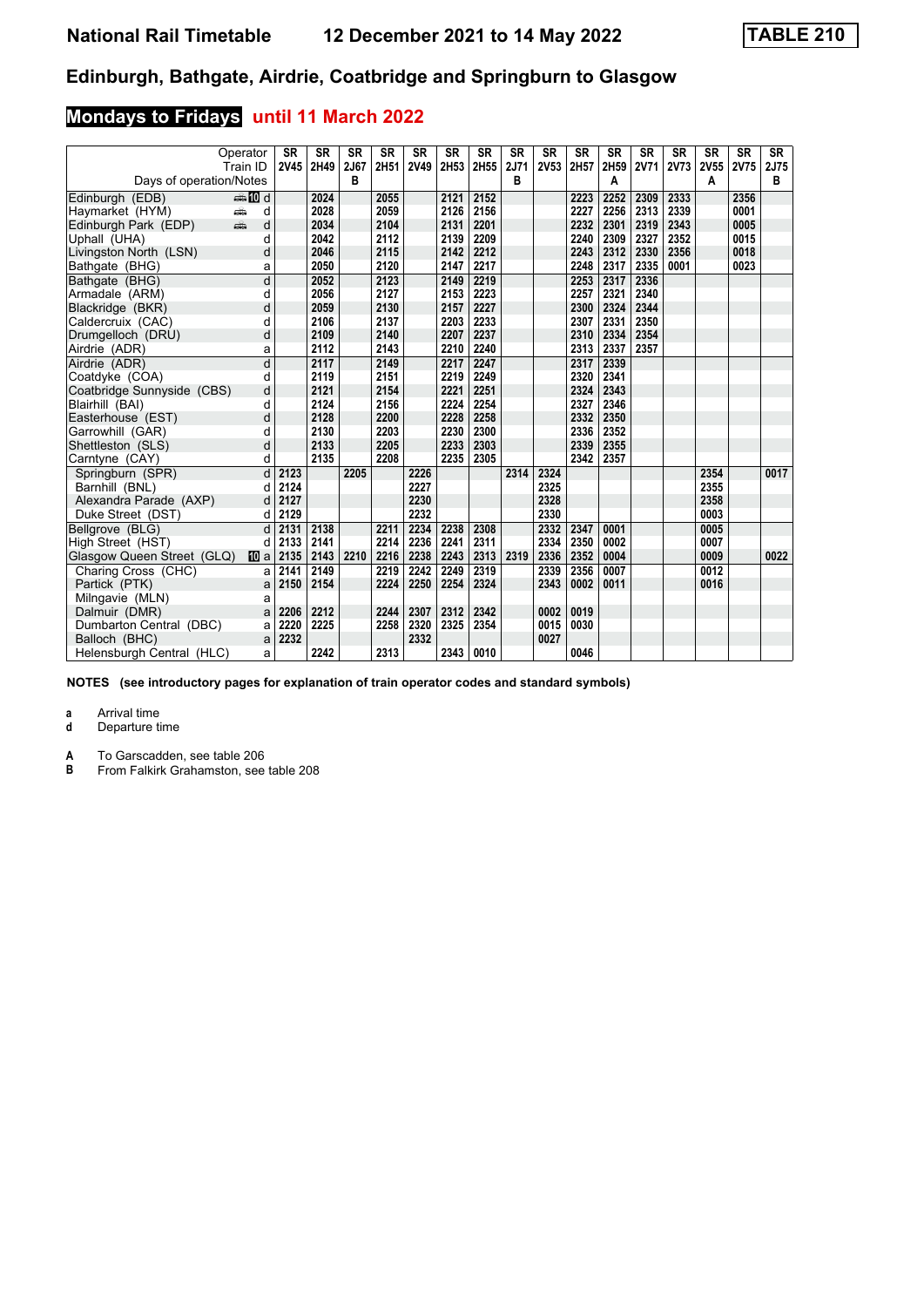## **Saturdays until 12 March 2022**

|                            | Operator<br>Train ID    | <b>SR</b><br>2H35 | <b>SR</b><br>2V33 | <b>SR</b><br>2E51 | <b>SR</b><br>2J55 | <b>SR</b><br>2H39 | <b>SR</b><br>2V35 | <b>SR</b><br>2E53 | <b>SR</b><br>2J57 | <b>SR</b><br>2H41 | <b>SR</b><br><b>2V37</b> | <b>SR</b><br>2E55 | <b>SR</b><br>2J59 | <b>SR</b><br>2H43 | <b>SR</b><br>2V39 | <b>SR</b><br>2E57 | <b>SR</b><br>2J61 | <b>SR</b><br>2H45 |
|----------------------------|-------------------------|-------------------|-------------------|-------------------|-------------------|-------------------|-------------------|-------------------|-------------------|-------------------|--------------------------|-------------------|-------------------|-------------------|-------------------|-------------------|-------------------|-------------------|
|                            |                         |                   |                   |                   |                   |                   |                   |                   |                   |                   |                          |                   |                   |                   |                   |                   |                   |                   |
| Edinburgh (EDB)            | $\bigoplus$ III d       |                   |                   |                   | 0533              |                   |                   |                   | 0605<br>0609      | 0608<br>0613      |                          |                   | 0633              | 0636<br>0641      |                   |                   | 0703              | 0707              |
| Haymarket (HYM)            | d<br>æ<br>amb.          |                   |                   |                   | 0537              |                   |                   |                   |                   |                   |                          |                   | 0637              |                   |                   |                   | 0707              | 0711              |
| Edinburgh Park (EDP)       | d                       |                   |                   |                   | 0542              |                   |                   |                   | 0613              | 0619              |                          |                   | 0642              | 0646<br>0654      |                   |                   | 0712              | 0716              |
| Uphall (UHA)               | d                       |                   |                   |                   |                   |                   |                   |                   |                   | 0627              |                          |                   |                   |                   |                   |                   |                   | 0724              |
| Livingston North (LSN)     | d                       |                   |                   |                   |                   |                   |                   |                   |                   | 0631              |                          |                   |                   | 0658              |                   |                   |                   | 0728              |
| Bathgate (BHG)             | a                       |                   |                   |                   |                   |                   |                   |                   |                   | 0635              |                          |                   |                   | 0702              |                   |                   |                   | 0732              |
| Bathgate (BHG)             | d                       |                   |                   |                   |                   | 0619              |                   |                   |                   | 0641              |                          |                   |                   | 0711              |                   |                   |                   | 0741              |
| Armadale (ARM)             | d                       |                   |                   |                   |                   |                   |                   |                   |                   | 0645              |                          |                   |                   | 0715              |                   |                   |                   | 0745              |
| Blackridge (BKR)           | d                       |                   |                   |                   |                   |                   |                   |                   |                   | 0649              |                          |                   |                   | 0719              |                   |                   |                   | 0748              |
| Caldercruix (CAC)          | d                       |                   |                   |                   |                   |                   |                   |                   |                   | 0655              |                          |                   |                   | 0725              |                   |                   |                   | 0755              |
| Drumgelloch (DRU)          | d                       |                   |                   |                   |                   | 0631              |                   |                   |                   | 0659              |                          |                   |                   | 0729              |                   |                   |                   | 0758              |
| Airdrie (ADR)              | а                       |                   |                   |                   |                   | 0634              |                   |                   |                   | 0702              |                          |                   |                   | 0732              |                   |                   |                   | 0802              |
| Airdrie (ADR)              | $\overline{\mathsf{d}}$ | 0532              |                   | 0615              |                   | 0636              |                   | 0644              |                   | 0704              |                          | 0714              |                   | 0734              |                   | 0744              |                   | 0804              |
| Coatdyke (COA)             | d                       | 0535              |                   | 0617              |                   | 0638              |                   | 0646              |                   | 0706              |                          | 0716              |                   | 0736              |                   | 0746              |                   | 0806              |
| Coatbridge Sunnyside (CBS) | d                       | 0538              |                   | 0620              |                   | 0640              |                   | 0649              |                   | 0708              |                          | 0719              |                   | 0738              |                   | 0749              |                   | 0808              |
| Blairhill (BAI)            | d                       | 0541              |                   | 0623              |                   | 0643              |                   | 0652              |                   | 0711              |                          | 0722              |                   | 0741              |                   | 0752              |                   | 0811              |
| Easterhouse (EST)          | d                       | 0545              |                   | 0627              |                   | 0647              |                   | 0656              |                   | 0715              |                          | 0726              |                   | 0745              |                   | 0756              |                   | 0815              |
| Garrowhill (GAR)           | d                       | 0547              |                   | 0629              |                   | 0649              |                   | 0658              |                   | 0717              |                          | 0728              |                   | 0747              |                   | 0758              |                   | 0817              |
| Shettleston (SLS)          | d                       | 0550              |                   | 0632              |                   | 0652              |                   | 0701              |                   | 0720              |                          | 0731              |                   | 0750              |                   | 0801              |                   | 0820              |
| Carntyne (CAY)             | d                       | 0552              |                   | 0634              |                   |                   |                   | 0703              |                   | 0722              |                          | 0733              |                   | 0752              |                   | 0803              |                   | 0822              |
| Springburn (SPR)           | d                       |                   | 0621              |                   | 0646              |                   | 0651              |                   | 0712              |                   | 0721                     |                   | 0742              |                   | 0751              |                   | 0810              |                   |
| Barnhill (BNL)             | d                       |                   | 0623              |                   |                   |                   | 0653              |                   |                   |                   | 0723                     |                   |                   |                   | 0753              |                   |                   |                   |
| Alexandra Parade (AXP)     | d                       |                   | 0626              |                   |                   |                   | 0656              |                   |                   |                   | 0726                     |                   |                   |                   | 0756              |                   |                   |                   |
| Duke Street (DST)          | d                       |                   | 0628              |                   |                   |                   | 0658              |                   |                   |                   | 0728                     |                   |                   |                   | 0758              |                   |                   |                   |
| Bellarove (BLG)            | d                       | 0556              | 0630              | 0638              |                   |                   | 0700              | 0707              |                   | 0726              | 0730                     | 0737              |                   | 0756              | 0800              | 0807              |                   | 0826              |
| High Street (HST)          | d                       | 0558              | 0633              | 0640              |                   | 0658              | 0703              | 0709              |                   | 0728              | 0733                     | 0739              |                   | 0758              | 0803              | 0809              |                   | 0828              |
| Glasgow Queen Street (GLQ) | 100 a                   | 0600              | 0635              | 0642              | 0652              | 0700              | 0705              | 0711              | 0718              | 0730              | 0735                     | 0741              | 0748              | 0800              | 0805              | 0811              | 0815              | 0830              |
| Charing Cross (CHC)        | a                       | 0604              | 0640              | 0645              |                   | 0704              | 0710              | 0715              |                   | 0734              | 0740                     | 0745              |                   | 0804              | 0810              | 0813              |                   | 0834              |
| Partick (PTK)              | a                       | 0608              | 0644              | 0650              |                   | 0708              | 0714              | 0720              |                   | 0738              | 0744                     | 0750              |                   | 0808              | 0814              | 0818              |                   | 0838              |
| Milngavie (MLN)            | a                       |                   | 0701              |                   |                   |                   | 0731              |                   |                   |                   | 0801                     |                   |                   |                   | 0831              |                   |                   |                   |
| Dalmuir (DMR)              | a                       | 0619              |                   | 0708              |                   | 0718              |                   | 0738              |                   | 0749              |                          | 0808              |                   | 0825              |                   | 0836              |                   | 0855              |
| Dumbarton Central (DBC)    | a                       | 0630              |                   | 0722              |                   | 0729              |                   | 0751              |                   | 0800              |                          | 0821              |                   | 0836              |                   | 0848              |                   | 0906              |
| Balloch (BHC)              | a                       |                   |                   | 0733              |                   |                   |                   | 0802              |                   |                   |                          | 0832              |                   |                   |                   | 0859              |                   |                   |
| Helensburgh Central (HLC)  | a                       | 0644              |                   |                   |                   | 0743              |                   |                   |                   | 0815              |                          |                   |                   | 0851              |                   |                   |                   | 0920              |

**NOTES (see introductory pages for explanation of train operator codes and standard symbols)**

**a** Arrival time<br>**d** Departure ti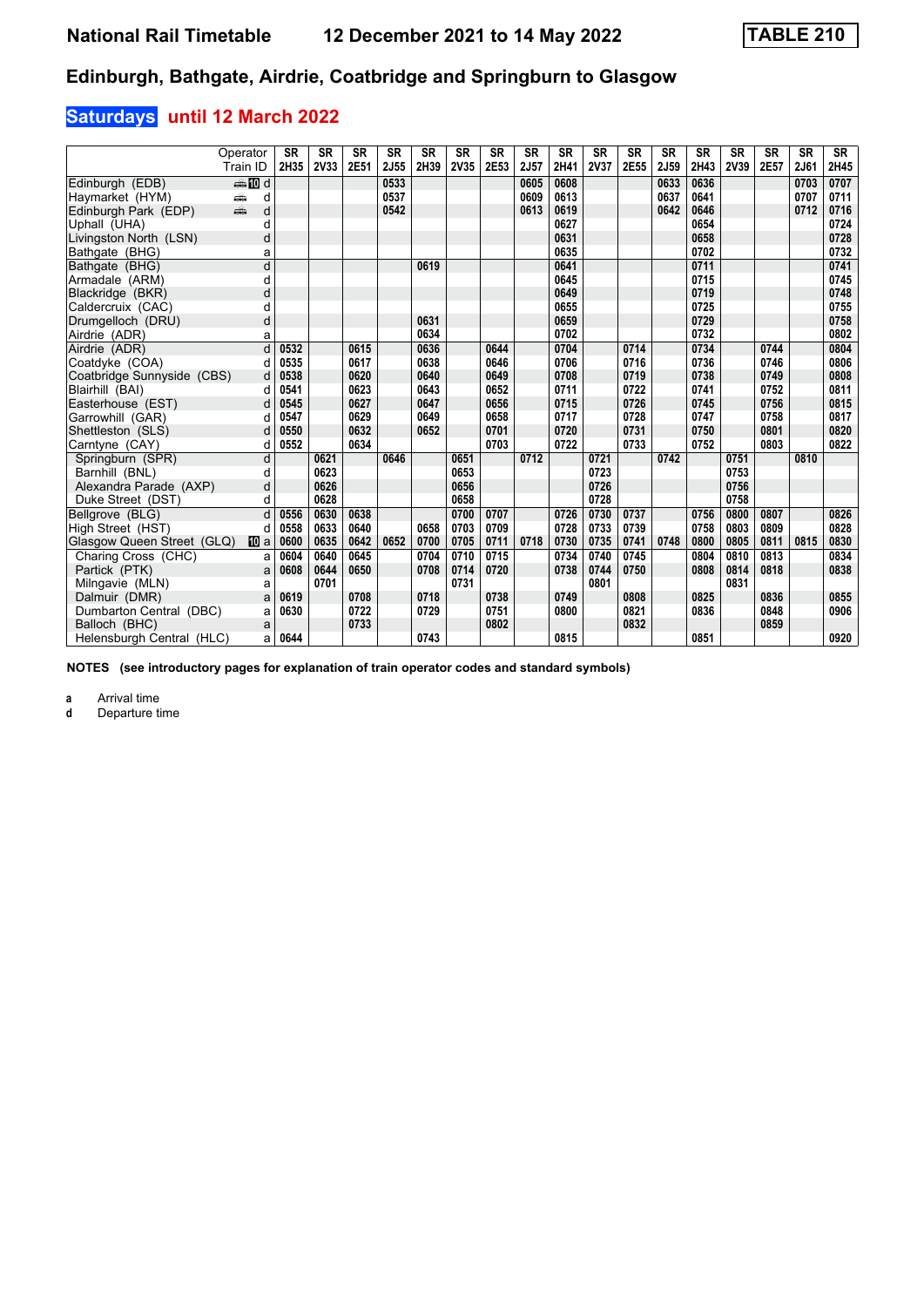# **Saturdays until 12 March 2022**

|                            | Operator           | <b>SR</b>   | <b>SR</b> | <b>SR</b> | <b>SR</b> | <b>SR</b> | <b>SR</b>   | <b>SR</b> | <b>SR</b> | <b>SR</b> | <b>SR</b>   | <b>SR</b> | <b>SR</b> | <b>SR</b>   | <b>SR</b> | <b>SR</b> | <b>SR</b> | <b>SR</b>   |
|----------------------------|--------------------|-------------|-----------|-----------|-----------|-----------|-------------|-----------|-----------|-----------|-------------|-----------|-----------|-------------|-----------|-----------|-----------|-------------|
|                            | Train ID           | <b>2V41</b> | 2E59      | 2J63      | 2H47      | 2V73      | <b>2V43</b> | 2E61      | 2J65      | 2H11      | <b>2V45</b> | 2E63      | 2H13      | <b>2V47</b> | 2E65      | 2J69      | 2H15      | <b>2V49</b> |
| Edinburgh (EDB)            | <b>ette</b> IIII d |             |           | 0734      | 0738      | 0749      |             |           | 0805      | 0808      |             |           | 0839      |             |           | 0906      | 0912      |             |
| Haymarket (HYM)            | d<br>پیشته         |             |           | 0739      | 0743      | 0753      |             |           | 0809      | 0812      |             |           | 0844      |             |           | 0910      | 0917      |             |
| Edinburgh Park (EDP)       | dia.<br>d          |             |           | 0744      | 0748      | 0758      |             |           | 0814      | 0818      |             |           | 0849      |             |           | 0914      | 0922      |             |
| Uphall (UHA)               | d                  |             |           |           | 0756      | 0806      |             |           |           | 0826      |             |           | 0857      |             |           |           | 0930      |             |
| Livingston North (LSN)     | d                  |             |           |           | 0759      | 0810      |             |           |           | 0829      |             |           | 0900      |             |           |           | 0934      |             |
| Bathgate (BHG)             | a                  |             |           |           | 0804      | 0814      |             |           |           | 0834      |             |           | 0905      |             |           |           | 0938      |             |
| Bathgate (BHG)             | d                  |             |           |           | 0812      |           |             |           |           | 0844      |             |           | 0911      |             |           |           | 0941      |             |
| Armadale (ARM)             | d                  |             |           |           | 0816      |           |             |           |           | 0848      |             |           | 0915      |             |           |           | 0945      |             |
| Blackridge (BKR)           | d                  |             |           |           | 0820      |           |             |           |           | 0851      |             |           | 0919      |             |           |           | 0949      |             |
| Caldercruix (CAC)          | d                  |             |           |           | 0826      |           |             |           |           | 0858      |             |           | 0925      |             |           |           | 0955      |             |
| Drumgelloch (DRU)          | d                  |             |           |           | 0830      |           |             |           |           | 0901      |             |           | 0929      |             |           |           | 0959      |             |
| Airdrie (ADR)              | a                  |             |           |           | 0834      |           |             |           |           | 0905      |             |           | 0932      |             |           |           | 1002      |             |
| Airdrie (ADR)              | d                  |             | 0814      |           | 0835      |           |             | 0844      |           | 0906      |             | 0914      | 0934      |             | 0944      |           | 1004      |             |
| Coatdyke (COA)             | d                  |             | 0816      |           | 0837      |           |             | 0846      |           | 0908      |             | 0916      | 0936      |             | 0946      |           | 1006      |             |
| Coatbridge Sunnyside (CBS) | d                  |             | 0819      |           | 0840      |           |             | 0849      |           | 0911      |             | 0919      | 0938      |             | 0949      |           | 1008      |             |
| Blairhill (BAI)            | d                  |             | 0822      |           | 0842      |           |             | 0852      |           | 0913      |             | 0922      | 0941      |             | 0952      |           | 1011      |             |
| Easterhouse (EST)          | d                  |             | 0826      |           | 0846      |           |             | 0856      |           | 0917      |             | 0926      | 0945      |             | 0956      |           | 1015      |             |
| Garrowhill (GAR)           | d                  |             | 0828      |           | 0849      |           |             | 0858      |           | 0920      |             | 0928      | 0947      |             | 0958      |           | 1017      |             |
| Shettleston (SLS)          | d                  |             | 0831      |           | 0851      |           |             | 0901      |           | 0922      |             | 0931      | 0950      |             | 1001      |           | 1020      |             |
| Carntyne (CAY)             | d                  |             | 0833      |           | 0853      |           |             | 0903      |           | 0924      |             | 0933      | 0952      |             | 1003      |           | 1022      |             |
| Springburn (SPR)           | d                  | 0821        |           | 0842      |           |           | 0853        |           | 0915      |           | 0921        |           |           | 0951        |           | 1014      |           | 1021        |
| Barnhill (BNL)             | d                  | 0823        |           |           |           |           | 0855        |           |           |           | 0923        |           |           | 0953        |           |           |           | 1023        |
| Alexandra Parade (AXP)     | d                  | 0826        |           |           |           |           | 0858        |           |           |           | 0926        |           |           | 0956        |           |           |           | 1026        |
| Duke Street (DST)          | d                  | 0828        |           |           |           |           | 0859        |           |           |           | 0929        |           |           | 0958        |           |           |           | 1028        |
| Bellarove (BLG)            | d                  | 0830        | 0837      |           | 0857      |           | 0901        | 0907      |           | 0928      | 0931        | 0937      | 0956      | 1000        | 1007      |           | 1026      | 1030        |
| High Street (HST)          | d                  | 0833        | 0839      |           | 0859      |           | 0904        | 0909      |           | 0930      | 0933        | 0939      | 0958      | 1003        | 1009      |           | 1028      | 1033        |
| Glasgow Queen Street (GLQ) | <b>ID</b> a        | 0835        | 0841      | 0848      | 0901      |           | 0906        | 0911      | 0921      | 0932      | 0935        | 0941      | 1000      | 1005        | 1011      | 1019      | 1030      | 1035        |
| Charing Cross (CHC)        | a                  | 0840        | 0845      |           | 0904      |           | 0910        | 0915      |           | 0934      | 0940        | 0945      | 1004      | 1010        | 1015      |           | 1034      | 1040        |
| Partick (PTK)              | a                  | 0844        | 0850      |           | 0908      |           | 0914        | 0920      |           | 0938      | 0945        | 0950      | 1008      | 1014        | 1020      |           | 1038      | 1044        |
| Milngavie (MLN)            | a                  | 0901        |           |           |           |           | 0931        |           |           |           | 1002        |           |           | 1031        |           |           |           | 1101        |
| Dalmuir (DMR)              | a                  |             | 0909      |           | 0919      |           |             | 0939      |           | 0949      |             | 1009      | 1019      |             | 1038      |           | 1048      |             |
| Dumbarton Central (DBC)    | a                  |             | 0922      |           | 0930      |           |             | 0953      |           | 1000      |             | 1021      | 1030      |             | 1052      |           | 1059      |             |
| Balloch (BHC)              | a                  |             | 0933      |           |           |           |             | 1003      |           |           |             | 1032      |           |             | 1102      |           |           |             |
| Helensburgh Central (HLC)  | a                  |             |           |           | 0944      |           |             |           |           | 1014      |             |           | 1044      |             |           |           | 1113      |             |

**NOTES (see introductory pages for explanation of train operator codes and standard symbols)**

**a** Arrival time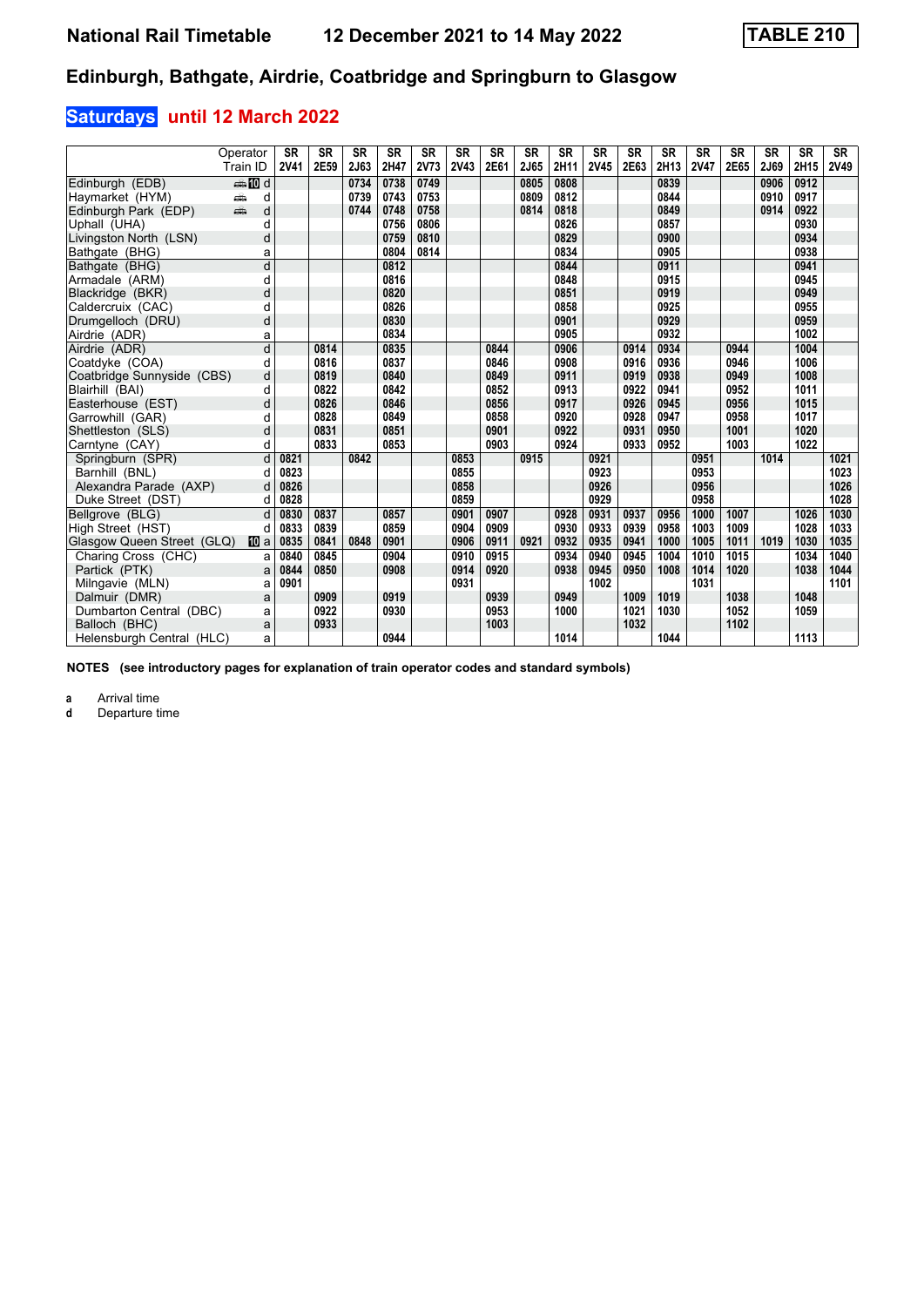# **Saturdays until 12 March 2022**

|                            | Operator<br>Train ID | <b>SR</b><br>2E67 | <b>SR</b><br>2J71 | <b>SR</b><br>2H17 | <b>SR</b><br><b>2V51</b> | <b>SR</b><br>2E69 | <b>SR</b><br>2J73 | <b>SR</b><br>2H19 | <b>SR</b><br>2V53 | <b>SR</b><br>2E71 | <b>SR</b><br>2H21 | <b>SR</b><br><b>2V77</b> | <b>SR</b><br><b>2V55</b> | <b>SR</b><br>2E73 | <b>SR</b><br><b>2J77</b> | <b>SR</b><br>2H23 | <b>SR</b><br>2V33 | <b>SR</b><br>2E51 |
|----------------------------|----------------------|-------------------|-------------------|-------------------|--------------------------|-------------------|-------------------|-------------------|-------------------|-------------------|-------------------|--------------------------|--------------------------|-------------------|--------------------------|-------------------|-------------------|-------------------|
| Edinburgh (EDB)            | $\bigoplus$ III d    |                   | 0935              | 0939              |                          |                   | 1003              | 1007              |                   |                   | 1039              | 1058                     |                          |                   | 1105                     | 1108              |                   |                   |
| Haymarket (HYM)            | d<br>پیش             |                   | 0939              | 0944              |                          |                   | 1007              | 1011              |                   |                   | 1043              | 1104                     |                          |                   | 1109                     | 1112              |                   |                   |
| Edinburgh Park (EDP)       | aîn.<br>d            |                   | 0944              | 0949              |                          |                   | 1012              | 1018              |                   |                   | 1049              | 1109                     |                          |                   | 1113                     | 1117              |                   |                   |
| Uphall (UHA)               | d                    |                   |                   | 0957              |                          |                   |                   | 1026              |                   |                   | 1057              | 1117                     |                          |                   |                          | 1126              |                   |                   |
| Livingston North (LSN)     | d                    |                   |                   | 1000              |                          |                   |                   | 1029              |                   |                   | 1100              | 1120                     |                          |                   |                          | 1130              |                   |                   |
| Bathgate (BHG)             | a                    |                   |                   | 1005              |                          |                   |                   | 1034              |                   |                   | 1106              | 1125                     |                          |                   |                          | 1136              |                   |                   |
| Bathqate (BHG)             | d                    |                   |                   | 1011              |                          |                   |                   | 1042              |                   |                   | 1112              |                          |                          |                   |                          | 1142              |                   |                   |
| Armadale (ARM)             | q                    |                   |                   | 1015              |                          |                   |                   | 1046              |                   |                   | 1116              |                          |                          |                   |                          | 1146              |                   |                   |
| Blackridge (BKR)           | d                    |                   |                   | 1019              |                          |                   |                   | 1049              |                   |                   | 1119              |                          |                          |                   |                          | 1149              |                   |                   |
| Caldercruix (CAC)          | d                    |                   |                   | 1025              |                          |                   |                   | 1056              |                   |                   | 1126              |                          |                          |                   |                          | 1156              |                   |                   |
| Drumgelloch (DRU)          | d                    |                   |                   | 1029              |                          |                   |                   | 1059              |                   |                   | 1129              |                          |                          |                   |                          | 1159              |                   |                   |
| Airdrie (ADR)              | a                    |                   |                   | 1032              |                          |                   |                   | 1103              |                   |                   | 1133              |                          |                          |                   |                          | 1203              |                   |                   |
| Airdrie (ADR)              | d                    | 1014              |                   | 1034              |                          | 1044              |                   | 1104              |                   | 1114              | 1134              |                          |                          | 1144              |                          | 1204              |                   | 1214              |
| Coatdyke (COA)             | d                    | 1016              |                   | 1036              |                          | 1046              |                   | 1106              |                   | 1116              | 1136              |                          |                          | 1146              |                          | 1206              |                   | 1216              |
| Coatbridge Sunnyside (CBS) | d                    | 1019              |                   | 1038              |                          | 1049              |                   | 1109              |                   | 1119              | 1139              |                          |                          | 1149              |                          | 1209              |                   | 1219              |
| Blairhill (BAI)            | d                    | 1022              |                   | 1041              |                          | 1052              |                   | 1111              |                   | 1122              | 1141              |                          |                          | 1152              |                          | 1211              |                   | 1222              |
| Easterhouse (EST)          | d                    | 1026              |                   | 1045              |                          | 1056              |                   | 1115              |                   | 1126              | 1145              |                          |                          | 1156              |                          | 1215              |                   | 1226              |
| Garrowhill (GAR)           | d                    | 1028              |                   | 1047              |                          | 1058              |                   | 1118              |                   | 1128              | 1148              |                          |                          | 1158              |                          | 1218              |                   | 1228              |
| Shettleston (SLS)          | d                    | 1031              |                   | 1050              |                          | 1101              |                   | 1120              |                   | 1131              | 1151              |                          |                          | 1201              |                          | 1221              |                   | 1231              |
| Carntyne (CAY)             | d                    | 1033              |                   | 1052              |                          | 1103              |                   | 1122              |                   | 1133              | 1153              |                          |                          | 1203              |                          | 1223              |                   | 1233              |
| Springburn (SPR)           | d                    |                   | 1045              |                   | 1051                     |                   | 1112              |                   | 1121              |                   |                   |                          | 1151                     |                   | 1213                     |                   | 1221              |                   |
| Barnhill (BNL)             | d                    |                   |                   |                   | 1053                     |                   |                   |                   | 1123              |                   |                   |                          | 1153                     |                   |                          |                   | 1223              |                   |
| Alexandra Parade (AXP)     | d                    |                   |                   |                   | 1056                     |                   |                   |                   | 1126              |                   |                   |                          | 1156                     |                   |                          |                   | 1226              |                   |
| Duke Street (DST)          | d                    |                   |                   |                   | 1058                     |                   |                   |                   | 1128              |                   |                   |                          | 1158                     |                   |                          |                   | 1227              |                   |
| Bellarove (BLG)            | d                    | 1037              |                   | 1056              | 1100                     | 1107              |                   | 1126              | 1130              | 1137              | 1156              |                          | 1200                     | 1207              |                          | 1226              | 1230              | 1237              |
| High Street (HST)          | d                    | 1039              |                   | 1058              | 1103                     | 1109              |                   | 1128              | 1133              | 1139              | 1158              |                          | 1203                     | 1209              |                          | 1229              | 1233              | 1239              |
| Glasgow Queen Street (GLQ) | <b>ID</b> a          | 1041              | 1050              | 1100              | 1105                     | 1111              | 1118              | 1130              | 1135              | 1141              | 1200              |                          | 1205                     | 1211              | 1218                     | 1231              | 1235              | 1241              |
| Charing Cross (CHC)        | a                    | 1045              |                   | 1104              | 1110                     | 1115              |                   | 1134              | 1140              | 1145              | 1204              |                          | 1210                     | 1214              |                          | 1234              | 1240              | 1245              |
| Partick (PTK)              | a                    | 1049              |                   | 1108              | 1114                     | 1119              |                   | 1138              | 1144              | 1149              | 1208              |                          | 1214                     | 1218              |                          | 1238              | 1244              | 1250              |
| Milngavie (MLN)            | a                    |                   |                   |                   | 1131                     |                   |                   |                   | 1201              |                   |                   |                          | 1231                     |                   |                          |                   | 1301              |                   |
| Dalmuir (DMR)              | a                    | 1108              |                   | 1120              |                          | 1138              |                   | 1150              |                   | 1208              | 1218              |                          |                          | 1236              |                          | 1248              |                   | 1308              |
| Dumbarton Central (DBC)    | a                    | 1121              |                   | 1131              |                          | 1151              |                   | 1201              |                   | 1221              | 1229              |                          |                          | 1249              |                          | 1259              |                   | 1321              |
| Balloch (BHC)              | a                    | 1132              |                   |                   |                          | 1202              |                   |                   |                   | 1232              |                   |                          |                          | 1301              |                          |                   |                   | 1332              |
| Helensburgh Central (HLC)  | a                    |                   |                   | 1145              |                          |                   |                   | 1216              |                   |                   | 1243              |                          |                          |                   |                          | 1314              |                   |                   |

**NOTES (see introductory pages for explanation of train operator codes and standard symbols)**

**a** Arrival time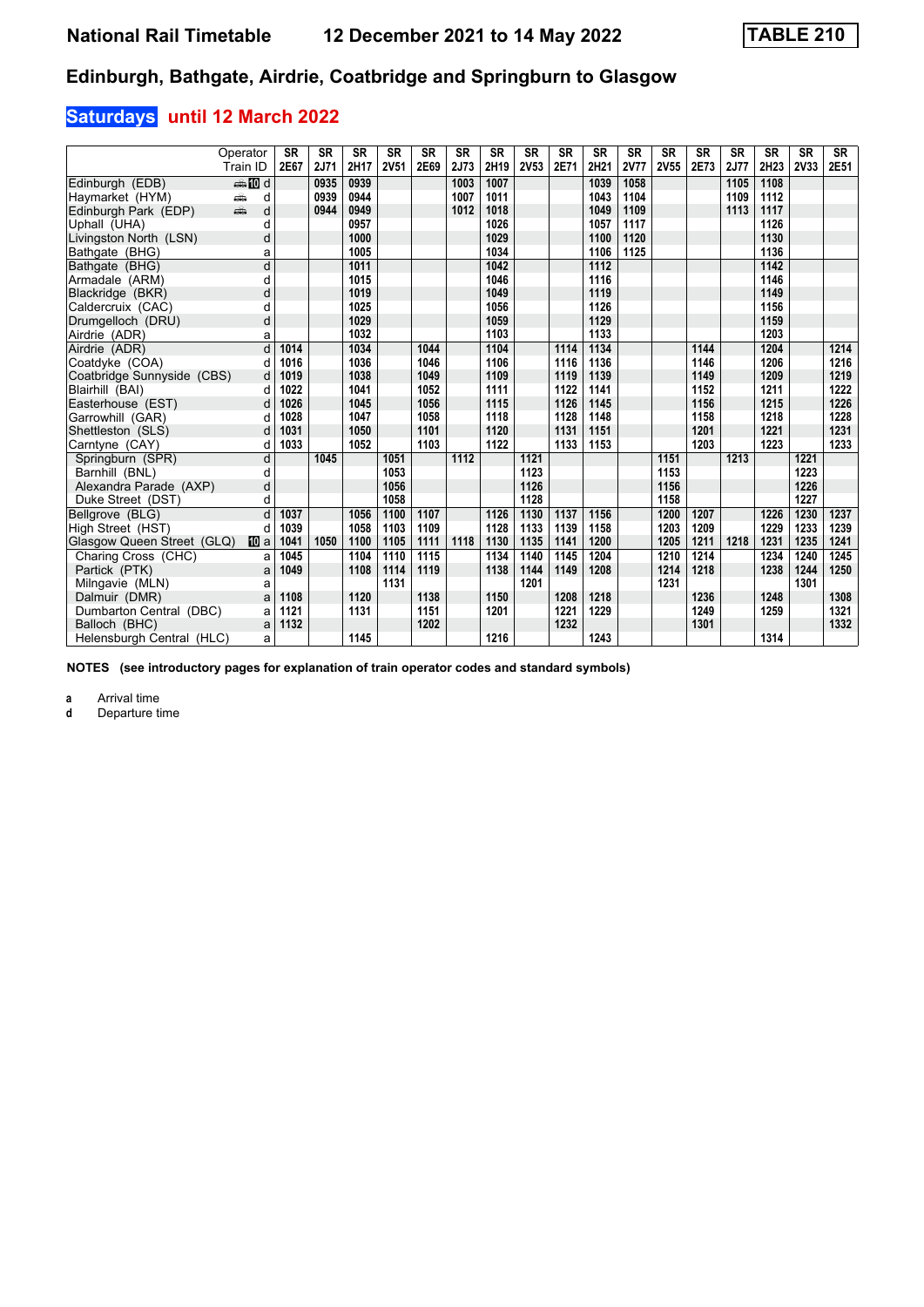### **Saturdays until 12 March 2022**

|                            | Operator        | <b>SR</b> | <b>SR</b> | <b>SR</b> | <b>SR</b> | <b>SR</b> | <b>SR</b>   | <b>SR</b> | <b>SR</b> | <b>SR</b> | <b>SR</b> | <b>SR</b> | <b>SR</b> | <b>SR</b>   | <b>SR</b> | <b>SR</b> | <b>SR</b> | <b>SR</b> |
|----------------------------|-----------------|-----------|-----------|-----------|-----------|-----------|-------------|-----------|-----------|-----------|-----------|-----------|-----------|-------------|-----------|-----------|-----------|-----------|
|                            | Train ID        | 2H01      | 2V35      | 2E53      | 2J81      | 2H03      | <b>2V37</b> | 2E55      | 2H05      | 2V39      | 2E57      | 2J85      | 2H07      | <b>2V41</b> | 2E59      | 2H09      | 2V43      | 2E61      |
| Edinburgh (EDB)            | <b>ential</b> d | 1138      |           |           | 1204      | 1208      |             |           | 1238      |           |           | 1305      | 1308      |             |           | 1338      |           |           |
| Haymarket (HYM)            | d<br>پیش        | 1142      |           |           | 1208      | 1212      |             |           | 1243      |           |           | 1309      | 1312      |             |           | 1344      |           |           |
| Edinburgh Park (EDP)       | پيش<br>d        | 1147      |           |           | 1213      | 1218      |             |           | 1248      |           |           | 1313      | 1317      |             |           | 1349      |           |           |
| Uphall (UHA)               | d               | 1155      |           |           |           | 1226      |             |           | 1256      |           |           |           | 1325      |             |           | 1357      |           |           |
| Livingston North (LSN)     | d               | 1158      |           |           |           | 1230      |             |           | 1259      |           |           |           | 1328      |             |           | 1400      |           |           |
| Bathgate (BHG)             | a               | 1203      |           |           |           | 1234      |             |           | 1304      |           |           |           | 1333      |             |           | 1405      |           |           |
| Bathgate (BHG)             | d               | 1212      |           |           |           | 1243      |             |           | 1312      |           |           |           | 1342      |             |           | 1411      |           |           |
| Armadale (ARM)             | d               | 1216      |           |           |           | 1247      |             |           | 1316      |           |           |           | 1346      |             |           | 1415      |           |           |
| Blackridge (BKR)           | d               | 1219      |           |           |           | 1250      |             |           | 1319      |           |           |           | 1349      |             |           | 1419      |           |           |
| Caldercruix (CAC)          | d               | 1226      |           |           |           | 1257      |             |           | 1326      |           |           |           | 1356      |             |           | 1425      |           |           |
| Drumgelloch (DRU)          | d               | 1229      |           |           |           | 1300      |             |           | 1329      |           |           |           | 1359      |             |           | 1429      |           |           |
| Airdrie (ADR)              | a               | 1233      |           |           |           | 1304      |             |           | 1333      |           |           |           | 1403      |             |           | 1432      |           |           |
| Airdrie (ADR)              | d               | 1234      |           | 1244      |           | 1305      |             | 1314      | 1334      |           | 1344      |           | 1404      |             | 1414      | 1434      |           | 1444      |
| Coatdyke (COA)             | d               | 1236      |           | 1246      |           | 1307      |             | 1316      | 1336      |           | 1346      |           | 1406      |             | 1416      | 1436      |           | 1446      |
| Coatbridge Sunnyside (CBS) | d               | 1239      |           | 1249      |           | 1310      |             | 1319      | 1339      |           | 1349      |           | 1409      |             | 1419      | 1438      |           | 1449      |
| Blairhill (BAI)            | d               | 1241      |           | 1252      |           | 1312      |             | 1322      | 1341      |           | 1352      |           | 1411      |             | 1422      | 1441      |           | 1452      |
| Easterhouse (EST)          | d               | 1245      |           | 1256      |           | 1316      |             | 1326      | 1345      |           | 1356      |           | 1415      |             | 1426      | 1445      |           | 1456      |
| Garrowhill (GAR)           | d               | 1248      |           | 1258      |           | 1319      |             | 1328      | 1348      |           | 1358      |           | 1418      |             | 1428      | 1447      |           | 1458      |
| Shettleston (SLS)          | d               | 1250      |           | 1301      |           | 1321      |             | 1331      | 1350      |           | 1401      |           | 1420      |             | 1431      | 1450      |           | 1501      |
| Carntyne (CAY)             | d               | 1252      |           | 1303      |           | 1323      |             | 1333      | 1352      |           | 1403      |           | 1422      |             | 1433      | 1452      |           | 1503      |
| Springburn (SPR)           | d               |           | 1251      |           | 1316      |           | 1324        |           |           | 1351      |           | 1416c     |           | 1421        |           |           | 1451      |           |
| Barnhill (BNL)             | d               |           | 1253      |           |           |           | 1326        |           |           | 1353      |           |           |           | 1423        |           |           | 1453      |           |
| Alexandra Parade (AXP)     | d               |           | 1256      |           |           |           | 1329        |           |           | 1356      |           |           |           | 1426        |           |           | 1456      |           |
| Duke Street (DST)          | d               |           | 1258      |           |           |           | 1331        |           |           | 1358      |           |           |           | 1428        |           |           | 1458      |           |
| Bellarove (BLG)            | d               | 1256      | 1300      | 1307      |           | 1327      | 1333        | 1337      | 1356      | 1400      | 1407      |           | 1426      | 1430        | 1437      | 1456      | 1500      | 1507      |
| High Street (HST)          | d               | 1258      | 1303      | 1309      |           | 1329      | 1335        | 1339      | 1358      | 1403      | 1409      |           | 1428      | 1433        | 1439      | 1458      | 1503      | 1509      |
| Glasgow Queen Street (GLQ) | <b>ID</b> a     | 1300      | 1305      | 1311      | 1322      | 1331      | 1337        | 1341      | 1400      | 1405      | 1411      | 1422      | 1430      | 1435        | 1441      | 1500      | 1505      | 1511      |
| Charing Cross (CHC)        | a               | 1304      | 1310      | 1315      |           | 1334      | 1340        | 1345      | 1404      | 1410      | 1415      |           | 1434      | 1440        | 1445      | 1504      | 1510      | 1515      |
| Partick (PTK)              | a               | 1308      | 1314      | 1320      |           | 1338      | 1344        | 1350      | 1408      | 1414      | 1420      |           | 1438      | 1444        | 1450      | 1508      | 1514      | 1520      |
| Milngavie (MLN)            | a               |           | 1331      |           |           |           | 1404        |           |           | 1432      |           |           |           | 1503        |           |           | 1532      |           |
| Dalmuir (DMR)              | a               | 1318      |           | 1338      |           | 1348      |             | 1408      | 1420      |           | 1438      |           | 1449      |             | 1508      | 1518      |           | 1538      |
| Dumbarton Central (DBC)    | a               | 1329      |           | 1352      |           | 1359      |             | 1421      | 1431      |           | 1451      |           | 1500      |             | 1521      | 1529      |           | 1551      |
| Balloch (BHC)              | a               |           |           | 1403      |           |           |             | 1432      |           |           | 1502      |           |           |             | 1532      |           |           | 1602      |
| Helensburgh Central (HLC)  | a               | 1343      |           |           |           | 1415      |             |           | 1445      |           |           |           | 1516      |             |           | 1543      |           |           |

**NOTES (see introductory pages for explanation of train operator codes and standard symbols)**

**a** Arrival time<br>**d** Departure ti

**d** Departure time<br>**c** Arrives 3 minute

**c** Arrives 3 minutes earlier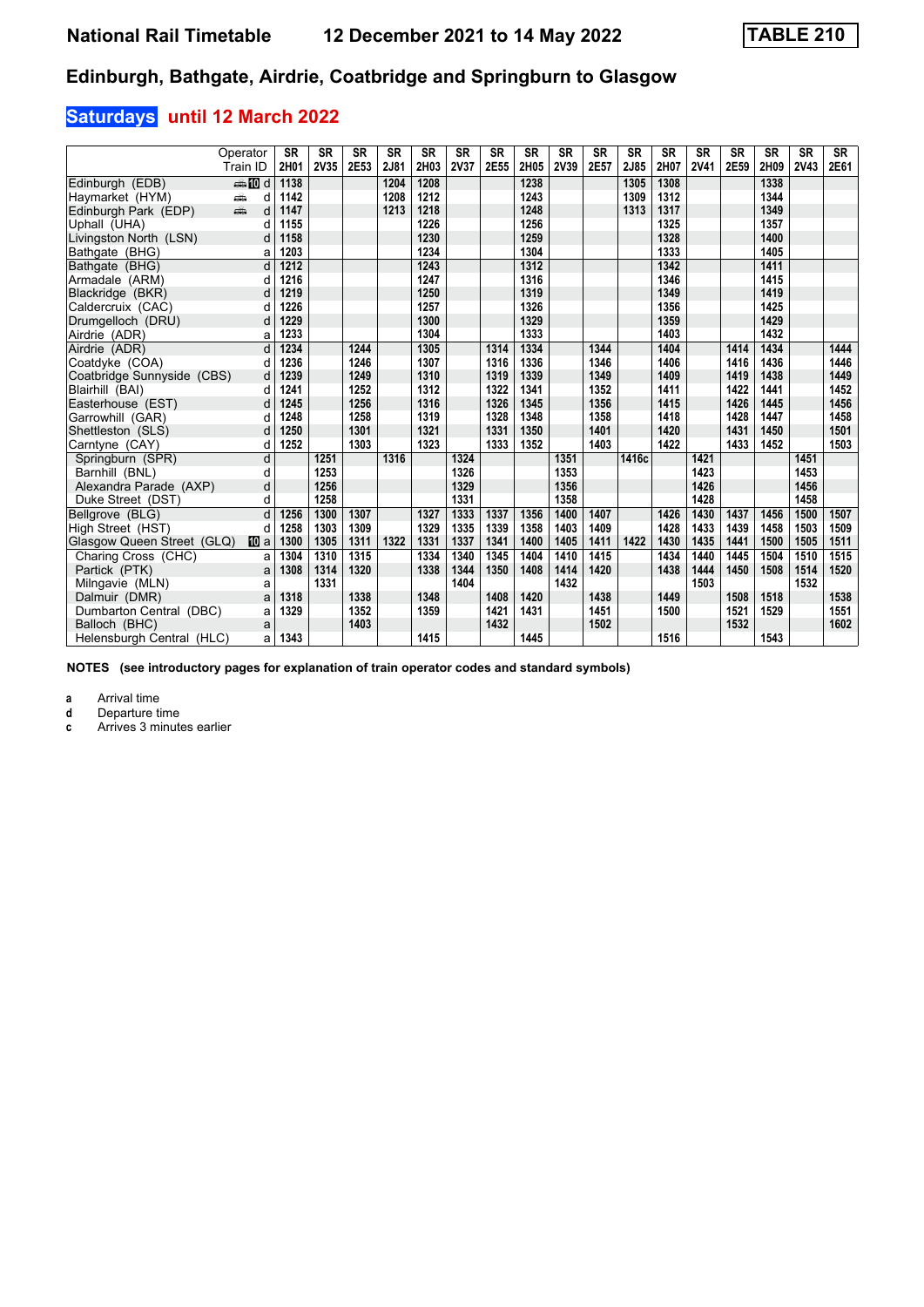# **Saturdays until 12 March 2022**

|                            | Operator       | <b>SR</b> | <b>SR</b> | <b>SR</b> | <b>SR</b> | <b>SR</b> | <b>SR</b>   | <b>SR</b> | <b>SR</b> | <b>SR</b> | <b>SR</b>   | <b>SR</b> | <b>SR</b> | <b>SR</b>   | <b>SR</b> | <b>SR</b> | <b>SR</b> | <b>SR</b> |
|----------------------------|----------------|-----------|-----------|-----------|-----------|-----------|-------------|-----------|-----------|-----------|-------------|-----------|-----------|-------------|-----------|-----------|-----------|-----------|
|                            | Train ID       | 2J89      | 2H11      | 2V45      | 2E63      | 2H13      | <b>2V47</b> | 2E65      | 2J93      | 2H53      | <b>2V49</b> | 2E67      | 2H55      | <b>2V51</b> | 2E69      | 2J97      | 2H57      | 2V53      |
| Edinburgh (EDB)            | <b>et 10</b> d | 1404      | 1410      |           |           | 1437      |             |           | 1505      | 1508      |             |           | 1540      |             |           | 1603      | 1607      |           |
| Haymarket (HYM)            | پیش<br>d       | 1411      | 1414      |           |           | 1442      |             |           | 1509      | 1512      |             |           | 1545      |             |           | 1607      | 1611      |           |
| Edinburgh Park (EDP)       | dù<br>d        | 1415      | 1420      |           |           | 1447      |             |           | 1513      | 1517      |             |           | 1549      |             |           | 1612      | 1618      |           |
| Uphall (UHA)               | d              |           | 1428      |           |           | 1455      |             |           |           | 1525      |             |           | 1557      |             |           |           | 1626      |           |
| Livingston North (LSN)     | d              |           | 1431      |           |           | 1459      |             |           |           | 1529      |             |           | 1601      |             |           |           | 1630      |           |
| Bathgate (BHG)             | а              |           | 1436      |           |           | 1503      |             |           |           | 1533      |             |           | 1605      |             |           |           | 1635      |           |
| Bathgate (BHG)             | d              |           | 1441      |           |           | 1511      |             |           |           | 1541      |             |           | 1610      |             |           |           | 1641      |           |
| Armadale (ARM)             | d              |           | 1445      |           |           | 1515      |             |           |           | 1545      |             |           | 1614      |             |           |           | 1645      |           |
| Blackridge (BKR)           | d              |           | 1449      |           |           | 1519      |             |           |           | 1549      |             |           | 1618      |             |           |           | 1649      |           |
| Caldercruix (CAC)          | d              |           | 1455      |           |           | 1525      |             |           |           | 1555      |             |           | 1624      |             |           |           | 1655      |           |
| Drumgelloch (DRU)          | d              |           | 1459      |           |           | 1529      |             |           |           | 1559      |             |           | 1628      |             |           |           | 1659      |           |
| Airdrie (ADR)              | a              |           | 1502      |           |           | 1532      |             |           |           | 1602      |             |           | 1631      |             |           |           | 1702      |           |
| Airdrie (ADR)              | d              |           | 1504      |           | 1514      | 1534      |             | 1544      |           | 1604      |             | 1614      | 1633      |             | 1640      |           | 1704      |           |
| Coatdyke (COA)             | d              |           | 1506      |           | 1516      | 1536      |             | 1546      |           | 1606      |             | 1616      | 1635      |             | 1643      |           | 1706      |           |
| Coatbridge Sunnyside (CBS) | d              |           | 1508      |           | 1519      | 1538      |             | 1549      |           | 1608      |             | 1619      | 1638      |             | 1646      |           | 1708      |           |
| Blairhill (BAI)            | d              |           | 1511      |           | 1522      | 1541      |             | 1552      |           | 1611      |             | 1622      | 1640      |             | 1648      |           | 1711      |           |
| Easterhouse (EST)          | d              |           | 1515      |           | 1526      | 1545      |             | 1556      |           | 1615      |             | 1626      | 1644      |             | 1652      |           | 1715      |           |
| Garrowhill (GAR)           | d              |           | 1517      |           | 1528      | 1547      |             | 1558      |           | 1617      |             | 1628      | 1647      |             | 1655      |           | 1717      |           |
| Shettleston (SLS)          | d              |           | 1520      |           | 1531      | 1550      |             | 1601      |           | 1620      |             | 1631      | 1649      |             | 1658      |           | 1720      |           |
| Carntyne (CAY)             | d              |           | 1522      |           | 1533      | 1552      |             | 1603      |           | 1622      |             | 1633      | 1651      |             | 1700      |           | 1722      |           |
| Springburn (SPR)           | d              | 1519      |           | 1521      |           |           | 1551        |           | 1616      |           | 1621        |           |           | 1651        |           | 1712      |           | 1721      |
| Barnhill (BNL)             | d              |           |           | 1523      |           |           | 1553        |           |           |           | 1623        |           |           | 1653        |           |           |           | 1723      |
| Alexandra Parade (AXP)     | d              |           |           | 1526      |           |           | 1556        |           |           |           | 1626        |           |           | 1656        |           |           |           | 1726      |
| Duke Street (DST)          | d              |           |           | 1528      |           |           | 1558        |           |           |           | 1628        |           |           | 1658        |           |           |           | 1727      |
| Bellarove (BLG)            | d              |           | 1526      | 1530      | 1537      | 1556      | 1600        | 1607      |           | 1626      | 1630        | 1637      | 1655      | 1700        | 1704      |           | 1726      | 1730      |
| High Street (HST)          | d              |           | 1528      | 1533      | 1539      | 1558      | 1603        | 1609      |           | 1628      | 1633        | 1639      | 1657      | 1703        | 1707      |           | 1728      | 1732      |
| Glasgow Queen Street (GLQ) | <b>ID</b> a    | 1524      | 1530      | 1535      | 1541      | 1600      | 1605        | 1611      | 1623      | 1630      | 1635        | 1641      | 1659      | 1705        | 1709      | 1719      | 1730      | 1734      |
| Charing Cross (CHC)        | a              |           | 1534      | 1540      | 1545      | 1604      | 1610        | 1615      |           | 1634      | 1640        | 1645      | 1704      | 1709        | 1713      |           | 1734      | 1740      |
| Partick (PTK)              | a              |           | 1538      | 1544      | 1550      | 1608      | 1614        | 1620      |           | 1638      | 1644        | 1650      | 1708      | 1714        | 1718      |           | 1738      | 1744      |
| Milngavie (MLN)            | a              |           |           | 1602      |           |           | 1631        |           |           |           | 1701        |           |           | 1731        |           |           |           | 1801      |
| Dalmuir (DMR)              | a              |           | 1548      |           | 1608      | 1618      |             | 1638      |           | 1648      |             | 1708      | 1719      |             | 1738      |           | 1748      |           |
| Dumbarton Central (DBC)    | a              |           | 1559      |           | 1621      | 1629      |             | 1651      |           | 1659      |             | 1721      | 1730      |             | 1751      |           | 1759      |           |
| Balloch (BHC)              | a              |           |           |           | 1632      |           |             | 1702      |           |           |             | 1732      |           |             | 1802      |           |           |           |
| Helensburgh Central (HLC)  | a              |           | 1614      |           |           | 1643      |             |           |           | 1713      |             |           | 1744      |             |           |           | 1813      |           |

**NOTES (see introductory pages for explanation of train operator codes and standard symbols)**

**a** Arrival time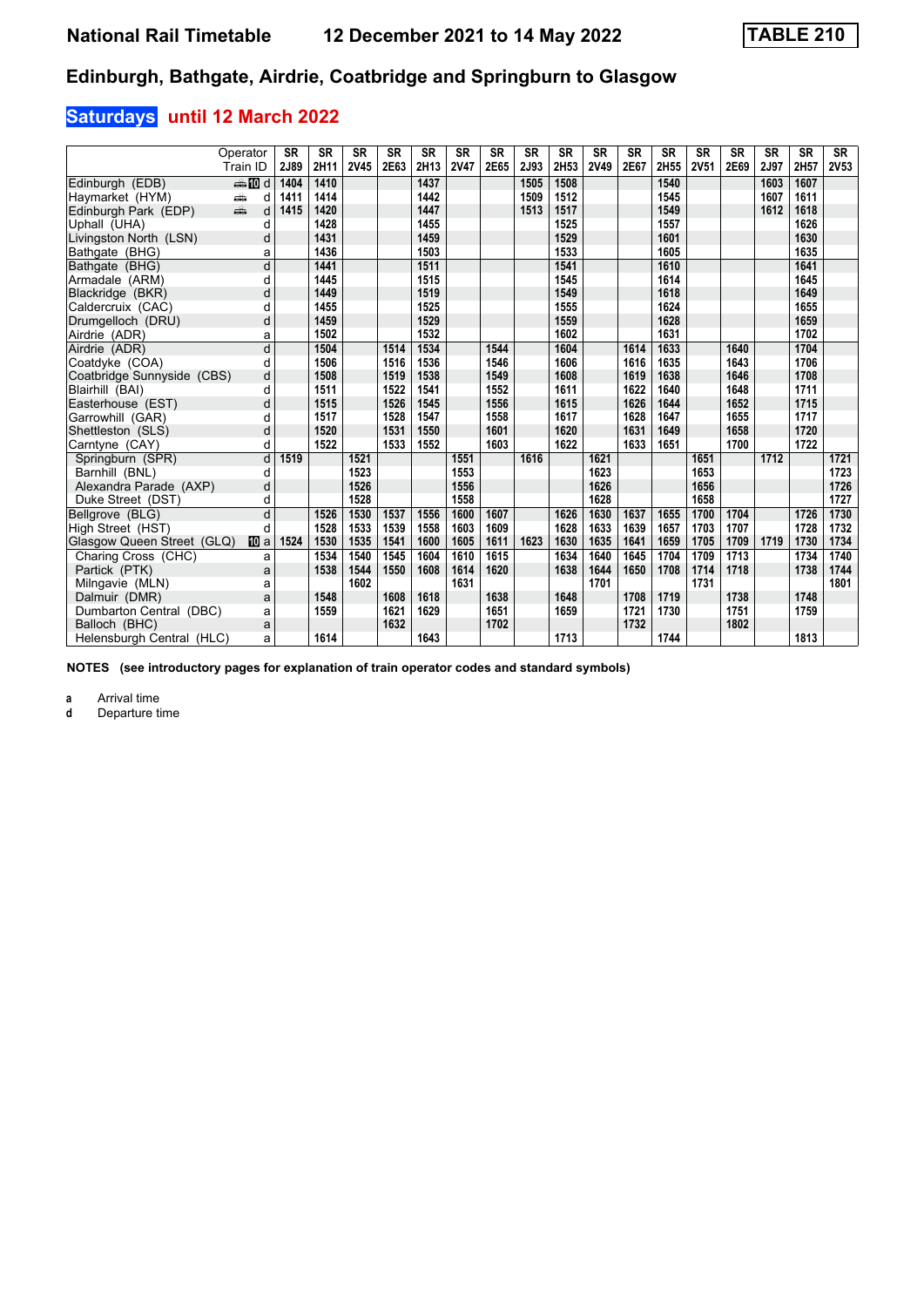# **Saturdays until 12 March 2022**

|                            | Operator<br>Train ID | <b>SR</b><br>2E71 | <b>SR</b><br>2J51 | <b>SR</b><br>2H59 | <b>SR</b><br>2V55 | <b>SR</b><br>2E73 | <b>SR</b><br>2J53 | <b>SR</b><br>2H37 | <b>SR</b><br>2V33 | <b>SR</b><br>2E51 | <b>SR</b><br>2J55 | <b>SR</b><br>2H39 | <b>SR</b><br>2V35 | <b>SR</b><br>2E53 | <b>SR</b><br>2J57 | <b>SR</b><br>2H41 | <b>SR</b><br><b>2V37</b> | <b>SR</b><br>2E55 |
|----------------------------|----------------------|-------------------|-------------------|-------------------|-------------------|-------------------|-------------------|-------------------|-------------------|-------------------|-------------------|-------------------|-------------------|-------------------|-------------------|-------------------|--------------------------|-------------------|
| Edinburgh (EDB)            | <b>et 10</b> d       |                   | 1637              | 1643              |                   |                   | 1704              | 1707              |                   |                   | 1734              | 1738              |                   |                   | 1803              | 1807              |                          |                   |
| Haymarket (HYM)            | d<br>پیش             |                   | 1643              | 1647              |                   |                   | 1708              | 1712              |                   |                   | 1738              | 1743              |                   |                   | 1807              | 1811              |                          |                   |
| Edinburgh Park (EDP)       | aîn.<br>d            |                   | 1648              | 1652              |                   |                   | 1713              | 1717              |                   |                   | 1742              | 1748              |                   |                   | 1811              | 1817              |                          |                   |
| Uphall (UHA)               | d                    |                   |                   | 1700              |                   |                   |                   | 1726              |                   |                   |                   | 1756              |                   |                   |                   | 1825              |                          |                   |
| Livingston North (LSN)     | d                    |                   |                   | 1703              |                   |                   |                   | 1730              |                   |                   |                   | 1800              |                   |                   |                   | 1828              |                          |                   |
| Bathgate (BHG)             | a                    |                   |                   | 1708              |                   |                   |                   | 1735              |                   |                   |                   | 1804              |                   |                   |                   | 1833              |                          |                   |
| Bathgate (BHG)             | d                    |                   |                   | 1712              |                   |                   |                   | 1742              |                   |                   |                   | 1813              |                   |                   |                   | 1838              |                          |                   |
| Armadale (ARM)             | d                    |                   |                   | 1716              |                   |                   |                   | 1746              |                   |                   |                   | 1817              |                   |                   |                   | 1842              |                          |                   |
| Blackridge (BKR)           | d                    |                   |                   | 1719              |                   |                   |                   | 1749              |                   |                   |                   | 1820              |                   |                   |                   | 1846              |                          |                   |
| Caldercruix (CAC)          | d                    |                   |                   | 1726              |                   |                   |                   | 1756              |                   |                   |                   | 1827              |                   |                   |                   | 1852              |                          |                   |
| Drumgelloch (DRU)          | d                    |                   |                   | 1729              |                   |                   |                   | 1759              |                   |                   |                   | 1830              |                   |                   |                   | 1856              |                          |                   |
| Airdrie (ADR)              | a                    |                   |                   | 1733              |                   |                   |                   | 1803              |                   |                   |                   | 1834              |                   |                   |                   | 1900              |                          |                   |
| Airdrie (ADR)              | d                    | 1714              |                   | 1734              |                   | 1744              |                   | 1804              |                   | 1814              |                   | 1835              |                   | 1844              |                   | 1903              |                          | 1914              |
| Coatdyke (COA)             | d                    | 1716              |                   | 1736              |                   | 1746              |                   | 1806              |                   | 1816              |                   | 1837              |                   | 1846              |                   | 1905              |                          | 1916              |
| Coatbridge Sunnyside (CBS) | d                    | 1719              |                   | 1739              |                   | 1749              |                   | 1809              |                   | 1819              |                   | 1840              |                   | 1849              |                   | 1908              |                          | 1919              |
| Blairhill (BAI)            | d                    | 1722              |                   | 1741              |                   | 1752              |                   | 1811              |                   | 1822              |                   | 1842              |                   | 1852              |                   | 1910              |                          | 1922              |
| Easterhouse (EST)          | d                    | 1726              |                   | 1745              |                   | 1756              |                   | 1815              |                   | 1826              |                   | 1846              |                   | 1856              |                   | 1914              |                          | 1926              |
| Garrowhill (GAR)           | d                    | 1728              |                   | 1748              |                   | 1758              |                   | 1818              |                   | 1828              |                   | 1849              |                   | 1858              |                   | 1917              |                          | 1928              |
| Shettleston (SLS)          | d                    | 1731              |                   | 1750              |                   | 1801              |                   | 1821              |                   | 1831              |                   | 1851              |                   | 1901              |                   | 1919              |                          | 1931              |
| Carntyne (CAY)             | d                    | 1733              |                   | 1752              |                   | 1803              |                   | 1823              |                   | 1833              |                   | 1853              |                   | 1903              |                   | 1921              |                          | 1933              |
| Springburn (SPR)           | d                    |                   | 1747              |                   | 1751              |                   | 1811              |                   | 1821              |                   | 1844              |                   | 1854              |                   | 1915              |                   | 1920                     |                   |
| Barnhill (BNL)             | d                    |                   |                   |                   | 1753              |                   |                   |                   | 1823              |                   |                   |                   | 1856              |                   |                   |                   | 1922                     |                   |
| Alexandra Parade (AXP)     | d                    |                   |                   |                   | 1756              |                   |                   |                   | 1826              |                   |                   |                   | 1859              |                   |                   |                   | 1925                     |                   |
| Duke Street (DST)          | d                    |                   |                   |                   | 1757              |                   |                   |                   | 1828              |                   |                   |                   | 1900              |                   |                   |                   | 1926                     |                   |
| Bellarove (BLG)            | d                    | 1737              |                   | 1756              | 1800              | 1807              |                   | 1826              | 1831              | 1837              |                   | 1857              | 1902              | 1907              |                   | 1925              | 1928                     | 1937              |
| High Street (HST)          | d                    | 1739              |                   | 1758              | 1802              | 1809              |                   | 1829              | 1833              | 1839              |                   | 1859              | 1905              | 1909              |                   | 1927              | 1932                     | 1939              |
| Glasgow Queen Street (GLQ) | 100 a                | 1741              | 1752              | 1800              | 1804              | 1811              | 1816              | 1831              | 1835              | 1841              | 1850              | 1901              | 1907              | 1911              | 1920              | 1929              | 1934                     | 1941              |
| Charing Cross (CHC)        | a                    | 1745              |                   | 1804              | 1810              | 1815              |                   | 1834              | 1840              | 1845              |                   | 1904              | 1910              | 1915              |                   | 1933              | 1940                     | 1945              |
| Partick (PTK)              | a                    | 1750              |                   | 1808              | 1814              | 1820              |                   | 1838              | 1844              | 1850              |                   | 1908              | 1914              | 1920              |                   | 1937              | 1944                     | 1950              |
| Milngavie (MLN)            | a                    |                   |                   |                   | 1831              |                   |                   |                   | 1901              |                   |                   |                   | 1931              |                   |                   |                   | 2001                     |                   |
| Dalmuir (DMR)              | a                    | 1809              |                   | 1818              |                   | 1838              |                   | 1848              |                   | 1908              |                   | 1920              |                   | 1938              |                   | 1950              |                          | 2008              |
| Dumbarton Central (DBC)    | a                    | 1821              |                   | 1829              |                   | 1847              |                   | 1902              |                   | 1922              |                   | 1931              |                   | 1952              |                   | 2001              |                          | 2021              |
| Balloch (BHC)              | a                    | 1832              |                   |                   |                   | 1859              |                   |                   |                   | 1932              |                   |                   |                   | 2003              |                   |                   |                          | 2032              |
| Helensburgh Central (HLC)  | a                    |                   |                   | 1843              |                   |                   |                   | 1916              |                   |                   |                   | 1945              |                   |                   |                   | 2018              |                          |                   |

**NOTES (see introductory pages for explanation of train operator codes and standard symbols)**

**a** Arrival time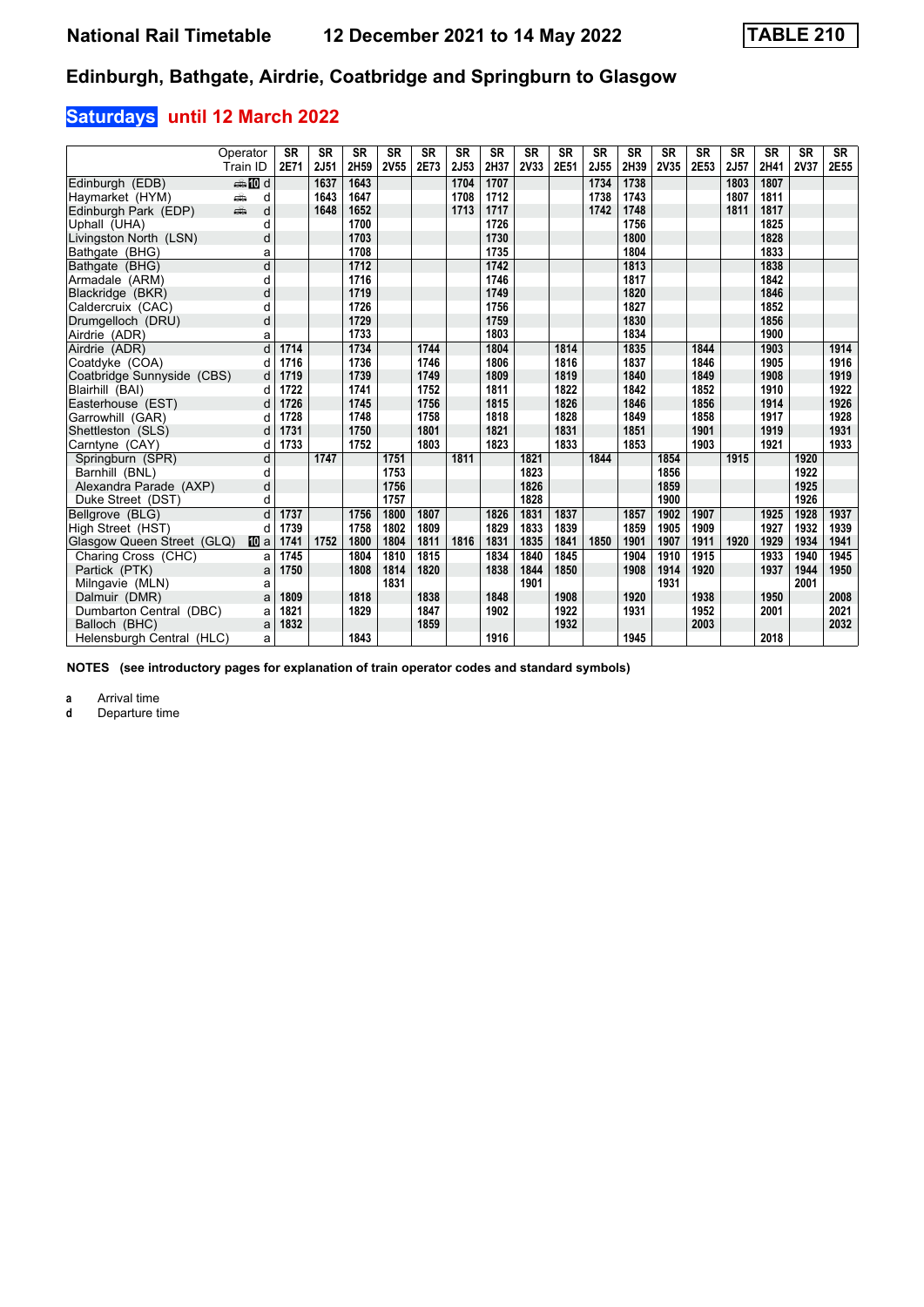### **Saturdays until 12 March 2022**

| Operator<br>Train ID              | <b>SR</b><br><b>2V71</b> | <b>SR</b><br>2H43 | <b>SR</b><br>2V39 | <b>SR</b><br>2E57 | <b>SR</b><br>2J61 | <b>SR</b><br><b>2V41</b> | <b>SR</b><br>2H45 | <b>SR</b><br>2J63 | <b>SR</b><br>2H47 | <b>SR</b><br>2V45 | <b>SR</b><br>2H49 | <b>SR</b><br>2J67 | <b>SR</b><br>2H51 | <b>SR</b><br><b>2V49</b> | <b>SR</b><br>2H53 | <b>SR</b><br>2H55 | <b>SR</b><br><b>2J71</b> |
|-----------------------------------|--------------------------|-------------------|-------------------|-------------------|-------------------|--------------------------|-------------------|-------------------|-------------------|-------------------|-------------------|-------------------|-------------------|--------------------------|-------------------|-------------------|--------------------------|
| Days of operation/Notes           | A                        |                   |                   |                   |                   |                          |                   |                   |                   |                   |                   | в                 |                   |                          |                   |                   | в                        |
| <b>⊯Md</b><br>Edinburgh (EDB)     | 1824                     | 1838              |                   |                   | 1904              |                          | 1922              | 1933              | 1950              |                   | 2022              |                   | 2055              |                          | 2122              | 2152              |                          |
| Haymarket (HYM)<br>d<br>پیش       | 1828                     | 1843              |                   |                   | 1908              |                          | 1927              | 1938              | 1954              |                   | 2028              |                   | 2059              |                          | 2127              | 2156              |                          |
| añ.<br>Edinburgh Park (EDP)<br>d  | 1833                     | 1848              |                   |                   | 1914              |                          | 1932              | 1942              | 1959              |                   | 2032              |                   | 2104              |                          | 2132              | 2201              |                          |
| Uphall (UHA)<br>d                 | 1841                     | 1856              |                   |                   |                   |                          | 1940              |                   | 2007              |                   | 2040              |                   | 2112              |                          | 2140              | 2209              |                          |
| Livingston North (LSN)<br>d       | 1845                     | 1859              |                   |                   |                   |                          | 1943              |                   | 2010              |                   | 2044              |                   | 2115              |                          | 2143              | 2212              |                          |
| Bathgate (BHG)<br>a               | 1849                     | 1904              |                   |                   |                   |                          | 1948              |                   | 2015              |                   | 2049              |                   | 2120              |                          | 2148              | 2217              |                          |
| d<br>Bathgate (BHG)               | 1857                     | 1911              |                   |                   |                   |                          | 1949              |                   | 2020              |                   | 2053              |                   | 2122              |                          | 2152              | 2219              |                          |
| Armadale (ARM)<br>d               | 1901                     | 1915              |                   |                   |                   |                          | 1953              |                   | 2024              |                   | 2057              |                   | 2126              |                          | 2156              | 2223              |                          |
| Blackridge (BKR)<br>d             | 1904                     | 1919              |                   |                   |                   |                          | 1957              |                   | 2028              |                   | 2100              |                   | 2129              |                          | 2200              | 2227              |                          |
| Caldercruix (CAC)<br>d            | 1911                     | 1925              |                   |                   |                   |                          | 2003              |                   | 2034              |                   | 2107              |                   | 2136              |                          | 2206              | 2233              |                          |
| Drumgelloch (DRU)<br>d            | 1918e                    | 1929              |                   |                   |                   |                          | 2007              |                   | 2038              |                   | 2110              |                   | 2139              |                          | 2210              | 2237              |                          |
| Airdrie (ADR)<br>a                | 1922                     | 1932              |                   |                   |                   |                          | 2010              |                   | 2041              |                   | 2113              |                   | 2142              |                          | 2213              | 2240              |                          |
| Airdrie (ADR)<br>d                | 1923                     | 1934              |                   | 1945              |                   |                          | 2015              |                   | 2047              |                   | 2117              |                   | 2149              |                          | 2217              | 2247              |                          |
| Coatdyke (COA)<br>d               | 1925                     | 1936              |                   | 1947              |                   |                          | 2017              |                   | 2049              |                   | 2119              |                   | 2151              |                          | 2219              | 2249              |                          |
| Coatbridge Sunnyside (CBS)<br>d   | 1929                     | 1939              |                   | 1950              |                   |                          | 2019              |                   | 2051              |                   | 2121              |                   | 2154              |                          | 2221              | 2251              |                          |
| Blairhill (BAI)<br>d              | 1932                     | 1941              |                   | 1953              |                   |                          | 2022              |                   | 2054              |                   | 2124              |                   | 2156              |                          | 2224              | 2254              |                          |
| Easterhouse (EST)<br>d            | 1936                     | 1945              |                   | 1957              |                   |                          | 2026              |                   | 2058              |                   | 2128              |                   | 2200              |                          | 2228              | 2258              |                          |
| Garrowhill (GAR)<br>d             | 1938                     | 1948              |                   | 1959              |                   |                          | 2028              |                   | 2100              |                   | 2130              |                   | 2203              |                          | 2230              | 2300              |                          |
| Shettleston (SLS)<br>d            | 1941                     | 1950              |                   | 2002              |                   |                          | 2031              |                   | 2103              |                   | 2133              |                   | 2205              |                          | 2233              | 2303              |                          |
| Carntyne (CAY)<br>d               | 1943                     | 1952              |                   | 2004              |                   |                          | 2033              |                   | 2105              |                   | 2135              |                   | 2208              |                          | 2235              | 2305              |                          |
| d<br>Springburn (SPR)             |                          |                   | 1951              |                   | 2016              | 2024                     |                   | 2046              |                   | 2123              |                   | 2205              |                   | 2226                     |                   |                   | 2318                     |
| Barnhill (BNL)<br>d               |                          |                   | 1953              |                   |                   | 2026                     |                   |                   |                   | 2124              |                   |                   |                   | 2227                     |                   |                   |                          |
| d<br>Alexandra Parade (AXP)       |                          |                   | 1956              |                   |                   | 2029                     |                   |                   |                   | 2127              |                   |                   |                   | 2230                     |                   |                   |                          |
| Duke Street (DST)<br>d            |                          |                   | 1957              |                   |                   | 2030                     |                   |                   |                   | 2129              |                   |                   |                   | 2232                     |                   |                   |                          |
| d<br>Bellarove (BLG)              | 1946                     | 1956              | 2000              | 2008              |                   | 2032                     | 2037              |                   | 2108              | 2131              | 2138              |                   | 2211              | 2234                     | 2238              | 2308              |                          |
| High Street (HST)<br>d            | 1949                     | 1958              | 2003              | 2010              |                   | 2035                     | 2040              |                   | 2111              | 2133              | 2141              |                   | 2214              | 2236                     | 2241              | 2311              |                          |
| Glasgow Queen Street (GLQ)<br>吅 a | 1951                     | 2000              | 2005              | 2012              | 2025              | 2037                     | 2042              | 2053              | 2113              | 2135              | 2143              | 2210              | 2216              | 2238                     | 2243              | 2313              | 2324                     |
| Charing Cross (CHC)<br>a          | 1953                     | 2004              | 2010              | 2015              |                   | 2040                     | 2049              |                   | 2120              | 2141              | 2149              |                   | 2219              | 2242                     | 2249              | 2319              |                          |
| Partick (PTK)<br>a                | 1959                     | 2008              | 2014              | 2019              |                   | 2045                     | 2054              |                   | 2125              | 2150              | 2154              |                   | 2224              | 2250                     | 2254              | 2324              |                          |
| Milngavie (MLN)<br>a              |                          |                   | 2031              |                   |                   |                          |                   |                   |                   |                   |                   |                   |                   |                          |                   |                   |                          |
| Dalmuir (DMR)<br>a                |                          | 2018              |                   | 2038              |                   | 2106                     | 2112              |                   | 2143              | 2206              | 2212              |                   | 2244              | 2307                     | 2312              | 2342              |                          |
| Dumbarton Central (DBC)<br>a      |                          | 2029              |                   | 2051              |                   | 2120                     | 2124              |                   | 2156              | 2220              | 2225              |                   | 2258              | 2320                     | 2325              | 2354              |                          |
| Balloch (BHC)<br>a                |                          |                   |                   | 2105              |                   | 2132                     |                   |                   |                   | 2232              |                   |                   |                   | 2332                     |                   |                   |                          |
| Helensburgh Central (HLC)<br>a    |                          | 2043              |                   |                   |                   |                          | 2143              |                   | 2213              |                   | 2242              |                   | 2313              |                          | 2343              | 0010              |                          |

**NOTES (see introductory pages for explanation of train operator codes and standard symbols)**

**a** Arrival time<br>**d** Departure t

**d** Departure time

**EXECUTE:** Arrives 4 minutes earlier

**A** To Garscadden, see table 206<br>**B** From Falkirk Grahamston, see

**B** From Falkirk Grahamston, see table 208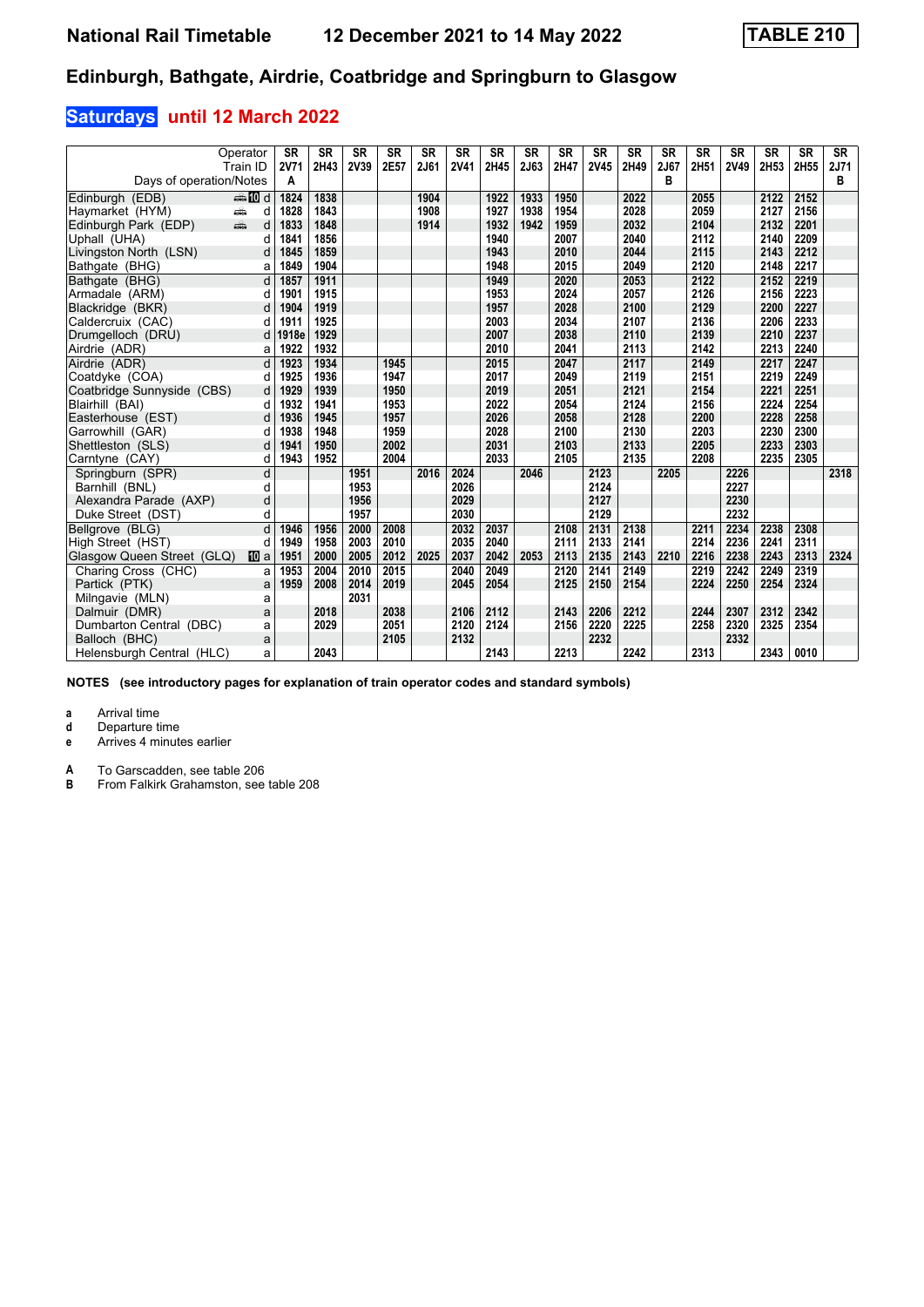### **Saturdays until 12 March 2022**

|                            | Operator<br>Train ID                                                                                                                                                                                                                | <b>SR</b><br><b>2V53</b> | <b>SR</b><br>2H57 | <b>SR</b><br>2H59 | <b>SR</b><br><b>2V71</b> | <b>SR</b><br>2V73 | <b>SR</b><br><b>2V55</b> | <b>SR</b><br><b>2V75</b> | <b>SR</b><br>2J75 |
|----------------------------|-------------------------------------------------------------------------------------------------------------------------------------------------------------------------------------------------------------------------------------|--------------------------|-------------------|-------------------|--------------------------|-------------------|--------------------------|--------------------------|-------------------|
| Days of operation/Notes    |                                                                                                                                                                                                                                     |                          |                   | A                 |                          |                   | A                        |                          | B                 |
| Edinburgh (EDB)            | dan <b>in</b> d                                                                                                                                                                                                                     |                          | 2222              | 2252              | 2307                     | 2338              |                          | 2355                     |                   |
| Haymarket (HYM)            | d<br>پېښ                                                                                                                                                                                                                            |                          | 2227              | 2256              | 2311                     | 2343              |                          | 2359                     |                   |
| Edinburgh Park (EDP)       | and and the second set of the set of the set of the set of the set of the set of the set of the set of the set of the set of the set of the set of the set of the set of the set of the set of the set of the set of the set o<br>d |                          | 2232              | 2301              | 2316                     | 2347              |                          | 0004                     |                   |
| Uphall (UHA)               | d                                                                                                                                                                                                                                   |                          | 2240              | 2309              | 2324                     | 2355              |                          | 0012                     |                   |
| Livingston North (LSN)     | d                                                                                                                                                                                                                                   |                          | 2243              | 2312              | 2328                     | 0002              |                          | 0015                     |                   |
| Bathgate (BHG)             | a                                                                                                                                                                                                                                   |                          | 2251              | 2317              | 2332                     | 0006              |                          | 0020                     |                   |
| Bathgate (BHG)             | d                                                                                                                                                                                                                                   |                          | 2253              | 2317              | 2333                     |                   |                          |                          |                   |
| Armadale (ARM)             | d                                                                                                                                                                                                                                   |                          | 2257              | 2321              | 2337                     |                   |                          |                          |                   |
| Blackridge (BKR)           | d                                                                                                                                                                                                                                   |                          | 2300              | 2325              | 2341                     |                   |                          |                          |                   |
| Caldercruix (CAC)          | d                                                                                                                                                                                                                                   |                          | 2307              | 2331              | 2347                     |                   |                          |                          |                   |
| Drumgelloch (DRU)          | d                                                                                                                                                                                                                                   |                          | 2310              | 2335              | 2351                     |                   |                          |                          |                   |
| Airdrie (ADR)              | a                                                                                                                                                                                                                                   |                          | 2313              | 2338              | 2354                     |                   |                          |                          |                   |
| Airdrie (ADR)              | $\overline{\mathsf{d}}$                                                                                                                                                                                                             |                          | 2317              | 2339              |                          |                   |                          |                          |                   |
| Coatdyke (COA)             | d                                                                                                                                                                                                                                   |                          | 2320              | 2341              |                          |                   |                          |                          |                   |
| Coatbridge Sunnyside (CBS) | d                                                                                                                                                                                                                                   |                          | 2324              | 2343              |                          |                   |                          |                          |                   |
| Blairhill (BAI)            | d                                                                                                                                                                                                                                   |                          | 2327              | 2346              |                          |                   |                          |                          |                   |
| Easterhouse (EST)          | d                                                                                                                                                                                                                                   |                          | 2332              | 2350              |                          |                   |                          |                          |                   |
| Garrowhill (GAR)           | d                                                                                                                                                                                                                                   |                          | 2336              | 2352              |                          |                   |                          |                          |                   |
| Shettleston (SLS)          | d                                                                                                                                                                                                                                   |                          | 2339              | 2355              |                          |                   |                          |                          |                   |
| Carntyne (CAY)             | d                                                                                                                                                                                                                                   |                          | 2342              | 2357              |                          |                   |                          |                          |                   |
| Springburn (SPR)           | $\overline{d}$                                                                                                                                                                                                                      | 2324                     |                   |                   |                          |                   | 2354                     |                          | 0014              |
| Barnhill (BNL)             | d                                                                                                                                                                                                                                   | 2325                     |                   |                   |                          |                   | 2355                     |                          |                   |
| Alexandra Parade (AXP)     | d                                                                                                                                                                                                                                   | 2328                     |                   |                   |                          |                   | 2358                     |                          |                   |
| Duke Street (DST)          | d                                                                                                                                                                                                                                   | 2330                     |                   |                   |                          |                   | 0003                     |                          |                   |
| Bellarove (BLG)            | d                                                                                                                                                                                                                                   | 2332                     | 2347              | 0001              |                          |                   | 0005                     |                          |                   |
| High Street (HST)          | d                                                                                                                                                                                                                                   | 2334                     | 2350              | 0002              |                          |                   | 0007                     |                          |                   |
| Glasgow Queen Street (GLQ) | <b>ID</b> al                                                                                                                                                                                                                        | 2336                     | 2352              | 0004              |                          |                   | 0009                     |                          | 0019              |
| Charing Cross (CHC)        | a                                                                                                                                                                                                                                   | 2339                     | 2356              | 0007              |                          |                   | 0012                     |                          |                   |
| Partick (PTK)              | a                                                                                                                                                                                                                                   | 2343                     | 0002              | 0011              |                          |                   | 0016                     |                          |                   |
| Milngavie (MLN)            | a                                                                                                                                                                                                                                   |                          |                   |                   |                          |                   |                          |                          |                   |
| Dalmuir (DMR)              | a                                                                                                                                                                                                                                   | 0002                     | 0019              |                   |                          |                   |                          |                          |                   |
| Dumbarton Central (DBC)    | a                                                                                                                                                                                                                                   | 0015                     | 0030              |                   |                          |                   |                          |                          |                   |
| Balloch (BHC)              | a                                                                                                                                                                                                                                   | 0027                     |                   |                   |                          |                   |                          |                          |                   |
| Helensburgh Central (HLC)  | a                                                                                                                                                                                                                                   |                          | 0046              |                   |                          |                   |                          |                          |                   |

**NOTES (see introductory pages for explanation of train operator codes and standard symbols)**

**a** Arrival time<br>**d** Departure t

**d** Departure time

 $\lambda$ **A** To Garscadden, see table 206<br>**B** From Falkirk Grahamston, see

**B** From Falkirk Grahamston, see table 208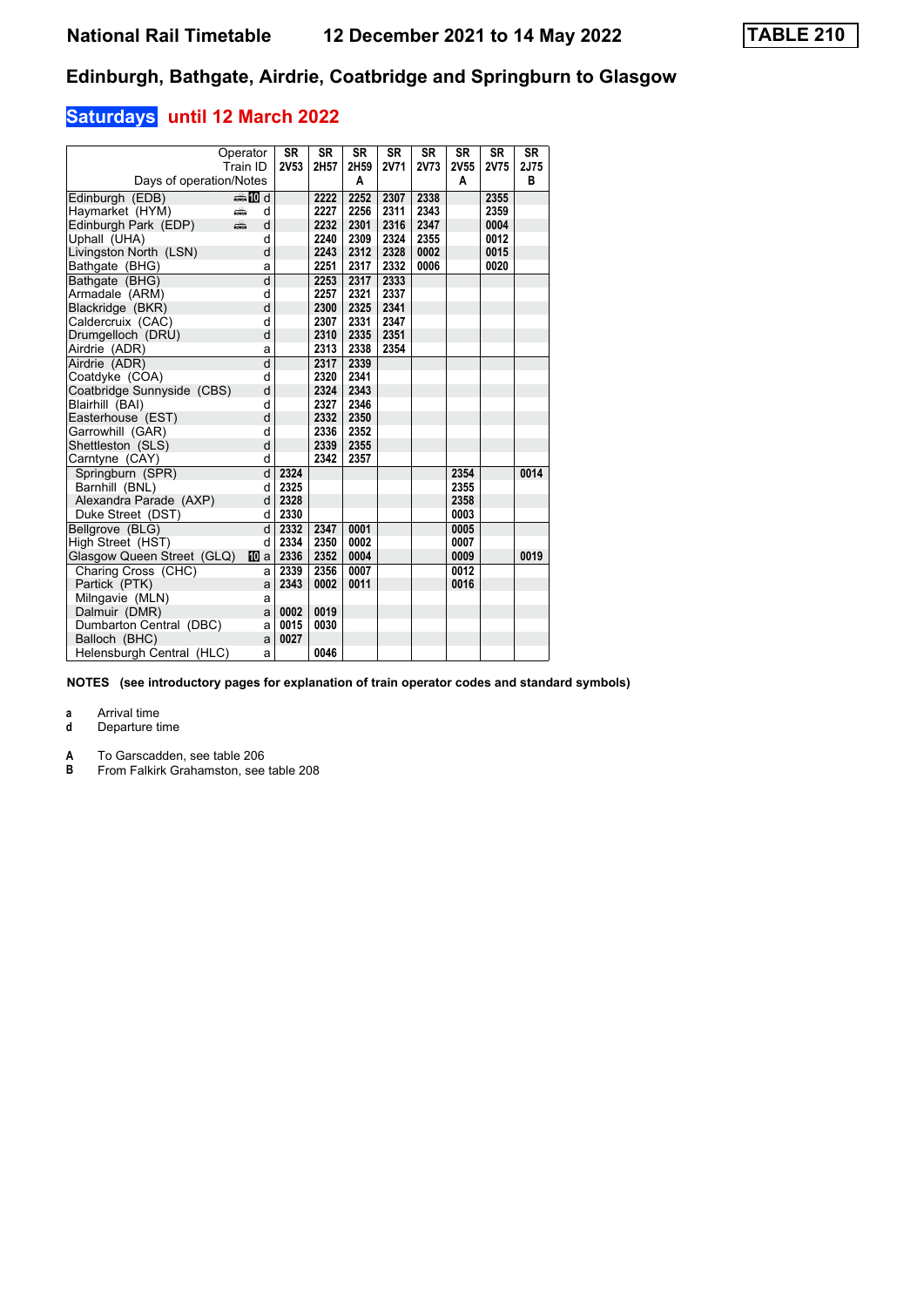### **Sundays until 6 March 2022**

| Operator<br>Train ID                | <b>SR</b><br>2H01 | <b>SR</b><br><b>2V43</b> | <b>SR</b><br>2H03 | <b>SR</b><br>2H05 | <b>SR</b><br>2V45 | <b>SR</b><br>2J67 | <b>SR</b><br>2H07 | <b>SR</b><br>2H09 | <b>SR</b><br><b>2V49</b> | <b>SR</b><br>2J71 | <b>SR</b><br>2H87 | <b>SR</b><br>2H89 | <b>SR</b><br><b>2V53</b> | <b>SR</b><br>2J75 | <b>SR</b><br>2H91 | <b>SR</b><br>2H93 | <b>SR</b><br><b>2V33</b> | <b>SR</b><br>2J79 |
|-------------------------------------|-------------------|--------------------------|-------------------|-------------------|-------------------|-------------------|-------------------|-------------------|--------------------------|-------------------|-------------------|-------------------|--------------------------|-------------------|-------------------|-------------------|--------------------------|-------------------|
| Days of operation/Notes             |                   |                          |                   |                   |                   | A                 |                   |                   |                          | A                 |                   |                   |                          | Α                 |                   |                   |                          | A                 |
| Edinburgh (EDB)<br><b>⊯Md</b>       |                   |                          |                   |                   |                   |                   | 0836              | 0904              |                          |                   | 0939              | 1006              |                          |                   | 1040              | 1107              |                          |                   |
| Haymarket (HYM)<br>d<br>پیش         |                   |                          |                   |                   |                   |                   | 0840              | 0908              |                          |                   | 0943              | 1010              |                          |                   | 1044              | 1111              |                          |                   |
| پيش<br>Edinburgh Park (EDP)<br>d    |                   |                          |                   |                   |                   |                   | 0846              | 0916              |                          |                   | 0948              | 1015              |                          |                   | 1049              | 1116              |                          |                   |
| Uphall (UHA)<br>d                   |                   |                          |                   |                   |                   |                   | 0859              | 0929              |                          |                   | 1001              | 1028              |                          |                   | 1057              | 1124              |                          |                   |
| Livingston North (LSN)<br>d         |                   |                          |                   |                   |                   |                   | 0902              | 0932              |                          |                   | 1004              | 1031              |                          |                   | 1100              | 1127              |                          |                   |
| Bathgate (BHG)<br>a                 |                   |                          |                   |                   |                   |                   | 0907              | 0937              |                          |                   | 1009              | 1036              |                          |                   | 1105              | 1132              |                          |                   |
| d<br>Bathgate (BHG)                 |                   |                          | 0806              |                   |                   |                   | 0907              | 0937              |                          |                   | 1009              | 1036              |                          |                   | 1106              | 1134              |                          |                   |
| Armadale (ARM)<br>d                 |                   |                          | 0810              |                   |                   |                   | 0911              | 0941              |                          |                   | 1013              | 1040              |                          |                   | 1110              | 1138              |                          |                   |
| Blackridge (BKR)<br>d               |                   |                          | 0814              |                   |                   |                   | 0915              | 0944              |                          |                   | 1017              | 1044              |                          |                   | 1114              | 1142              |                          |                   |
| Caldercruix (CAC)<br>d              |                   |                          | 0820              |                   |                   |                   | 0921              | 0951              |                          |                   | 1023              | 1050              |                          |                   | 1120              | 1148              |                          |                   |
| Drumgelloch (DRU)<br>d              |                   |                          | 0824              |                   |                   |                   | 0925              | 0954              |                          |                   | 1027              | 1054              |                          |                   | 1124              | 1152              |                          |                   |
| Airdrie (ADR)<br>a                  |                   |                          | 0827              |                   |                   |                   | 0928              | 0957              |                          |                   | 1030              | 1057              |                          |                   | 1127              | 1155              |                          |                   |
| d<br>Airdrie (ADR)                  | 0757              |                          | 0827              | 0857              |                   |                   | 0930              | 0959              |                          |                   | 1031              | 1058              |                          |                   | 1128              | 1157              |                          |                   |
| Coatdyke (COA)<br>d                 | 0759              |                          | 0829              | 0859              |                   |                   | 0932              | 1001              |                          |                   | 1033              | 1100              |                          |                   | 1130              | 1159              |                          |                   |
| Coatbridge Sunnyside (CBS)<br>d     | 0802              |                          | 0832              | 0902              |                   |                   | 0935              | 1003              |                          |                   | 1036              | 1103              |                          |                   | 1133              | 1202              |                          |                   |
| Blairhill (BAI)<br>d                | 0805              |                          | 0835              | 0905              |                   |                   | 0937              | 1006              |                          |                   | 1038              | 1106              |                          |                   | 1136              | 1205              |                          |                   |
| Easterhouse (EST)<br>d              | 0809              |                          | 0839              | 0909              |                   |                   | 0941              | 1010              |                          |                   | 1042              | 1110              |                          |                   | 1140              | 1209              |                          |                   |
| Garrowhill (GAR)<br>d               | 0811              |                          | 0841              | 0911              |                   |                   | 0944              | 1012              |                          |                   | 1045              | 1112              |                          |                   | 1142              | 1211              |                          |                   |
| Shettleston (SLS)<br>d              | 0814              |                          | 0844              | 0914              |                   |                   | 0946              | 1015              |                          |                   | 1047              | 1115              |                          |                   | 1145              | 1214              |                          |                   |
| Carntyne (CAY)<br>d                 | 0816              |                          | 0846              | 0916              |                   |                   | 0948              | 1017              |                          |                   | 1049              | 1117              |                          |                   | 1147              | 1216              |                          |                   |
| d<br>Springburn (SPR)               |                   | 0827                     |                   |                   | 0927              | 0934              |                   |                   | 1027                     | 1034              |                   |                   | 1127                     | 1134              |                   |                   | 1227                     | 1234              |
| Barnhill (BNL)<br>d                 |                   |                          |                   |                   | 0928              |                   |                   |                   | 1028                     |                   |                   |                   | 1128                     |                   |                   |                   | 1228                     |                   |
| Alexandra Parade (AXP)<br>d         |                   |                          |                   |                   | 0931              |                   |                   |                   | 1031                     |                   |                   |                   | 1131                     |                   |                   |                   | 1231                     |                   |
| Duke Street (DST)<br>d              |                   |                          |                   |                   | 0933              |                   |                   |                   | 1033                     |                   |                   |                   | 1133                     |                   |                   |                   | 1233                     |                   |
| Bellarove (BLG)<br>d                | 0819              | 0835                     | 0849              | 0919              | 0935              |                   | 0952              | 1020              | 1035                     |                   | 1053              | 1120              | 1135                     |                   | 1150              | 1219              | 1235                     |                   |
| High Street (HST)<br>d              | 0821              | 0837                     | 0851              | 0921              | 0937              |                   | 0954              | 1022              | 1037                     |                   | 1055              | 1122              | 1137                     |                   | 1152              | 1221              | 1237                     |                   |
| Glasgow Queen Street (GLQ)<br>100 a | 0823              | 0839                     | 0853              | 0923              | 0939              | 0940              | 0956              | 1024              | 1039                     | 1039              | 1057              | 1124              | 1139                     | 1139              | 1154              | 1223              | 1239                     | 1239              |
| Charing Cross (CHC)<br>a            | 0826              | 0841                     | 0856              | 0926              | 0941              |                   | 0958              | 1027              | 1041                     |                   | 1059              | 1127              | 1141                     |                   | 1157              | 1226              | 1241                     |                   |
| Partick (PTK)<br>a                  | 0831              | 0845                     | 0901              | 0931              | 0945              |                   | 1002              | 1031              | 1045                     |                   | 1103              | 1131              | 1145                     |                   | 1201              | 1231              | 1245                     |                   |
| Milngavie (MLN)<br>a                |                   |                          |                   |                   |                   |                   |                   |                   |                          |                   |                   |                   |                          |                   |                   |                   |                          |                   |
| Dalmuir (DMR)<br>a                  | 0849              |                          | 0919              | 0949              |                   |                   | 1020              | 1049              |                          |                   | 1121              | 1149              |                          |                   | 1219              | 1249              |                          |                   |
| Dumbarton Central (DBC)<br>a        | 0900              |                          | 0929              | 1001              |                   |                   | 1032              | 1100              |                          |                   | 1132              | 1200              |                          |                   | 1230              | 1300              |                          |                   |
| Balloch (BHC)<br>a                  |                   |                          |                   |                   |                   |                   |                   |                   |                          |                   |                   |                   |                          |                   |                   |                   |                          |                   |
| Helensburgh Central (HLC)<br>a      | 0915              |                          | 0944              | 1016              |                   |                   | 1047              | 1115              |                          |                   | 1147              | 1215              |                          |                   | 1245              | 1315              |                          |                   |

**NOTES (see introductory pages for explanation of train operator codes and standard symbols)**

**a** Arrival time<br>**d** Departure t

**d** Departure time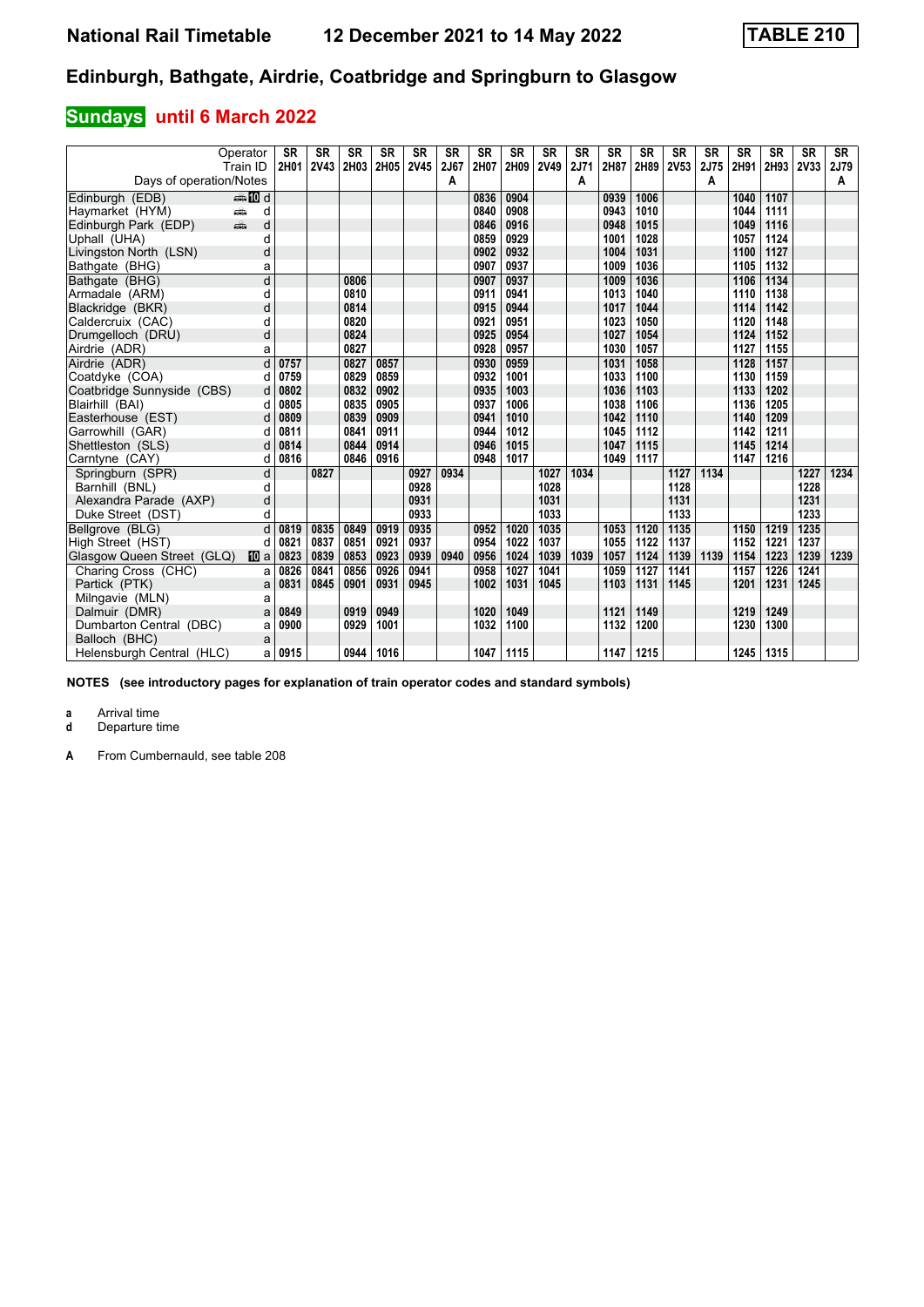## **Sundays until 6 March 2022**

|                            | Operator<br>Train ID      | <b>SR</b><br>2H95 | <b>SR</b><br>2H97 | <b>SR</b><br>2V37 | <b>SR</b><br>2J83 | <b>SR</b><br>2H99 | <b>SR</b><br>2H01 | <b>SR</b><br><b>2V41</b> | <b>SR</b><br>2J87 | <b>SR</b><br>2H03 | <b>SR</b><br>2H05 | <b>SR</b><br><b>2V45</b> | <b>SR</b><br>2J91 | <b>SR</b><br>2H07 | <b>SR</b><br>2H09 | <b>SR</b><br><b>2V49</b> | <b>SR</b><br>2J95 | <b>SR</b><br>2H87 | <b>SR</b><br>2H89 |
|----------------------------|---------------------------|-------------------|-------------------|-------------------|-------------------|-------------------|-------------------|--------------------------|-------------------|-------------------|-------------------|--------------------------|-------------------|-------------------|-------------------|--------------------------|-------------------|-------------------|-------------------|
| Days of operation/Notes    |                           |                   |                   |                   | A                 |                   |                   |                          | A                 |                   |                   |                          | A                 |                   |                   |                          | A                 |                   |                   |
| Edinburgh (EDB)            | dan <b>i</b> ndid         | 1140              | 1209              |                   |                   | 1241              | 1309              |                          |                   | 1342              | 1409              |                          |                   | 1441              | 1510              |                          |                   | 1541              | 1609              |
| Haymarket (HYM)            | d<br>پیش                  | 1144              | 1213              |                   |                   | 1245              | 1314              |                          |                   | 1347              | 1413              |                          |                   | 1445              | 1515              |                          |                   | 1545              | 1614              |
| Edinburgh Park (EDP)       | $\frac{1}{\sqrt{2}}$<br>d | 1149              | 1219              |                   |                   | 1250              | 1319              |                          |                   | 1351              | 1419              |                          |                   | 1450              | 1521              |                          |                   | 1550              | 1619              |
| Uphall (UHA)               | d                         | 1157              | 1227              |                   |                   | 1258              | 1328              |                          |                   | 1359              | 1427              |                          |                   | 1458              | 1529              |                          |                   | 1558              | 1627              |
| Livingston North (LSN)     | d                         | 1200              | 1231              |                   |                   | 1301              | 1331              |                          |                   | 1403              | 1431              |                          |                   | 1501              | 1532              |                          |                   | 1601              | 1631              |
| Bathgate (BHG)             | a                         | 1205              | 1235              |                   |                   | 1306              | 1336              |                          |                   | 1407              | 1435              |                          |                   | 1506              | 1537              |                          |                   | 1606              | 1635              |
| Bathgate (BHG)             | d                         | 1206              | 1237              |                   |                   | 1306              | 1336              |                          |                   | 1408              | 1437              |                          |                   | 1507              | 1537              |                          |                   | 1606              | 1637              |
| Armadale (ARM)             | d                         | 1210              | 1241              |                   |                   | 1310              | 1340              |                          |                   | 1412              | 1441              |                          |                   | 1511              | 1541              |                          |                   | 1610              | 1641              |
| Blackridge (BKR)           | d                         | 1214              | 1244              |                   |                   | 1314              | 1344              |                          |                   | 1415              | 1444              |                          |                   | 1515              | 1545              |                          |                   | 1614              | 1644              |
| Caldercruix (CAC)          | d                         | 1220              | 1251              |                   |                   | 1320              | 1350              |                          |                   | 1422              | 1451              |                          |                   | 1521              | 1551              |                          |                   | 1620              | 1651              |
| Drumgelloch (DRU)          | d                         | 1224              | 1254              |                   |                   | 1324              | 1354              |                          |                   | 1425              | 1454              |                          |                   | 1525              | 1555              |                          |                   | 1624              | 1654              |
| Airdrie (ADR)              | a                         | 1227              | 1257              |                   |                   | 1327              | 1357              |                          |                   | 1428              | 1457              |                          |                   | 1528              | 1558              |                          |                   | 1627              | 1657              |
| Airdrie (ADR)              | d                         | 1228              | 1258              |                   |                   | 1328              | 1358              |                          |                   | 1430              | 1458              |                          |                   | 1529              | 1559              |                          |                   | 1628              | 1659              |
| Coatdyke (COA)             | d                         | 1230              | 1300              |                   |                   | 1330              | 1400              |                          |                   | 1432              | 1500              |                          |                   | 1531              | 1601              |                          |                   | 1630              | 1701              |
| Coatbridge Sunnyside (CBS) | d                         | 1233              | 1303              |                   |                   | 1333              | 1403              |                          |                   | 1434              | 1503              |                          |                   | 1534              | 1604              |                          |                   | 1633              | 1703              |
| Blairhill (BAI)            | d                         | 1236              | 1305              |                   |                   | 1336              | 1406              |                          |                   | 1437              | 1505              |                          |                   | 1537              | 1606              |                          |                   | 1636              | 1706              |
| Easterhouse (EST)          | d                         | 1240              | 1309              |                   |                   | 1340              | 1410              |                          |                   | 1441              | 1509              |                          |                   | 1541              | 1610              |                          |                   | 1640              | 1710              |
| Garrowhill (GAR)           | d                         | 1242              | 1312              |                   |                   | 1342              | 1412              |                          |                   | 1443              | 1512              |                          |                   | 1543              | 1613              |                          |                   | 1642              | 1712              |
| Shettleston (SLS)          | d                         | 1245              | 1314              |                   |                   | 1345              | 1415              |                          |                   | 1446              | 1514              |                          |                   | 1546              | 1615              |                          |                   | 1645              | 1715              |
| Carntyne (CAY)             | d                         | 1247              | 1316              |                   |                   | 1347              | 1417              |                          |                   | 1448              | 1516              |                          |                   | 1548              | 1617              |                          |                   | 1647              | 1717              |
| Springburn (SPR)           | d                         |                   |                   | 1327              | 1334              |                   |                   | 1427                     | 1434              |                   |                   | 1527                     | 1534              |                   |                   | 1627                     | 1634              |                   |                   |
| Barnhill (BNL)             | d                         |                   |                   | 1328              |                   |                   |                   | 1428                     |                   |                   |                   | 1528                     |                   |                   |                   | 1628                     |                   |                   |                   |
| Alexandra Parade (AXP)     | d                         |                   |                   | 1331              |                   |                   |                   | 1431                     |                   |                   |                   | 1531                     |                   |                   |                   | 1631                     |                   |                   |                   |
| Duke Street (DST)          | d                         |                   |                   | 1333              |                   |                   |                   | 1433                     |                   |                   |                   | 1533                     |                   |                   |                   | 1633                     |                   |                   |                   |
| Bellarove (BLG)            | d                         | 1250              | 1320              | 1335              |                   | 1350              | 1420              | 1435                     |                   | 1451              | 1520              | 1535                     |                   | 1551              | 1621              | 1635                     |                   | 1650              | 1720              |
| High Street (HST)          | d                         | 1252              | 1322              | 1337              |                   | 1352              | 1422              | 1437                     |                   | 1453              | 1522              | 1537                     |                   | 1553              | 1623              | 1637                     |                   | 1652              | 1722              |
| Glasgow Queen Street (GLQ) | 100 a                     | 1254              | 1324              | 1339              | 1339              | 1354              | 1424              | 1439                     | 1441              | 1455              | 1524              | 1539                     | 1539              | 1555              | 1625              | 1639                     | 1639              | 1654              | 1724              |
| Charing Cross (CHC)        | a                         | 1257              | 1326              | 1341              |                   | 1357              | 1427              | 1441                     |                   | 1458              | 1526              | 1541                     |                   | 1558              | 1627              | 1641                     |                   | 1657              | 1727              |
| Partick (PTK)              | a                         | 1301              | 1331              | 1345              |                   | 1401              | 1431              | 1445                     |                   | 1502              | 1531              | 1545                     |                   | 1602              | 1632              | 1645                     |                   | 1701              | 1731              |
| Milngavie (MLN)            | a                         |                   |                   |                   |                   |                   |                   |                          |                   |                   |                   |                          |                   |                   |                   |                          |                   |                   |                   |
| Dalmuir (DMR)              | a                         | 1319              | 1349              |                   |                   | 1419              | 1449              |                          |                   | 1520              | 1549              |                          |                   | 1620              | 1650              |                          |                   | 1719              | 1749              |
| Dumbarton Central (DBC)    | a                         | 1330              | 1400              |                   |                   | 1430              | 1501              |                          |                   | 1531              | 1600              |                          |                   | 1630              | 1701              |                          |                   | 1730              | 1800              |
| Balloch (BHC)              | a                         |                   |                   |                   |                   |                   |                   |                          |                   |                   |                   |                          |                   |                   |                   |                          |                   |                   |                   |
| Helensburgh Central (HLC)  | a۱                        | 1345              | 1415              |                   |                   | 1445              | 1515              |                          |                   | 1545              | 1616              |                          |                   | 1645              | 1715              |                          |                   | 1745              | 1815              |

**NOTES (see introductory pages for explanation of train operator codes and standard symbols)**

**a** Arrival time<br>**d** Departure t

**d** Departure time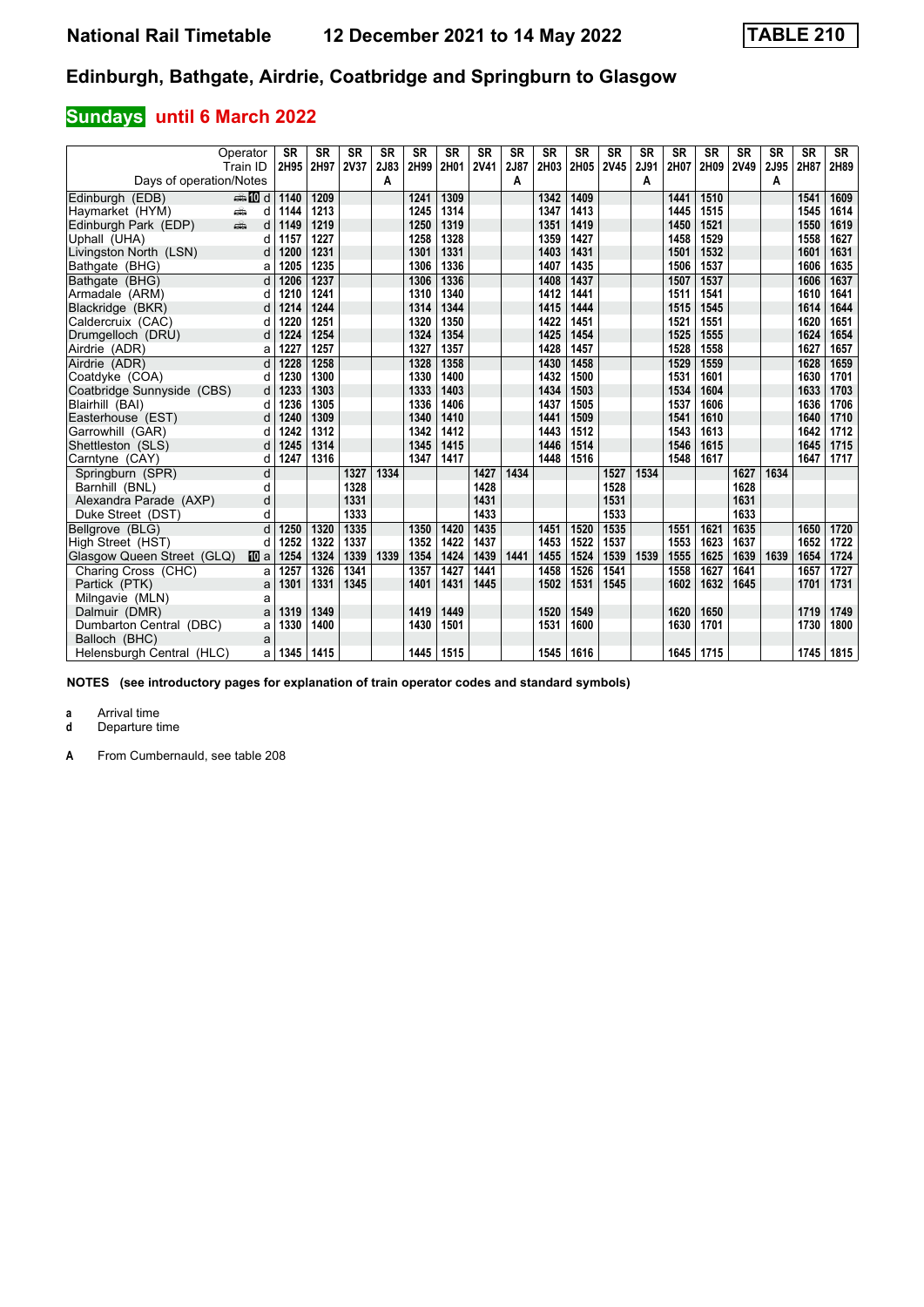### **Sundays until 6 March 2022**

|                            | Operator<br>Train ID | <b>SR</b><br>2V53 | <b>SR</b><br>2J51 | <b>SR</b><br>2H91 | <b>SR</b><br>2H93 | <b>SR</b><br>2V33 | <b>SR</b><br>2J55 | <b>SR</b><br>2H95 | <b>SR</b><br>2H97 | <b>SR</b><br>2V37 | <b>SR</b><br>2J59 | <b>SR</b><br>2H99 | <b>SR</b><br><b>2V65</b> | <b>SR</b><br>2H01 | <b>SR</b><br><b>2V41</b> | <b>SR</b><br>2J63 | <b>SR</b><br>2H03 | <b>SR</b><br><b>2V67</b> | SR<br>2H05 |
|----------------------------|----------------------|-------------------|-------------------|-------------------|-------------------|-------------------|-------------------|-------------------|-------------------|-------------------|-------------------|-------------------|--------------------------|-------------------|--------------------------|-------------------|-------------------|--------------------------|------------|
| Days of operation/Notes    |                      |                   | A                 |                   |                   |                   | Α                 |                   |                   |                   | A                 |                   |                          |                   |                          | Α                 |                   |                          |            |
| Edinburgh (EDB)            | dan <b>in</b> d      |                   |                   | 1641              | 1710              |                   |                   | 1740              | 1810              |                   |                   | 1840              | 1910                     |                   |                          |                   | 1940              | 2010                     |            |
| Haymarket (HYM)            | d<br>پیش             |                   |                   | 1645              | 1714              |                   |                   | 1744              | 1814              |                   |                   | 1844              | 1914                     |                   |                          |                   | 1945              | 2016                     |            |
| Edinburgh Park (EDP)       | پيش<br>d             |                   |                   | 1650              | 1720              |                   |                   | 1749              | 1820              |                   |                   | 1849              | 1919                     |                   |                          |                   | 1950              | 2020                     |            |
| Uphall (UHA)               | d                    |                   |                   | 1658              | 1728              |                   |                   | 1757              | 1828              |                   |                   | 1857              | 1927                     |                   |                          |                   | 1958              | 2028                     |            |
| Livingston North (LSN)     | d                    |                   |                   | 1701              | 1731              |                   |                   | 1800              | 1831              |                   |                   | 1900              | 1930                     |                   |                          |                   | 2001              | 2032                     |            |
| Bathgate (BHG)             | a                    |                   |                   | 1706              | 1736              |                   |                   | 1805              | 1836              |                   |                   | 1905              | 1935                     |                   |                          |                   | 2006              | 2036                     |            |
| Bathgate (BHG)             | d                    |                   |                   | 1706              | 1736              |                   |                   | 1806              | 1837              |                   |                   | 1906              |                          |                   |                          |                   | 2006              |                          |            |
| Armadale (ARM)             | d                    |                   |                   | 1710              | 1740              |                   |                   | 1810              | 1841              |                   |                   | 1910              |                          |                   |                          |                   | 2010              |                          |            |
| Blackridge (BKR)           | d                    |                   |                   | 1714              | 1744              |                   |                   | 1814              | 1845              |                   |                   | 1914              |                          |                   |                          |                   | 2014              |                          |            |
| Caldercruix (CAC)          | d                    |                   |                   | 1720              | 1750              |                   |                   | 1820              | 1851              |                   |                   | 1920              |                          |                   |                          |                   | 2020              |                          |            |
| Drumgelloch (DRU)          | d                    |                   |                   | 1724              | 1754              |                   |                   | 1824              | 1855              |                   |                   | 1924              |                          |                   |                          |                   | 2024              |                          |            |
| Airdrie (ADR)              | a                    |                   |                   | 1727              | 1757              |                   |                   | 1827              | 1858              |                   |                   | 1927              |                          |                   |                          |                   | 2027              |                          |            |
| Airdrie (ADR)              | d                    |                   |                   | 1728              | 1758              |                   |                   | 1828              | 1859              |                   |                   | 1928              |                          | 1957              |                          |                   | 2028              |                          | 2057       |
| Coatdyke (COA)             | d                    |                   |                   | 1730              | 1800              |                   |                   | 1830              | 1901              |                   |                   | 1930              |                          | 1959              |                          |                   | 2030              |                          | 2059       |
| Coatbridge Sunnyside (CBS) | d                    |                   |                   | 1733              | 1803              |                   |                   | 1833              | 1904              |                   |                   | 1933              |                          | 2002              |                          |                   | 2033              |                          | 2102       |
| Blairhill (BAI)            | d                    |                   |                   | 1736              | 1806              |                   |                   | 1836              | 1906              |                   |                   | 1936              |                          | 2005              |                          |                   | 2036              |                          | 2105       |
| Easterhouse (EST)          | d                    |                   |                   | 1740              | 1810              |                   |                   | 1840              | 1910              |                   |                   | 1940              |                          | 2009              |                          |                   | 2040              |                          | 2109       |
| Garrowhill (GAR)           | d                    |                   |                   | 1742              | 1812              |                   |                   | 1842              | 1913              |                   |                   | 1942              |                          | 2011              |                          |                   | 2042              |                          | 2111       |
| Shettleston (SLS)          | d                    |                   |                   | 1745              | 1815              |                   |                   | 1845              | 1915              |                   |                   | 1945              |                          | 2014              |                          |                   | 2045              |                          | 2114       |
| Carntyne (CAY)             | d                    |                   |                   | 1747              | 1817              |                   |                   | 1847              | 1917              |                   |                   | 1947              |                          | 2016              |                          |                   | 2047              |                          | 2116       |
| Springburn (SPR)           | d                    | 1727              | 1734              |                   |                   | 1827              | 1834              |                   |                   | 1927              | 1934              |                   |                          |                   | 2027                     | 2034              |                   |                          |            |
| Barnhill (BNL)             | d                    | 1728              |                   |                   |                   | 1828              |                   |                   |                   | 1928              |                   |                   |                          |                   |                          |                   |                   |                          |            |
| Alexandra Parade (AXP)     | d                    | 1731              |                   |                   |                   | 1831              |                   |                   |                   | 1931              |                   |                   |                          |                   |                          |                   |                   |                          |            |
| Duke Street (DST)          | d                    | 1733              |                   |                   |                   | 1833              |                   |                   |                   | 1933              |                   |                   |                          |                   |                          |                   |                   |                          |            |
| Bellarove (BLG)            | d                    | 1735              |                   | 1750              | 1820              | 1835              |                   | 1850              | 1921              | 1935              |                   | 1950              |                          | 2019              | 2035                     |                   | 2050              |                          | 2119       |
| High Street (HST)          | d                    | 1737              |                   | 1752              | 1822              | 1837              |                   | 1852              | 1923              | 1937              |                   | 1952              |                          | 2021              | 2037                     |                   | 2052              |                          | 2121       |
| Glasgow Queen Street (GLQ) | <b>il0</b> a         | 1739              | 1739              | 1754              | 1824              | 1839              | 1839              | 1854              | 1925              | 1939              | 1939              | 1954              |                          | 2023              | 2039                     | 2039              | 2054              |                          | 2123       |
| Charing Cross (CHC)        | a                    | 1741              |                   | 1757              | 1827              | 1841              |                   | 1857              | 1927              | 1941              |                   | 1957              |                          | 2026              | 2041                     |                   | 2057              |                          | 2126       |
| Partick (PTK)              | a                    | 1745              |                   | 1801              | 1831              | 1845              |                   | 1901              | 1931              | 1945              |                   | 2001              |                          | 2031              | 2046                     |                   | 2101              |                          | 2131       |
| Milngavie (MLN)            | a                    |                   |                   |                   |                   |                   |                   |                   |                   |                   |                   |                   |                          |                   |                          |                   |                   |                          |            |
| Dalmuir (DMR)              | a                    |                   |                   | 1819              | 1849              |                   |                   | 1919              | 1949              |                   |                   | 2019              |                          | 2049              |                          |                   | 2123              |                          | 2149       |
| Dumbarton Central (DBC)    | a                    |                   |                   | 1830              | 1900              |                   |                   | 1930              | 2000              |                   |                   | 2030              |                          | 2100              |                          |                   | 2134              |                          | 2200       |
| Balloch (BHC)              | a                    |                   |                   |                   |                   |                   |                   |                   |                   |                   |                   |                   |                          |                   |                          |                   |                   |                          |            |
| Helensburgh Central (HLC)  | a                    |                   |                   | 1845              | 1916              |                   |                   | 1945              | 2015              |                   |                   | 2045              |                          | 2115              |                          |                   | 2149              |                          | 2215       |

**NOTES (see introductory pages for explanation of train operator codes and standard symbols)**

**a** Arrival time<br>**d** Departure t

**d** Departure time